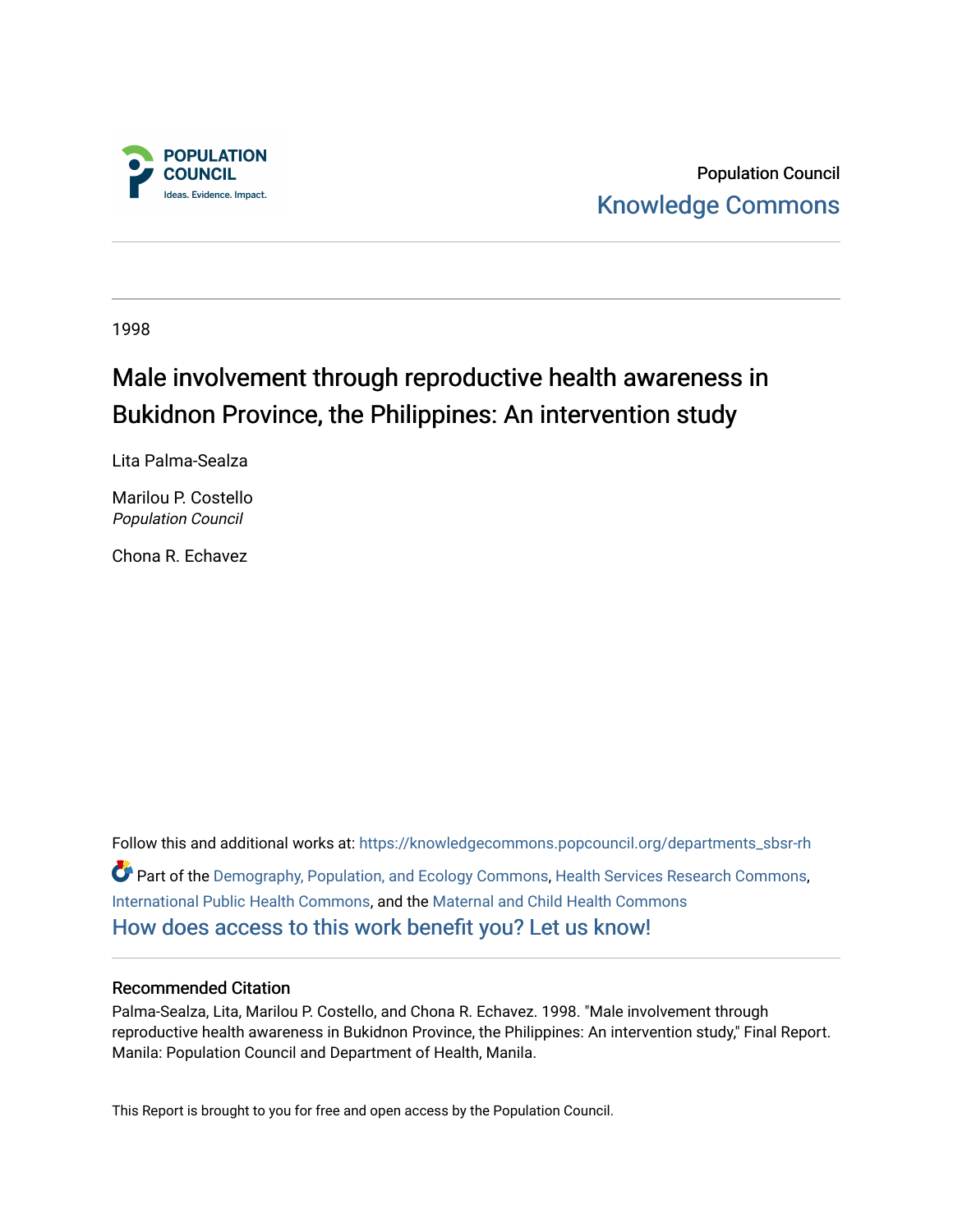**Male Involvement Through Reproductive Health Awareness in Bukidnon Province, the Philippines: An Intervention Study**

### **PHILIPPINES**

**Lita Palma-Sealza Marilou P. Costello Chona Echavez**

**Final Report**

**Asia & Near East Operations Research and Technical Assistance Project Family Planning Operations Research and Training (FPORT) Program**

> **Population Council, Manila in collaboration with the Department of Health**

**USAID Contract No. DPE-C-00-90-0002-10 Strategies for Improving Family Planning Service Delivery**

**June 1998**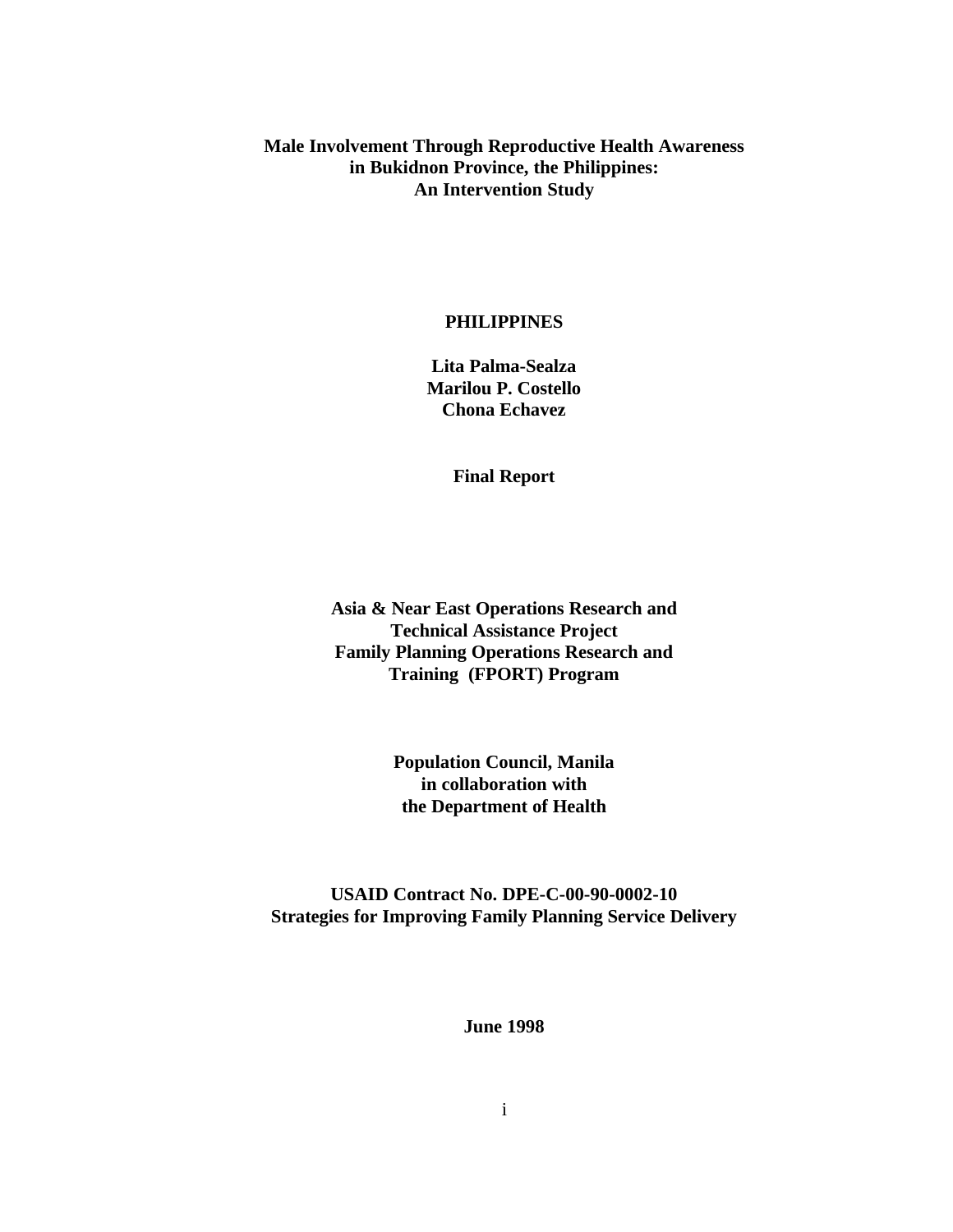## **LIST OF ACRONYMS USED**

| <b>AVSC</b>      | Access to Voluntary and Safe Contraception                    |  |  |
|------------------|---------------------------------------------------------------|--|--|
| <b>BHS</b>       | Barangay (village) Health Station                             |  |  |
| <b>BCG</b>       | <b>Bacille Calmett Gourain</b>                                |  |  |
| <b>BHW</b>       | Volunteer Barangay Health Worker                              |  |  |
| <b>CDD</b>       | <b>Control of Diarrheal Diseases</b>                          |  |  |
| <b>CPR</b>       | <b>Contraceptive Prevalence Rate</b>                          |  |  |
| CAs              | <b>Cooperating Agencies</b>                                   |  |  |
| <b>DHS</b>       | Demographic Health Survey                                     |  |  |
| <b>DMPA</b>      | Depo Medroxy Progesterone Acetate                             |  |  |
| FGD              | <b>Focus Group Discussion</b>                                 |  |  |
| FP               | <b>Family Planning</b>                                        |  |  |
| <b>HIV/AIDS</b>  | Human Immuno-Deficiency Virus/Auto Immune Deficiency          |  |  |
|                  | Syndrome                                                      |  |  |
| <b>ICPD</b>      | International Conference on Population and Development        |  |  |
| <b>IEC</b>       | Information, Education, Communication                         |  |  |
| <b>IRH</b>       | Institute for Reproductive Health of Georgetown University    |  |  |
| <b>IUD</b>       | <b>Intra Uterine Device</b>                                   |  |  |
| <b>KFI</b>       | KAANIB Foundation, Incorporated                               |  |  |
| LGU              | <b>Local Government Unit</b>                                  |  |  |
| <b>NDS</b>       | National Demographic Survey (1993)                            |  |  |
| <b>NGO</b>       | Non-Governmental Organization                                 |  |  |
| <b>PHILDHRRA</b> | Philippine Partnership for the Development of Human Resources |  |  |
|                  | in Rural Areas                                                |  |  |
| P <sub>O</sub>   | People's (base) Organization                                  |  |  |
| <b>RH</b>        | Reproductive Health                                           |  |  |
| <b>RHA</b>       | <b>Reproductive Health Awareness</b>                          |  |  |
| <b>RHU</b>       | <b>Rural Health Unit</b>                                      |  |  |
| <b>RIMCU</b>     | Research Institute for Mindanao Culture                       |  |  |
| <b>RTIs</b>      | <b>Reproductive Tract Infections</b>                          |  |  |
| <b>SDP</b>       | Service Delivery Point                                        |  |  |
| <b>STDs</b>      | <b>Sexually Transmitted Diseases</b>                          |  |  |
| <b>UNFPA</b>     | United Nations Fund for Population Activities                 |  |  |
| <b>USAID</b>     | United States Agency for International Development            |  |  |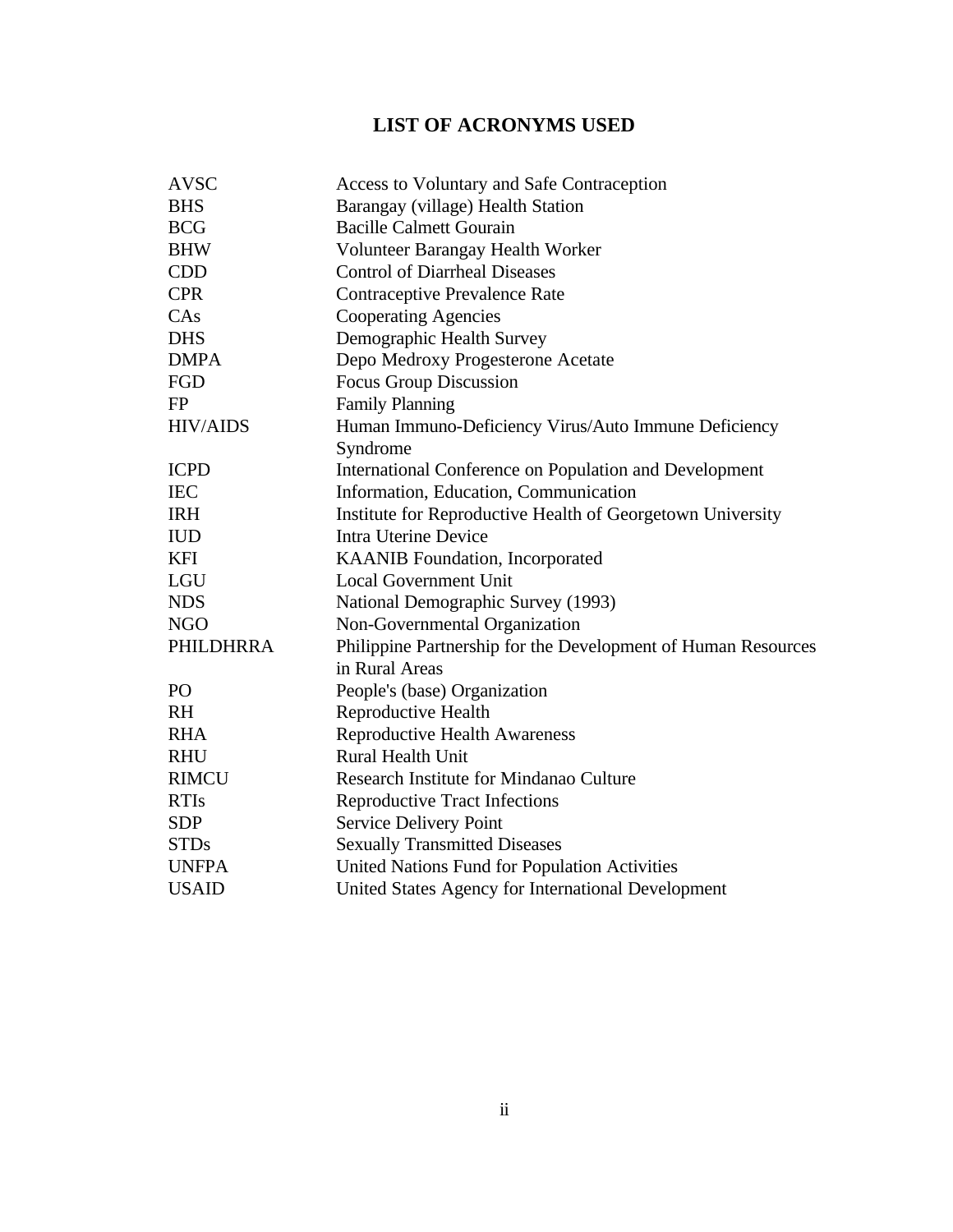### **ACKNOWLEDGMENTS**

The Research Team wishes to acknowledge assistance for this study from the Population Council's ANE OR/TA Project, supported through through a grant from the United States Agency for International Development (USAID), Office of Population, Health and Nutrition (OPHN.)

 The technical advice of Dr. Michael Costello of the Research Institute for Mindanao Culture in the development of the full-blown proposal, as well as his valuable assistance during the field implementation of the study and preliminary analysis of the data, are gratefully acknowledged.

 Dr. Marilou P. Costello, Host Country Advisor, Population Council, also provided invaluable technical assistance and encouragement during the conduct of the study. Dr. Emma Ottolenghi, Population Council Consultant, reviewed the final report. We thank her for her input on data analysis which considerably enriched the final report.

The support of Mr. Antonio Sumbalan, Development and Planning Officer of the province of Bukidnon is also acknowledged. His participation in the conceptualization of this project in Puerto Galera, as well as his facilitation of the permits with the different local executives to conduct the study in their respective municipalities and barangays, has helped to smooth entry into the communities included in this study.

Dr. Edith Abocejo of DOH Region X and Dr. Jocelyn Ilagan of the DOH Central Office reminded us to include the service delivery system of the LGUs in planning the intervention and to solicit their support for the project. Dr. Jose Cabuguas, Bukidnon PHO, has been an active partner in the implementation of this study. We thank him for sharing his valuable time and ideas during the local consultation and the national research dissemination of this study in Manila.

We also wish to acknowledge the expert facilitation provided by the staff of IRH, Georgetown University, namely Peg Marshall and Rebecca Lundgreen during the local consultation. Mrs. Myrna Seidman visited and consulted with RIMCU and KAANIB on this study on several occasions and has also given very useful suggestions. The assistance of Ms. Mitos Rivera of the DOH (NFP) during the local consultation is also appreciated.

The KAANIB staff, particularly Mr. Mariano Nava and Mr. Paul Paraguya, our partners in this study, are also acknowledged. Their enthusiasm was a great source of inspiration to us. We thank them for facilitating the arrangements for interviews and focus group discussions with their staff, including Mr. Fred Palma, the Gender and Development Coordinator of KAANIB.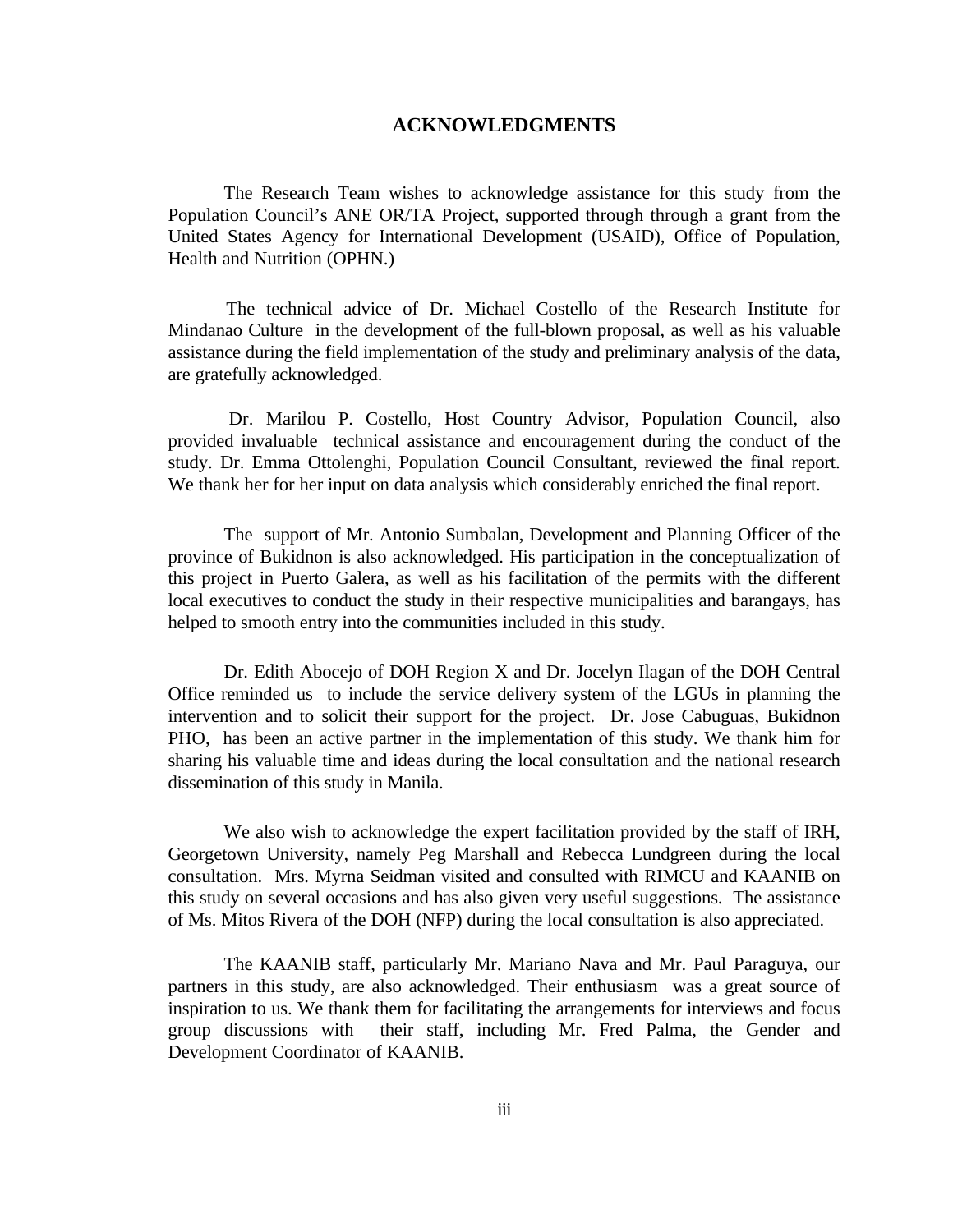I wish to thank Ms. Cynthia Espiritu, Ms. Lucia Sabanal and Ramonito Gervacio of the Research Institute for Mindanao Culture for their valuable assistance during all the stages of this study (preparation of the survey instruments and coding instructions, editing, encoding and data processing). The assistance of the field supervisors and interviewers of the Research Institute for Mindanao Culture are also gratefully acknowledged, including the study respondents who generously gave of their time and allowed us to interview them.

Finally, I acknowledge my debt of gratitude to my husband, Dr. Isaias Sealza for his encouragement and helpful suggestions, especially during the writing up of the final report.

> Prof. Lita Palma-Sealza Principal Investigator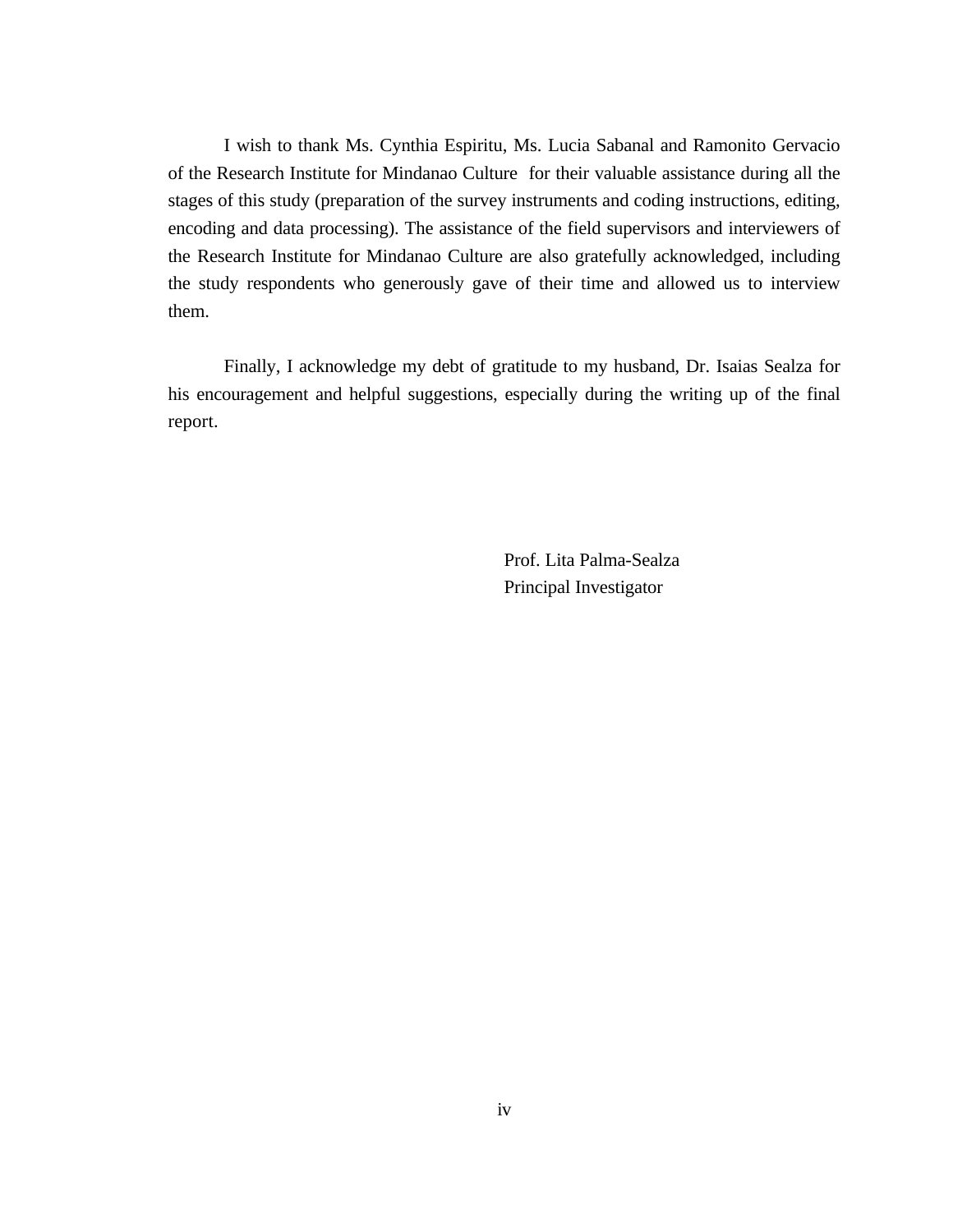## **TABLE OF CONTENTS**

| List of Acronyms Used                                           | $\ddot{\mathbf{i}}$     |
|-----------------------------------------------------------------|-------------------------|
| Acknowledgment                                                  | $\overline{\text{iii}}$ |
| <b>List of Tables</b>                                           | vi                      |
| List of Figures                                                 | <b>V111</b>             |
| <b>Executive Summary</b>                                        | ix                      |
| Introduction                                                    | $\mathbf{1}$            |
| Background                                                      | $\mathbf{1}$            |
| Intervention Project with KAANIB                                | 3                       |
| Project Site                                                    | $\overline{4}$          |
| <b>KAANIB</b> Foundation                                        | 5                       |
| Institute of Reproductive Health                                | 6                       |
| Research Institute for Mindanao Culture                         | 6                       |
| Project Objectives                                              | $\overline{7}$          |
| <b>Overall Project Design</b>                                   | 9                       |
| Methodology                                                     | 11                      |
| Findings                                                        | 14                      |
| 1. Community Survey                                             | 14                      |
| 2. Inventory of Facilities Available                            | 50                      |
| and Services Provided                                           |                         |
| 3. Interviews with KAANIB Staff                                 | 60                      |
| 4. Focus Group Discussion with KAANIB Beneficiaries             | 63                      |
| 5. Key Informant Interviews: Profile of KAANIB with Communities | 69                      |
| 6. Issues and Program Implications                              | 77                      |
| Data Utilization and Dissemination Activities                   | 81                      |
| Recommendations for the Implementation of Phase II              |                         |
| References                                                      | 88                      |
| Annexes                                                         | 89                      |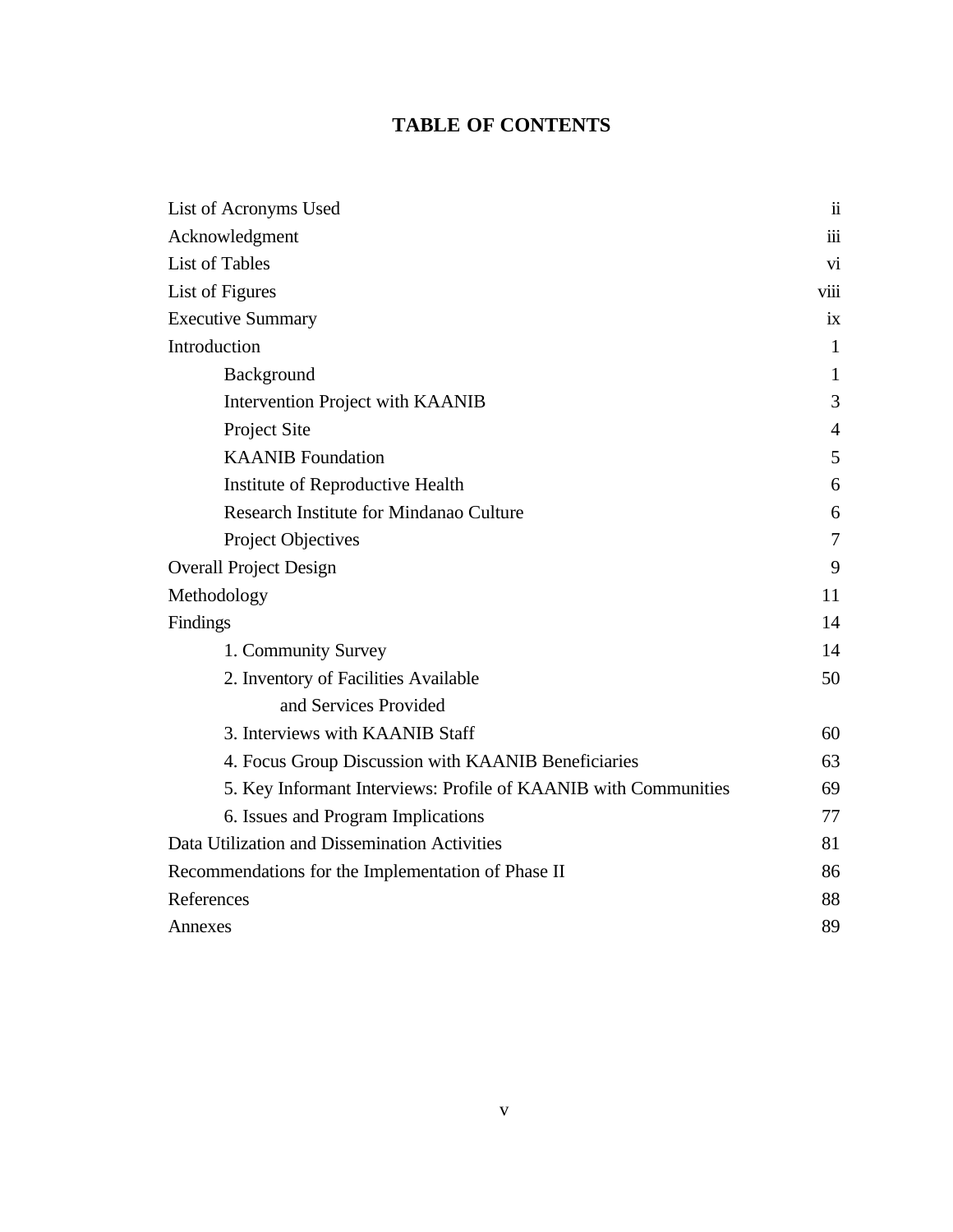## **LIST OF TABLES**

|           |                                                                                                            | Page |
|-----------|------------------------------------------------------------------------------------------------------------|------|
| Table 1.  | Age of Respondents, Community Survey, 1997                                                                 | 14   |
| Table 2.  | Highest Grade Completed of Respondents, Community<br><b>Survey</b> , 1997                                  | 15   |
| Table 3.  | Desire for Further Pregnancies by Family Planning Status                                                   | 18   |
| Table 4.  | Husbands and Wives' Reported Method Use and Matched<br><b>Couple Responses</b>                             |      |
| Table 5.  | Reasons for Not using Family Planning                                                                      | 22   |
| Table 6.  | Did Couple Ever Experience Not Being Ready for<br>Wife's Pregnancy                                         | 23   |
| Table 7.  | Best Thing To Do When Couples Are Not Ready<br>for the Pregnancy                                           | 23   |
| Table 8.  | Female Reproductive Organs Named by Respondents                                                            | 24   |
| Table 9.  | Male Reproductive Organs Identified by Respondents                                                         | 26   |
| Table 10. | Self-Reported Knowledge of the Functions of Male<br><b>Reproductive Organs</b>                             | 26   |
| Table 11. | Distribution of What respondents Know About<br>Woman's Fertile Period                                      | 28   |
| Table 12. | Method of Counting a Woman's Menstrual Cycle                                                               | 29   |
| Table 13. | Reported Source of Knowledge Regarding a Woman's<br><b>Fertile Days</b>                                    | 30   |
| Table 14. | Degree of Importance of Doing Certain Activities and Reminders<br>During Pregnancy by Group of Respondents | 31   |
| Table 15. | Period When It Is Not Healthy for a Woman to Have a Baby                                                   | 31   |
| Table 16. | Ever Heard or Read About Some Common Signs and Symptoms<br>of Sexually Transmitted Diseases                | 32   |
| Table 17. | Common Signs and Symptoms of sexually Transmitted<br>Diseases Known and Experienced                        | 33   |
| Table 18. | Ways People Get Infected with HIV/AIDS                                                                     | 34   |
| Table 19. | Ways of Protecting Oneself from Sexually Transmitted<br>Diseases Including HIV/AIDS                        | 35   |
| Table 20. | Matched Responses of Couples by Reproductive Intentions                                                    | 36   |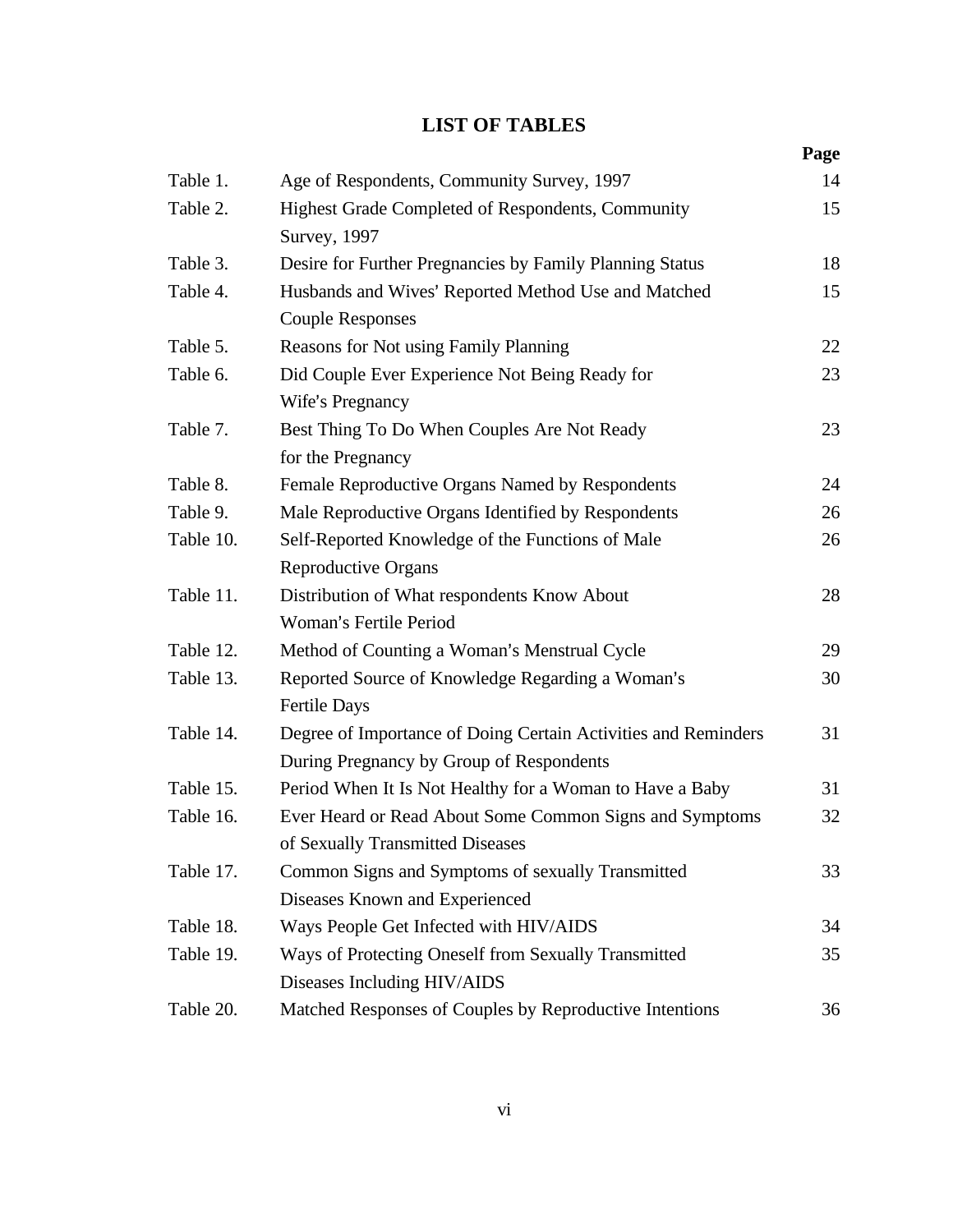| Table 21. | Preferred Sex of Next Child                                      | 37 |  |
|-----------|------------------------------------------------------------------|----|--|
| Table 22. | Did Couple Plan last Pregnancy? Matched Couple Responses         |    |  |
| Table 23. | Distribution of Topics Discussed by Husbands and Wives           |    |  |
|           | by Frequency of Discussion                                       |    |  |
| Table 24. | Distribution of Topics Discussed by Husbands and Wives           | 40 |  |
|           | by Person Responsible for Making Most of the Decisions           |    |  |
| Table 25. | Distribution of Topics Discussed by Husbands and Wives           | 41 |  |
|           | by Person Whose View Prevails Whenever There is Disagreement     |    |  |
| Table 26. | Person Responsible for Certain Tasks in the Household            | 43 |  |
| Table 27. | Involvement of Husband in Housework                              | 44 |  |
| Table 28. | Perceived Appropriate Sex Roles                                  | 45 |  |
| Table 29. | <b>Incidence of Domestic Violence</b>                            | 46 |  |
| Table 30. | Problems in Connection with the Woman's Reproductive             | 48 |  |
|           | Organs Experienced During the Past Year or Two                   |    |  |
| Table 31. | Health Services Respondents Are Aware Of and Have Availed Of     | 49 |  |
| Table 32. | Services Available in Facility                                   | 51 |  |
| Table 33. | Accessibility of Health Providers and Services                   | 52 |  |
| Table 34. | Description of Medical Examination Facilities                    | 53 |  |
| Table 35. | <b>Equipment and Commodities Inventory</b>                       | 54 |  |
| Table 36. | Number and Type of Equipment Available and                       | 55 |  |
|           | Are Functional in the Facility                                   |    |  |
| Table 37. | <b>Family Planning Methods Available</b>                         | 56 |  |
| Table 38. | Services for Counseling                                          | 57 |  |
| Table 39. | Immunization Services provided by Type of Antigens by Clinic     | 58 |  |
| Table 40. | Language Spoken by Residents of the Study Communities            | 70 |  |
| Table 41. | Population and Household Size of the Study Areas                 | 70 |  |
| Table 42. | Occupations Engaged in by Residents                              | 71 |  |
| Table 43. | Type and Number of Health Facilities Present in the Community    | 72 |  |
| Table 44. | Number of Practitioners Residing in the Community                | 73 |  |
| Table 45. | Number of Public Utilities and Facilities Found in the Community | 74 |  |
| Table 46. | Number of Distinct Organizations Found in the Community          | 75 |  |
| Table 47. | Transportation Facilities Available for Community Use            | 76 |  |
| Table 48. | Summary of Issues and program Implications                       | 77 |  |
|           | Gleaned from the Findings                                        |    |  |
| Table 49. | RHA Program Proposed Activities and Time Frame                   | 82 |  |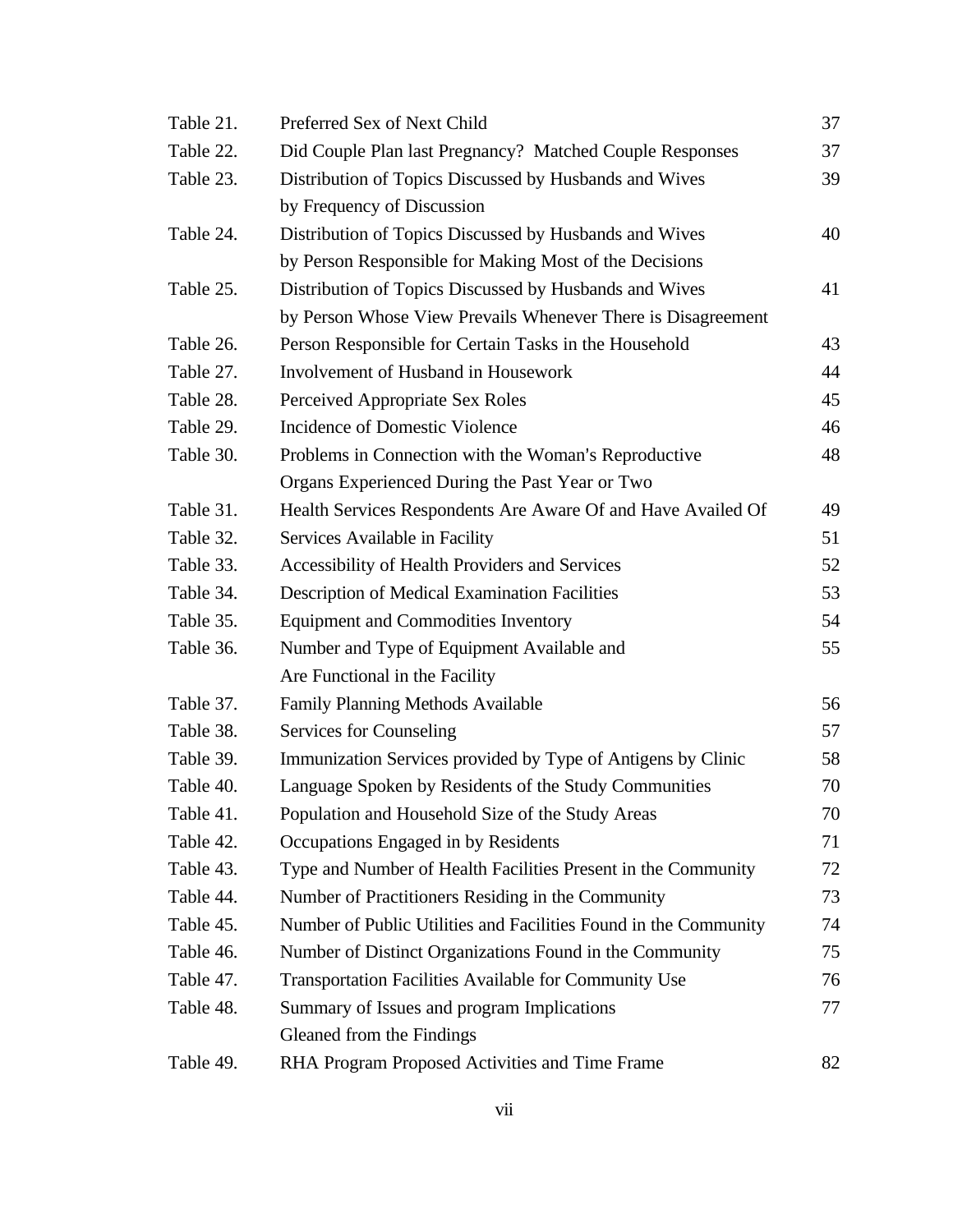## **LIST OF FIGURES**

## **Page**

| <i>Figure 1</i> | Number of Living Children             | 15 |
|-----------------|---------------------------------------|----|
| <i>Figure</i> 2 | Ideal Number of Children              | 16 |
| <i>Figure 3</i> | <b>Current Family Planning Status</b> | 18 |
| <i>Figure 4</i> | Family Planning Method Knowledge      | 19 |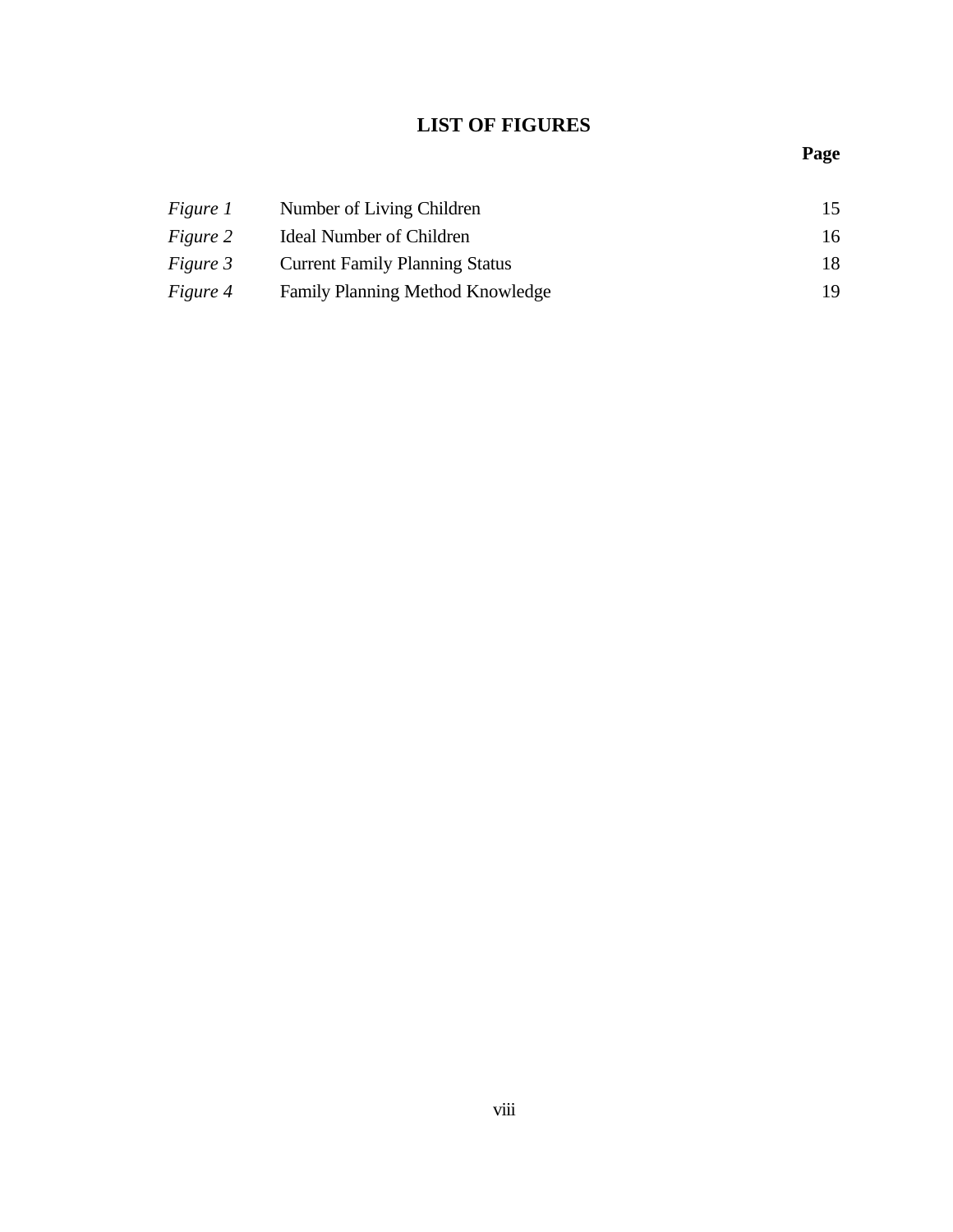## **EXECUTIVE SUMMARY**

## **Introduction**

Recent years have been characterized by an increasing consensus that, in order to support women's goals and aspirations, health programs directed to the improvement of women's and children's health must consider men's perspectives, intra-couple roles and decision making power. This makes sense, given the social and cultural reality that men play a dominant role in families' decisions about resource allocation (including determining when to use resources for health related activities) and fertility in many if not most developing countries. Although family planning (FP) is often viewed by both men and women as solely the woman's responsibility, men have an important role in decisions of whether family planning will be practiced, and if so, which method will be used. In addition, the widespread unwillingness of husbands to practice family planning, even in cases where their wives would like to do so, is a major explanation for the high levels of unmet need found in the nations of Africa, Asia and Latin America (Bongaarts and Bruce, 1995).

According to the Philippines 1997 Family Planning Survey, the CPR for currently married women of reproductive age at the national level was 47.0%, a decrease from 1996 (CPR=48.1%). The decrease was largely accounted for by a decline in the use of traditional methods. Simultaneously, there was a more modest increase in the use of modern methods from 30.2% to 30.9%. In the latest survey, 2 percent of males used a modern family planning method (1.7 percent condoms, 0.2 percent vasectomy, and 0.1 percent Billings). However, 16.1% of married couples practiced the use of traditional methods including 5.9 percent withdrawal and 9.7 percent calendar/rhythm. According to Bongaarts and Bruce (1996), in the developing world countries they studied, the use of male to female modern methods of contraception is about 1:4; in the 1997 Philippines Survey, this ratio was 1:15.

Even though gender relations in the Philippines are often characterized as being relatively egalitarian, there are several reasons for believing that the question of male involvement in family planning is highly relevant for this country. Diagnostic studies indicate that not only are Filipino husbands accorded a disproportionate share of power in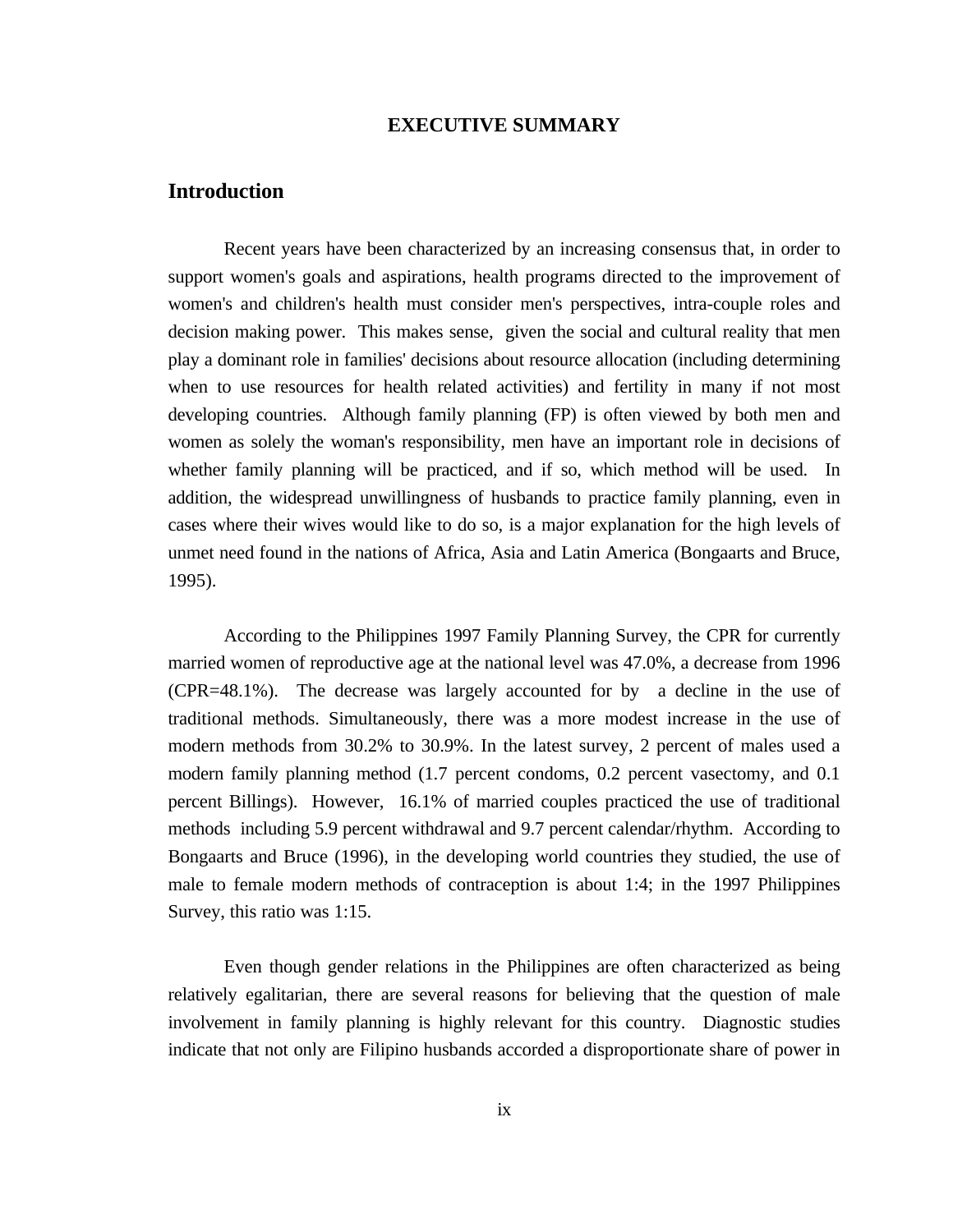conjugal decision-making about matters pertaining to sexuality, fertility and family planning (Yu and Liu, 1980), but also that their reluctance to use FP is a contributory factor underlying the country's significant unmet need (Perez, Casterline, Biddlecom and Arguillas, 1995).

## **Project Objectives**

The overall objectives of the project are to design, implement and test a Reproductive Health Awareness (RHA) training, education and organizational development intervention with the KAANIB Foundation, and their largely male member beneficiaries, in selected barangays (villages) of three municipalities (Impasug-ong, Malaybalay and Valencia) in Bukidnon Province, Mindanao. KAANIB Foundation, Inc. (KFI), a rural-based NGO, works with 35 farmers' associations giving technical assistance on agriculture, management and marketing.

The long-term goal of this project is to evaluate the effectiveness of involving men as partners in the RHA intervention on the basis of indicators such as degree of support for FP use, use of male oriented methods, more couple communication on family formation matters, etc. The study addresses the following questions:

- 1. Does the RHA pilot program result in the incorporation of an RHA perspective within the Foundation's educational activities and materials, and in the support services provided to its members? More generally, will this perspective be fully institutionalized within KFI by the end of the pilot program and will KFI develop plans to replicate it in other areas where it works?
- 2. Will the RHA pilot program increase RH/FP knowledge and skills among KFI members and their families and result in more positive RH attitudes and improved health seeking behaviors (particularly in the areas of family planning, use of male oriented methods, etc.)?
- 3. Will the RHA pilot program have an impact on the health services being offered by the LGUs in the barangays where the intervention will be implemented?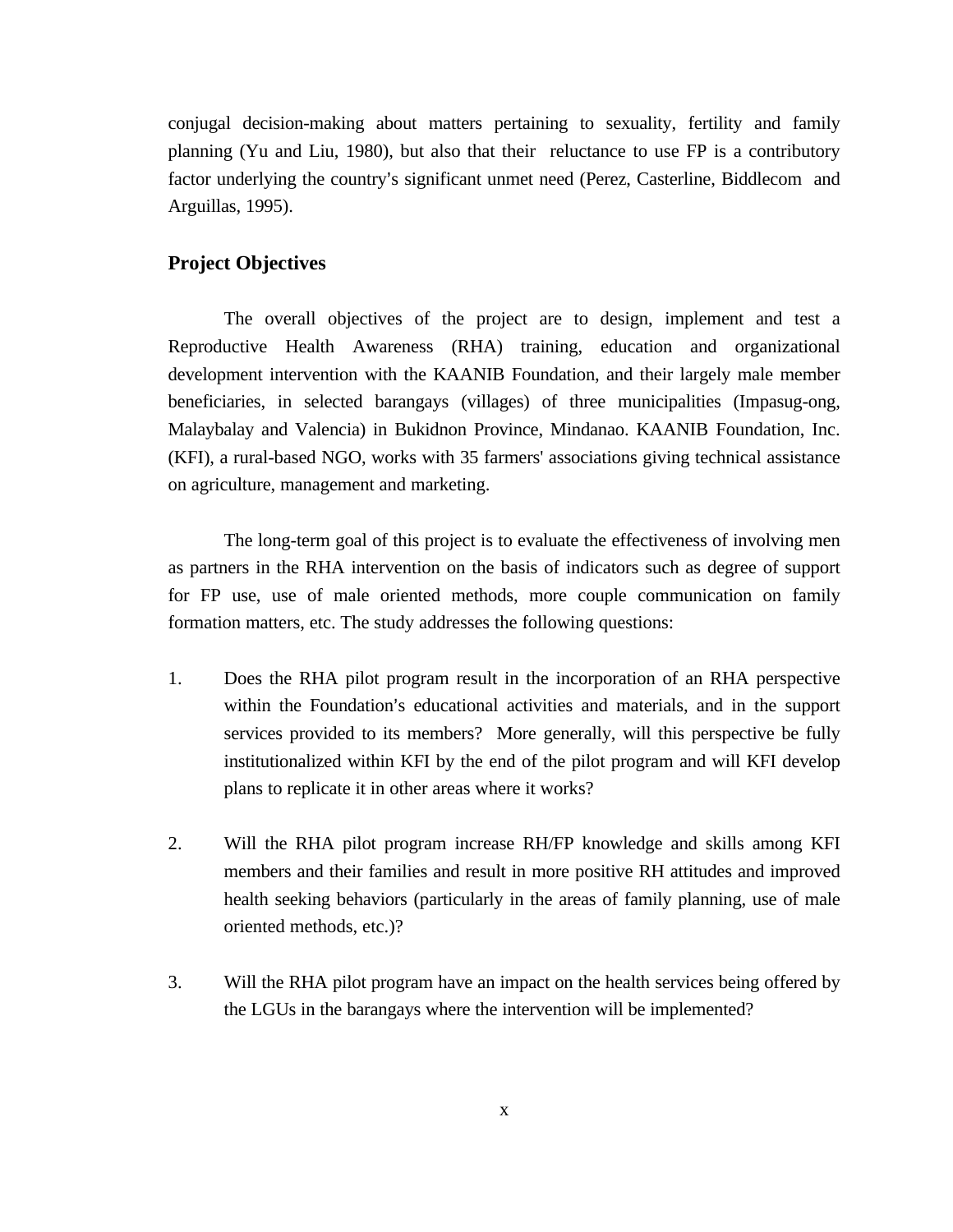The specific objectives of Phase I were to:

- 1. Collect baseline information on the three study communities (health facilities and services, community institutions);
- 2. Gather information on the activities, structure and group processes associated with KAANIB;
- 3. Study the knowledge, attitudes and practice of KFI members and their wives (or husbands) regarding reproductive health-related issues and other relevant household and individual level information (e.g., gender relations, male involvement in fertility and FP matters, health-related behaviors, etc.); and
- 4. Develop an intervention plan using educational modules that have been adapted to suit the needs of the community through a systematic analysis of the baseline data.

## **Experimental Design and Activities Completed under Phase I:**

Four major activities have been completed during the course of Phase I:

- (1) Husband-wife study of all KFI members in the selected barangays (both experimental and control groups);
- (2) Descriptive analysis of the roles, functions and activities of KFI extension workers, and the structure and operations of the KFI;
- (3) Community-level analysis of locally-based institutions, organizations and services found within the study areas; and
- (4) Development of a proposed RHA intervention strategy based upon a review of the results of the Phase I analysis and a joint planning process involving all of the collaborating organizations.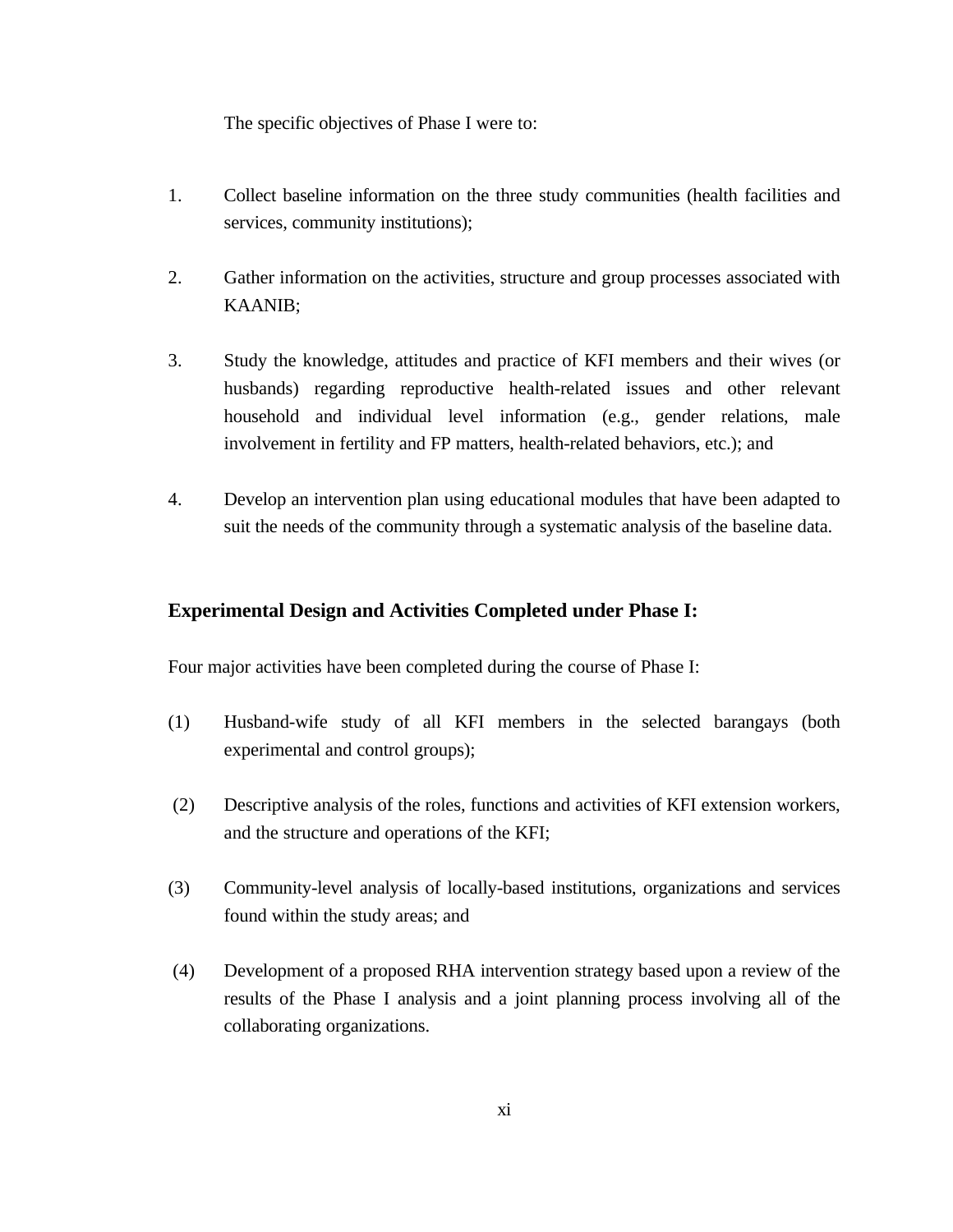The overall research design selected for this study is a pretest, post-test control group design. Baseline data were collected in both the study areas and a corresponding group of matched control areas. The intervention will be introduced during Phase II of the project. Post-tests will also be carried out during Phase II with the same project beneficiaries who were interviewed during the pre-test round, in order to assess any changes which occurred during the course of the project. Post-tests will also be conducted in the control areas so that a comparative analysis of changes that occurred on selected indicators between the experimental and control communities can be assessed.

The Phase I diagnostic study on which this report is based, gathered data from over 200 couples living in eleven intervention barangays in Bukidnon Province, Mindanao. Information was also gathered from 250 couples in control barangays. Husbands and wives were interviewed separately, and only couples with wives in the reproductive age were selected for the study. Intervention area families have a member in one of the 35 farmer organizations which work with and receive technical assistance from KAANIB Foundation, Inc. (KFI). In addition, a health service inventory was performed. Interviews and discussions with KFI staff, KFI members and key informants were also conducted.

Based on the findings of the diagnostic study, the Phase II intervention project will be couple focused. It will train couples using the RHA methodology developed by the Institute for Reproductive Health of Georgetown University (IRH) and adapt it to local needs. Its general objective is to develop, implement and test cost-effective and sustainable strategies to increase male participation in reproductive health matters and family planning. The focus on couples was decided on because it was felt that working exclusively with men had the potential to increase their power through increased exclusive knowledge; and, because of the finding from the first phase of a need to improve communication between spouses in reproductive health matters. Phase II will be implemented by KAANIB, IRH and the Research Institute for Mindanao Culture (RIMCU).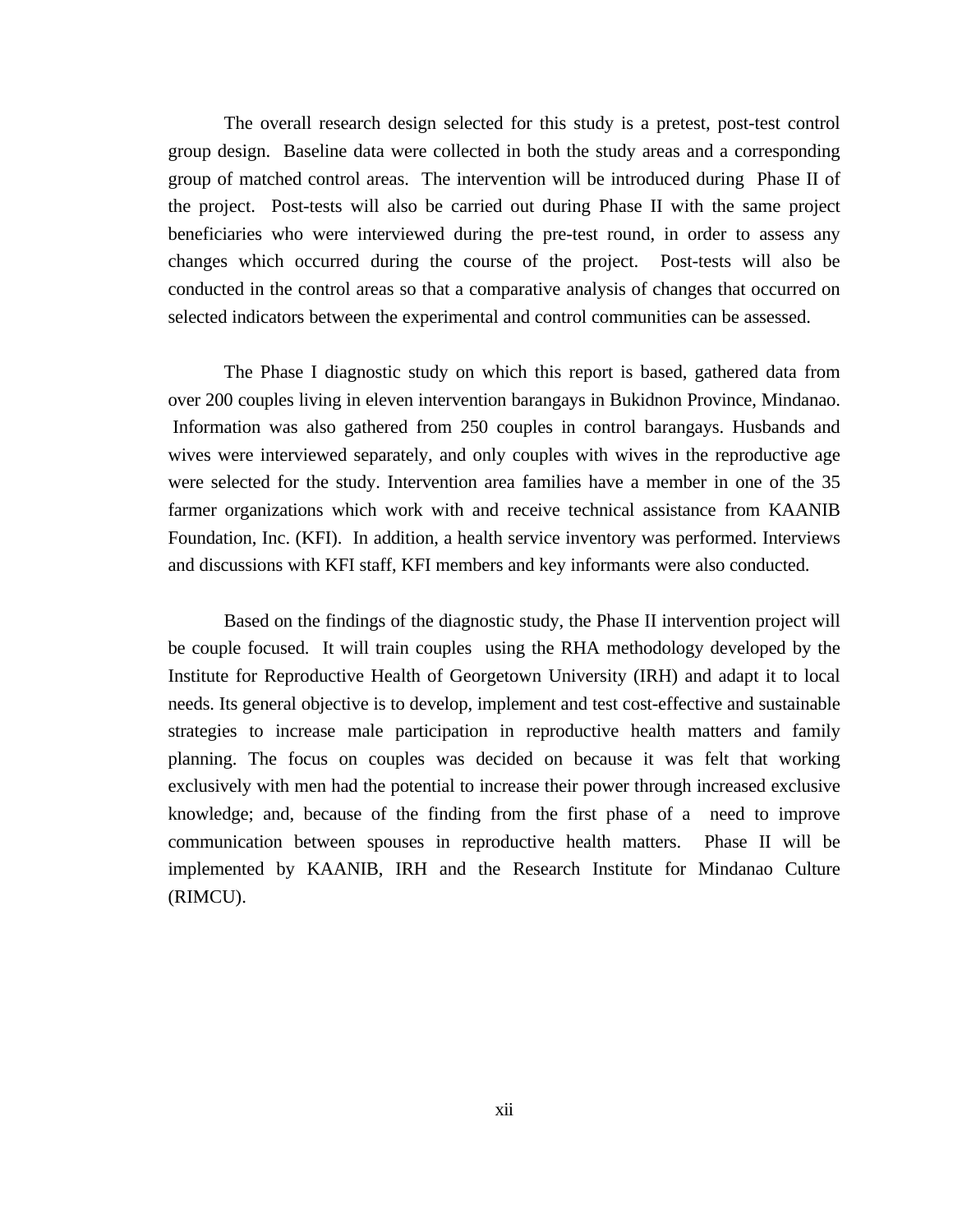## **Findings**

## **1. Community survey**

**Respondents:** The KFI members' survey included 220 husbands and 226 wives under 49 years of age. The majority of both sexes had at least an elementary school education, however, the wives were found to be more educated. Over 95% of the wives had one or more births and 7.8% were pregnant at the time of the survey. Twenty-one percent had experienced one or more child deaths. A third of the respondents had 5 or more children, and another third had 3 or 4 children. A fifth of the wives had more than their stated ideal number of children. Over 85% of both husbands and wives either wished to postpone or prevent another pregnancy. Approximately 60% of respondents stated they were using a family planning method, with 1/3 using traditional and 2/3 using modern methods. Condom use was reported by only 3.7% of users and no man had had a vasectomy. Of the wives who were not pregnant and wanted to avoid a pregnancy, 31% were not using a family planning method. Thirty eight to 50% of respondents said they had been unprepared for some of the pregnancies they experienced.

**Knowledge:** Although almost all respondents were able to mention several family planning methods, basic knowledge of reproductive anatomy and physiology was found to very low. None of the respondents, including those who claimed they were using periodic abstinence based methods (rhythm and natural family planning, NFP) were able to identify correctly the time of the cycle when a woman is most likely to be fertile. Additionally, most respondents were able to identify advanced age as a reproductive risk but few were aware of young age, closely spaced births, and more than 4 children as risks for women and children.

In spite of government IEC campaigns about STDs, only 20% of respondents appeared to know that there were such diseases and even fewer knew any of the common signs and symptoms. On the other hand, most respondents had heard of HIV/AIDS. Nevertheless, there was a significant lack of knowledge about how it is transmitted and of preventive measures. Most significantly, only 2.2% of women and less than 5% of men knew that condoms protect against AIDS.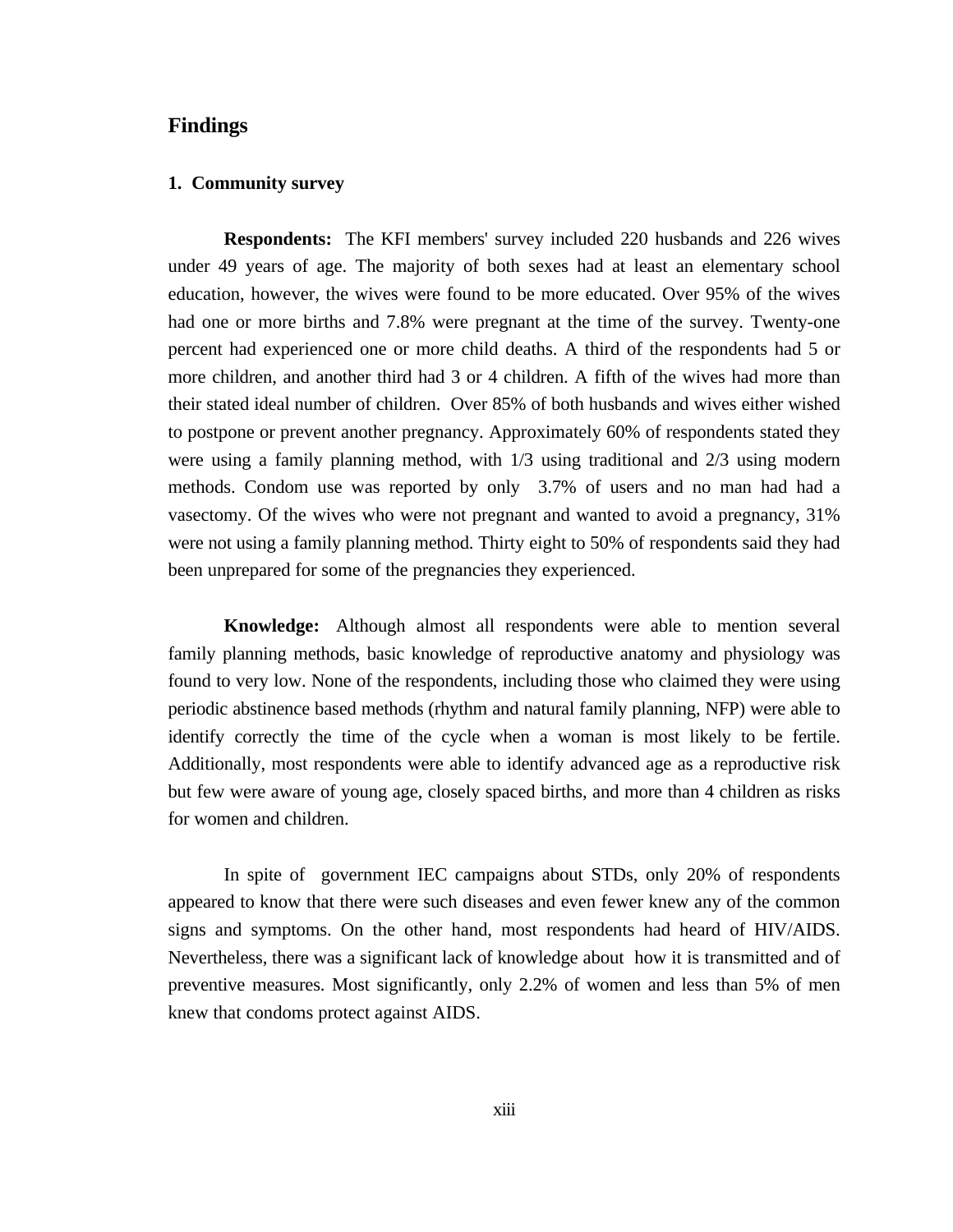**Communication and decision making power:** In this report, data is presented for all husbands and wives, as well as matched couple responses that point to a lack of communication between spouses on reproductive issues. This includes the number and timing of children, whether or not their last pregnancy was jointly planned, whether to use family planning and which method to use.

Although the wife appears to have significant decision making power in the family, there are some issues which are the husbands' territory, mostly where economic decisions are involved. When there a difference in opinion between spouses, the husbands' opinion most often prevails. In addition, interviewers noted that both men and women are uncomfortable discussing sexual topics.

**Gender:** Gender roles were examined. Although there are culturally determined primary responsibilities, the husband appears to be quite helpful performing chores that are primarily considered to be his wife's, especially if she is pregnant.

Many women stated that they sometimes refuse to have intercourse when their husband wants it, but only 20% stated that they request it from their husbands. On the issue of pain during intercourse, 26 women stated that they "always" or "usually" had pain. Of this group, only one husband said he thought his wife "sometimes" had pain; all other husbands claimed to have no knowledge about this.

**Domestic violence:** More than one fifth of both husbands and wives admitted that the man had hit the woman at least once. When we looked at matched couple responses there was considerable mismatching, prompting the conclusion that there may be very significant under reporting on this issue. Husbands tended to think that domestic violence was none of the community's business; wives thought it was.

## **2. Inventory of health services**

Nine of the eleven barangays included in the intervention have health services available in the community. The two without services are visited by a rural midwife once or twice monthly, and people avail themselves of services in neighboring barangays. The two largest communities, Malaybalay and Valencia, have Rural Health Units (RHUs) staffed by doctors, nurses, midwives, sanitary inspectors, a dentist and a lab technician. In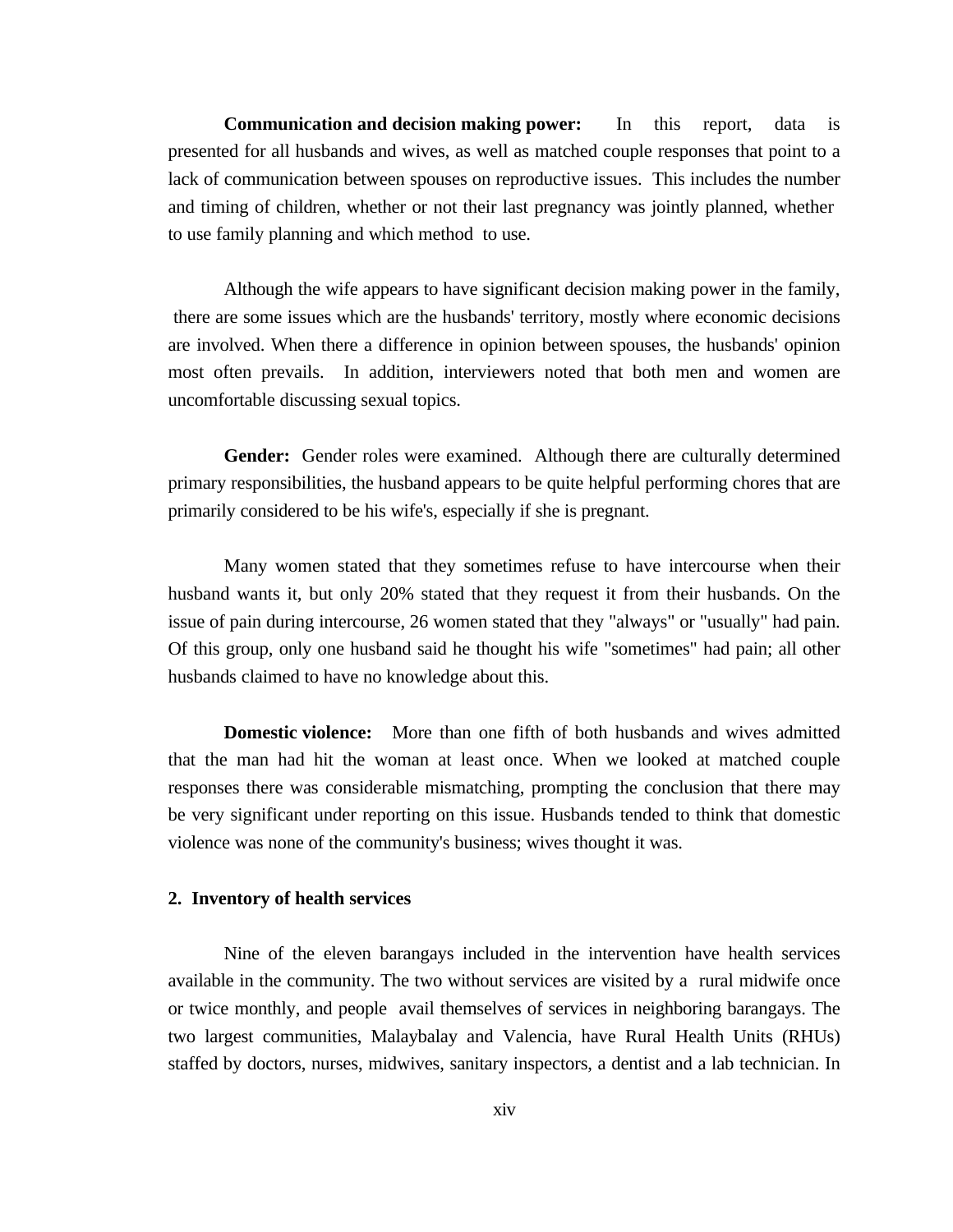the five smaller communities, Barangay Health Stations (BHSs) are staffed by one midwife. Services available in all SDPs include: pre-natal exams, family planning, well child monitoring and immunization, CDD, EPI, micronutrients and essential services for children and adults. Family planning methods available are pills, condoms and DMPA; some midwives have been trained in NFP, but very few clients request this method from the health services. In the RHUs, IUD services are also available. No stock-outs for family planning commodities were reported in the last six months (although there have been some child vaccine stockouts). Female voluntary sterilization is available in several provincial hospitals. Vasectomy is not presently available in the provincial hospital at present.

Several essential elements were reported to be missing or not acceptable in several of the clinics, which included privacy, cleanliness and a water supply. The two RHUs that were visited were found to have all the necessary elements except for one which lacked water.

## **3. Interviews with KAANIB staff**

Sixteen of the 28 KFI staff members were interviewed. KAANIB's vision, objectives, achievements and work methodology are described in this report. The staff appears enthusiastic about incorporating the RHA intervention into their, up to now, exclusively agricultural and organizational assistance work. They also expressed the need to be trained in reproductive health, to have reference materials, to have access to transportation and training funds, as well as to have a health technician added to their staff.

#### **4. Focus Group Discussions (FGDs) with KAANIB members**

A total of 9 FGDs were held with mostly male KFI members. The prevailing opinion is high appreciation for KAANIB and its assistance and support for KAANIB to incorporate reproductive health interventions into their program. FGD participants feel that there will be great interest in this intervention, and that most members will want to attend training sessions.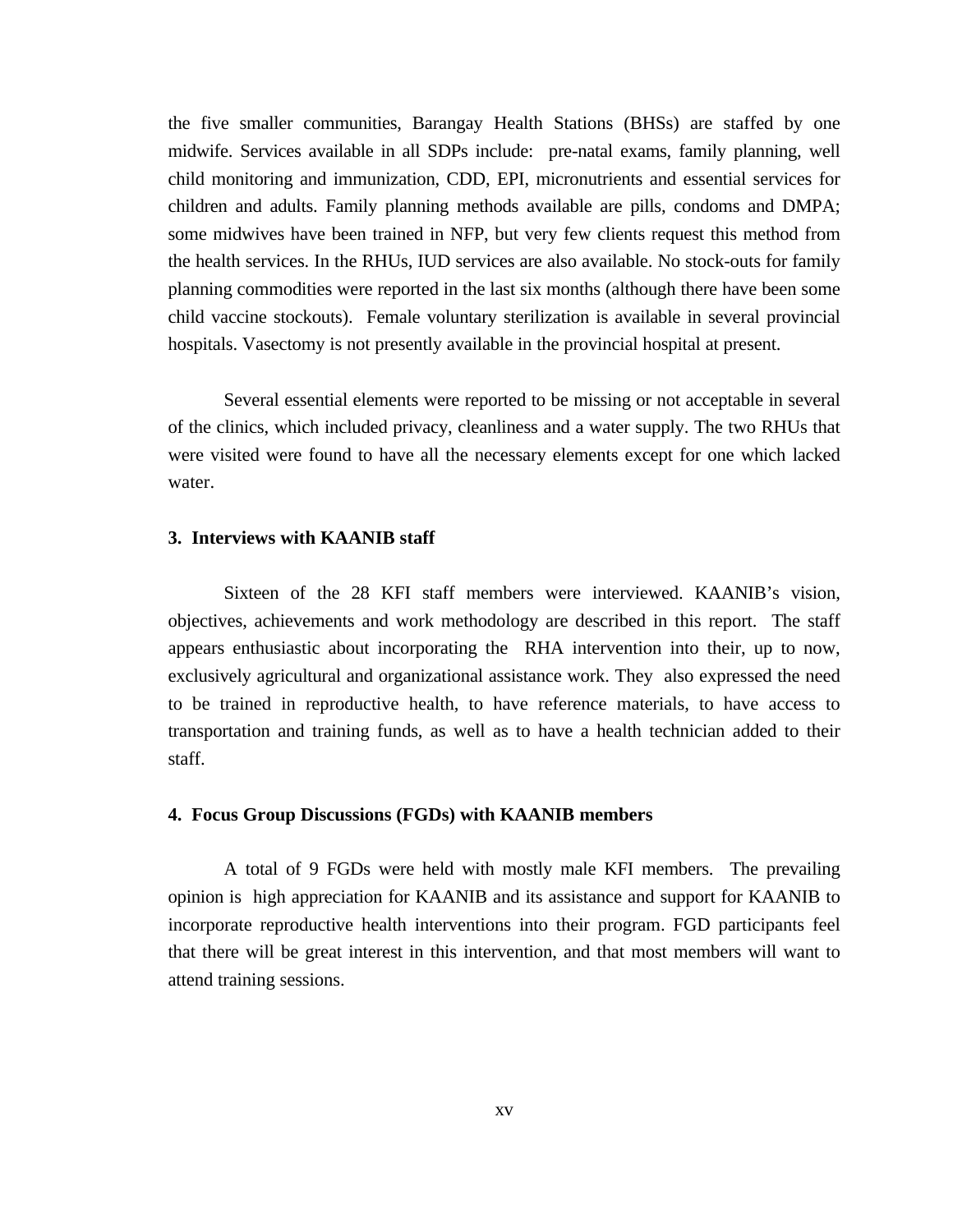#### **5. Interviews with Key Informants**

Descriptions of participating community populations, including their infrastructure and services, language, occupation, religion, after work entertainment, etc., are presented in this report. Most inhabitants are involved in farming activities (with the exception of one of the large communities, Valencia), are Catholic and speak one or two common languages. All communities have electricity and transportation but other services are only to be found in Malaybalay and Valencia. Most inhabitants participate in community organizations.

#### **6. Results Utilization and Dissemination**

An intervention plan was developed during a four day workshop based on the Phase I findings. Participants included representatives from KAANIB, The Institute for Reproductive Health of Georgetown University (IRH), the Population Council, the Research Institute of Mindanao Culture (RIMCU), regional and national Departments of Health, the Provincial Health Office and other NGOs. The proposed intervention and a preliminary activity schedule were presented and approved by the KAANIB Board of Directors.

The priority issues identified during the workshop and incorporated into the intervention plan include: gender inequality, low levels of reproductive health and family planning knowledge, poor intra-couple communication, low use of existing health services, low use of male family planning methods, unintended pregnancies, pre-natal and postpartum complications and high levels of domestic violence.

Dissemination activities that were completed include seminars in three communities in March 1998, and a National Research Dissemination Conference held in Manila in May 1998.

The intervention project, scheduled to start in August 1998, will be implemented by KAANIB, with assistance from the IRH and RIMCU. The Population Council may provide technical assistance to RIMCU for the evaluation component as part of the FRONTIERS project.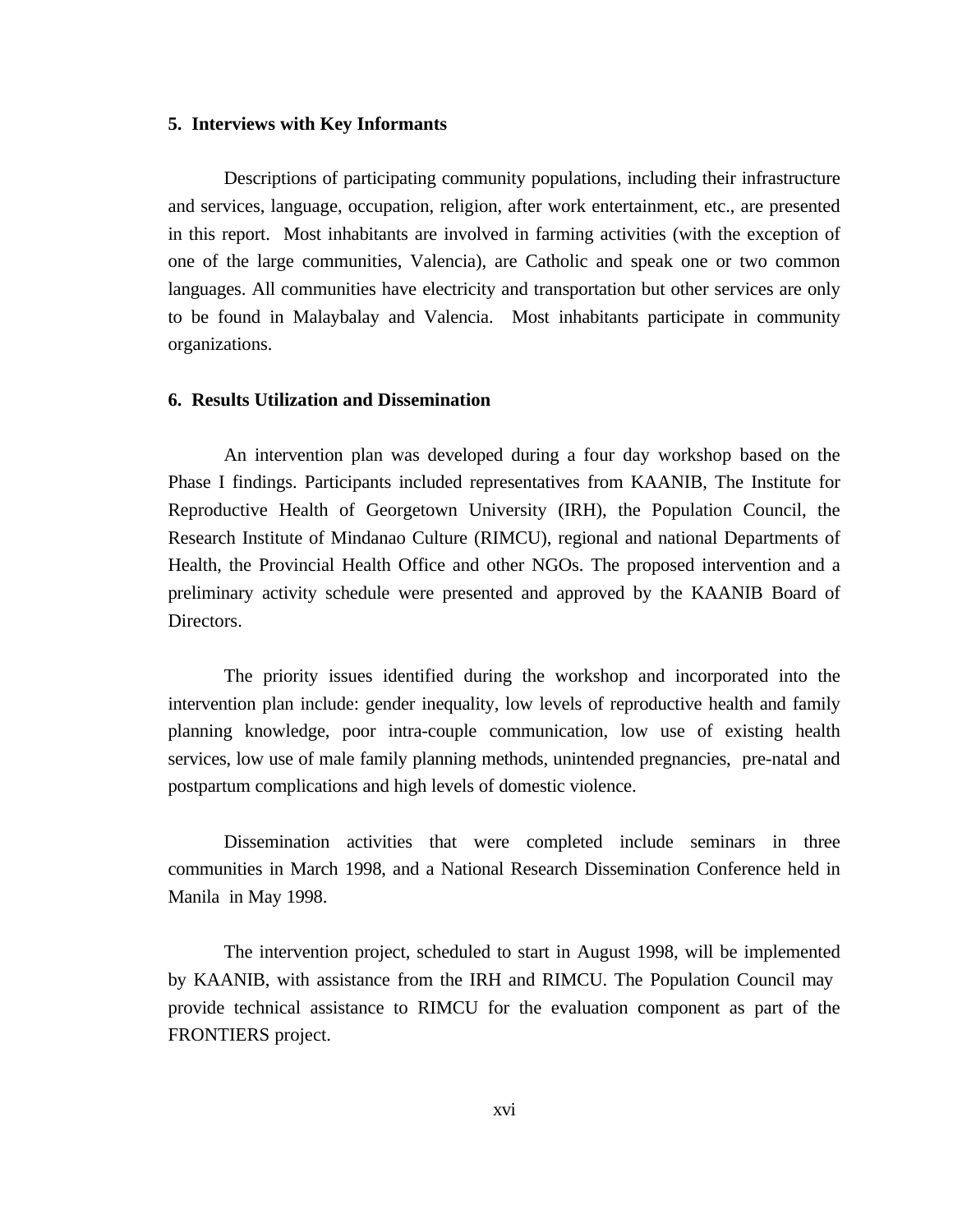The recommendations for the implementation of Phase II are as follows:

- The selection of couple-educators should primarily be the member agency's (POs) responsibility, with input and selection criteria clearly spelled out by KAANIB. This will contribute to the member organizations' sense of ownership of the intervention and will allow them to monitor couple educators' contribution and insist on the fulfilment of their commitments.
- KAANIB should carefully consider what incentives it can offer couple-educators in return for their considerable time investment.. No direct financial incentives will need to be considered, since this would jeopardize the institutionalization of the intervention, assuming it is evaluated as successful, useful and cost-effective. KAANIB has had experience in providing rewards for outstanding work which includes indirect financial incentives such as small reductions in loan interest rates and acquisition of produce at a better price, etc.
- KAANIB, the project's health technician, and the member organization's directors need to consider what strategies they will use to obtain 100% participation from their member-couples, and how to sustain their participation over time. These strategies may include the incorporation of RHA activities into existing agricultural and organizational activities. Incorporating a small sport or other entertainment activity into every couple-meeting in order to increase the enjoyment and appreciation of meeting participants should also be considered, while it is important that these extras do not become the principal activities.
- Project managers should foresee the possibility that men may decrease attendance to meetings and delegate their wives as their representatives due to agricultural demands. To forestall this from occurring, men, as well as their wives', should be given choices of times for their meetings and then insist that they both attend.
- KAANIB should consider what it will do to replace possible drop-out couple educators.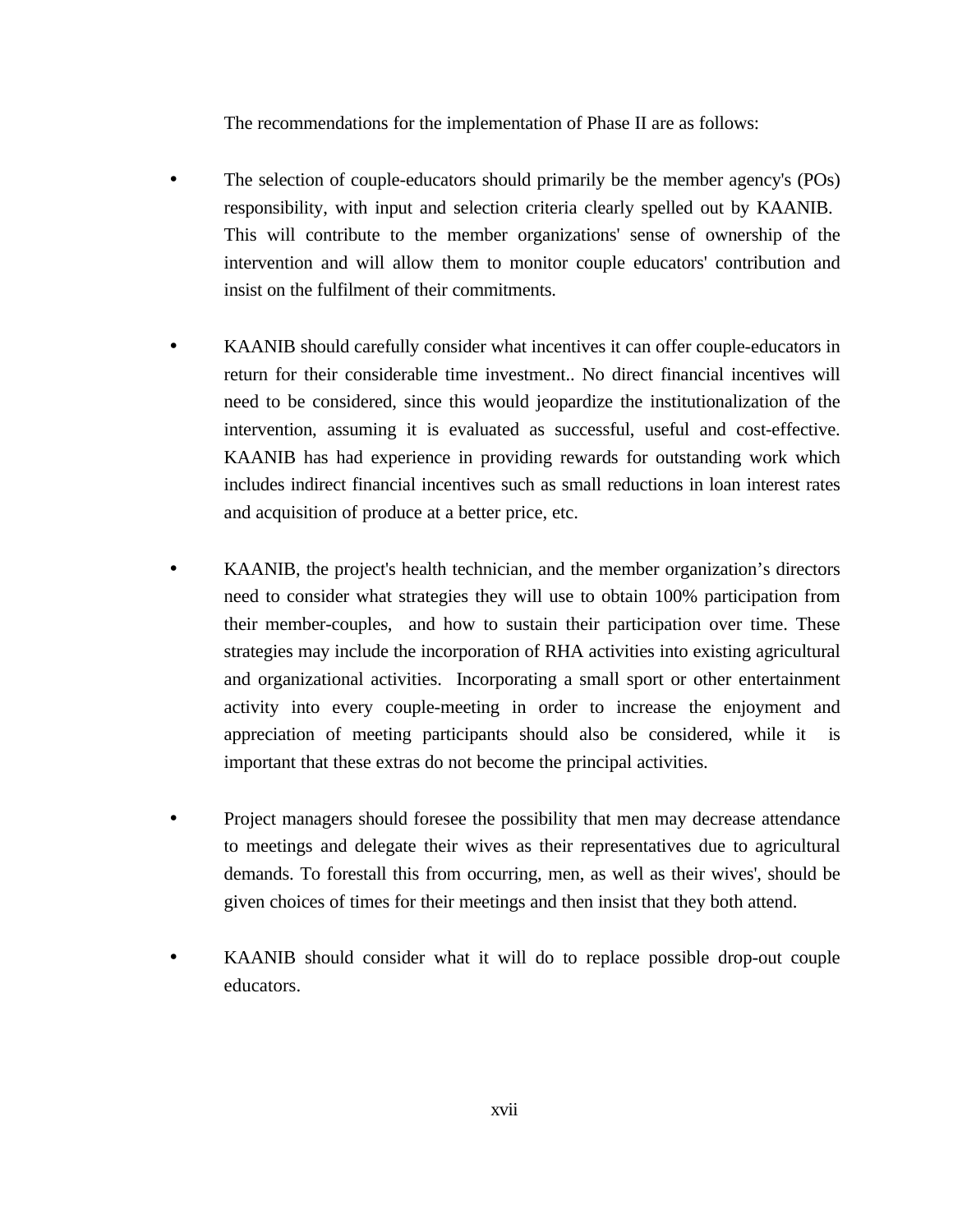• During meetings, consideration should be given to assist couple participants to develop communication skills on topics relating to sexuality, not just between spouses, but also with their adolescent sons and daughters.

Health service providers from the member organization's barangay should be encouraged to attend the couple meetings, as well as the couple educator training. This will assure that health messages will remain consistent and that the same nontechnical language will be used by the providers when they are with clients. This may also help sensitize providers on men's particular needs and to make services more male friendly.

- A referral system for accessing health services and other resources should be established. Referrals, although primarily to LGU services, should also include other existing services in the area, including the church for couple education in NFP, NGO health services, etc. Couple-educators need to be provided with this information which too can complement it with their knowledge of available services.
- In order to offer vasectomy services in strategic SDPs, providers need to be trained. Training and equipment assistance may be requested from AVSC.
- The health technician's job description should include the responsibility for assuring cultural appropriateness of all intervention contents, activities, methodologies and used.
- A detailed cost analysis of the intervention should be performed so that its costeffectiveness can be determined. This may be a principal factor for decisions on institutionalization and replication.
- Careful process monitoring and lessons learned documentation should be an important part of this intervention to facilitate project replication.
- The husband and wife interview instruments and the Georgetown IRH project proposal are included as Annex I, II and III respectively.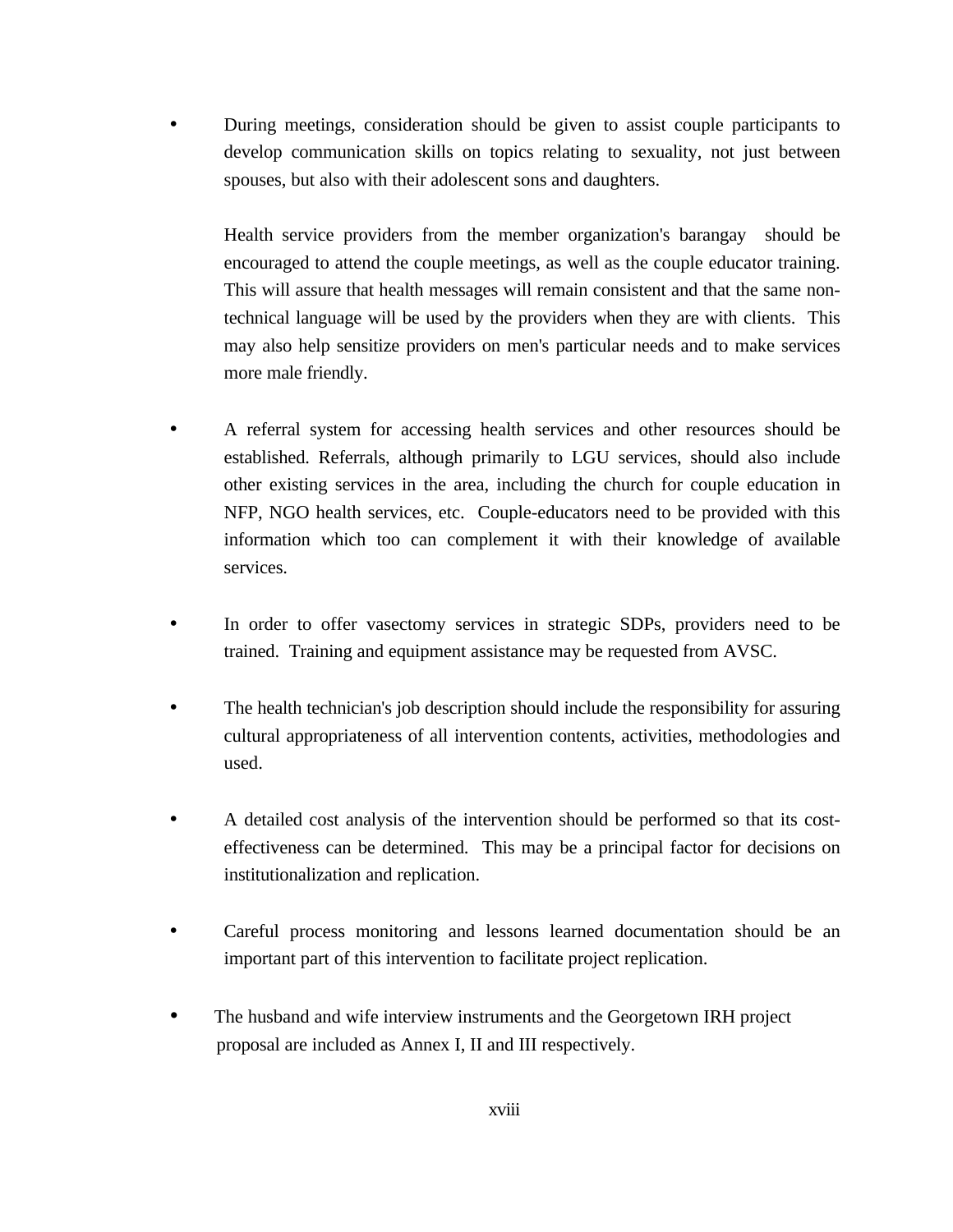## **INTRODUCTION**

## **Background**

Recent years have been characterized by an increasing consensus that, in order to support women's goals and aspirations, health programs directed to the improvement of women's and children's health must consider men's perspectives, intra-couple roles and decision making power. This makes sense, given the social and cultural reality that men play a dominant role in families' decisions about resource allocation (including determining when to use resources for health related activities) and fertility in many if not most developing countries. Indeed, although family planning is often viewed by both men and women as solely a woman's responsibility, men have an important role in decisions as to whether or not family planning will be practiced, and if so, which method will be used. In addition, the widespread unwillingness of husbands to practice family planning, even in cases where their wives would like to do so, is a major explanation for the high levels of unmet need found in the nations of Africa, Asia and Latin America (Bongaarts and Bruce, 1995).

The 1993 Philippines DHS and the National Demographic Survey (NDS) found that 28% of 9,817 pregnancies over the last five years were reported by women interviewed as wanted, but at a later time, and 16% were reported as unwanted. The unmet need was 26.2% (12.4% for spacing and 13.8% for limiting).

According to the Philippines 1997 Family Planning Survey, the CPR for currently married women of reproductive age at the national level was 47.0%, a decrease from 1996 (CPR=48.1%). The decrease was largely accounted for by a decrease in the use of traditional methods. Simultaneously, there was a modest increase in the use of modern methods from 30.2% to 30.9%. In the latest survey, 2 percent of males used a modern family planning method (1.7 percent condoms, 0.2 percent vasectomy, and 0.1 percent Billings). However, 16.1% of married couples practiced the use of traditional methods including 5.9 percent withdrawal and 9.7 percent calendar/rhythm. According to Bongaarts and Bruce (1996), in the developing world countries they studied, the use of male to female modern methods of contraception is about 1:4; in the 1997 Philippine Survey, this ratio was 1:15.

Even though gender relations in the Philippines are often characterized as being relatively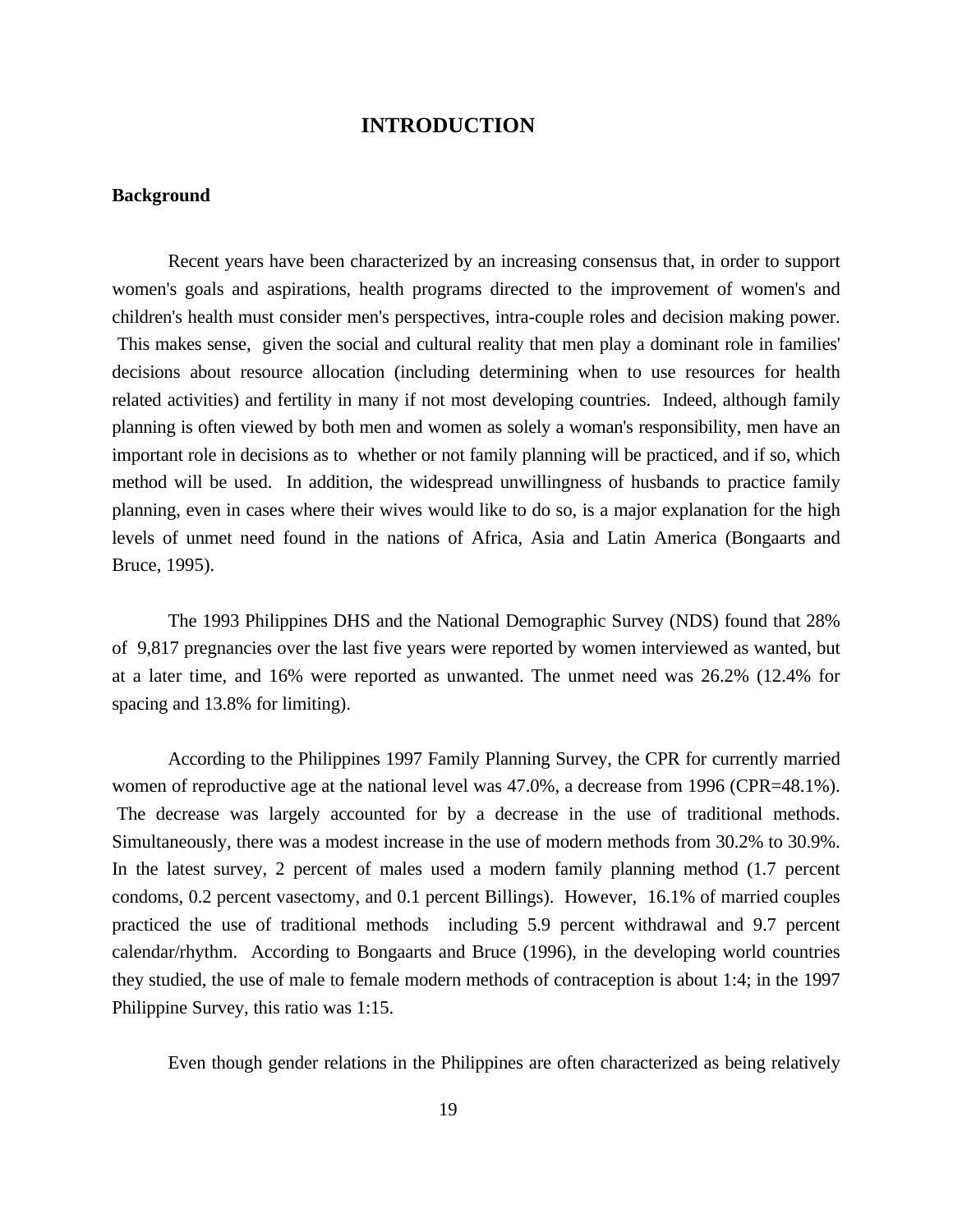egalitarian, there are several reasons for believing that the issue of male involvement is highly relevant for this country. Diagnostic studies indicate that not only are Filipino husbands accorded a disproportionate share of power in conjugal decision-making about matters pertaining to sexuality, fertility and family planning (Yu and Liu, 1980), but also that their reluctance to use FP is a contributory factor underlying the country's significant unmet need (Perez, Casterline, Biddlecom and Arguillas, 1995).

The issue of gender relations is by no means simple. According to the 1993 NDS, less than one percent of women reported that their husbands disapproved of their current family planning method use. Less than 4 percent of women reported their husband's disapproval as the primary reason for method discontinuation. On the other hand, spousal disapproval has been linked to the FP drop-out problem by several studies (e.g., IPPF, 1984; Palma-Sealza, 1993; Arenas, Cabigon and Palabrica-Costello, 1996). Finally, gender relations are relevant to the large proportion of Filipino couples (16%, according to the 1997 Family Planning Survey) who use traditional methods such as calendar/rhythm and withdrawal. Failure rates for traditional methods is inherently high and was the major reason given for method discontinuation recorded by the 1993 NDS. It is evident that contraceptive failure rates for these methods will be higher in cases where the husband and wife do not hold the same reproductive goals, where the husband is not strongly committed to consistently applying the method or where inter-spousal communication patterns are weak. Clearly, engaging men's interest and support could be a big factor in reducing unwanted fertility (Bongaarts and Bruce, 1996).

## **2. The intervention project with KAANIB Foundation, Inc (KFI).**

The present couple-focused intervention study addresses the issue of male participation in reproductive health by working with KFI. The general objective of this study is to develop and test cost-effective and sustainable strategies to increase male participation in reproductive health activities. The study aims to provide training in Reproductive Health Awareness (RHA) to KFI staff members involved in outreach and community organization activities and to enable them to carry out RHA activities in three contiguous municipalities of northern Bukidnon Province, Mindanao. The project proposes to train all the couples in 12 KFI member organizations in three municipalities in RHA; training modules and other informational materials have been or will be adapted to the Philippine context using the Phase I data. The intervention will also assist KFI to explore the potential for incorporation of RHA concepts and activities into the existing programs directed to its 2,000 members in Bukidnon and Agusan del Sur provinces. It is expected that this intervention study will serve to stimulate men's involvement in, and support for, family planning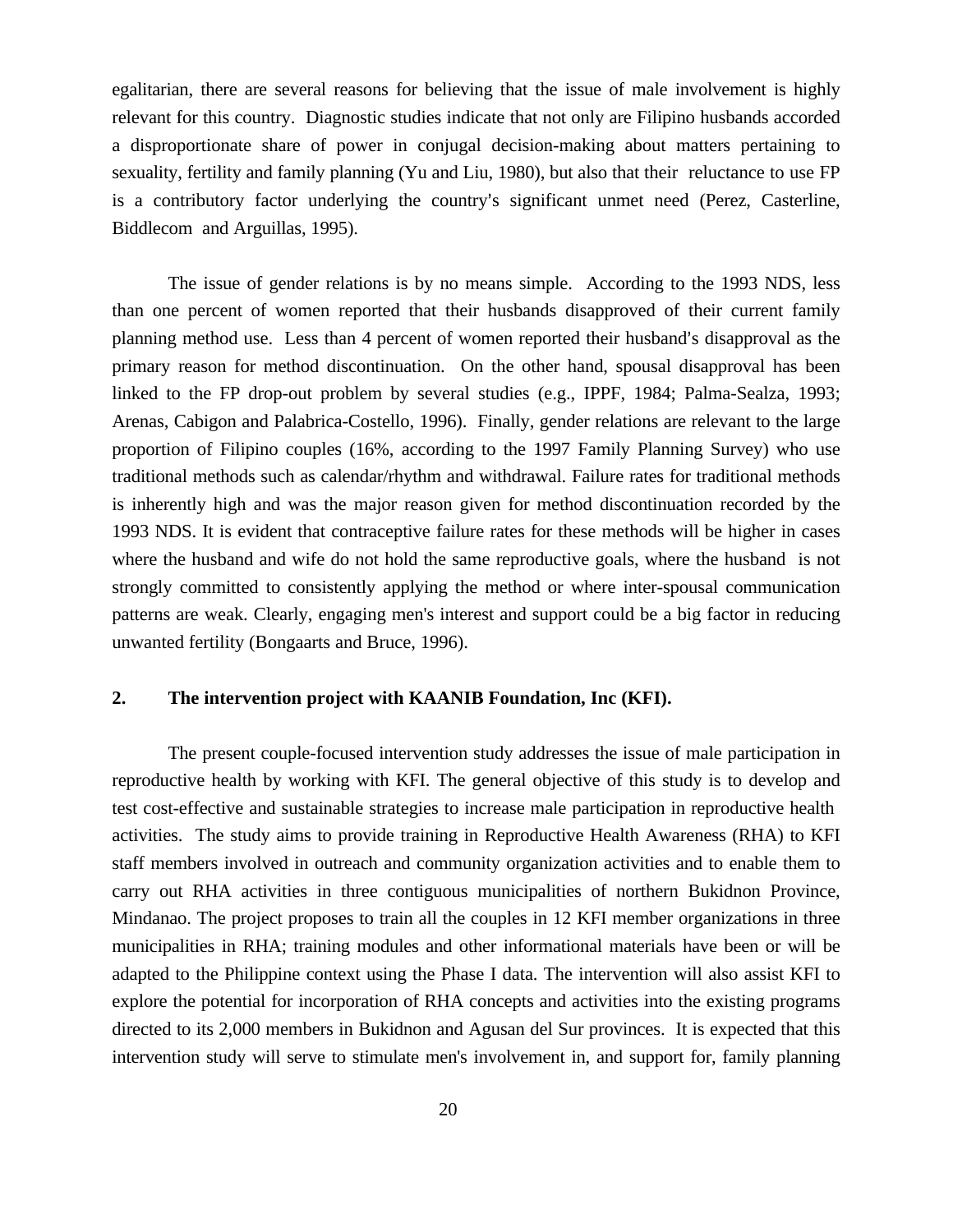(FP) use and other reproductive health (RH) efforts. If this is determined to be a cost-effective strategy for stimulating male interest and participation in the family's reproductive health while also increasing intra-couple communication and egalitarian decision making power, it could serve as a model for other institutions working primarily with men nationally and internationally.

In general, family planning research has focused on women. The male perspective, attitudes and practices have not been considered. Reproductive health programs and research are now increasingly devoting attention to the male partner. It has become clear that women's and couples' reproductive behavior are often determined by the husband. Some of the reasons given for the divergent views of the marital partners include, differing reproductive and family size goals and aspirations (with the husband most often becoming the decider), and absent or poor communication about sexual topics between spouses. The programmatic initiative which this project focuses on is to increase both the husbands' and wives' reproductive health knowledge and to create a process to facilitate their communication about reproductive goals and how to best achieve them. This focus aims to increase men's and women's equal participation and responsibility in determining FP use.

Delivering culturally appropriate couple and male-oriented reproductive health messages and providing more male-friendly services should help increase the demand for family planning services. Greater male willingness to accept responsibility for matters pertaining to reproductive health might also stimulate more demand for male FP methods (condoms and vasectomy). In this context, a cautionary note is appropriate: increasing men's willingness to become an equally responsible family planning user may drive some couples to switch from a more effective female method such as oral contraception, the IUD or DMPA to the less effective condom or abstinence based methods. This in turn may result in an increase in unwanted fertility. Because comparative method effectiveness is one of the principal reasons for users to select their method, it is imperative that the RHA education include clear information about the differing use-effectiveness of all the methods discussed.

The project goal is to use the couple and not only men as their target population. The latter option was considered and discarded because of the possibility that giving men increased knowledge in isolation of women might increase male intra-couple power.

This intervention study has been conceptualized in two phases:

Phase I activities include diagnostic investigations at four levels: (1) community, (2)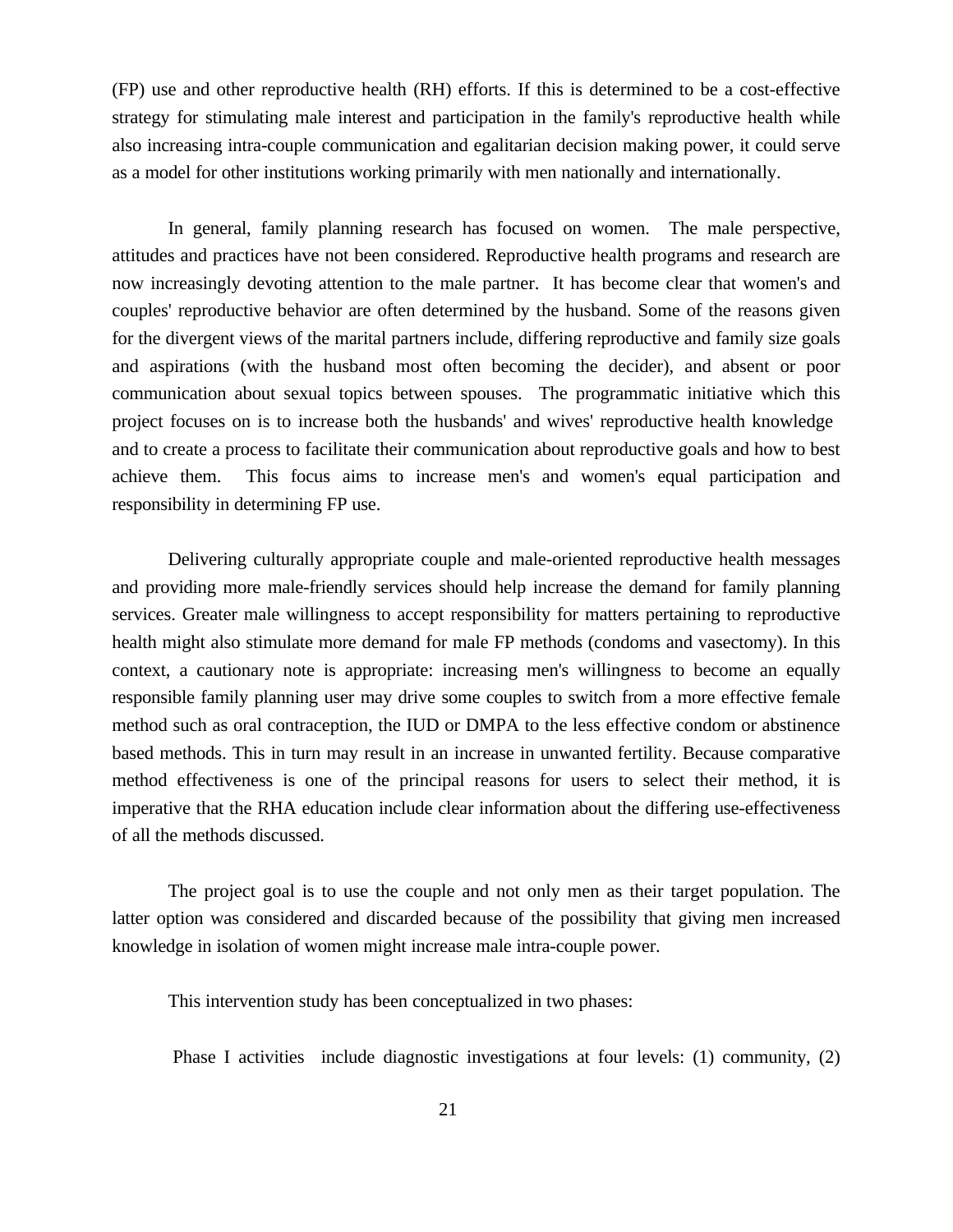service delivery points, (3) KFI organization and staff, and, (4) KFI members and their wives. It also includes the preparation of a detailed intervention strategy and prototype training materials based on data obtained in the diagnostic study.

Phase II includes the implementation of the intervention and the assessment of its effect by means of several follow-up data gathering activities.

The present report is limited to Phase I.

## **3. The Project Site: Bukidnon Province, Mindanao**

Bukidnon is a landlocked province in north central Mindanao. Its economy is dominated by small scale subsistence farming, many farms in poorly accessible upland areas. The standard of living in the study sites, according to the 1990 Census, is quite low. Less than 1/3 of households had electricity, piped water or a water sealed toilet. In contrast, the literacy rate is over 90%. The study sites are all accessible to project workers.

## **4. The KAANIB Foundation, Inc.**

KFI is an NGO established in 1980 that works in Bukidnon and Agusan del Sur provinces of Northern Mindanao. It is well known and respected by residents in general, and members in particular. The Foundation provides technical and production assistance to subsistence farmers and agrarian reform beneficiaries to enable them to establish sustainable diversified farms. Its only health- related activity involves the reduction of dependence on the use of pesticides and safe pesticide management.

KFI is a federation of over 35 independent cooperatives, irrigation associations, marketing groups and agrarian reform beneficiary groups organized at the local level (barangay). The Foundation has 28 staff, mostly male, and a current membership of 2,000, also mostly men, with approximately 40% of them active in one of KFI's programs. In addition to its traditional programs (production, commercialization, organization building and management, etc.), KFI has more recently established a Gender and Development Program funded by Lutheran World Relief focusing on the incorporation of a gender sensitive orientation into all of their services.

KFI's institutional objectives include the following, which have a direct bearing on the RHA project: 1) To help members improve conditions of life and obtain better access to basic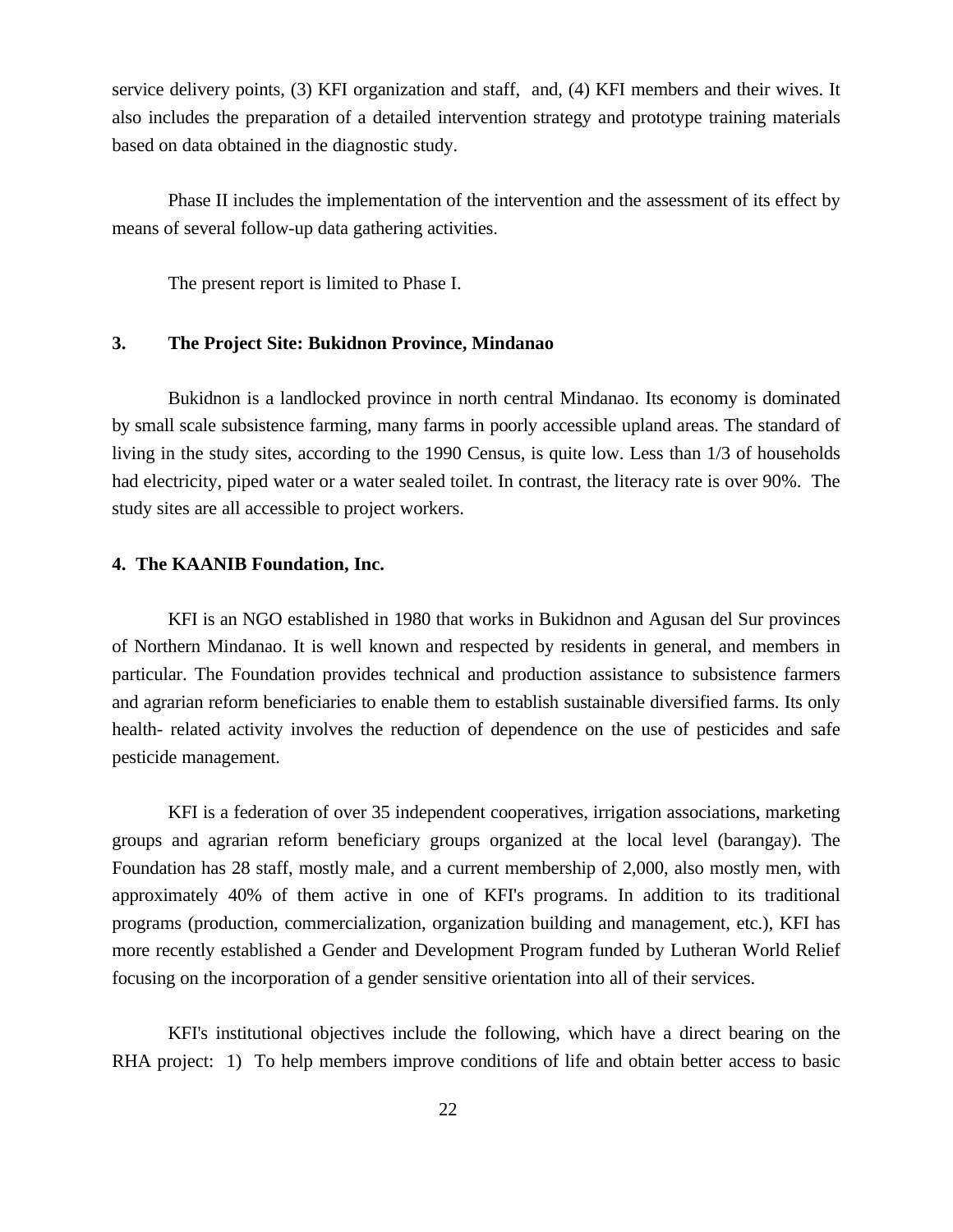social services; and, 2) To see holistic human development taking place among the members.

## **5. The Institute for Reproductive Health of Georgetown University (IRH) and the Reproductive Health Awareness (RHA) Approach**

In the last two decades the IRH has developed and tested a series of training modules on Fertility Awareness with the objective of helping men, women and couples to practice family planning, including NFP, more effectively. It is of note, that in the 1993 NDS, only 24% of all women interviewed knew the correct timing of fertility in the menstrual cycle and among women using abstinence base methods, only 34% could identify the fertile period correctly.

The IRH works with in-country groups, adapting the generic RHA materials to local needs. Since the Cairo International Conference on Population and Development (ICPD), the IRH has expanded its mandate and incorporates additional reproductive health elements in its modules. Therefore, it has now piloted modules on women's and men's reproductive life cycle stages, reproductive anatomy and physiology, sexuality, gender relations, violence toward women, couple communication, and reproductive morbidities including STDs, etc.

The IRH defines RHA as an educational tool designed to help people learn to observe their own bodies, understand normal changes and know what is healthy and typical for them. It also helps them to think and understand socio-cultural factors that influence reproductive health, communicate appropriately with partners and service providers and make decisions that can have a positive effect on their reproductive health.

## **6. The Research Institute for Mindanao Culture (RIMCU), Xavier University**

The Research Institute for Mindanao Culture was founded in 1957. It is the social science research arm of Xavier University and has conducted 400 locally, nationally and internationallyfunded studies. RIMCU has a well-equipped computer laboratory and a field research unit composed of highly trained and experienced field research staff. The Institute has a core of nine research associates, all of whom have considerable experience in research and a long list of publications.

RIMCU was responsible for the development of all research instruments, the collection of data, data analysis and preparation of the final report in consultation with Population Council and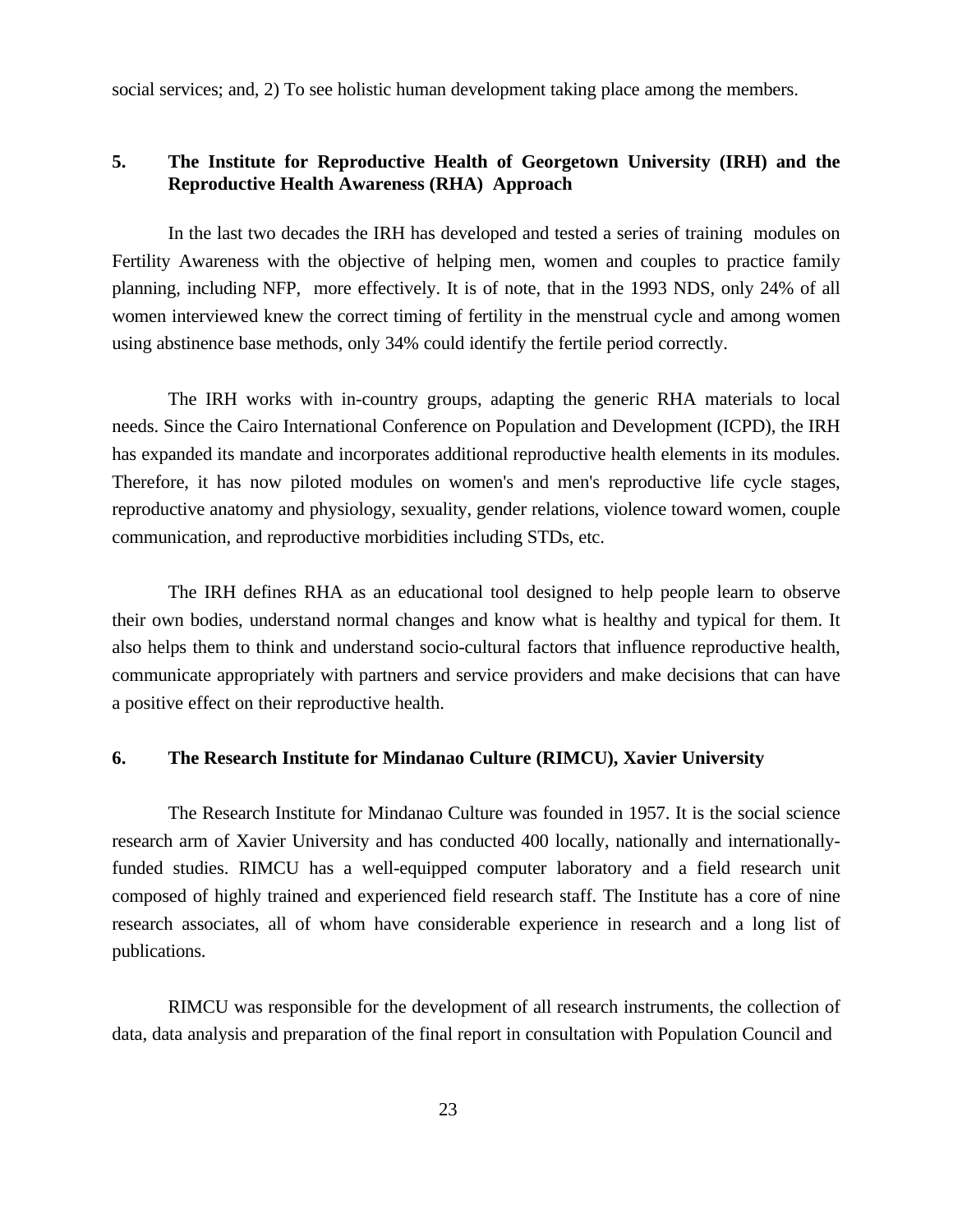IRH.

## **Project Objectives**

The overall objectives of the project are to design, implement and test an RHA training, education and organizational development intervention with the KAANIB Foundation and their largely male member beneficiaries in selected barangays (villages) of the three municipalities (Impasug-ong, Malaybalay and Valencia) in Bukidnon Province, Mindanao.

The long-term goal of this project is to address the effectiveness of involving men as partners in the Reproductive Health Awareness (RHA) intervention. The study will assess impact on the KFI organization and its members on the basis of indicators such as degree of support for FP use, use of male oriented methods, increased couple communication on family formation matters, etc. The study will address the following questions:

- 1. Does the RHA pilot program result in the incorporation of an RHA perspective within the Foundation's educational activities and materials, and in the support services provided to its members? More generally, will this perspective be fully institutionalized within the KFI . By the end of the pilot period, will KFI develop plans to replicate this program in other areas where it works?
- 2. Will the RHA pilot program increase RH/FP knowledge and skills among KFI members and their families, resulting in more positive RH attitudes and improved health seeking behaviors (particularly in the areas of family planning, use of male oriented methods, etc.)?
- 3. Will the RHA pilot program have an impact on the health services being offered by the LGUs in the villages where the intervention will be implemented?

The specific objectives of Phase I were to:

- 1. Collect baseline information on the three study communities (health facilities and services, and community institutions);
- 2. Gather information on the activities, structure and group processes associated with KAANIB;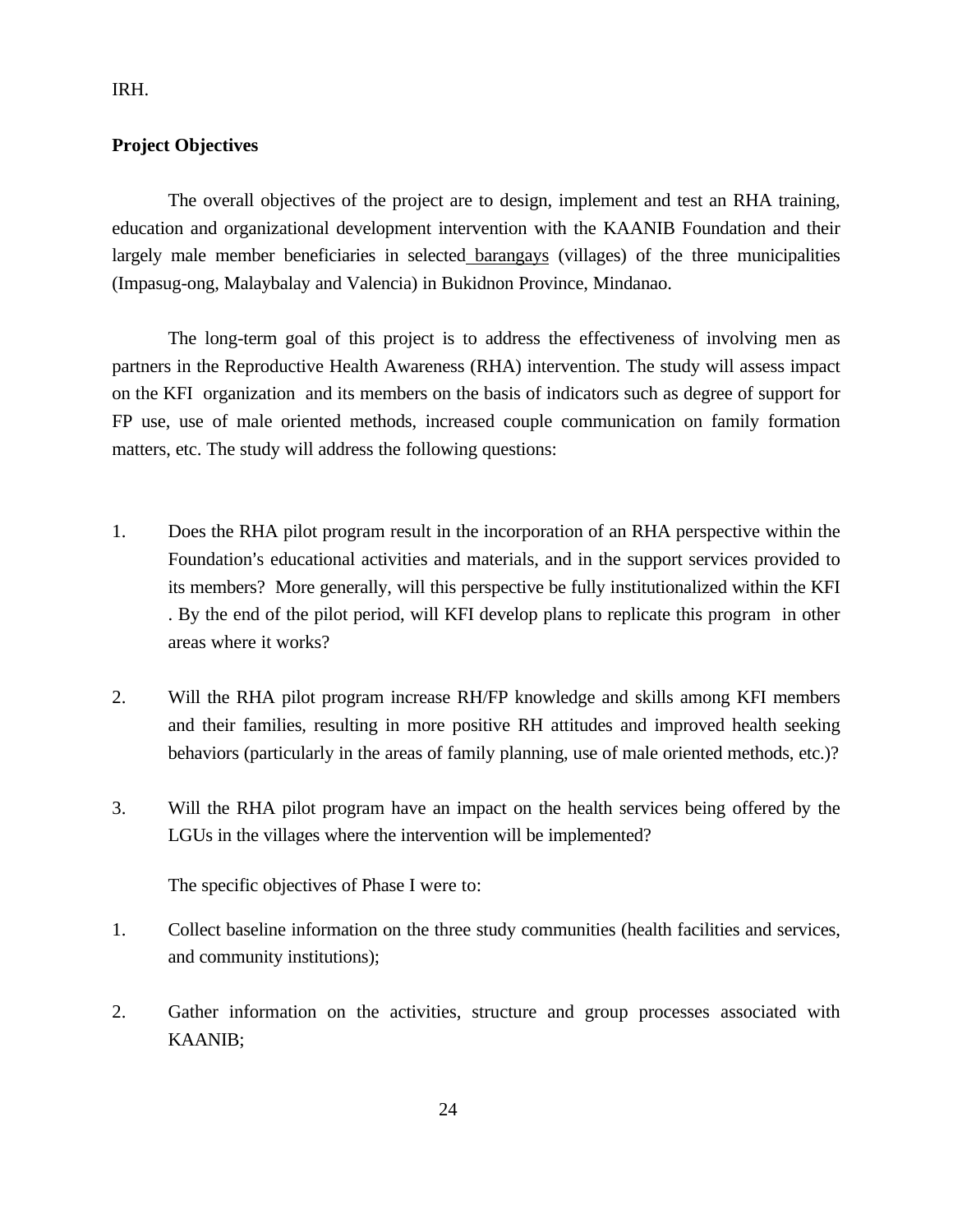- 3. Study the knowledge, attitudes and practice of KFI members and their wives (or husbands) regarding reproductive health-related issues and other relevant household and individual level information (e.g., gender relations, male involvement in fertility and FP matters, health-related behaviors, etc.); and
- 4. Develop an intervention plan using educational modules that have been adapted to suit the needs of the community through a systematic analysis of the baseline data.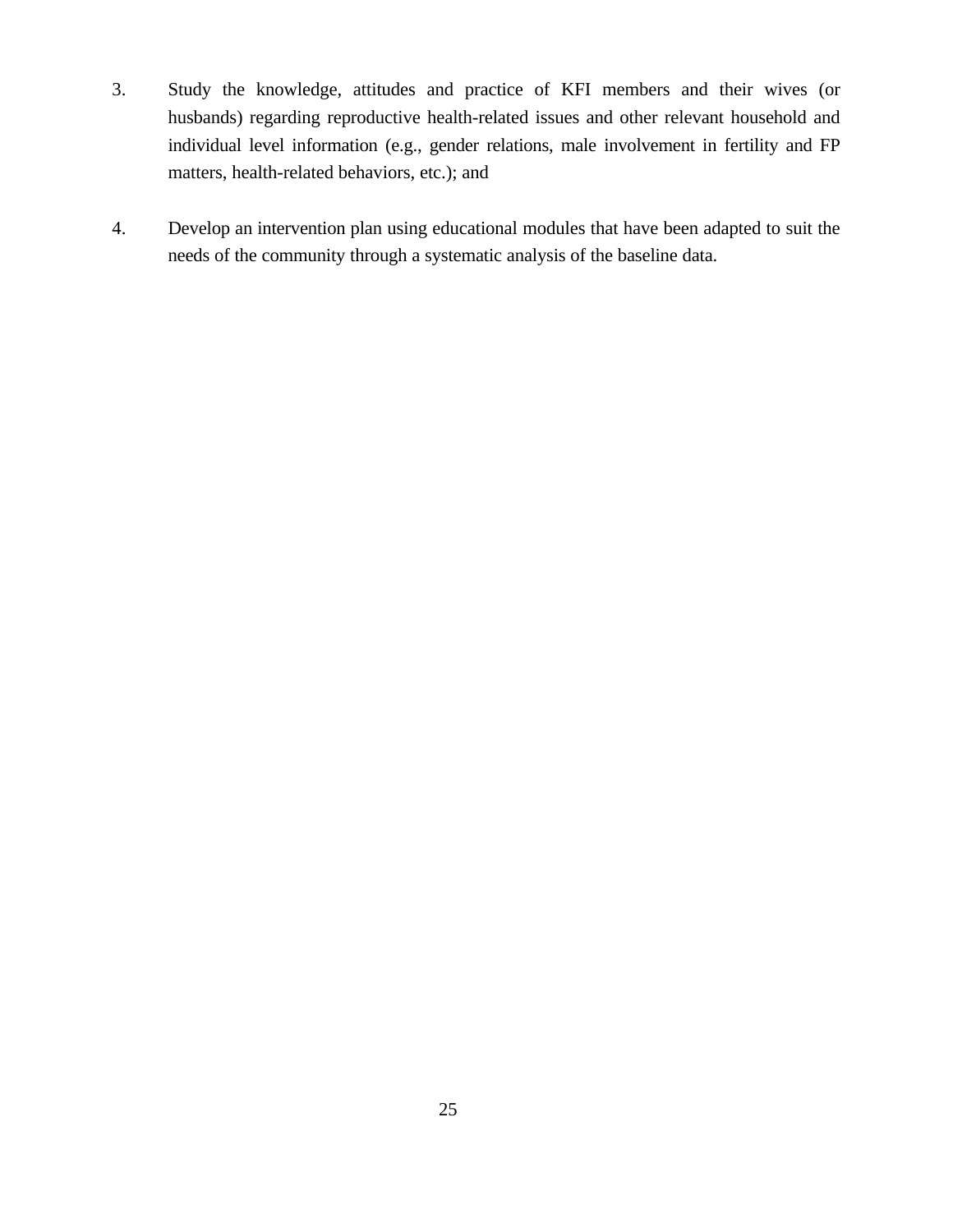## **OVERALL PROJECT DESIGN**

This study consists of two phases: Phase I (May 1997 to January 1998) consists of a diagnostic operations research (OR) study intended to be the baseline for the development of a culturally sensitive RHA intervention design, and the design itself. The intervention focuses on educational and promotional activities using RHA modules based on the findings and recommendations resulting from analysis of the baseline data. Baseline information was collected on the health services available in the three study communities; the activities, structure and processes associated with KAANIB; and relevant household and individual level information (e.g., knowledge, attitudes and practices, gender relations and male involvement in fertility and FP matters, health-related behaviors, etc.).

Phase II will consist of the training intervention. The subjects for the training will include KAANIB members and their spouses, KAANIB administrative and technical staff and service providers in the area. Comparative panel-type data on all of the above levels of analysis (i.e., study communities, KAANIB, households and individuals) will be collected to identify the changes brought about by the intervention.

Phase I was funded by the Population Council through its ANE OR/TA Project. Phase II funding has been guaranteed by IRH, with possible funding from the Population Council (FRONTIERS Project) for the evaluation component.

In all, four major activities were completed during Phase I:

- (1) a husband-wife study of all KFI members in the selected barangays (both experimental and control groups);
- (2) a descriptive analysis of the roles, functions and activities of KFI extension workers, and the structure and operations of the KAANIB Foundation;
- (3) a community level analysis of locally-based institutions, organizations and services found within the study areas; and
- (4) the development of a proposed RHA intervention strategy based upon the results of the Phase I analysis and a joint planning process involving all of the collaborating organizations.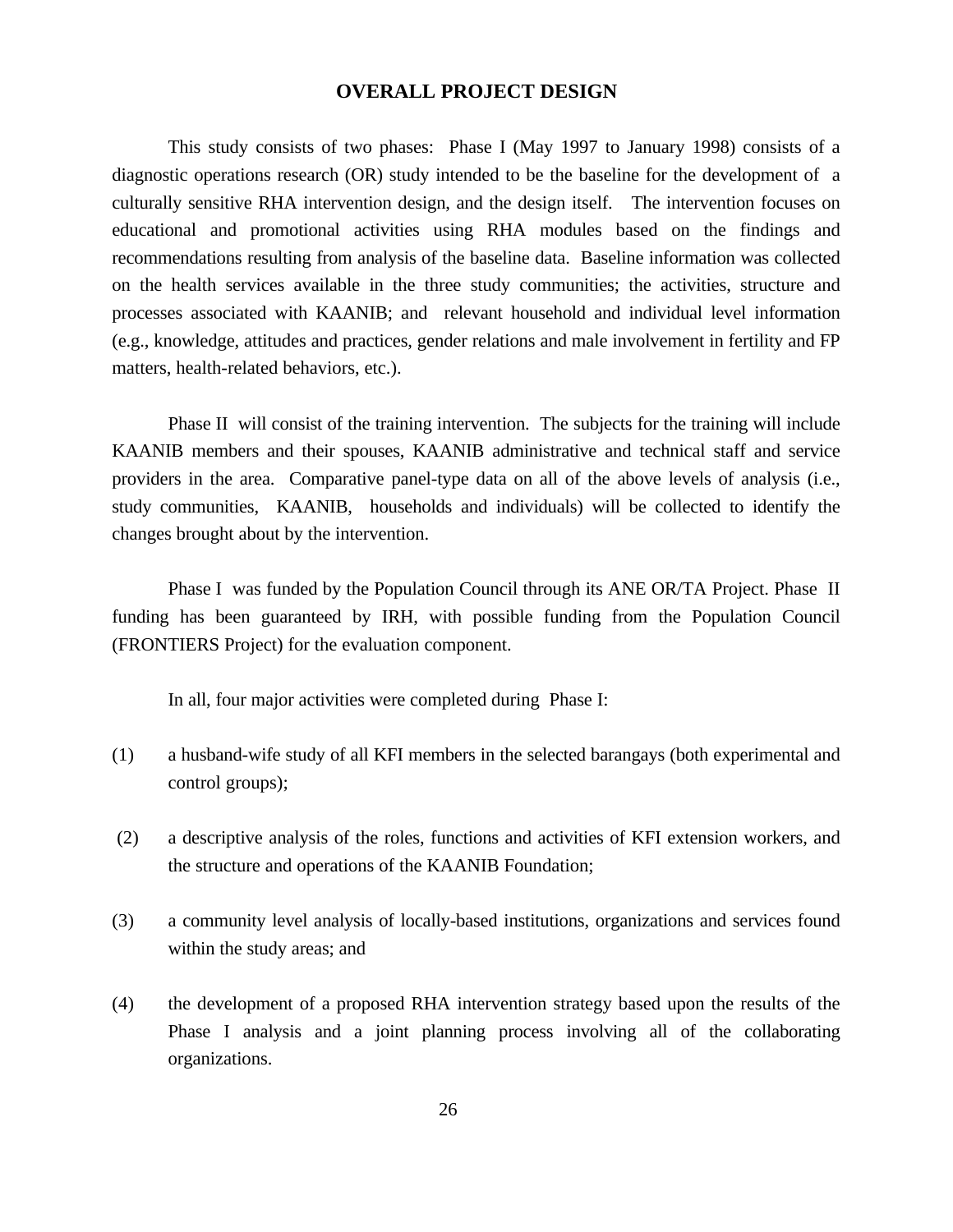The overall research design selected for this study is a pretest-post-test, control group design. During Phase I, baseline data were first collected in both of the study areas and a corresponding group of matched control areas. The intervention will be introduced during Phase II of the project. Post-tests will also be carried out during Phase II with the same project beneficiaries who were interviewed during the pretest in order to assess changes, if any, which occurred during the course of the project. Post-tests will also be conducted in the control areas so that comparative analysis of changes on selected indicators in the experimental and control communities can be accounted for by the intervention.

Control barangays were selected from three municipalities: Malaybalay, Maramag and Valencia. These areas were matched with the study areas for at least three major criteria: barangay population size, farming system type and income classification. A one hundred percent sample of all beneficiary couples belonging to four KAANIB affiliates in the nine experimental barangays was selected for interviews. A total of 220 couples and 226 wives were interviewed. A total of 250 couples from the control barangays were interviewed using the same set of questions for interviewing couples from the experimental areas.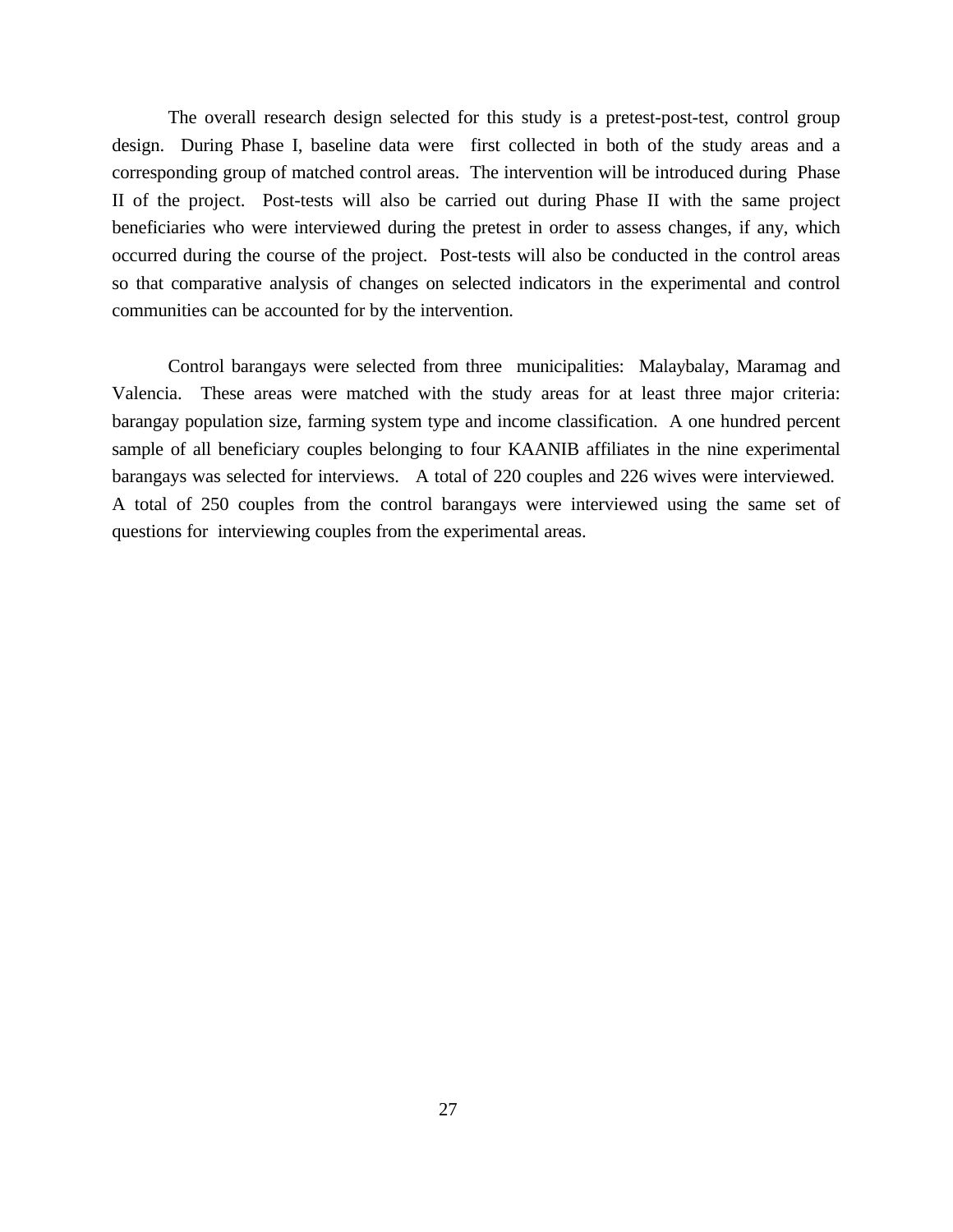### **METHODOLOGY (PHASE I)**

The diagnostic study was carried out in three selected municipalities of northern Bukidnon: Malaybalay, Impasug-ong and Valencia. Malaybalay is the largest town in Bukidnon and also serves as the provincial capital. It also contains several very large barangays (villages) which are basically rural in character.

The following series of data collection activities were undertaken during Phase I of the study (interview instruments are submitted in this report as Annex I and Annex II):

- 1) A **descriptive institutional survey** of the three municipalities was developed. The survey was conducted by means of semi-structured interviews of key informants living in Malaybalay, Valencia and Impasug-ong.
- 2) An **inventory of maternal and child health and reproductive health services** offered in the pilot LGUs was assembled. It also documented the physical structure, equipment, specific services offered and hours of operation. To gather this information, a special set of questionnaires designed, developed and tested by the Population Council were used.
- 3) A **descriptive study of KFI**. The purpose of this study was to collect information about KFI workers' roles, functions and activities. This information was used to design the intervention so that it could be incorporated by KFI into its ongoing activities. An English questionnaire was developed and pre-tested for this purpose and sixteen KFI employees were interviewed.
- 4) A **community survey**. All married couples, (wherein the wives were between 15 to 49 years of age) member-beneficiaries of KFI in the communities covered by the study, were interviewed. Husbands and wives were interviewed separately. A total of 220 couples were interviewed, all of whom are presently enrolled as active member-beneficiaries in KFI sub-associations operating in Impasug-ong, Malaybalay and Valencia.
- 5) Three **focus group discussions** (FGDs) were arranged with member beneficiaries in the three sample municipalities on issues pertaining to the proposed intervention. The facilitators used a standard set of FGD guides for each group of participants. The FGDs were conducted in the local language, Bisayan. Transcripts of the discussions were subsequently translated into English.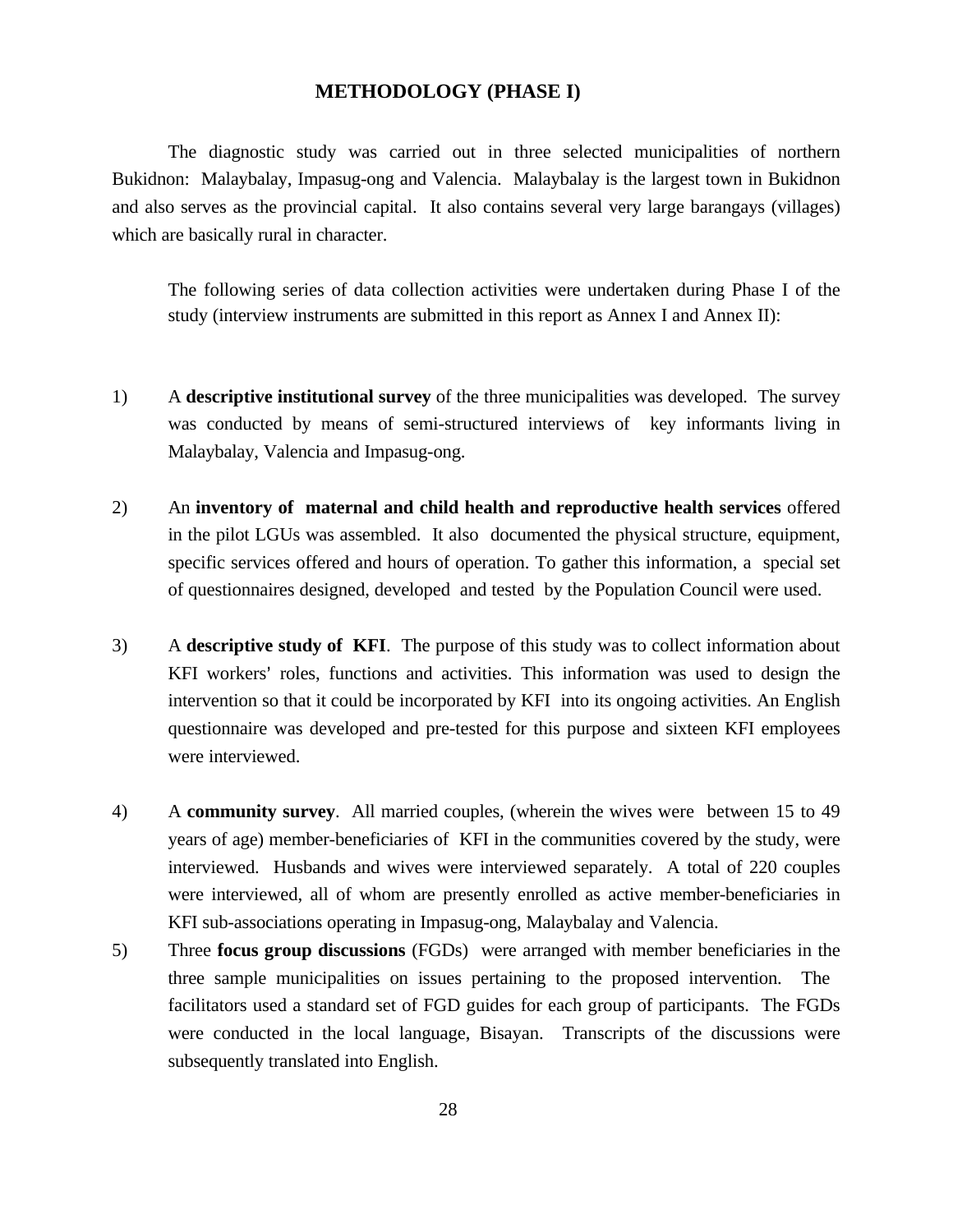To conduct the community survey, two separate structured interview instruments were developed in English, one for the husbands and another for the wives. These were translated into Bisayan and pre-tested in the field after which the interview schedule was revised and finalized. A listing of KAANIB-assisted cooperative members was obtained from the KAANIB office. From the listing, the names of currently married members were culled out. They constitute the survey respondents for this study. The respondents are married couples currently living together in which the wives are between 15 to 49 years of age. The husbands and wives were interviewed separately. To prevent one partner influencing the other partner's responses, no one was allowed to listen in on their partner's interview. Interviewers were hired and trained for this purpose. Most of the husbands were interviewed by two male nurses and the wives were interviewed by female nurses. The data collection was supervised by two female supervisors of the Research Institute for Mindanao Culture.

Husbands and wives were asked questions about their knowledge, attitudes and practices relating to FP and reproductive health; male and female fertility as well as about RTIs and HIV/AIDS; awareness about the relationship between reproductive patterns and overall levels of maternal and child health; local views on human reproduction; methods of family planning; reproductive goals; child care beliefs and activities; family health problems and needs; health services utilized and general health-seeking behavior; domestic violence; husband-wife communication and perceived appropriate sex roles. Similar questions were also asked to the wife so that her answers could be compared to those given by her husband.

The completed interviews were edited in the field before submission to RIMCU for processing. The forms were reviewed and errors corrected in the field by revisiting the respondent. Corrections were made directly on the forms whenever necessary based on the verification and revisit interviews. The responses were coded at RIMCU using a coding manual developed specifically for this study. Data processing was done using the computer facilities of RIMCU. Data analysis was accomplished using the SPSS package.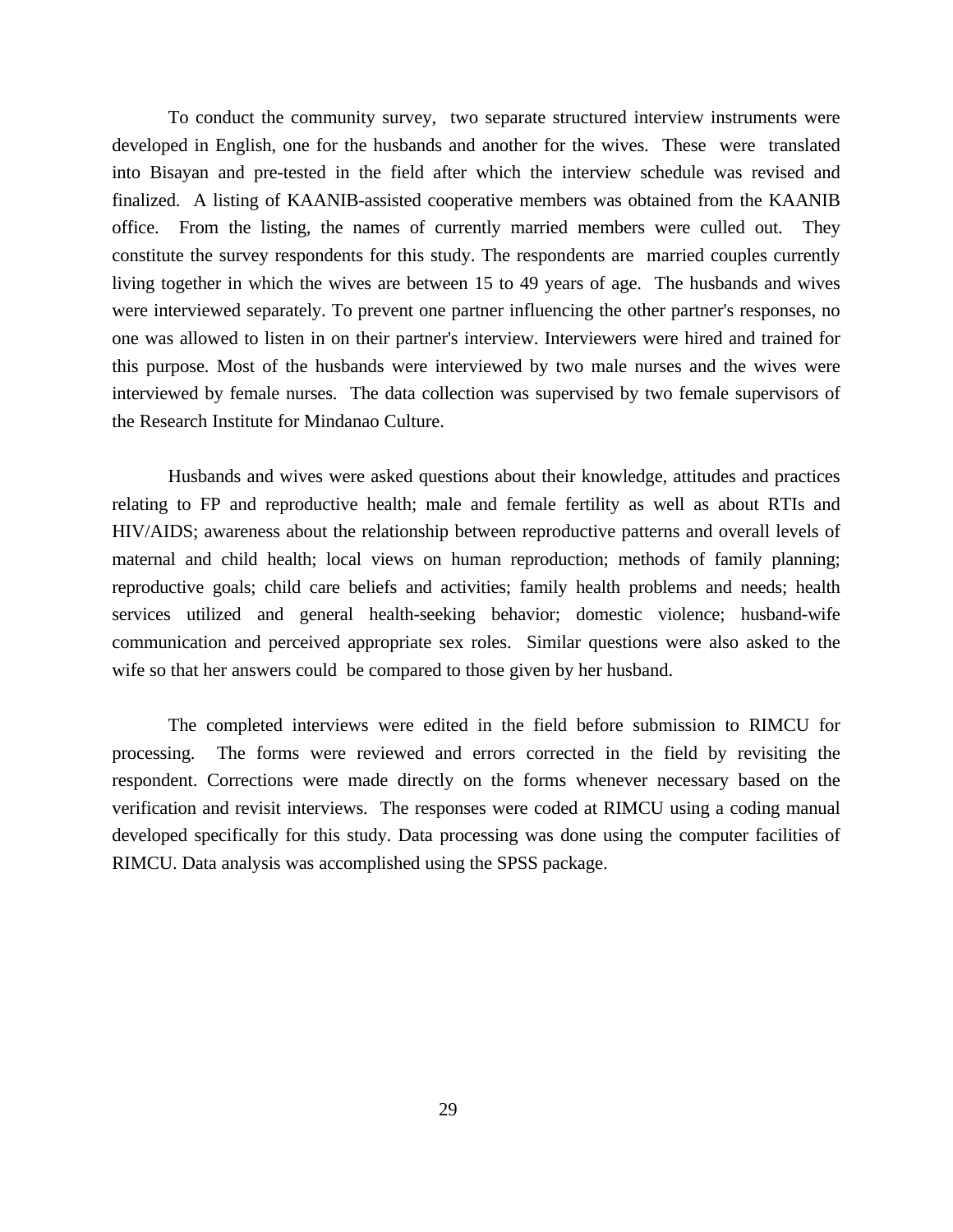## **FINDINGS**

## **1. Community Survey: Husbands' and Wives' Interviews**

A total of 226 couple members were identified for interviews in the intervention barangays and 250 in the control barangays. In the intervention group, 220 interviews were completed for husbands and 226 for wives. The data presented here reflects these interviews. Data from the control group couples' interviews were also processed and analyzed but are not shown in this report. Basic socio-demographic and health variables show great similarity between the two groups. This is also true for the results of the survey.

### **A.** *Respondents' profiles:*

*Age:* As expected, wives were younger as a group than their husbands. In the reproductive risk age groups; there were 6 wives (2.7%) and only one husband under 20 years old and 94 (41.6%) wives between the ages of 36 and 49. These women, together with those with children under 24 months of age need to have special attention and information about the importance, for them and their children, of avoiding high risk pregnancies.

| Age Groups         | Husband | Wife |
|--------------------|---------|------|
|                    | (% )    | (% ) |
| Less than 20 years | 0.4     | 2.7  |
| $20 - 35$ years    | 46.0    | 55.8 |
| 36 - 49 years      | 47.8    | 41.6 |
| 50 and over        | 5.8     |      |

**Table 1. Age of Respondents**

*Education:* In Philippine agricultural populations women are usually more educated than men, which is also the case in this study. In this group, however, 8.8% of the wives and 16.8% of the husbands have less than five years of basic education; this group may need special attention as they may be found to have low functional literacy levels.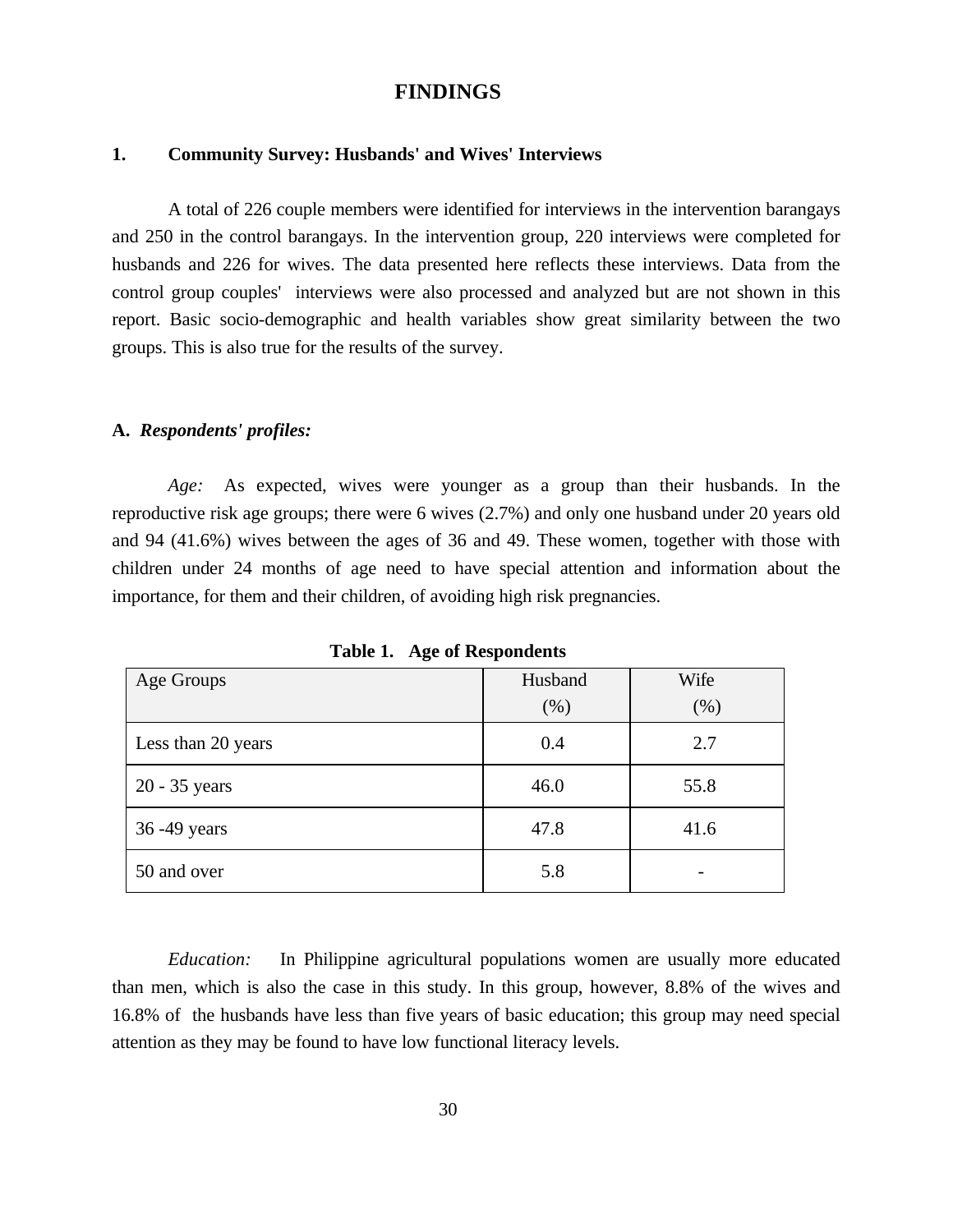| <b>Educational Attainment</b> | Husband | Wife    |
|-------------------------------|---------|---------|
|                               | (% )    | $(\% )$ |
| Less than five years          | 16.8    | 8.8     |
| $5 - 6$ years                 | 34.5    | 37.2    |
| <b>High School</b>            | 38.1    | 40.3    |
| College                       | 10.6    | 13.7    |

## **Table 2. Highest Grade Completed by Respondents**

*Income generation*: As expected from the profile of the typical KFI member, most of the husbands (83.2%) are engaged in income generating work, generally farming occupations: farm owners, part owners and managers. Half the wives (54%) are also involved in family income generation, mostly working as farm laborers and/or in backyard gardening production.

## **B.** *Reproductive history-wives*:

Among the wives interviewed:

- $\bullet$  Five  $(2.3\%)$  have never been pregnant
- Seventeen  $(7.8\%)$  were pregnant at the time of the survey, with  $3(1.4\%)$  who were pregnant for the first time
- Two hundred eleven  $(96.3\%)$ have had one or more completed pregnancies
- Forty-six  $(21\%)$  have experienced one or more child deaths



As expected, a very high proportion of couples have children. It also appears, from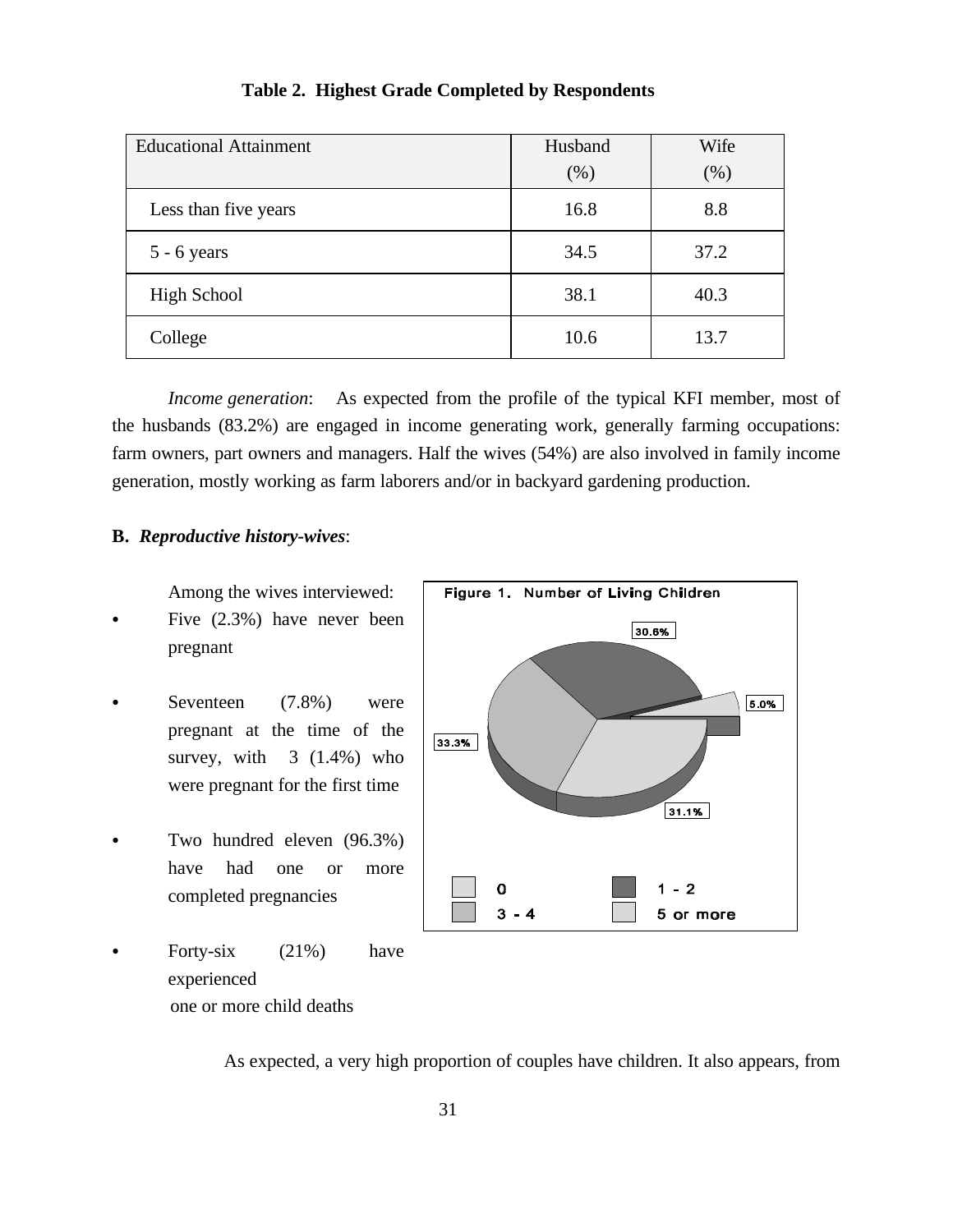these data, that the child mortality experience in this group of farming families is quite high.

When we looked at the number of living children in the group of wives, 68 (31.1%) of them had 5 or more living children and 73 (33.3%) had 3 or four. Again, as in the discussion on the ages of the wives, this group of women are at varied levels of reproductive risk, and those at risk need special attention.

## *C. Reproductive intentions and contraceptive practices:*

In this section we report on husbands and wives:

- 1. Stated ideal family size and actual family size,
- 2. Reproductive intentions: whether to have another child and if so when,
- 3. How many more children are wanted and,
- 4. If they could choose, what sex they would prefer their next child to be.



For those who wished to delay or prevent future pregnancies, we examined:

- 1. Contraceptive status as an indirect approximation of family planning need;
- 2. Method used at present (both modern and traditional); and,
- 3. Reasons for non-use of a method.

*Ideal family size and actual family size:*

When asked about their ideal family size, three out of four respondents, both husbands and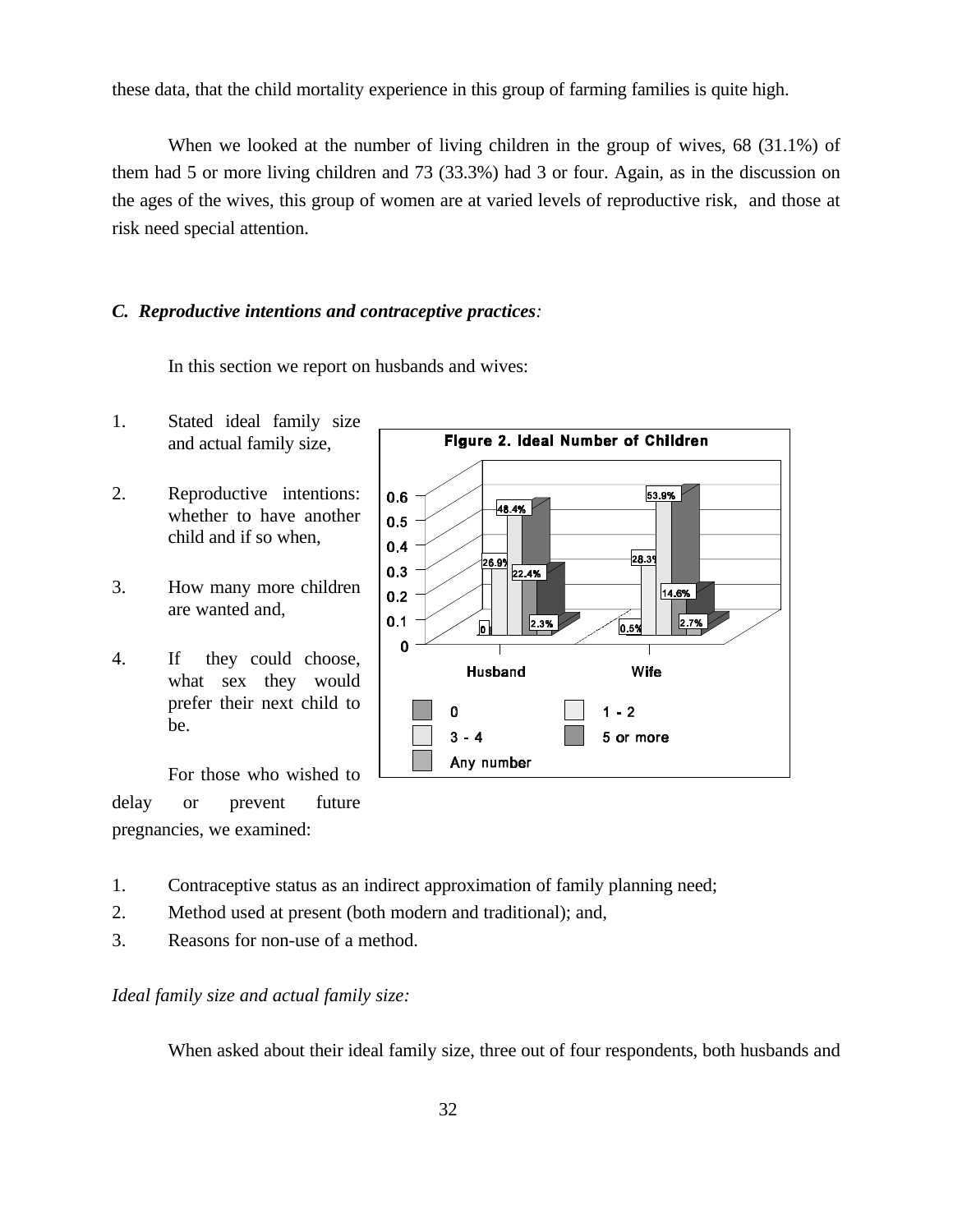wives, said that 4 was their ideal number of children. However, 22.4% of husbands and 14.6% of wives said that 5 or more children were ideal.

The number of respondents who said they had more children than their stated ideal included 18.7% of the husbands and 23.7% of the wives. These figures are likely to represent an under-reporting as some people may not admit that some of their existing children were not wanted. The higher percentage among wives than husbands may be a reflection of this sensibility. These figures give us a hint that there is, within KFI members, significant unmet need for family planning.

#### *Reproductive goals: to have more children soon, have them later or not to have more children:*

When we asked about reproductive intentions (to have a child soon, to delay the next pregnancy or to have no more children), two thirds (66.4%) of wives and 57.7% of husbands interviewed said they desire no more children. In addition, 28.3% of husbands and 19.2% of wives stated that they wish to delay the next pregnancy. These two groups together amount to 85% of both husbands and wives who do not wish to become pregnant.

Of the wives who wish not to become pregnant and were not pregnant at the time of the interview, 69.1% said they were using a family planning method and 30.9% said they were not. These findings, wives not wishing to get pregnant but not using a method, are an indicator of unmet need.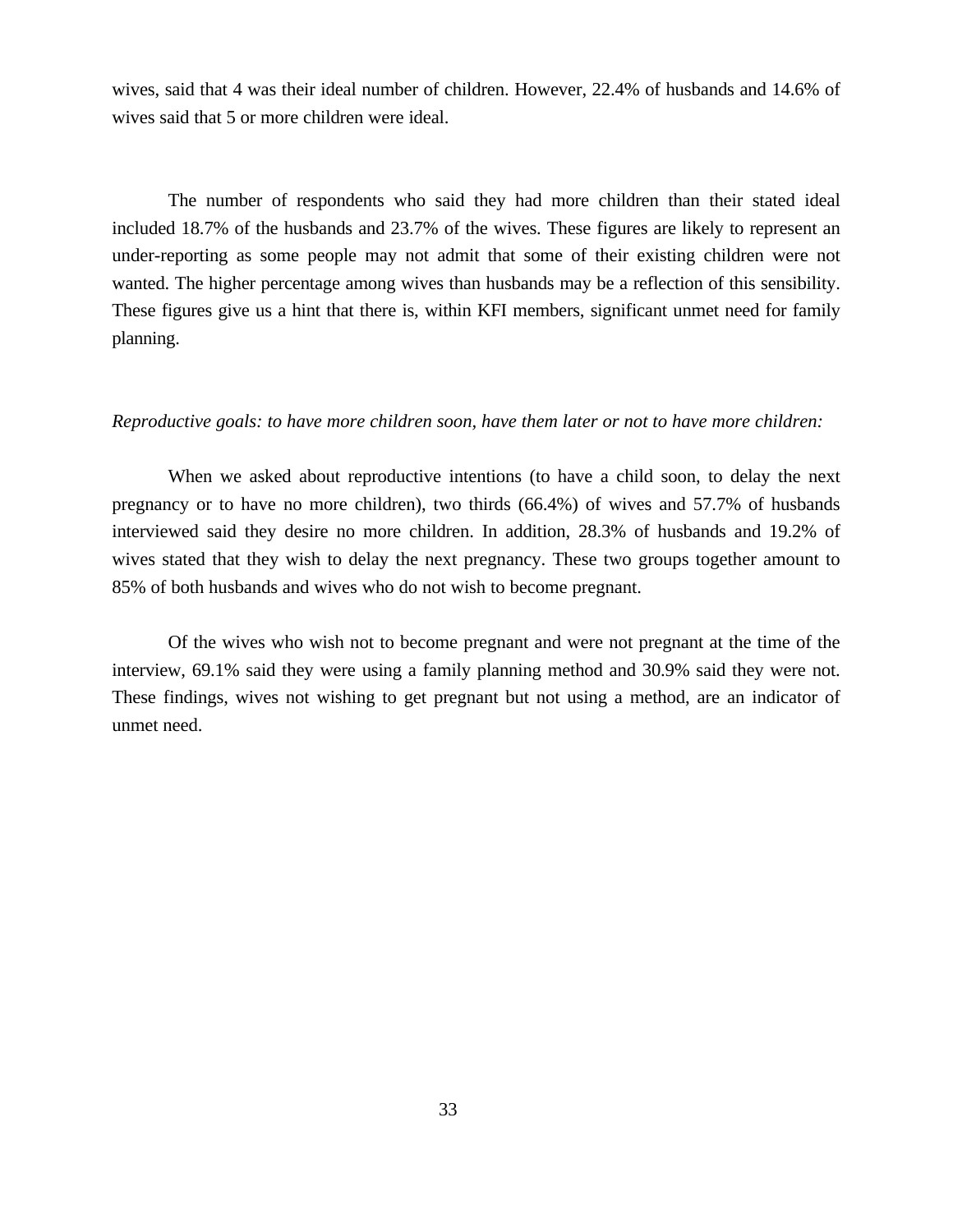|                      | Percentage | <b>FP</b> Status                               |
|----------------------|------------|------------------------------------------------|
| Reported by Husband: |            |                                                |
| Wants child soon     | 14.2       |                                                |
| Wants to delay       | 28.3       | Current user : $67.6\%$<br>Non-user : $32.4\%$ |
| Wants no more        | 57.5       |                                                |
| Reported by Wife:    |            |                                                |
| Wants child soon     | 14.2       |                                                |
| Wants to delay       | 19.2       | Current user : $69.1\%$<br>Non-user<br>:30.9   |
| Wants no more        | 66.7       |                                                |

**Table 3. Desire for Further Pregnancies by Family Planning Status**

*Family planning status: using now, used in past but not using now, never used*

Almost two thirds of respondents (60.3% of wives and 61.2% of husbands) stated they were using a family planning method at the time of the survey. Of the wives, 18.2% were using traditional methods (rhythm and withdrawal) and 42% modern methods.

The contraceptive prevalence in this group of farming couples is higher than that recorded in the 1997 National Family Planning Survey (CPR= 47% with



30.9% use of modern methods and 16.1% traditional methods). In Northern Mindanao, (where Bukidnon Province is located) the proportion of users was higher than the country as a whole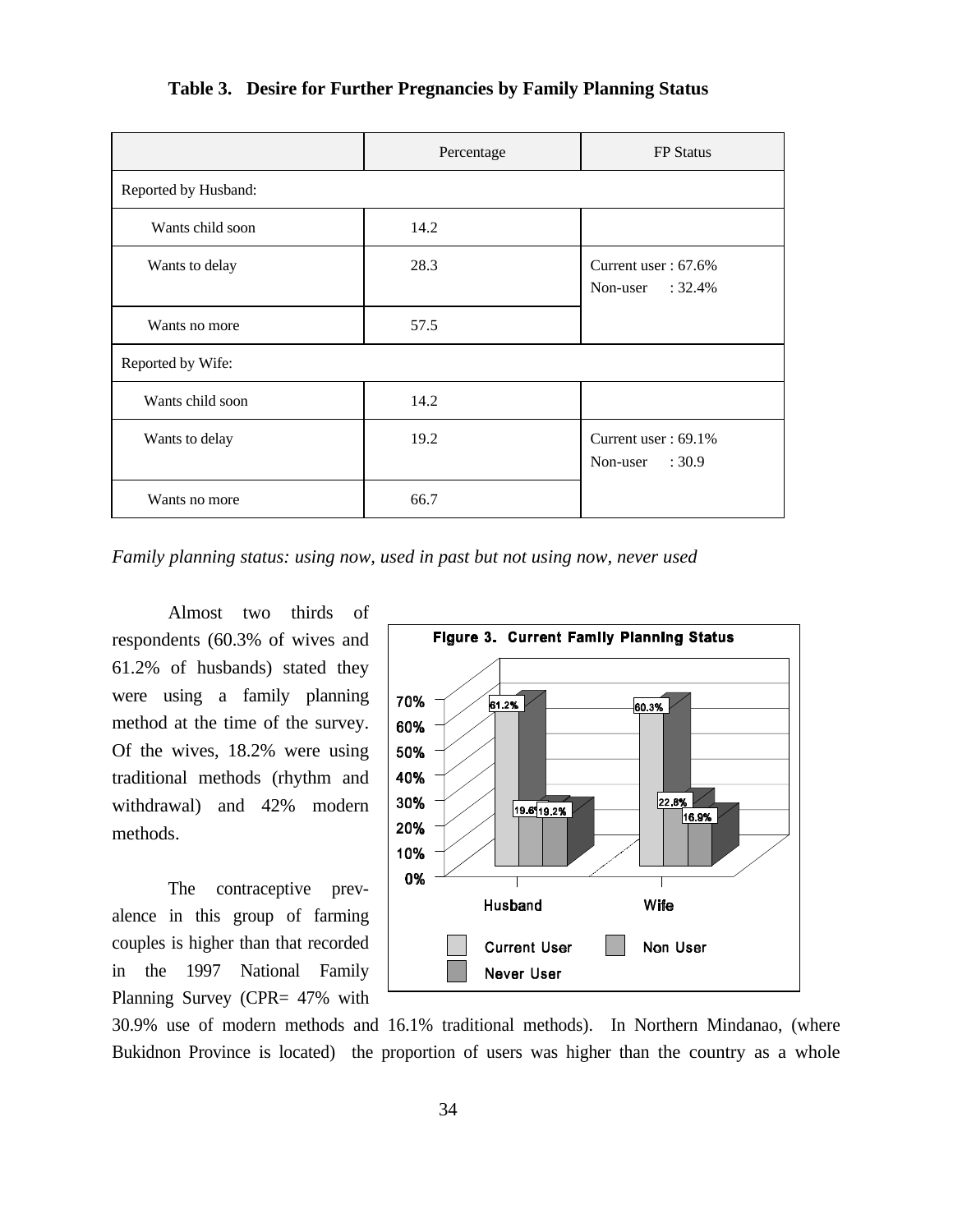(59.8%) with 40.7% modern method users and 19.1% traditional method users. In the present survey, the use of modern methods among KFI farmer beneficiaries in Bukidnon is slightly higher than the figure reported in the 1997 National Survey for Northern Mindanao (42% vs. 40.7%). The same is true for traditional methods (19.1% vs. 16.1%). The higher figures derived by the study could be explained by the fact that Bukidnon is a largely rural and agricultural province compared to the other provinces in Region X (Northern Mindanao).

One fifth of the respondents (19.6% of the husbands and 22.8% of the wives) stated that they had used a method in the past but were not presently using any method and 19.2% of husbands and 16.9% wives said they had never used a method.

*Knowledge of family planning methods*

Over 90% of respondents, both husbands and wives, stated they know about family planning methods. This figure agrees with national statistics which show that a very high proportion of women surveyed are able to mention several methods. The husbands were more likely to mention pills, IUDs and condoms; the wives were more likely to mention pills, IUDs, injectables, rhythm and condoms. Fewer respondents identified permanent methods.



When we asked if they knew how to use the methods mentioned, more than 3/4 of respondents said yes.

#### *For users: Family planning method used*

There is little disagreement between the number of husbands and wives reporting individual method use, except in the case of withdrawal in which 9.6% of husbands said they were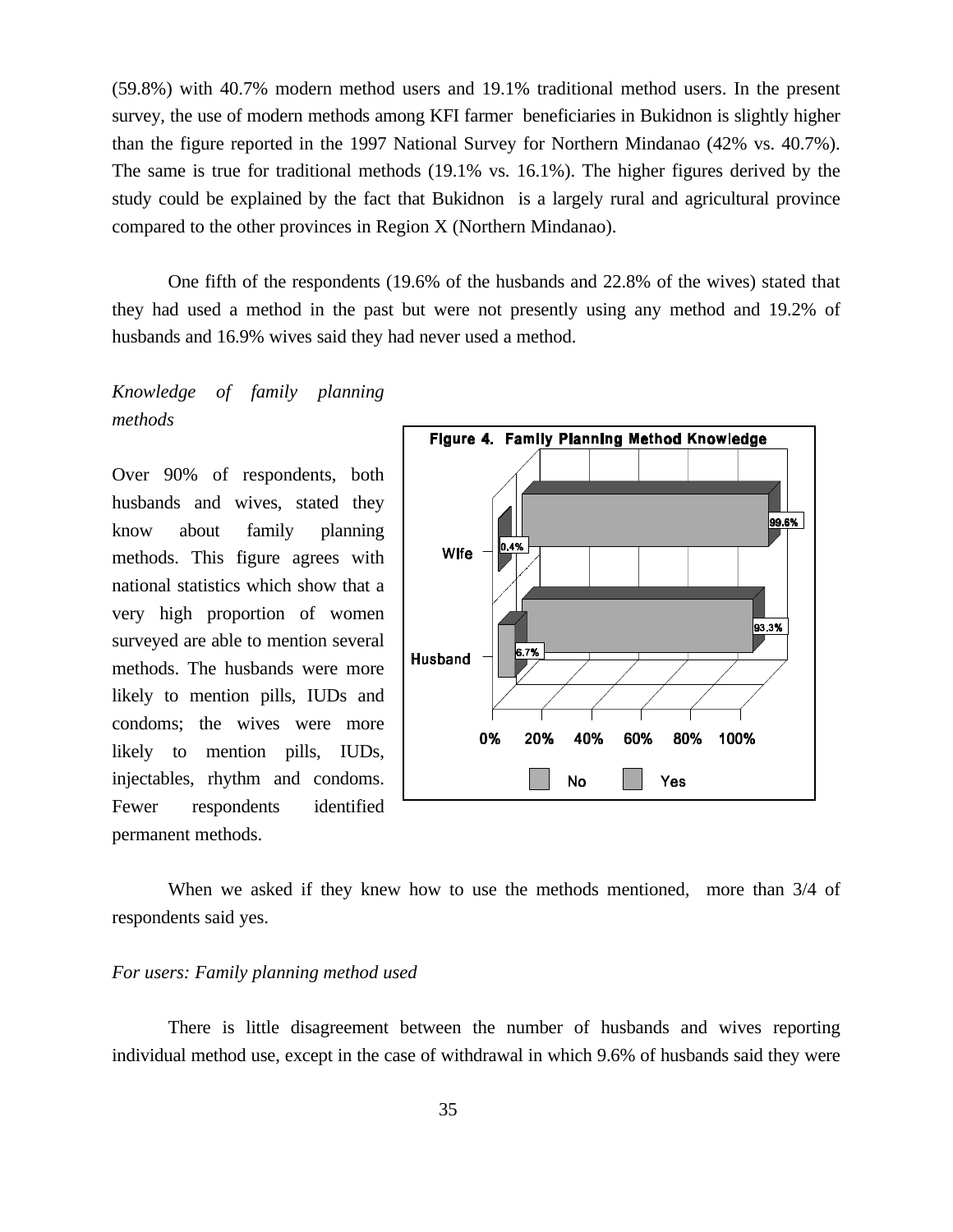using this method while only 5.2% of wives reported its use. The use of male modern methods is remarkably low (3.7% condoms and 0% vasectomy) as it is in the 1997 national statistics (condom 1.7% and vasectomy less than 1%).

When we matched couples' responses on methods used, we obtained the results shown below. There is a good, even if not perfect, match between what method was reported by the wives and their husbands for IUD, condoms, withdrawal, DMPA and female sterilization. There were 41 women who said they were using pills but only 36 of their husbands appear to have known this. Is this a case of covert use of contraception or merely lack of communication? The most disturbing finding on this matter was the case of rhythm and of NFP: only 13 husbands of the 30 wives who stated they were using the former and 2 husbands of the 5 women who reported using NFP said they were using the method reported by the wife. Since these methods depend on perfect understanding between spouses to be effective, these findings can be taken as predictors of future unplanned and unwanted pregnancies.

| FP Method   | Wife's Report | Percent of their husbands<br>who reported use of same<br>method | Husband's Report |
|-------------|---------------|-----------------------------------------------------------------|------------------|
| Pill        | 41 (29.9)     | 36(87.8)                                                        | 38 (27.1)        |
| <b>IUD</b>  | 25(18.2)      | 25(100.0)                                                       | 26(18.6)         |
| Condom      | 5(3.6)        | 3(60.0)                                                         | 5(3.6)           |
| Withdrawal  | 7(5.1)        | 5(71.4)                                                         | 15(10.7)         |
| Abstinence  | 2(1.5)        | 0(0)                                                            | 0(0)             |
| <b>DMPA</b> | 6(4.4)        | 6(100.0)                                                        | 7(5.0)           |
| Rhythm      | 30(21.9)      | 13(43.3)                                                        | 27(19.3)         |
| <b>NFP</b>  | 5(3.6)        | 2(40.0)                                                         | 6(4.3)           |
| Ligation    | 15(10.9)      | 15(100.0)                                                       | 15(10.7)         |
| Others      | 1(0.7)        | 0(0)                                                            | 1(0.7)           |
| Total       | 137 (100.0)   |                                                                 | 140 (100.0)      |

**Table 4. Husbands and Wives**= **Reported Method Use and Matched Couple Responses**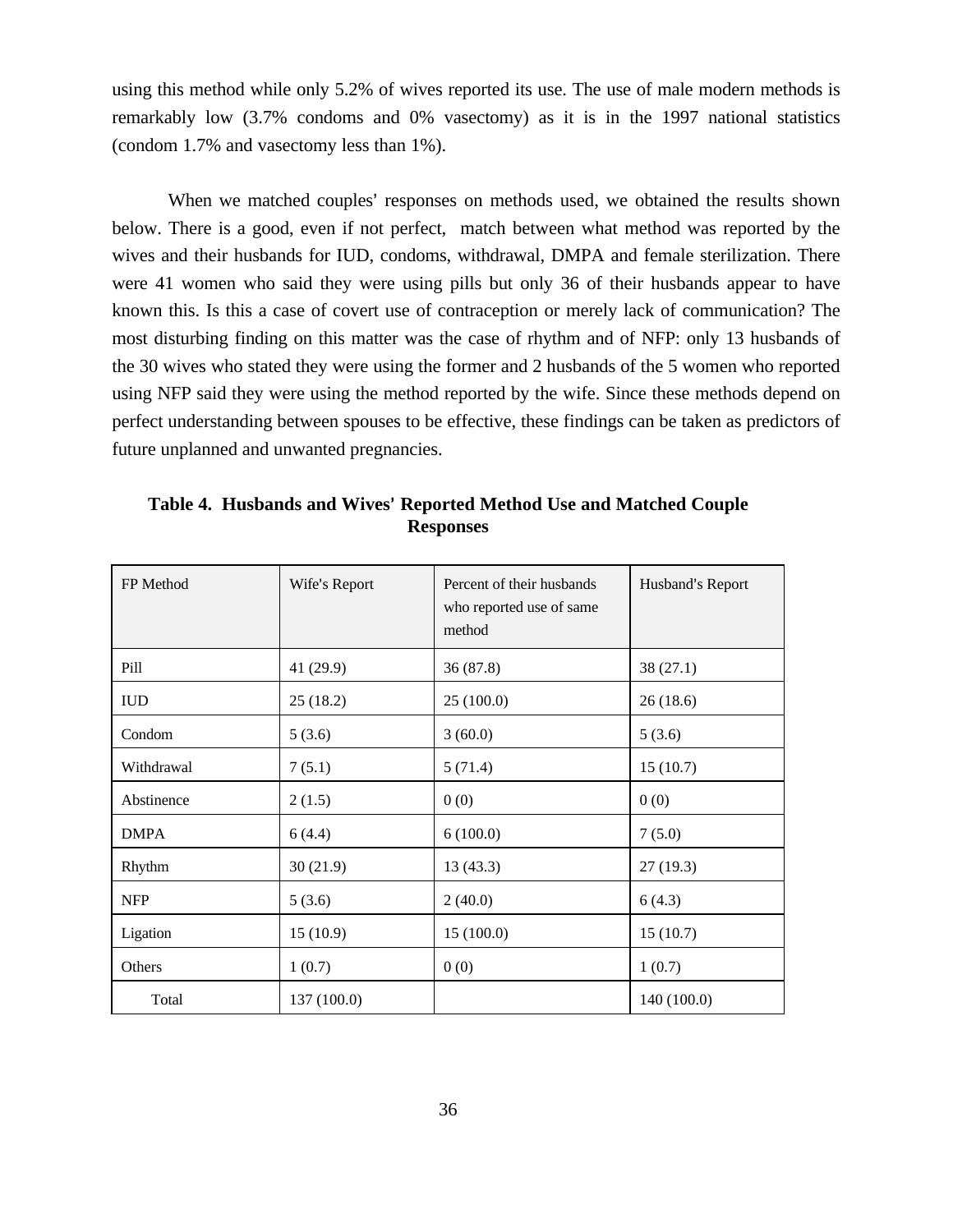#### *For users: Percent of modern methods vs. traditional methods used*

Among users, 72% of wives and 70.5% of husbands reported using a modern method (pills, IUD, DMPA, condoms, modern NFP, and female sterilization). Rhythm or calendar method accounted for approximately 2/3 of traditional method use.

#### *For non users, reasons for non-use:*

The most common reason given by husbands for not using contraception was the desire for a pregnancy soon (42.4%) . However, only 15% of wives said that was the reason for not using family planning. Again, we see large differences in the spouses as to their reproductive intention. The second most frequent reason given, is one classified under: "no more need to practice". This category included such explanations as: *already old when I got married, I do not get pregnant easily, just had a miscarriage, just had an operation for an ectopic pregnancy, just gave birth, postpartum amenorrhea/currently breastfeeding, no sexual contact due to husband=s accident, seldom menstruate/menstruation is irregular, before I can get pregnant I have to see a hilot (a traditional birth attendant) or a doctor and previous method failed.* Some of these reasons, including having had a recent miscarriage or operation for an ectopic pregnancy, having irregular menstruations and previous method failed, are not technically valid reasons for not using contraception. It is not known if the 2 women who stated they were breast-feeding and amenorrheic were breast-feeding exclusively and were earlier than 6 months postpartum; if one of these conditions was not fulfilled, they were at risk for pregnancy.

Twenty percent of wives stated that the reason for not using FP is that it is too expensive. Most of them were never users who know that contraceptives are quite expensive in pharmacies and may not know they are available free of charge in the Health Centers. The implication of this finding is that there needs to be more information given to the community regarding availability of services and family planning supplies in the Health Centers. Another implied cost of contraception may be related to the cost of transportation, of time away from economically productive work, etc.

Another frequent reason, accounting for between 20 and 30% of non users, was health related concerns: either having experienced side-effects or fearing untoward health consequences if a method is used. The question of health related concerns is a known cause for discontinuation and non use of contraception in the face of need. This must be explicitly addressed in Phase II of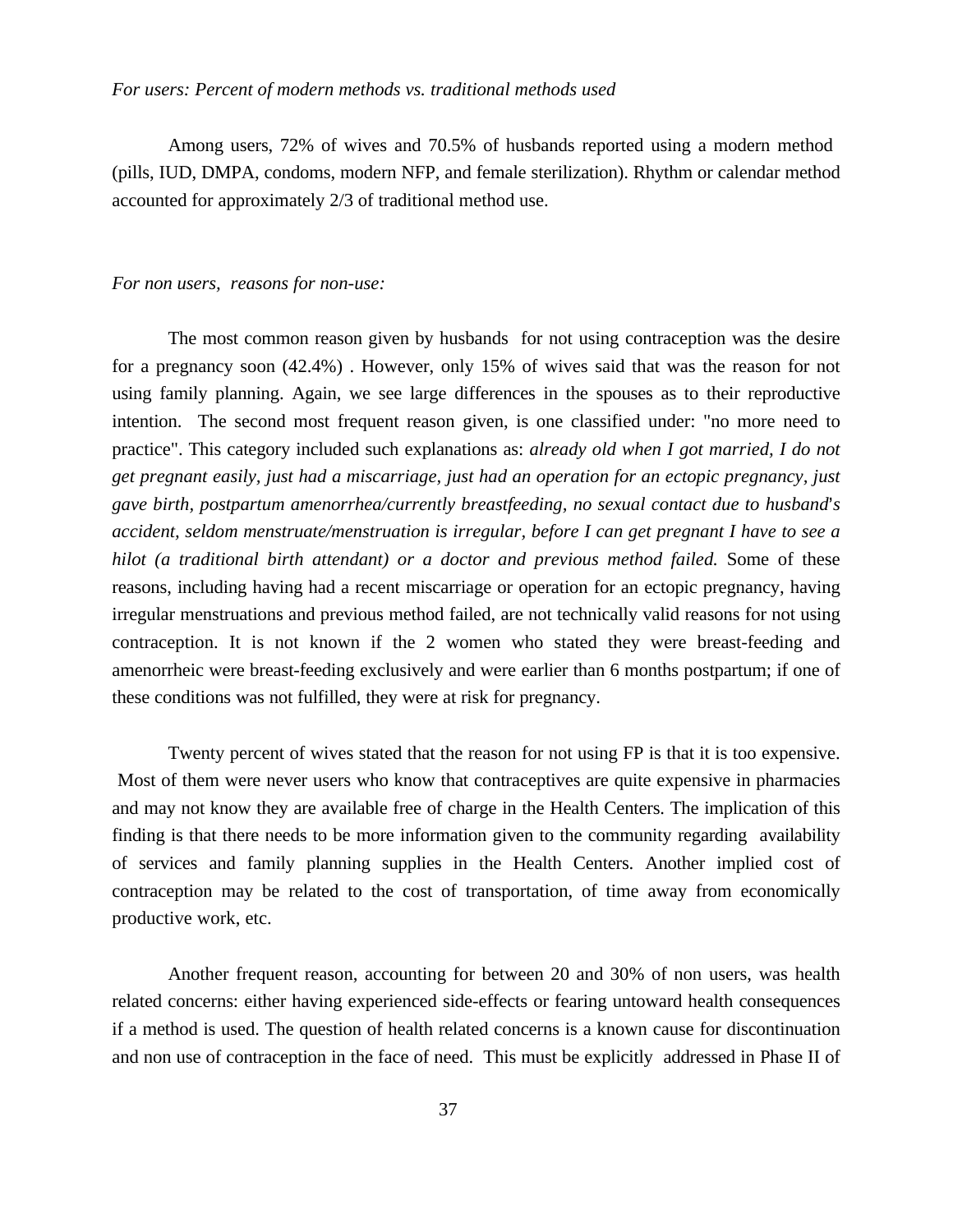the project: not minimizing the occurrence of side- effects and how they may affect women's daily lives, but explaining their significance and how they may be managed, their low level health consequences and putting them in perspective in comparison with an unwanted or risky pregnancy.

| <b>Reasons for not using family planning</b> | <b>Husband</b> | <b>Wife</b> |
|----------------------------------------------|----------------|-------------|
| Irregularity/unavailability of supplies      | 1.2            |             |
| Learning Difficulty                          | 2.4            |             |
| Wants another child                          | 42.4           | 14.9        |
| Too much trouble to practice                 | 1.2            | 1.2         |
| Spouse/I felt side effects                   | 9.4            | 12.6        |
| Afraid of side effects                       | 3.5            | 6.9         |
| Sterile                                      |                | 1.2         |
| No more need to practice                     | 25.9           | 26.4        |
| I/spouse have some other objections          | 9.4            | 10.3        |
| Too expensive                                |                | 20.7        |
| Religious reason                             | 3.5            | 1.2         |
| Other health reasons                         | 1.2            | 4.6         |
| Total                                        | $N = 85$       | $N = 87$    |

**Table 5.-- Reasons for Not Using Family Planning**

*AUnprepared@ for a pregnancy in the past; attitudes and practices when this occurs:*

One half of the wives and fewer husbands stated they had not been ready for one of their previous pregnancies.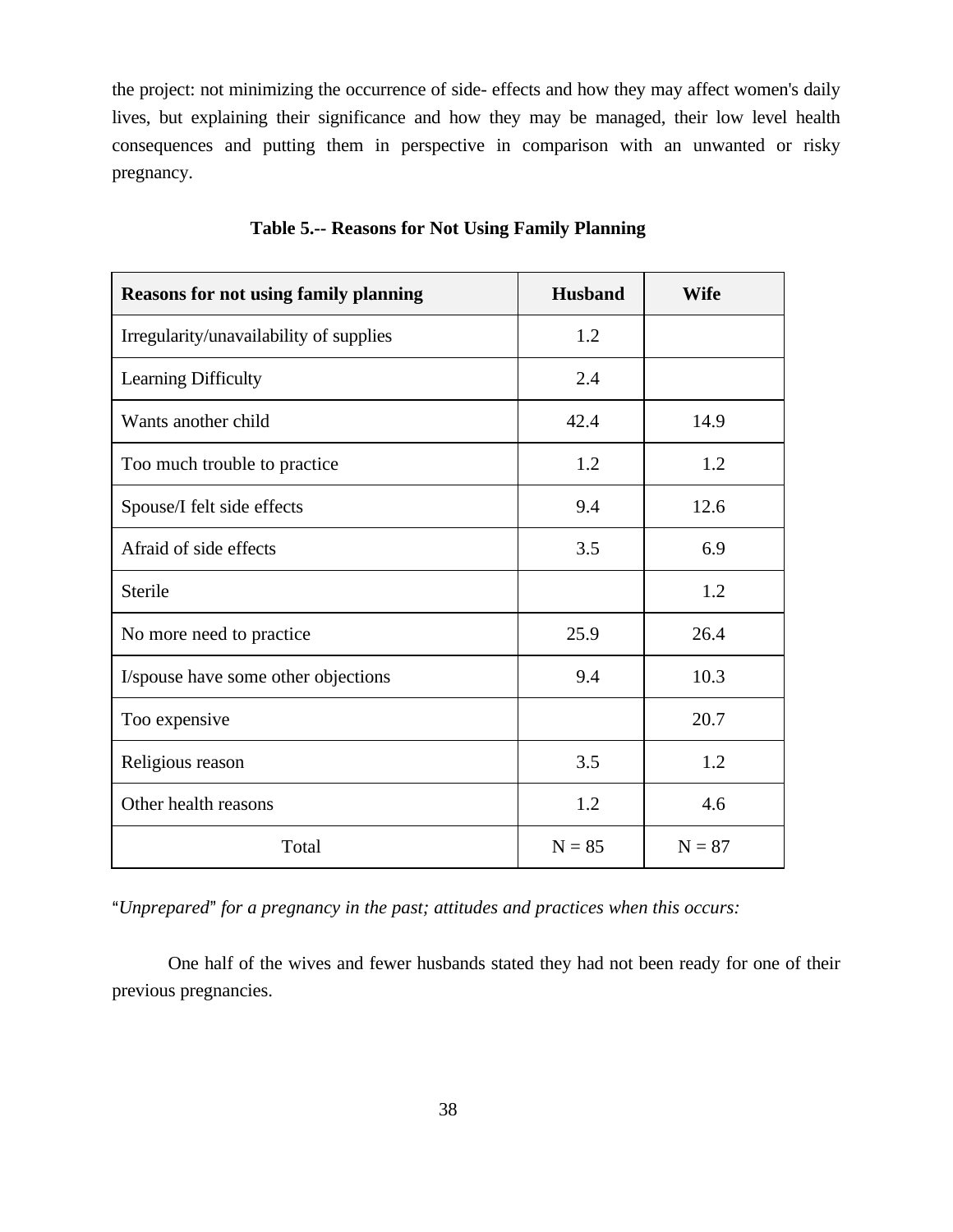| Ready for wife's pregnancy? | Husband<br>$(\%)$ | Wife<br>(96) |
|-----------------------------|-------------------|--------------|
| Yes                         | 37.7              | 48.7         |
| N <sub>o</sub>              | 62.3              | 51.3         |
| Total                       | 100.0             | 100.0        |

Table 6. Did couple Ever Experience Not Being Ready for Wife's Pregnancy

When asked what a couple should do in the face of a pregnancy which they were not prepared for, almost all respondents said that they should continue the pregnancy and prepare for delivery.

|  |  | Table 7. Best Thing To Do When couples are Not Ready for the Pregnancy |  |  |
|--|--|------------------------------------------------------------------------|--|--|
|--|--|------------------------------------------------------------------------|--|--|

| Best thing to do when not ready for pregnancy                   | Husband % | Wife % |
|-----------------------------------------------------------------|-----------|--------|
| Continue pregnancy/prepare for delivery                         | 97.3      | 97.3   |
| Abort baby/consult doctor on ways of discontinuing<br>pregnancy | 0.9       | 0.9    |
| Don't know                                                      | 1.4       |        |
| <b>Blame</b> husband                                            | 0.4       |        |
| No response                                                     |           | 1.8    |
| Total                                                           | 100.0     | 100.0  |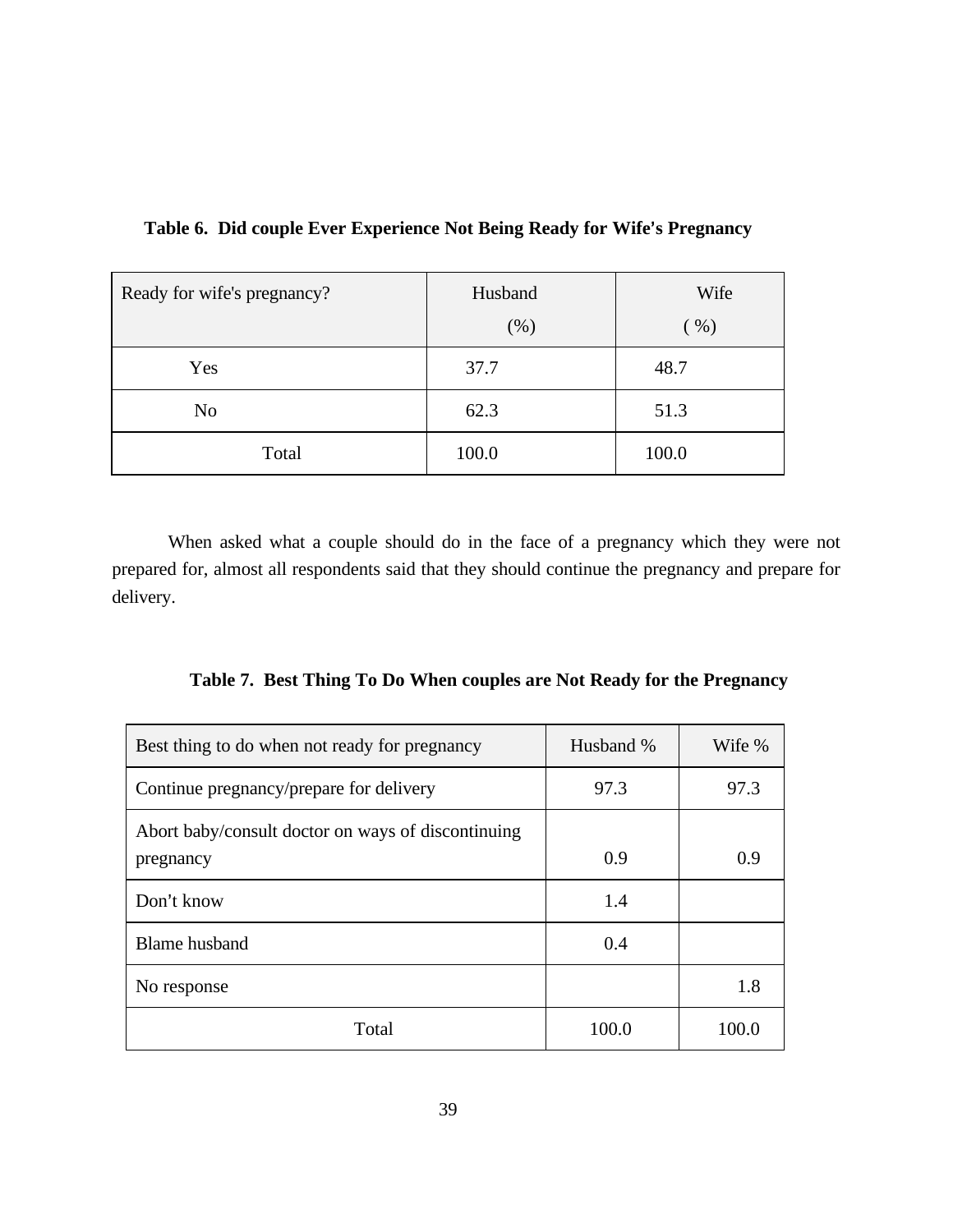When asked directly if they had ever attempted to stop a pregnancy, 4% of husbands and 7% of wives said they had.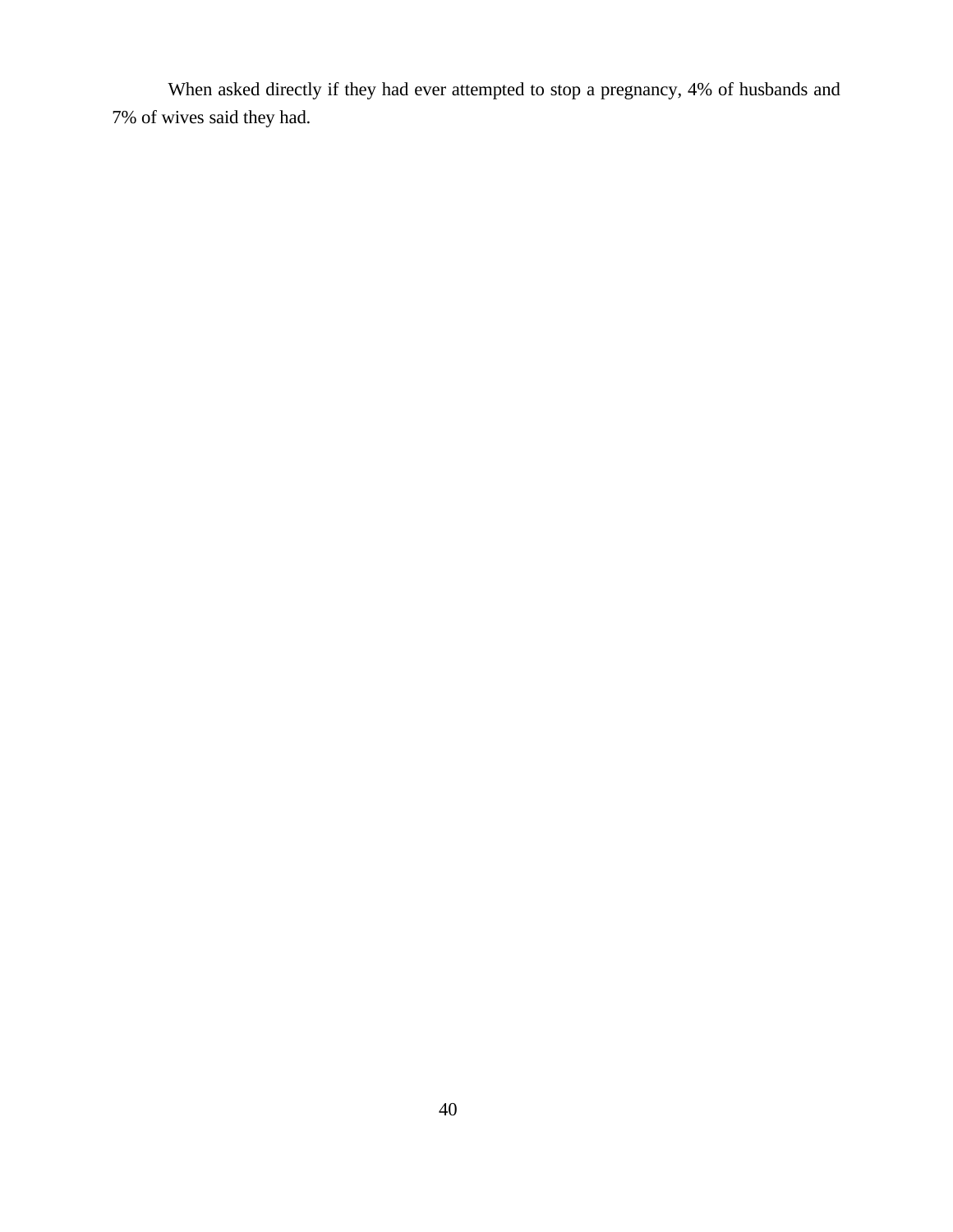#### *D. Reproductive health knowledge:*

#### *Knowledge of female and male reproductive organs and their functions:*

Both husbands and wives lacked knowledge about reproductive organs. In addition, the interviewers noted discomfort on the part of the responders with questions on reproductive anatomy. Some "just kept silent" and refused to discuss these despite assurances that their replies would be kept strictly confidential. There were also respondents who referred to the vagina and penis by their popular names: Flower, Toy and Bird.

When asked to name female reproductive organs 3/4 of the husbands and wives were able to identify the vagina but only 50% of wives and 40% of husbands named the uterus. "Stomach" was mentioned by 10% of men and 18% of women; perhaps, for some respondents, this term is a surrogate for uterus, as technical names tended to be avoided. Interestingly, 20% of both men and women identified the breast as a reproductive organ. The Fallopian tubes were only identified by 2.3% of men and 5.3% of women.

| <b>Reproductive organs named</b> | <b>Husband</b> | <b>Wife</b> |
|----------------------------------|----------------|-------------|
| Uterus                           | 40.5           | 50.0        |
| Vagina                           | 73.6           | 77.5        |
| Egg cells                        | 7.8            | 6.2         |
| Ovary                            | 6.4            | 10.6        |
| Stomach                          | 9.6            | 18.1        |
| <b>Breast</b>                    | 20.5           | 23.1        |
| Fallopian tube                   | 2.3            | 5.3         |
| No response                      | 7.7            | 3.1         |
|                                  | $N = 220$      | $N = 226$   |

**Table 8. Female reproductive organs named by respondents**

Over 90% of both husbands and wives said they knew the function of the female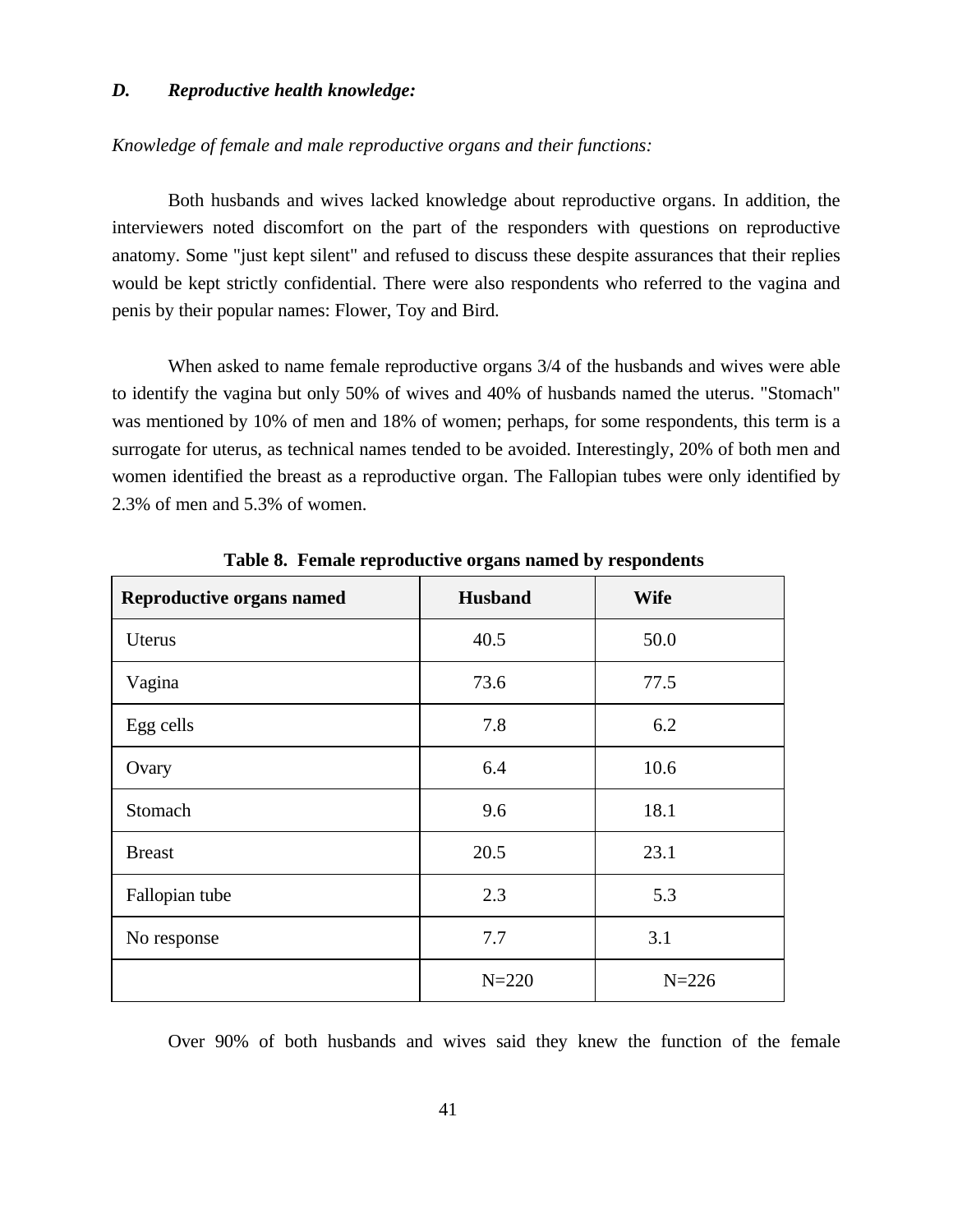reproductive organs; functions mentioned reflect both correct and incorrect knowledge:

- A. Uterus
	- \* Organ where the fetus develops
	- \* Depository of the egg cells
	- \* Organ that produces the egg cells

## B. Vagina

- \* For sexual intercourse
- \* Where the sperm passes
- \* Passage for the baby
- C. Egg cells
	- \* will develop into a fetus
	- \* will be fertilized by the sperm
	- \* produces the egg cells

### D. Ovary

- \* where the fetus develops
- \* where the fetus stays until delivery
- \* develops the egg cells/allows the egg cells to mature

## E. Stomach

- \* resting place of the baby
- \* place for food
- \* where the fetus develops

#### F. Breast

- \* to feed the baby/provides food
- \* sexual function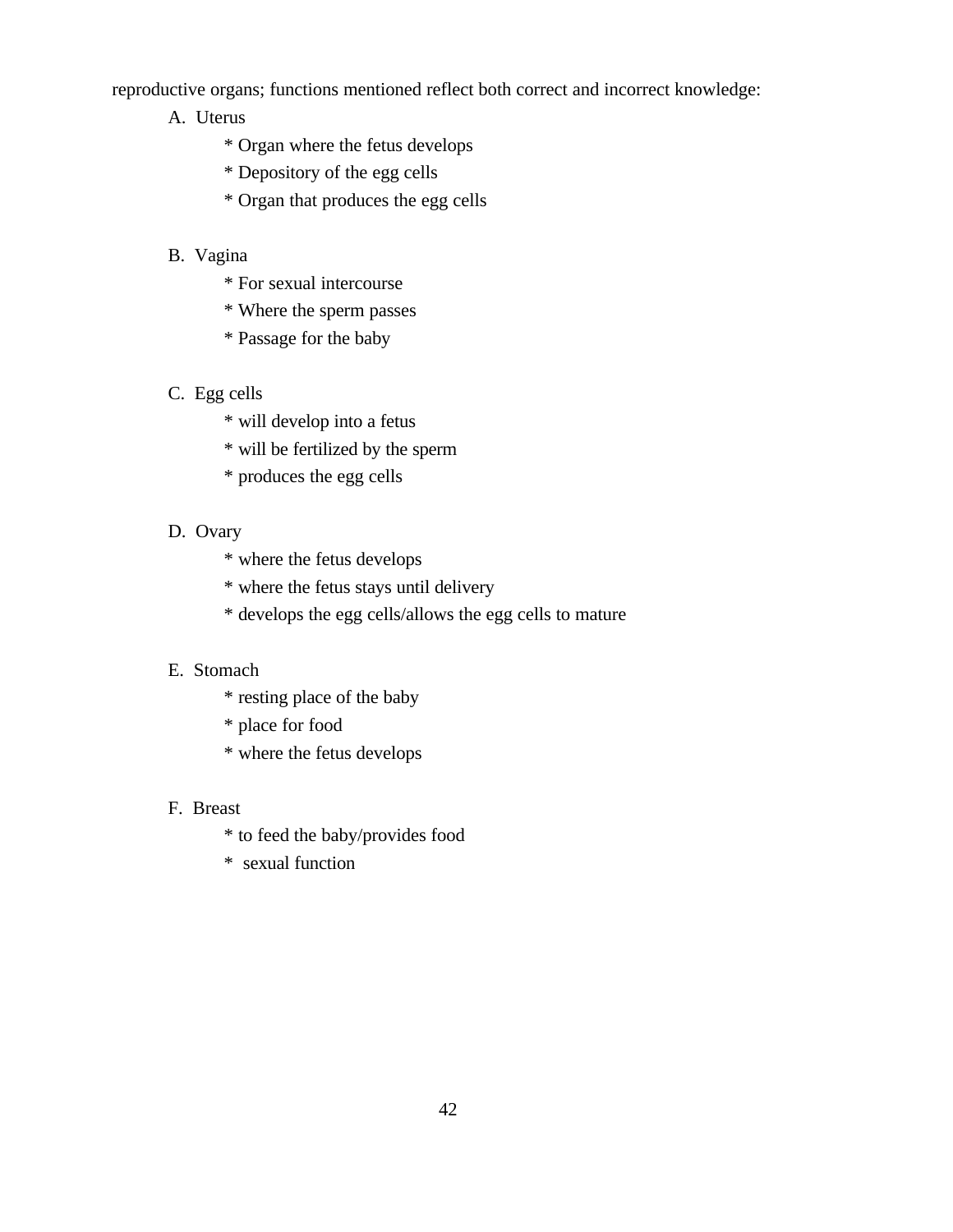## G. Fallopian Tube

- \* meeting place of the sperm and egg cells
- \* where the fetus develops

When asked about male reproductive organs, the penis was the only organ mentioned by a great majority of respondents. Both males and females mentioned the sperm cells and testes, but in much smaller numbers.

| <b>Reproductive Organs named</b> | <b>Husband</b> | <b>Wife</b> |
|----------------------------------|----------------|-------------|
| Penis                            | 84.6           | 83.1        |
| Sperm Cells                      | 24.9           | 34.4        |
| <b>Testes</b>                    | 11.4           | 8.4         |
| Scrotum                          |                | 0.4         |
| No response                      | 6.4            | 3.1         |
|                                  | $N = 220$      | $N = 226$   |

**Table 9. Male Reproductive Organs Identified by Respondents**

**Table 10. Self-reported Knowledge of the Functions of Male Reproductive Organs**

| Self-reported knowledge | <b>Husband</b> | <b>Wife</b> |
|-------------------------|----------------|-------------|
| Yes, all of them        | 93.6           | 96.5        |
| Yes, some of them       |                |             |
| N <sub>o</sub>          |                | 0.4         |
| <b>NA</b>               | 6.4            | 3.1         |
| Total                   | 100.0          | 100.0       |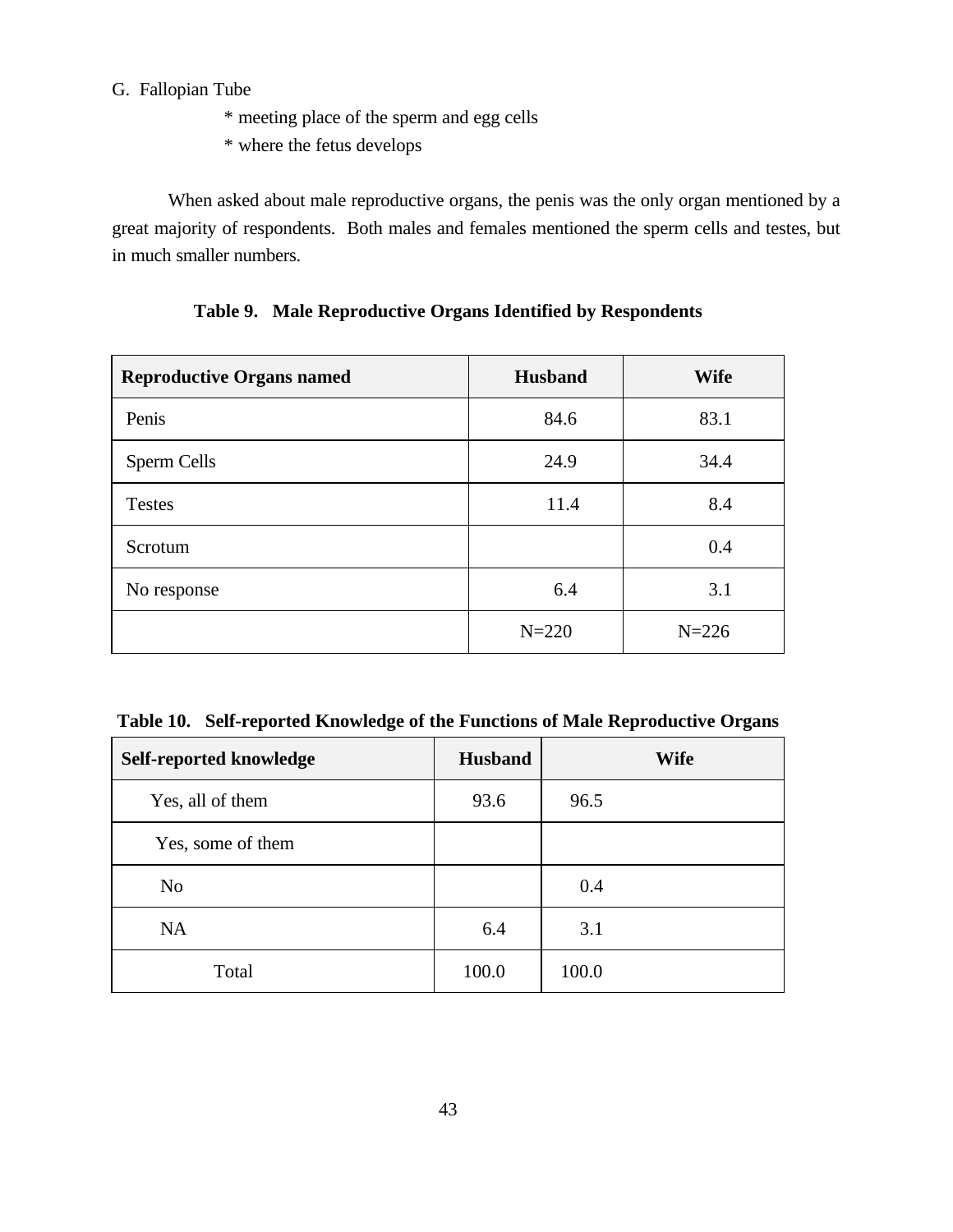The functions of the male reproductive organs that were mentioned, include:

#### A. Penis

- \* for sexual intercourse
- \* to ejaculate the sperm
- \* produces the sperm cells

#### B. Sperm Cells

- \* will develop into a fetus
- \* will fertilize the egg cells

### C. Testes

- \* factory of sperm cells
- \* for urinating
- D. Scrotum
	- \* depository of the sperm cells

 These findings: low knowledge levels on reproductive anatomy and physiology, need to be addressed in educational interventions, as included in Phase II of this project. Improving knowledge on where and how pregnancy occurs, how to prevent it when one wishes to, and the site and mechanism of action of the various contraceptive methods will assist them in making truly informed choices on whether to use contraception and, if so, which method to use.

#### *Knowledge of when young women initiate fertility:*

Although there was fairly high levels of confidence expressed by both men and women about their knowledge of when a woman first becomes fertile (68% of men and 82% of women stated they knew when this occurred) only 21.8% of the men and 29.7% of the women mentioned the first menstruation as that time. The rest of the respondents mentioned a specific age.

*Recognition of fertility period within the menstrual cycle:*

It is important to note that 22.3% of men and 25% of women claimed they are using a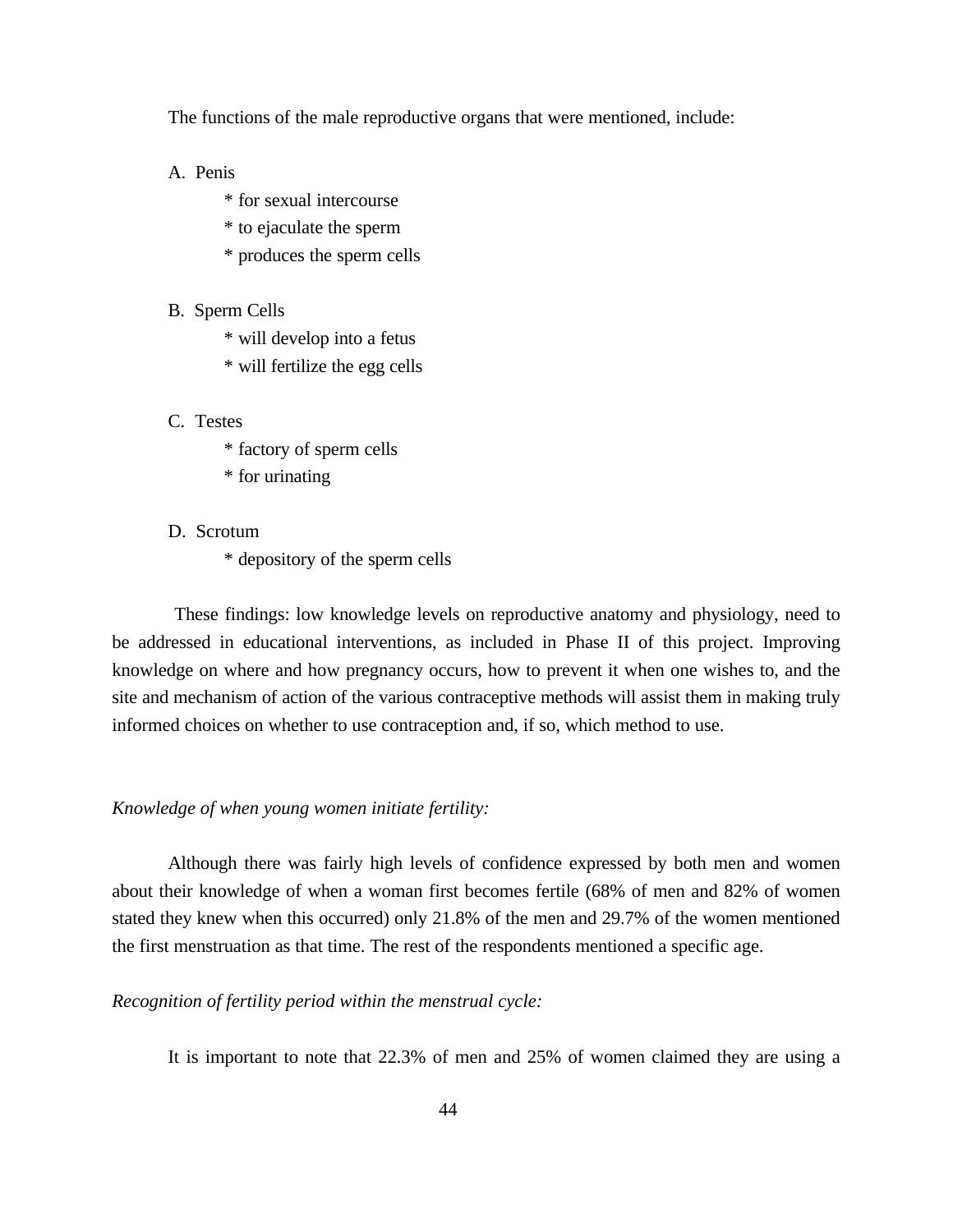fertility awareness based method, including NFP and rhythm. Of the respondents who said they use these methods, 74.3% of the wives and 68.6% of the husbands claimed they know how to determine fertility time within the cycle. In fact, none of this group identified the fertile times correctly. Therefore, it is likely that they are using their method incorrectly as were most of the Philippine couples using these methods during the 1993 NDS. The extremely high failure rates consistently reported for periodic abstinence dependent methods (47% of users in the 1993 NDS discontinued due to pregnancy) are a result of lack of knowledge and a false sense of security that users have in their ability to use their method accurately.

When all respondents are taken into account, 59% of wives and 49% of husbands claimed they know when, in the menstrual cycle, a woman is more likely to conceive. However, when asked to identify when the woman is fertile, not a single respondent mentioned a time between menstruations. Most of them, 74% of men and 56% of women, identified just after menstruation as the time of fertility. Many simply replied "fertile period".

It is the couples who used periodic abstinence methods who most need to know how to determine when a woman is fertile; we note that although a large percentage of them claim this knowledge, in reality they do not have it.

Table 11. Distribution of What Respondents Know About a Woman's Fertile **Period**

| Knowledge about woman's fertile period | Husband | Wife  |
|----------------------------------------|---------|-------|
| After menstruation                     | 74.0    | 56.0  |
| Fertile period                         | 19.3    | 34.0  |
| Before menstruation                    | 2.9     | 1.8   |
| During menstruation                    | 2.9     | 1.8   |
| Presence of white blood in the vulva   | 1.0     | 6.4   |
| Total                                  | 100.0   | 100.0 |

When asked how to count the duration of the menstrual cycle, there were many answers, mostly incorrect. In addition, most respondents did not know the length of their own cycles. Some probably interpreted cycle length as the duration of menstruation as they reported their cycle was 2 to 9 days long.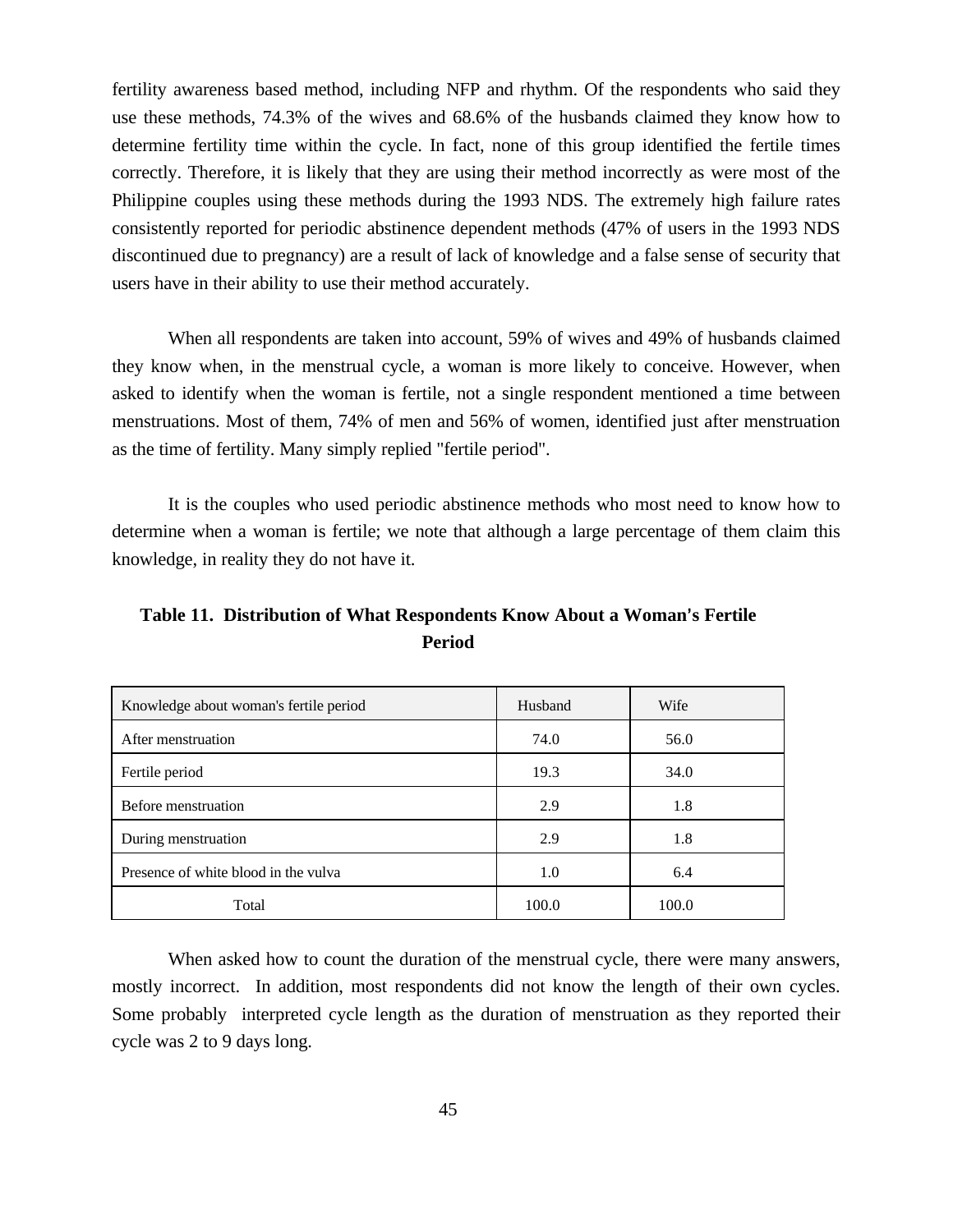#### Table 12. Method of counting a Woman's Menstrual Cycle

| Method of counting menstrual cycle                                                                                 | Husband % | Wife %  |
|--------------------------------------------------------------------------------------------------------------------|-----------|---------|
| Start counting from the onset of menstruation up to the last day<br>before the next menstruation                   | 43.9      | 41.7    |
| Every month the woman must have her menstruation, there is no<br>fixed date                                        | 2.4       | 2.2     |
| Start counting from the onset of menstruation and count 21-28 days<br>more depending on the woman's experience     | 9.8       | 6.5     |
| Start counting after the last day of menstruation and count 15-21<br>days more depending on the woman's experience | 1.2.      | 2.2.    |
| Start counting from the onset of menstruation up to the last day of<br>menstruation                                | 22.0      | 41.0    |
| Every month, the date of the next menstruation will always be<br>earlier than the previous                         | 4.9       | 4.3     |
| Woman must menstruate two weeks after the end of the previous<br>menstruation                                      |           | 1.4     |
| Other answers                                                                                                      | 15.9      | 0.7     |
| Total                                                                                                              | 100.0     | 100.0   |
|                                                                                                                    | $n = 82$  | $n=139$ |

#### *Source of information on fertility:*

Most respondents reported that they learned about a woman's fertility from seminars and lectures. Asked about the source of their information, 15% of husbands and 29% of wives reported they received it from health providers: either midwives, BHWs or doctors. Health providers may not know and/or may not give complete information about the menstrual cycle, how to count its days and indicators of fertility within it. It is important to insure their knowledge about fertility and fertility awareness based methods before they can teach these topics to couples. Also, adult education methodology instead of lectures and seminars, ought to be used for training.

 It is of note that 23% of husbands said they obtained fertility information from their wives; but what if the wife has the wrong information? In any event, these data show that for some couples, communication on sexual matters does take place, even if the wrong information is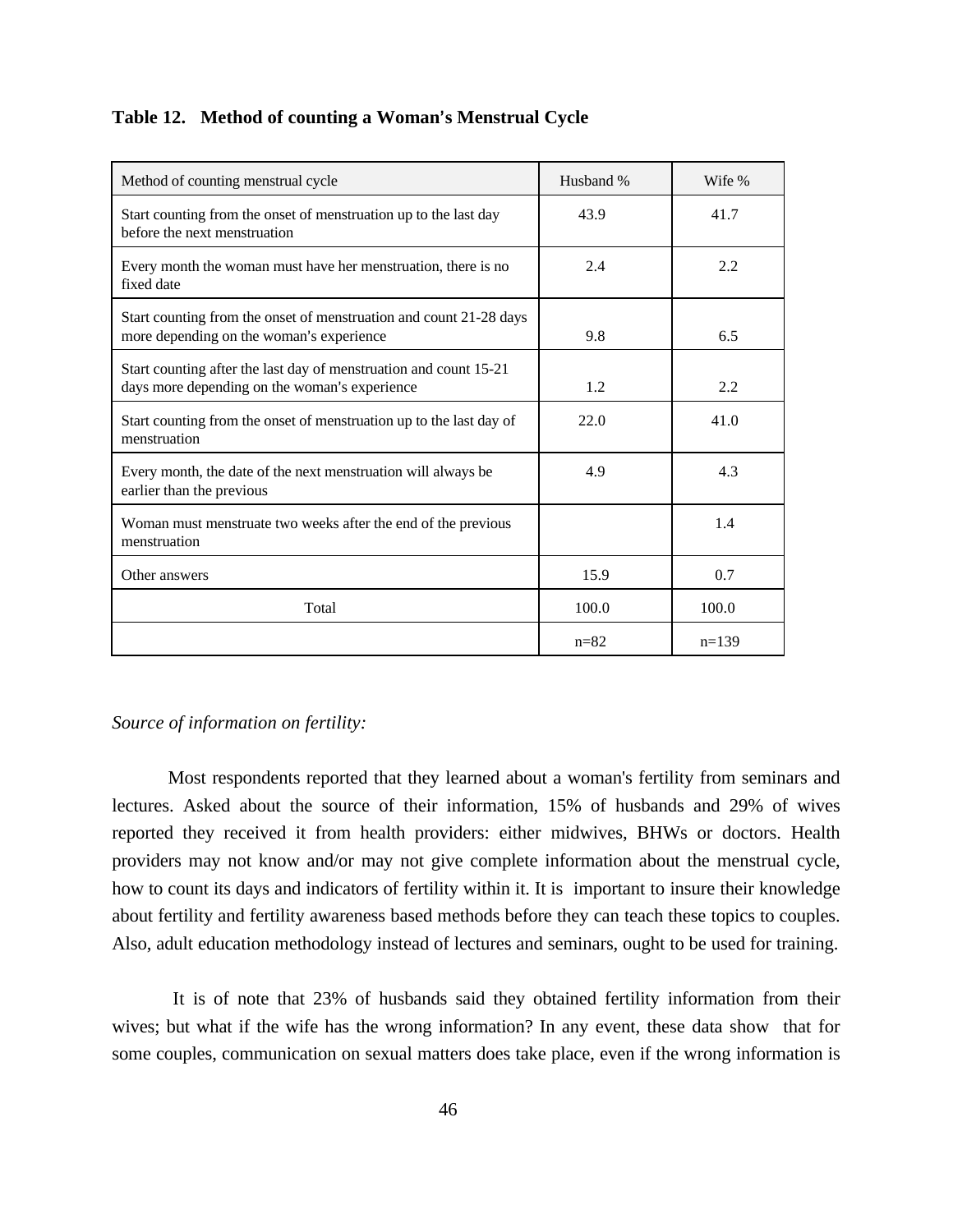passed from one spouse to the other.

| Source of knowledge            | Husband % | Wife %  |
|--------------------------------|-----------|---------|
| Wife                           | 23.4      | 0.7     |
| Midwife/BHW/Doctor             | 15.0      | 29.1    |
| Myself/from own observation    | 7.5       | 14.9    |
| Seminar/school/lectures/church | 37.4      | 35.8    |
| Pamphlets                      | 1.9       |         |
| Friends/relatives/neighbors    | 13.1      | 17.9    |
| Radio/books                    | 1.9       | 1.5     |
| Total                          | 100.0     | 100.0   |
|                                | $n=107$   | $n=134$ |

| Table 13. Reported Source of Knowledge Regarding a Woman's Fertile Days |  |  |  |  |
|-------------------------------------------------------------------------|--|--|--|--|
|                                                                         |  |  |  |  |

*Knowledge and attitudes regarding obstetric care:*

Husbands and wives were asked to rate the importance of a series of pregnancy care items on a list. Both husbands and wives rated having a medical check-up with a midwife during pregnancy as "Very important" and delivering in a hospital or medical clinic as "Important". Filipino practices in this regard are somewhat contradictory. The respondents were not asked whether they had prenatal care and who assisted them in their last delivery. But the Philippines National Safe Motherhood Survey (1993) reported that a large proportion of pregnant women attend clinics for prenatal care but approximately 50% of births are attended by a hilot (traditional birth attendant)**.** Another item asked in the present survey was about the importance of postpartum exams: both husband and wife stated that this is "important"; however, only 40% of women seek postpartum exams, according to the 1993 Philippines National Safe Motherhood Survey.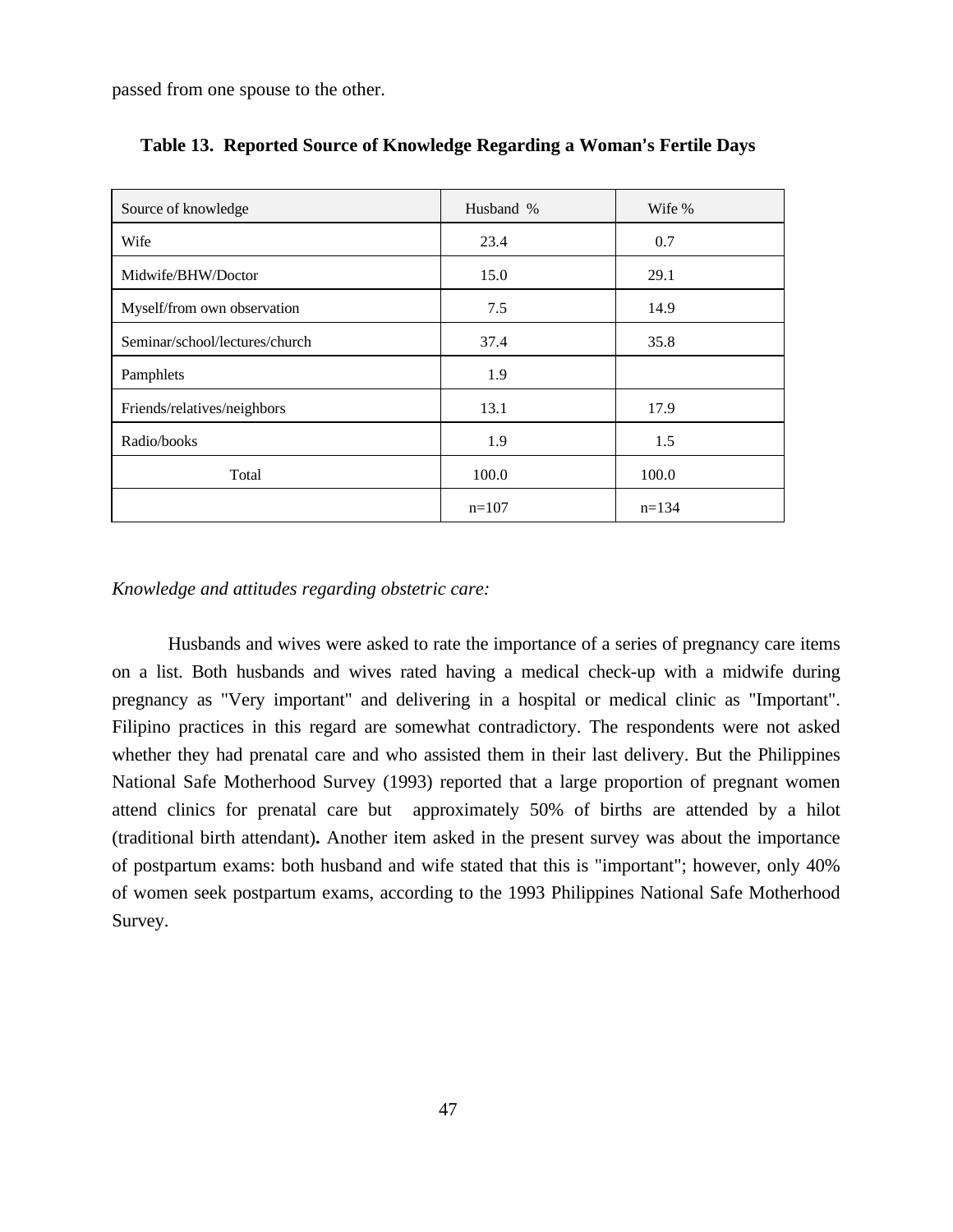# **Table 14. Degree of importance of doing certain activities and reminders during pregnancy by group of respondents**

| Reminders                                                                                    | Husband        | Wife           |
|----------------------------------------------------------------------------------------------|----------------|----------------|
| Have a medical checkup with a midwife while she is still pregnant                            | Very important | Very important |
| Be massaged by a hilot to straighten the uterus                                              | Very important | Important      |
| Be told not to eat salty foods                                                               | Important      | Important      |
| Get some exercise by taking a walk in the morning with her husband                           | Important      | Important      |
| Have the baby delivered by a modern practitioner like a doctor, nurse<br>or midwife          | Important      | Important      |
| Have the baby delivered in a hospital or medical clinic                                      | Important      | Important      |
| Have a medical checkup soon after the birth with a doctor or midwife                         | Important      | Important      |
| Be accompanied by her husband whenever she has a medical<br>consultation about her pregnancy | Important      | Important      |
| Stop doing difficult work in the house or on the farm                                        | Important      | Important      |
| Stop having sexual relations with her husband two months before and<br>one month after birth | Important      | Important      |

*Knowledge of reproductive risk factors:*

The respondents had low levels of knowledge of reproductive risks for women, except for advanced maternal age. This risk was correctly identified by 57.5% of husbands and 58.3% of wives.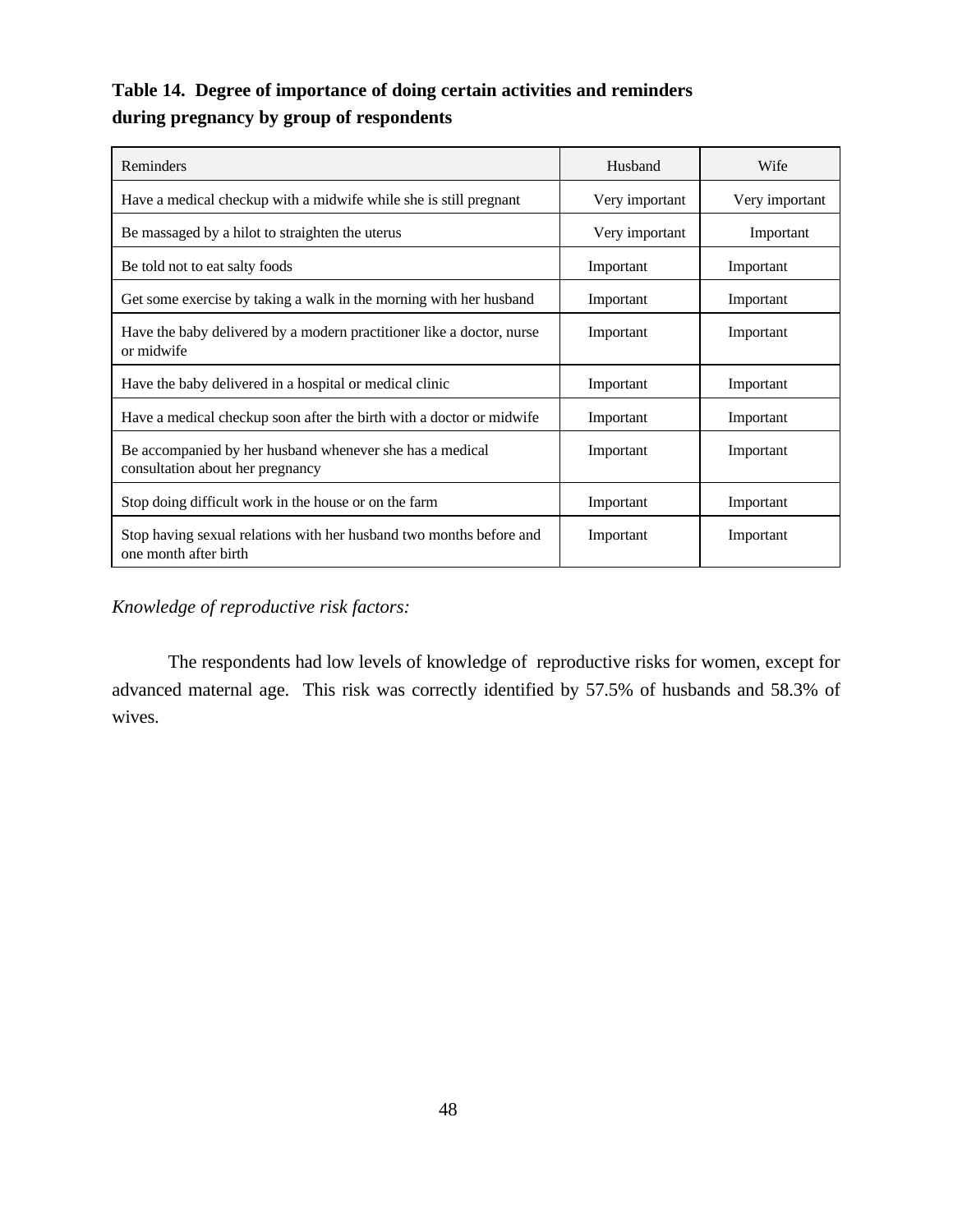| Period when it is not healthy to have a baby                        | Husband % | Wife %    |
|---------------------------------------------------------------------|-----------|-----------|
| She has just had a baby                                             | 3.8       | 2.6       |
| Too young/less than 20 years old                                    | 0.9       | 7.1       |
| Too old/more than 35 years old                                      | 54.7      | 57.7      |
| More than four children                                             | 16.0      | 17.3      |
| She had undergone a caesarian operation                             | 17.0      | 12.8      |
| She is sickly                                                       | 12.3      | 17.9      |
| She has problems with her reproductive organs especially the uterus | 10.4      | 3.8       |
|                                                                     | $N = 106$ | $N = 156$ |

**Table 15. Period when it is not healthy for a woman to have a baby (multiple answers)**

This information is important especially in the case where a risk factor is modifiable by time, as in the case of too closely spaced births. Too young maternal age, also modifiable by time, being a tradition-determined behavior, may be much more difficult to address. Nonetheless, it should not be avoided in community education interventions.

#### *Knowledge of STDs: symptoms, transmission, prevention:*

A nationwide information campaign has been executed by the government of the Philippines and other concerned groups on Sexually Transmitted Disease (STDs) and HIV/AIDS prevention. We found there are still couples not reached by the campaign. Twenty percent of the husbands and 12% of the wives stated they did not know that there are diseases which can be transmitted and acquired by sexual intercourse. A larger number denied knowing any common STD symptoms.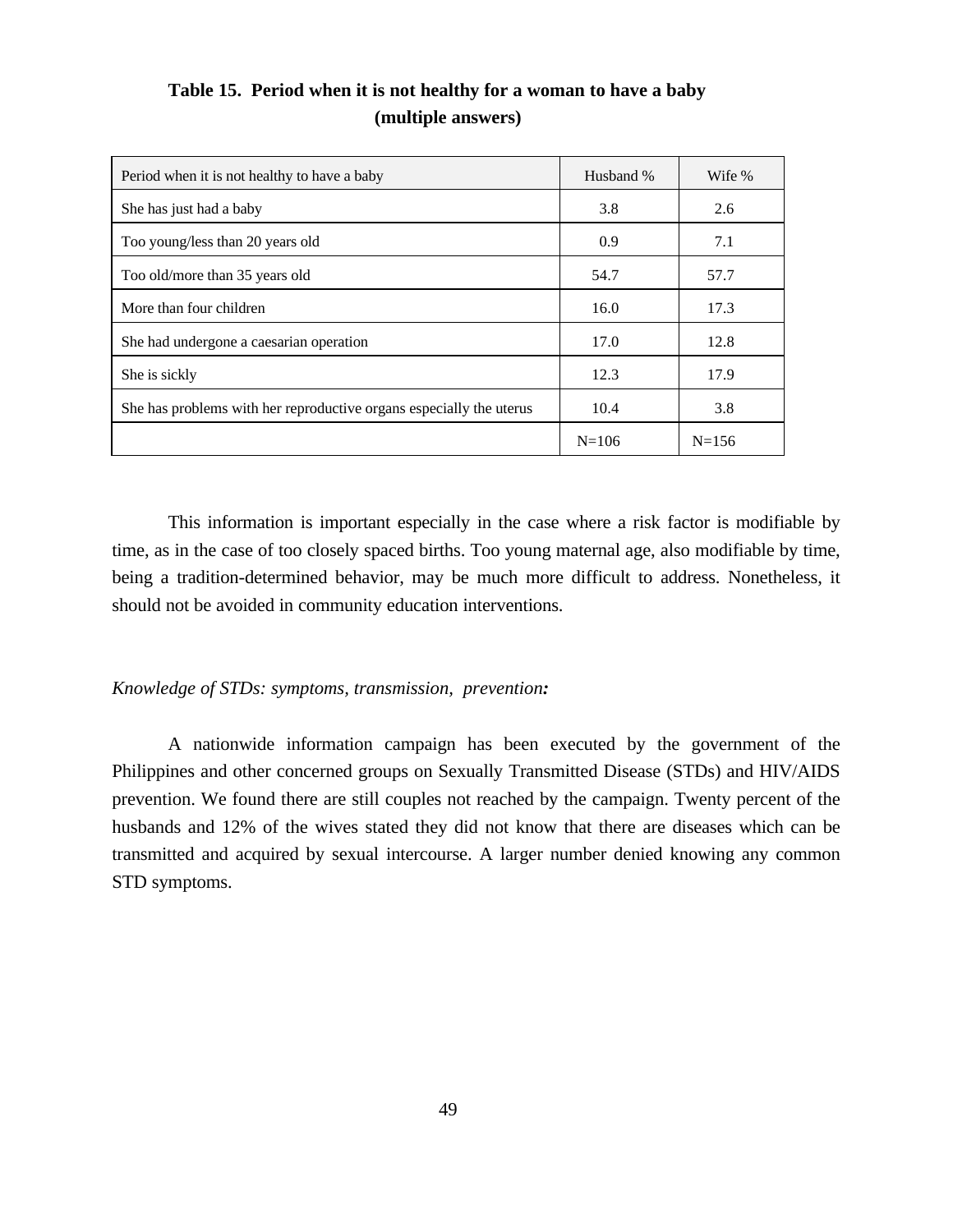|                | Husband % | Wife %  |
|----------------|-----------|---------|
| Yes            | 65.5      | 62.1    |
| N <sub>o</sub> | 34.5      | 37.9    |
| Total          | 100.0     | 100.0   |
|                | $n=177$   | $n=198$ |

## **Table 16. Ever Heard or Read About Some Common Signs and Symptoms of Sexually Transmitted Diseases**

When asked to mention some common signs and symptoms and whether they had experienced any of these, most respondents were not able to do so.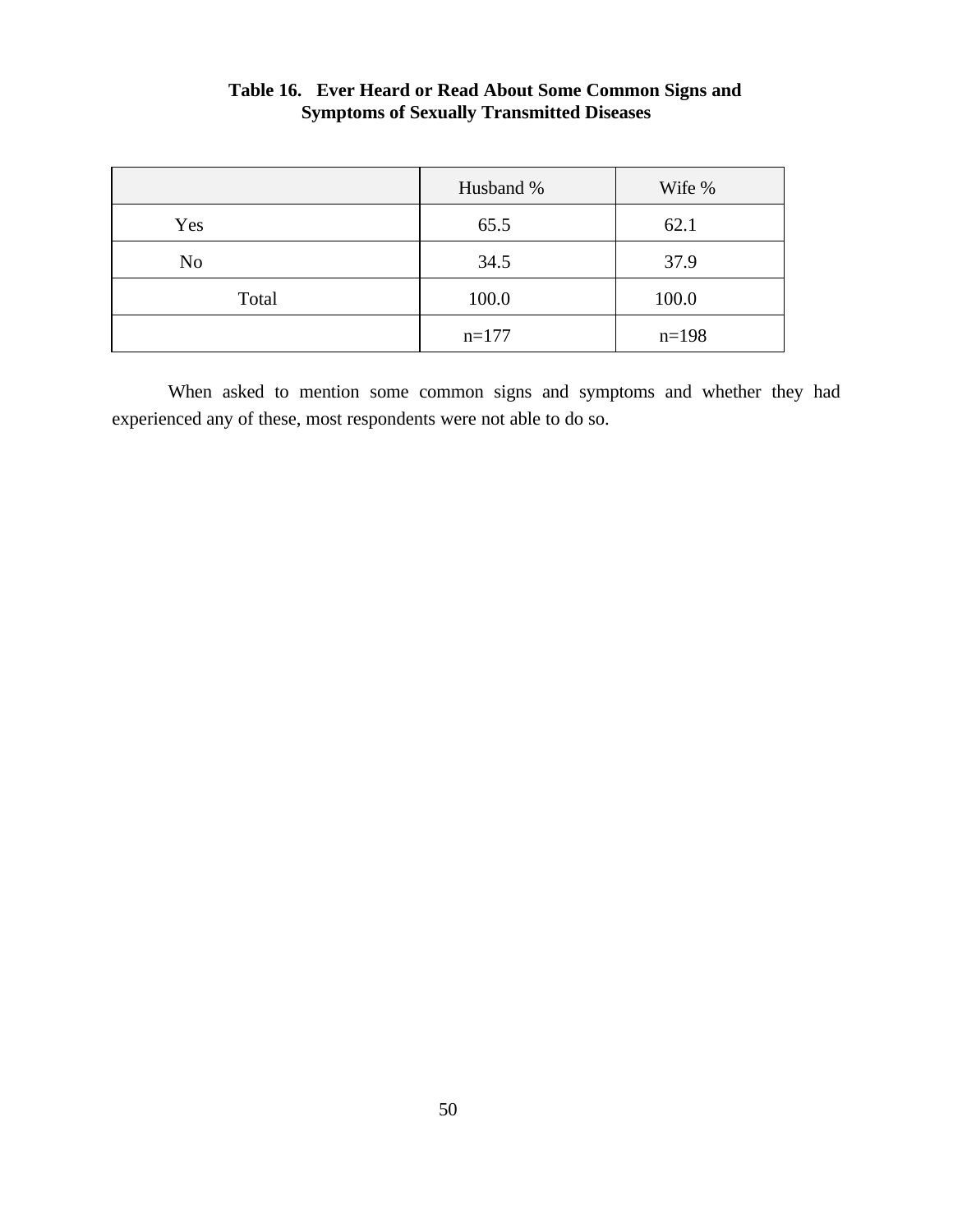# **Table 17. Common Signs and Symptoms of Sexually Transmitted Diseases known and experienced**

| <b>Common signs and symptoms of STDs</b><br>known and experienced | Husband                         |                                       | <b>Wife</b>                     |                                       |
|-------------------------------------------------------------------|---------------------------------|---------------------------------------|---------------------------------|---------------------------------------|
|                                                                   | <b>Symptoms</b><br><b>Known</b> | <b>Symptoms</b><br><b>Experienced</b> | <b>Symptoms</b><br><b>Known</b> | <b>Symptoms</b><br><b>Experienced</b> |
| Abnormal vaginal discharge                                        | 1.7                             |                                       | 2.5                             |                                       |
| Abnormal vaginal bleeding                                         | 5.1                             |                                       | 3.5                             |                                       |
| Genital itching                                                   | 16.4                            | 1.1                                   | 21.2                            | 1.5                                   |
| Lesions/sores in the genital area                                 | 15.3                            |                                       | 15.7                            |                                       |
| Lower abdominal pain                                              | 11.9                            | 0.6                                   | 7.6                             |                                       |
| Pain during intercourse                                           | 1.1                             |                                       | 1.5                             | 1.0                                   |
| Painful urination                                                 | 14.7                            |                                       | 13.6                            |                                       |
| Abnormal growth in the genital<br>area(warts)                     | 2.8                             | 1.1                                   | 4.0                             |                                       |
| Urethral discharge                                                | 9.0                             | 0.6                                   | 2.5                             | 0.5                                   |
| Diarrhea of long duration                                         | 0.6                             |                                       |                                 |                                       |
| Urinary disorders                                                 | 1.1                             |                                       | 3.5                             |                                       |
| Swelling of the testes                                            | 1.7                             |                                       | 0.5                             |                                       |
| Fever of long duration                                            | 1.1                             |                                       | 3.0                             | 0.5                                   |
| Cough/asthma                                                      | 0.6                             |                                       | 1.5                             |                                       |
| Pain in the genital area                                          | 1.1                             |                                       | 1.0                             |                                       |
| Dry skin                                                          | 1.7                             | 1.7                                   | 3.0                             | 1.0                                   |
| Yellowish/reddish eyes and skin                                   | 2.3                             |                                       | 1.5                             |                                       |
| Skin diseases/skin irritations                                    | 3.4                             |                                       | 2.0                             |                                       |
| Pain in the prostate                                              |                                 |                                       | $1.0\,$                         |                                       |
| Crab lice                                                         | 1.7                             | 0.6                                   |                                 |                                       |
| Person becomes aggressive                                         |                                 |                                       | 1.5                             |                                       |
| Person is irritable                                               | 1.1                             |                                       | 0.5                             |                                       |
| Weakness                                                          | 6.2                             |                                       | 6.6                             |                                       |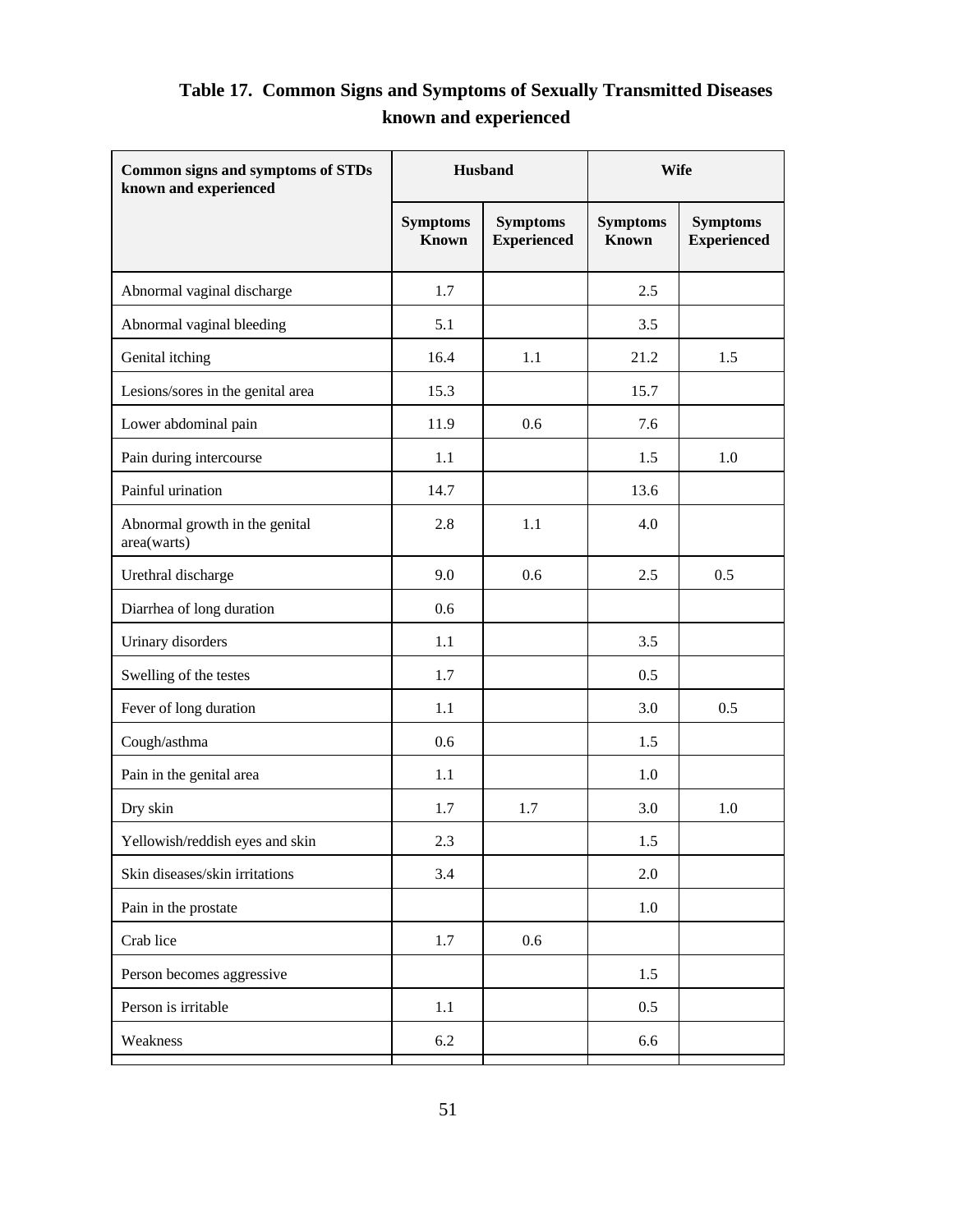| Paleness       | 7 <sub>2</sub><br>ر. ا | 6.6  |         |
|----------------|------------------------|------|---------|
| Loss of weight | 18.1                   | 16.2 |         |
|                | $n=177$                |      | $n=198$ |

On the question of whether they had ever experienced any of the symptoms and signs they mentioned, a minimal number of respondents asserted they had. This is not surprising considering how few respondents, unprompted, had actually identified these symptoms.

#### *Knowledge of HIV/AIDS: how transmitted, how prevented:*

Respondents' level of awareness is much higher for HIV/AIDS than that for STDs. Only 3% of the husbands and 1% of the wives stated they had never heard about HIV/AIDS.

When asked if they could name some transmission modes, 13% of both husbands and wives, could not identify any. The responses of the remaining 87% are presented in the following table. Although over 80% of respondents identified sexual intercourse and only 9% identified blood transfusion as modes of transmission, it's apparent there is significant misinformation about this topic, particularly with regards to behaviors such as sharing utensils, using the same furniture, etc.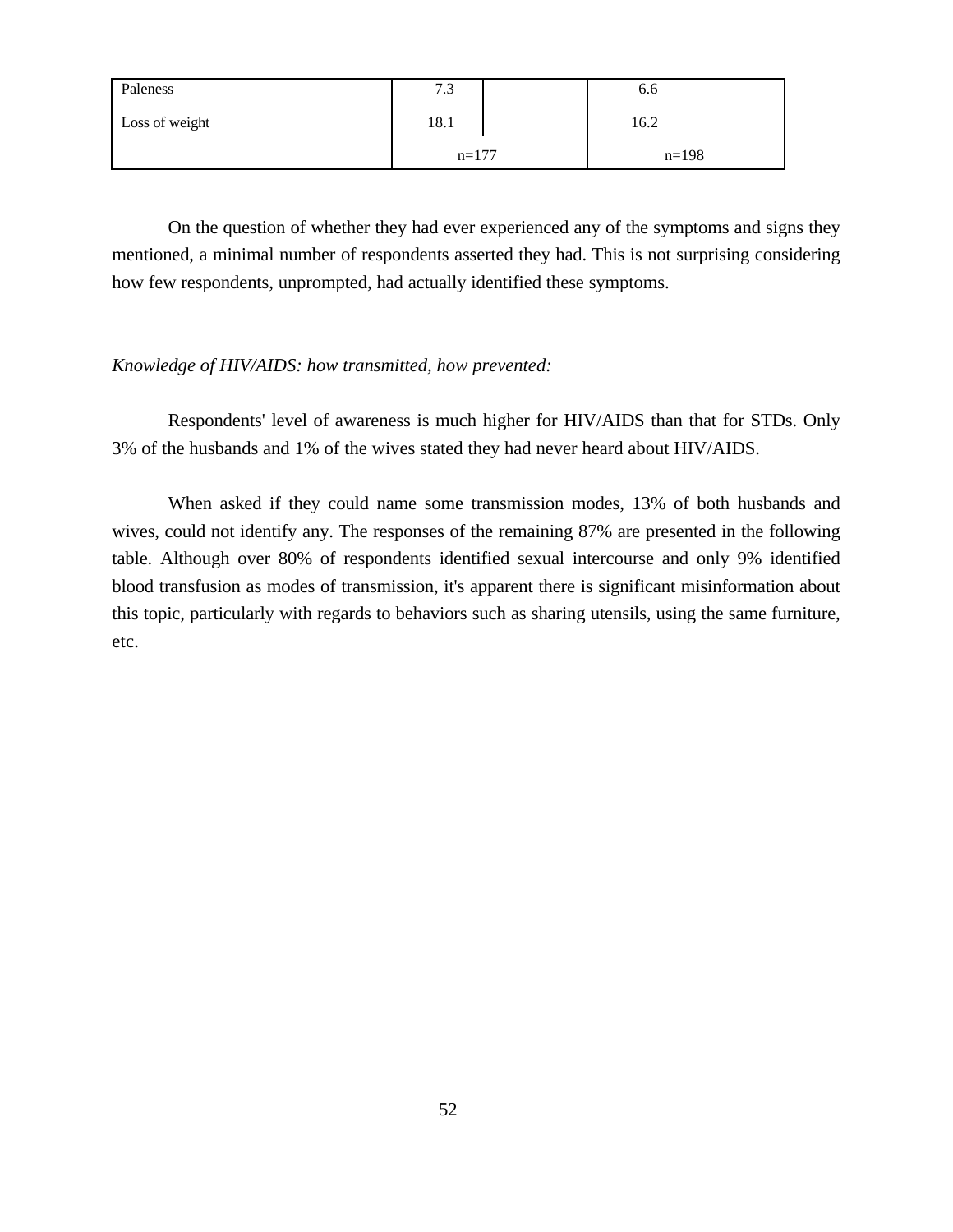| Ways HIV/AIDS get transmitted                  | Husband % | Wife %    |
|------------------------------------------------|-----------|-----------|
| Sexual intercourse                             | 84.1      | 83.4      |
| Sharing of personal items                      | 4.2       | 6.3       |
| <b>Blood transfusion</b>                       | 8.9       | 9.9       |
| Sharing utensils with an infected person       | 0.9       |           |
| Use of same furniture like chairs              | 7.0       | 8.5       |
| Wearing used clothing (ukay-ukay)              | 0.9       | 1.8       |
| Getting it from public places like restaurants | 1.4       | 0.9       |
| Mosquito bites                                 | 0.5       | 0.5       |
| Getting near infected persons                  | 0.5       | 0.9       |
| Mother to baby                                 | 0.9       | 0.5       |
| No response                                    | 13.6      | 13.5      |
|                                                | $n = 214$ | $n = 223$ |

## **Table 18. Ways People Get Infected with HIV/AIDS**

When asked if they knew how to prevent getting AIDS, 77% of husbands and 80% of wives stated they knew this. Although many were able to identify certain behaviors correctly, condom use was only mentioned by 1.2% of husbands and 4.4% of wives. Also, about 1 out of 5 respondents of both sexes said that to prevent getting AIDS one should "avoid person with AIDS or infected persons". It is not clear if what they meant was avoid sexual intercourse or avoid socialization.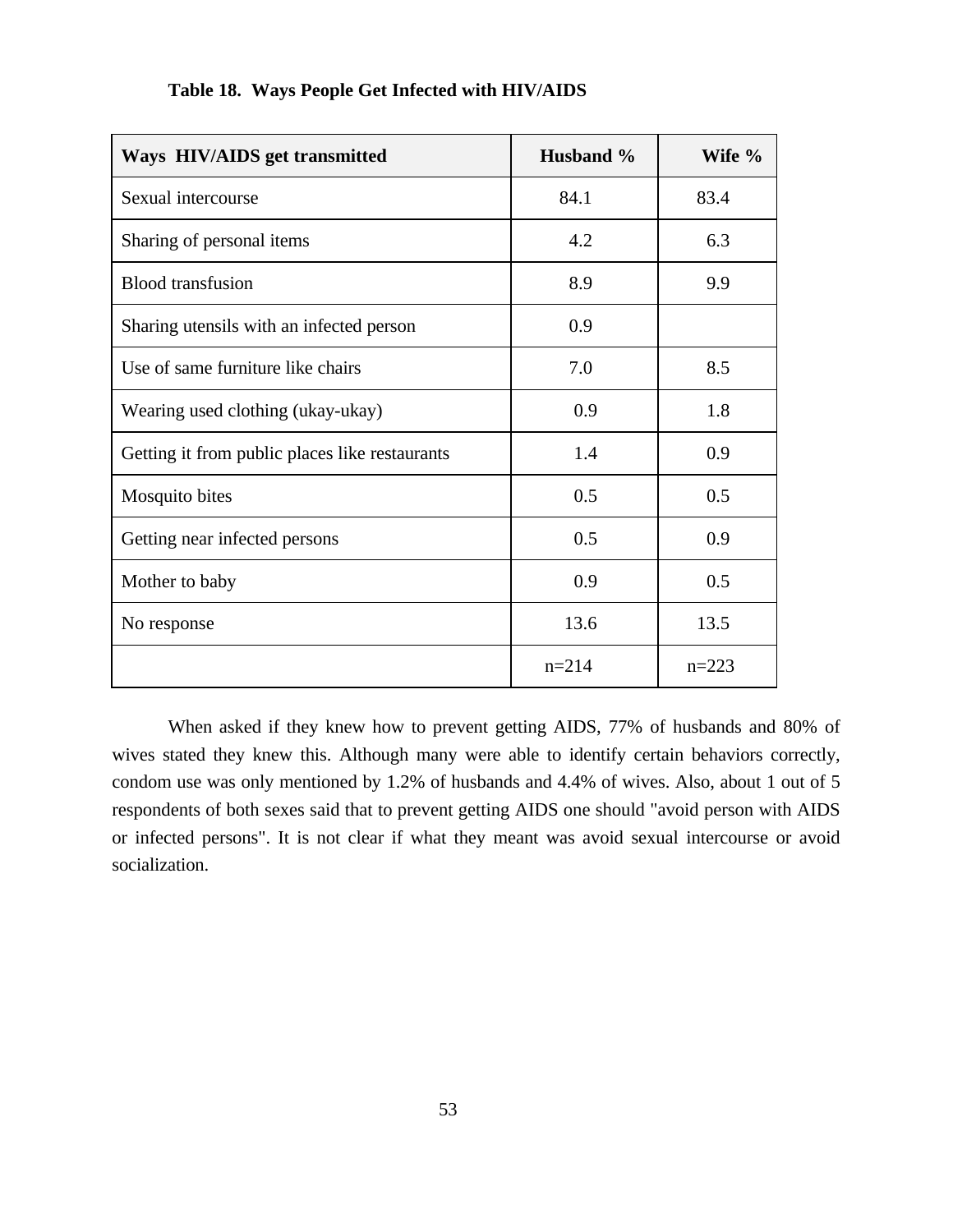| Ways to protect oneself from contracting STDs    | Husband % | Wife %  |
|--------------------------------------------------|-----------|---------|
| Stay faithful to your spouse/partner             | 71.8      | 58.0    |
| Encourage spouse/partner to remain faithful      | 7.1       | 20.4    |
| Use condoms                                      | 1.2       | 4.4     |
| Avoid sharing needles, etc.                      | 4.1       | 8.8     |
| Have husband checked regularly                   | 1.2       | 1.7     |
| Be sure ukay-ukay is very clean                  | 0.6       |         |
| Have the woman checked before sexual intercourse | 0.6       | 0.6     |
| Properly screen blood donors                     |           | 1.7     |
| Use own kitchen utensils                         | 0.6       |         |
| Avoid person with AIDS/infected persons          | 21.8      | 18.8    |
| Avoid sex with commercial sex workers            | 21.2      | 16.6    |
| Put commercial sex workers to prison             |           | 0.6     |
| Cleanliness                                      | 2.9       | 3.3     |
|                                                  | $n=170$   | $n=181$ |

# **Table 19. Ways of Protecting Oneself from Sexually Transmitted Diseases including HIV/AIDS**

We conclude that there is still ample room for IEC activities to address the prevalent misinformation and absence of information about STDs and HIV/AIDS: what these diseases are, their modes of transmission, signs and symptoms, their prevention, the use of condoms, and the importance of seeking services if they occur, etc.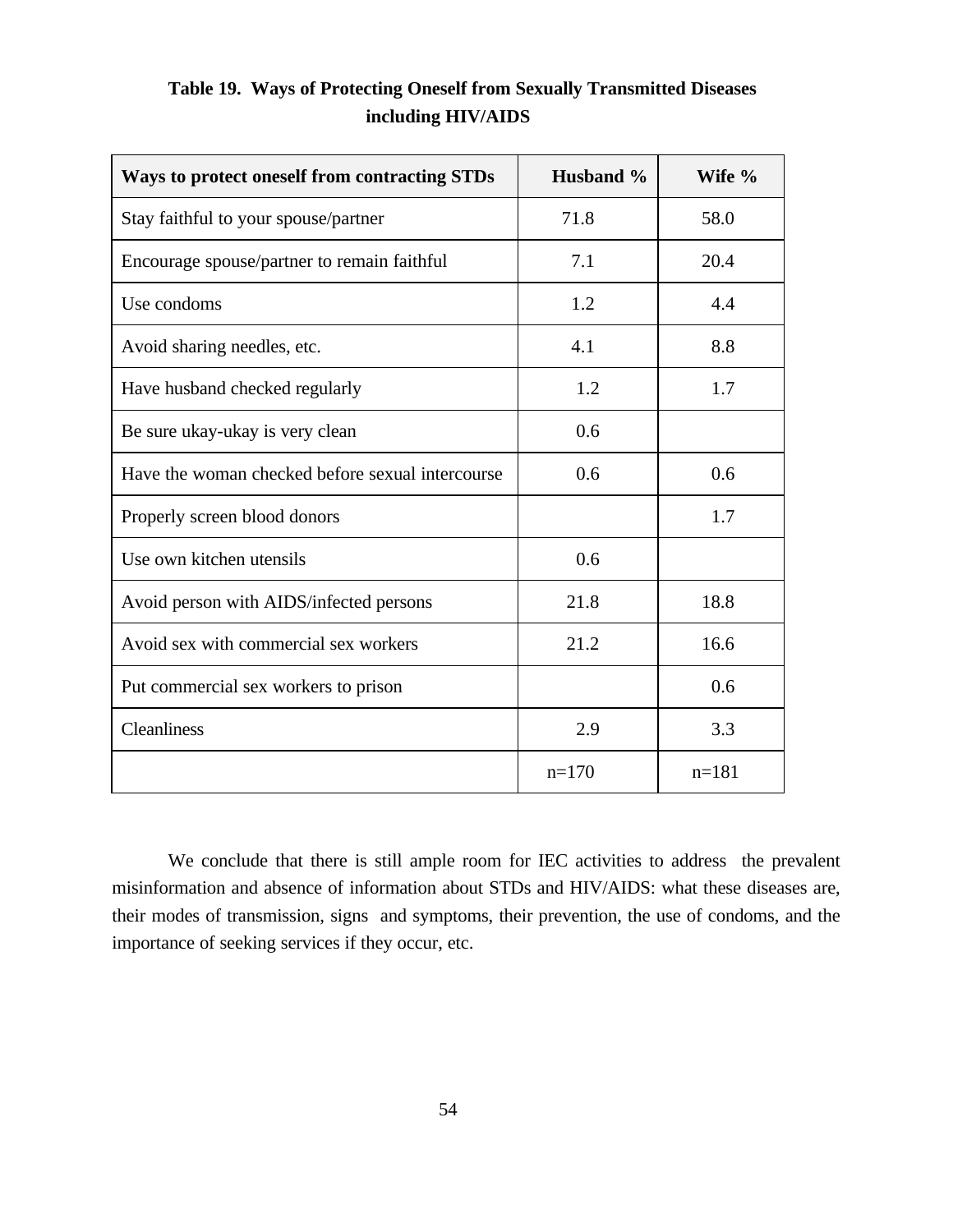#### *E. Husband-wife communication and decision making power*

#### *Communication on reproductive intentions:*

When we matched couples for the same reproductive intentions, we noted a significant discordance between what the husbands and wives wished. For example, among the 31 husbands who said they wish to have a child soon, only 18 (58.1%)of their wives were of the same opinion and 6 wives wished no more children. Of the 126 husbands who want no more children, 112 (88.9%) of their wives had the same desire. This finding points to either lack of communication between spouses, or, if communication on this subject took place, that no consensus was reached. We shall see in the section on Communication and Decision Making Power (below), that when there is disagreement between spouses, it is the husband's opinion which prevails most often.

| <b>Husband</b>   |                            | <b>Total</b>             |                         |     |
|------------------|----------------------------|--------------------------|-------------------------|-----|
|                  | <b>Wants child</b><br>soon | <b>Wants</b> to<br>delay | <b>Wants</b> no<br>more |     |
| Wants child soon | 18<br>$(58.1\%)$           | 8                        | 5                       | 31  |
| Wants to delay   |                            | 26<br>$(41.9\%)$         | 29                      | 62  |
| Wants no more    | 6                          | 8                        | 112<br>$(88.9\%)$       | 126 |
| Total            | 31                         | 42                       | 146                     | 219 |

**Table 20. Matched Responses of Couples by Reproductive Intentions**

#### *Communication on fertility matters: sex preference for the next child:*

When asked if they wished the next child to be a boy or a girl, there were minor discrepancies between the percentage of husbands and of wives who wished for a boy, but more wives than husbands tended to want a girl. More husbands on the other hand said the sex of the next child did not matter to them.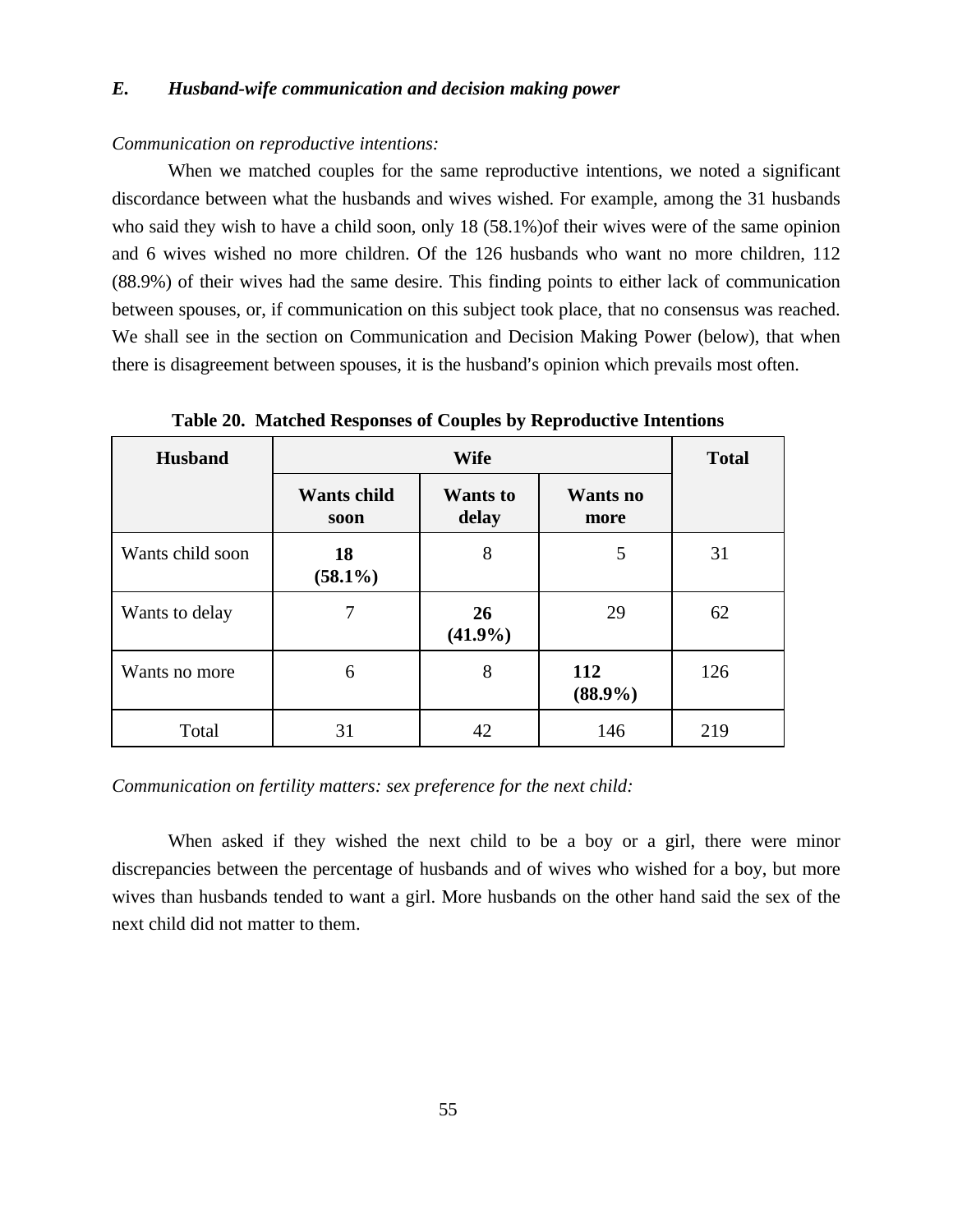| Sex of child preferred |                 | Husband             |              | Wife                      |
|------------------------|-----------------|---------------------|--------------|---------------------------|
|                        | Husband's reply | As reported by wife | Wife's reply | As reported by<br>husband |
| Boy                    | 40.9            | 40.4                | 36.8         | 37.2                      |
| Girl                   | 23.7            | 31.9                | 38.2         | 32.6                      |
| Doesn't matter         | 35.5            | 27.7                | 25.0         | 30.2                      |
| Total                  | 100.0           | 100.0               | 100.0        | 100.0                     |
|                        | $n=93$          | $n=94$              | $n=76$       | $n=86$                    |

**Table 21. Preferred Sex of Next Child**

#### *Communication on fertility matters: Was the last pregnancy planned?*

When asked if the last pregnancy was planned, 175 (80%) husbands and 144 (65.5%) wives stated their last pregnancy was planned. When couples were matched for this question, of the 175 husbands, 132 wives said they had and 43 said they had not planned the pregnancy. On the other hand, 132 husbands of 144 wives who stated the pregnancy was planned, agreed with their wives and 12 did not.

|                                   | Husband response                                                                 | His wife's reply   | Wife<br>response | Her husband's<br>reply |  |
|-----------------------------------|----------------------------------------------------------------------------------|--------------------|------------------|------------------------|--|
| Planned last pregnancy?           |                                                                                  |                    |                  |                        |  |
| Yes                               | 175                                                                              | Yes: 132<br>No: 43 | 144              | Yes: 132<br>No: 12     |  |
| N <sub>0</sub>                    | 31                                                                               |                    | 62               |                        |  |
|                                   | Did couple actually talked about having a baby even before wife became pregnant? |                    |                  |                        |  |
| <b>Yes</b>                        | 175                                                                              |                    | 144              |                        |  |
| Were the two of you in agreement? |                                                                                  |                    |                  |                        |  |
| Yes, both wanted                  | 174                                                                              | Yes: 129           | 142              | Yes:129                |  |
| Husband wanted, wife did not      |                                                                                  |                    | 2                |                        |  |

**Table 22. Did Couple Plan Last Pregnancy? Matched Couple Responses**

*Communication on fertility matters: Husband-wife actually talked about having another child:*

The same respondents who said they had planned their last pregnancy (see above) said they had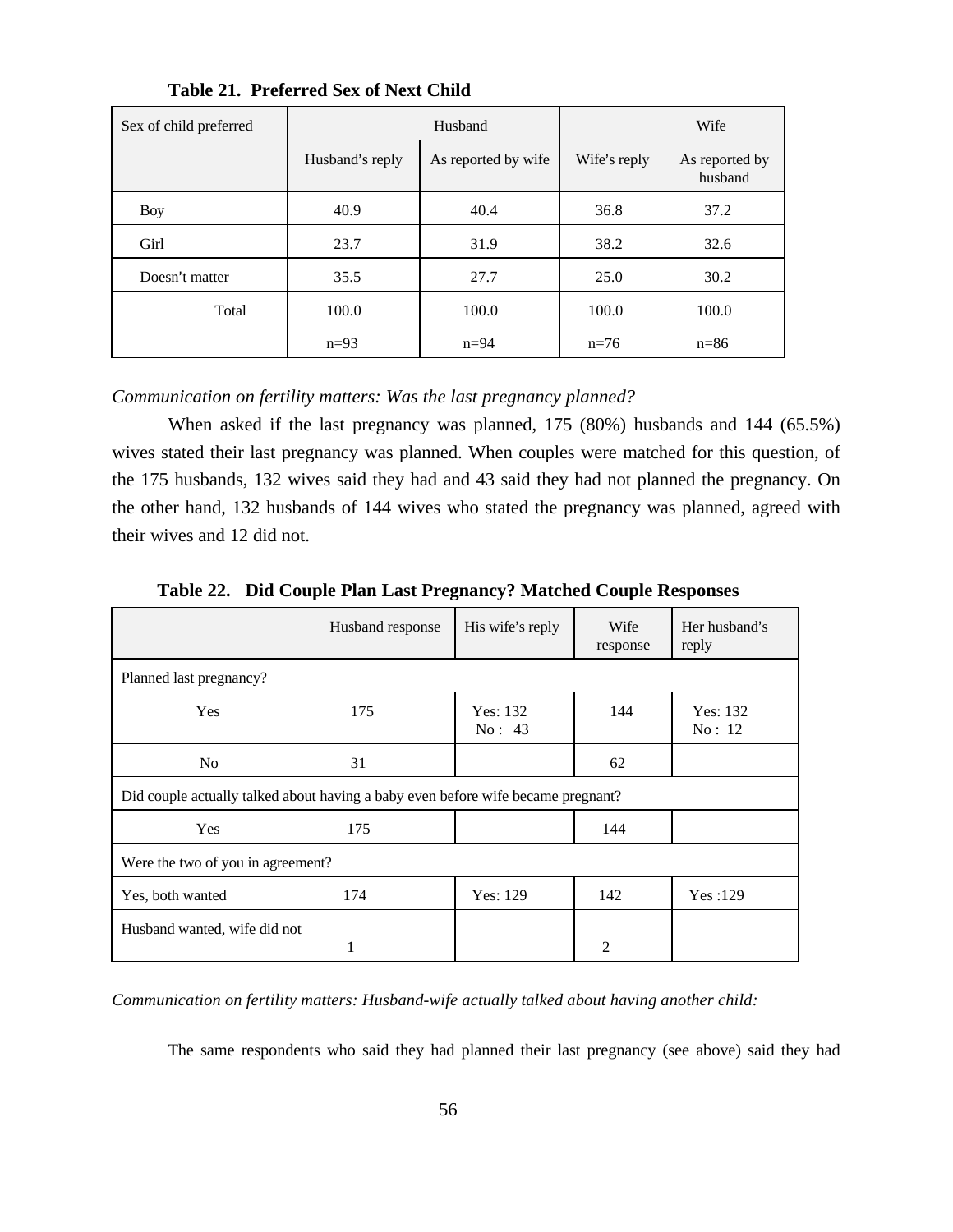#### *Communication on fertility matters: Husband-wife agreement on next pregnancy:*

When asked if the two spouses had agreed on having or not having the next pregnancy, 174 of the 175 husbands said they had talked about this with their wives and said there was agreement; 142 out of 144 wives also said there was agreement. However, when the couples were matched, only 129 of them matched for agreement.

From these findings we may conclude that most couples may be planning their families and discussing this before pregnancy occurs. However, this apparent openess appears to be voiced more by husbands than by wives. This may point to some communication gaps even among couples where the husband appears to be open to discussing fertility matters with his wife.

#### *Communication about pain with intercourse:*

When wives were asked if they experienced pain during intercourse and if so, how often, 8 replied they "always" did and 18 that they "usually" did. More wives said they had pain "sometimes" or did not have pain. One of the husbands of the 8 women who stated that they "always" have pain during intercourse said he thought his wife had pain, but only "sometimes"; the other 7 denied knowing about their wife's pain. Of the 18 women who stated they "usually" had pain, the husbands all denied knowing about this. This finding may indicate that many women believe pain during intercourse is normal and therefore do not communicate this problem to their husband. Another possibility is that this group of women do not wish to have intercourse but they are afraid of their husband, and they are unable to tell him that intercourse is painful. A third possible explanation is that for some women, intercourse takes place exclusively under the husband's initiative, with little foreplay, giving the wife no chance to become lubricated.

#### *Communication on family matters: Topics discussed at home according to husbands and wives:*

Husbands and wives were asked if they discussed specific issues of importance for the family (see Table 23) and how often they did so. The frequencies reported by husbands and wives were not always the same. Furthermore, some issues that were said to be frequently discussed by half or fewer of the respondents (depending on whether the respondents were the husbands or the wives) were subjects of such clear family importance as whether to use family planning and which method to use, whether the wife should have a job outside the home and whether to punish children for misbehaving. In general, however, there were similar percentages of the husbands and wives who stated that they discussed each of the topics frequently.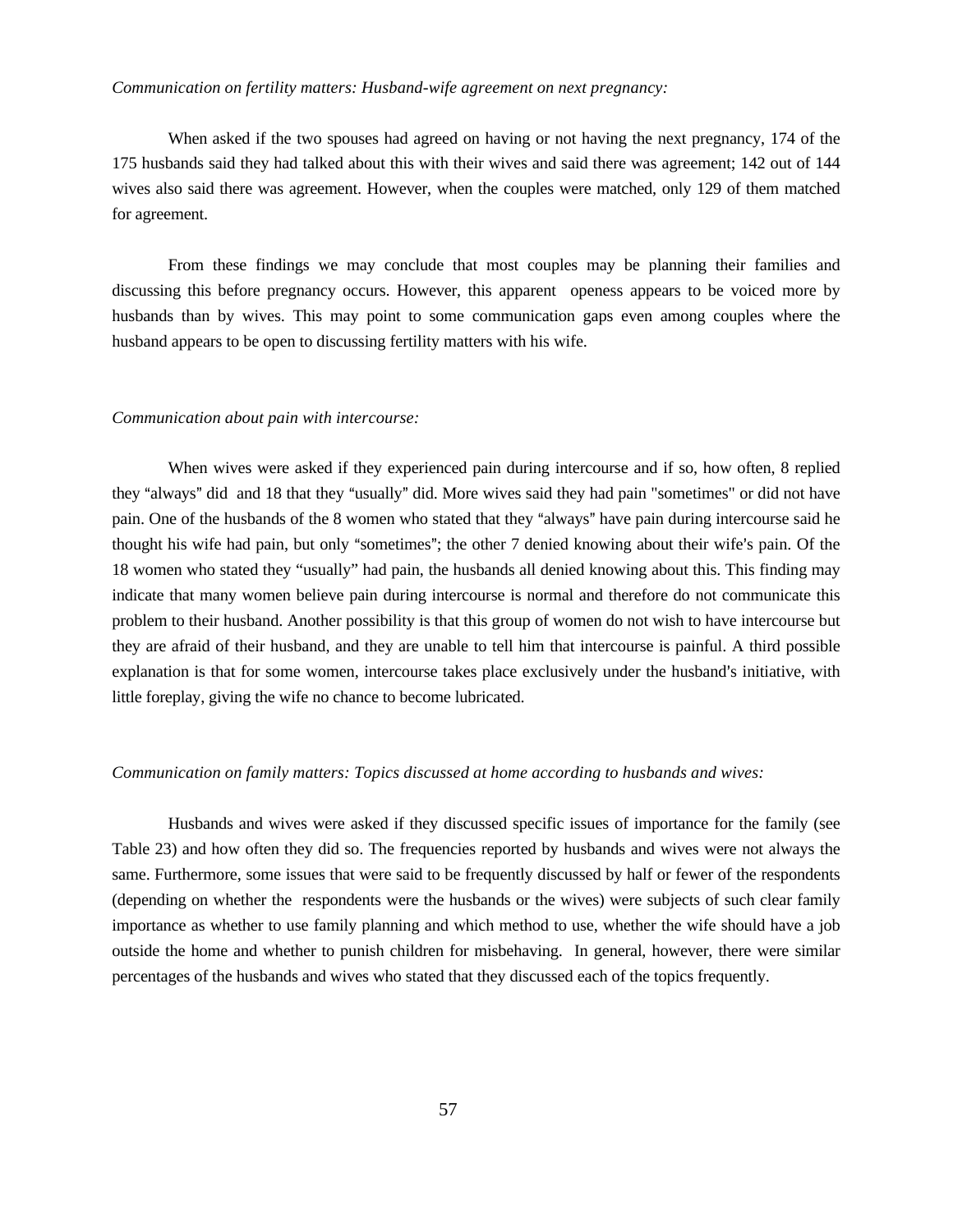#### **Table 23. Distribution of Topics Discussed by Husbands and Wives by Frequency of Discussion**

| <b>Topics</b>                                                 | <b>Husband</b> |              | <b>Wife</b>    |            |                     |                |
|---------------------------------------------------------------|----------------|--------------|----------------|------------|---------------------|----------------|
|                                                               | Frequently     | Occasionally | Do not<br>talk | Frequently | <b>Occasionally</b> | Do not<br>talk |
| Family matters                                                | 84.5           | 15.5         |                | 81.0       | 18.6                | 0.4            |
| Number of children                                            | 67.3           | 28.2         | 4.5            | 68.6       | 25.2                | 6.2            |
| What to do if the child is sick                               | 60.9           | 35.5         | 3.6            | 66.8       | 27.4                | 5.7            |
| What food to buy for family<br>meals                          | 73.2           | 26.4         | 0.4            | 76.5       | 21.7                | 1.8            |
| Whether to buy or sell animals                                | 38.6           | 56.4         | 5.0            | 32.7       | 59.7                | 7.5            |
| Whether to buy or sell an<br>important item in the household  | 37.3           | 57.3         | 5.4            | 35.0       | 56.2                | 8.8            |
| Whether or not the wife should<br>have a job outside the home | 32.7           | 56.8         | 10.5           | 32.7       | 54.4                | 12.4           |
| Whether to use or not use FP                                  | 43.6           | 40.5         | 15.9           | 50.4       | 35.0                | 14.6           |
| Which FP method to adopt                                      | 45.9           | 36.4         | 17.7           | 53.1       | 31.9                | 15.0           |
| What to do with extra money                                   | 53.6           | 37.7         | 8.6            | 60.2       | 31.1                | 8.9            |
| Religion                                                      | 43.2           | 43.6         | 13.2           | 42.0       | 42.5                | 15.5           |
| Membership in cooperatives and<br><b>NGOs</b>                 | 42.7           | 48.2         | 9.1            | 50.4       | 39.4                | 10.0           |
| Education of the children                                     | 77.3           | 18.2         | 4.5            | 78.3       | 15.5                | 6.2            |
| Future plans for the family                                   | 85.0           | 14.1         | 0.9            | 84.1       | 14.6                | 1.3            |
| Important decisions regarding<br>the farm                     | 85.9           | 12.7         | 1.4            | 81.9       | 15.5                | 2.7            |
| Recreation & entertainment                                    | 16.8           | 60.0         | 23.2           | 13.3       | 50.9                | 35.8           |
| Whether to punish children for<br>misbehaving                 | 46.4           | 44.1         | 9.5            | 46.5       | 42.4                | 11.5           |
| Health needs of the wife                                      | 53.6           | 44.5         | 1.8            | 62.0       | 33.6                | 4.4            |
| Health needs of the husband                                   | 56.8           | 40.4         | 2.7            | 62.8       | 32.7                | 4.4            |
| Health needs of the children                                  | 73.6           | 20.4         | 5.9            | 74.8       | 17.7                | 7.5            |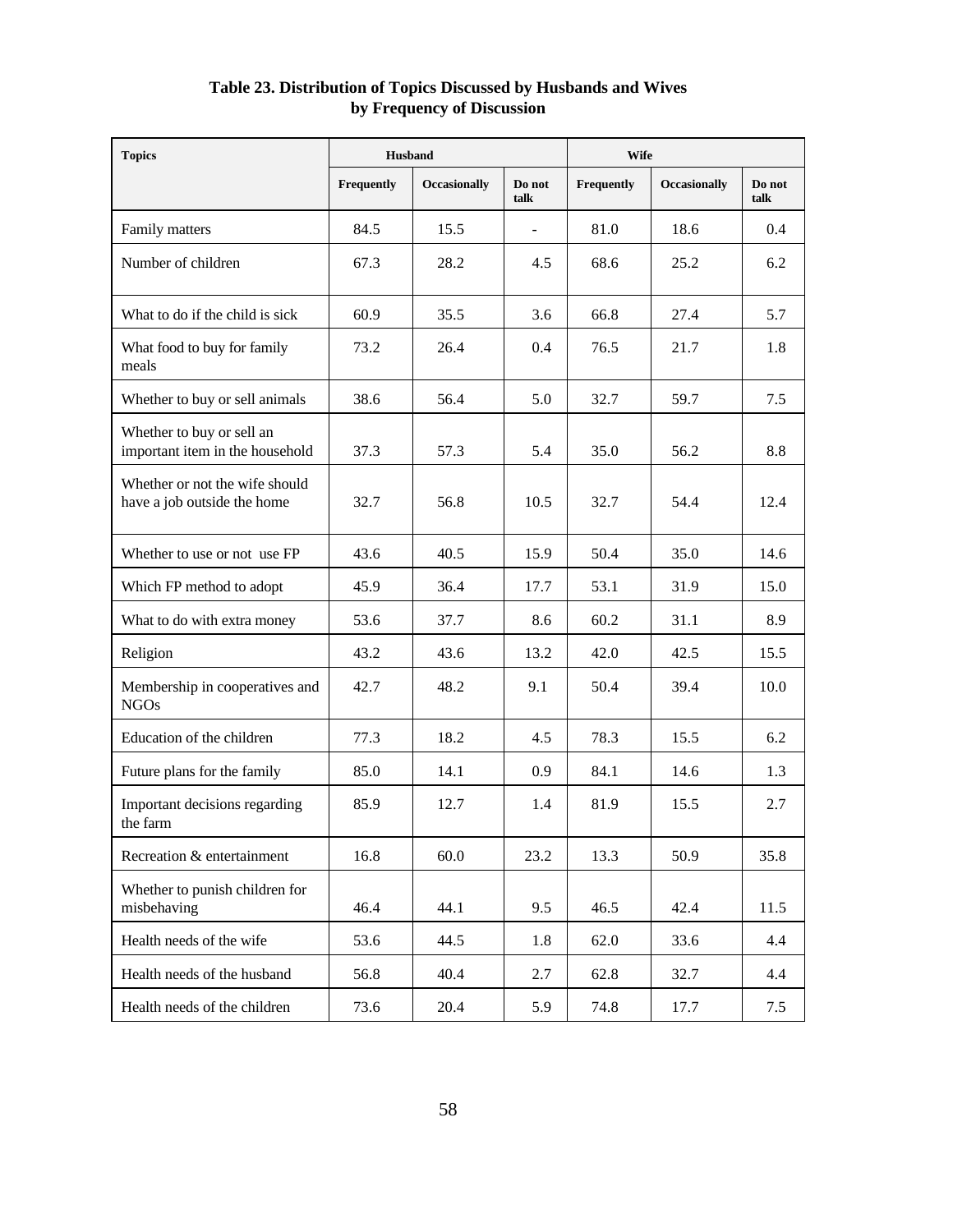#### *Decision making: Who makes most household decisions:*

The respondents were also asked who is primarily responsible for making most of the decisions regarding the different issues or topics they discuss. The following table shows that there are some topics that the husbands and wives responded to differently. These topics were who makes most of the decisions on what food to buy for the family, whether to buy or sell animals and on health needs of the wife.

Regarding other topics, there was agreement between perceptions of decision making power within the couple. For example, what to do with extra money was said to be decided by both, whether the wife should have a job outside the home was said to be decided by the wife by both the men and the women interviewed. Family planning issues, though frequently discussed by barely more that 50% was said to be a joint decision by both sexes.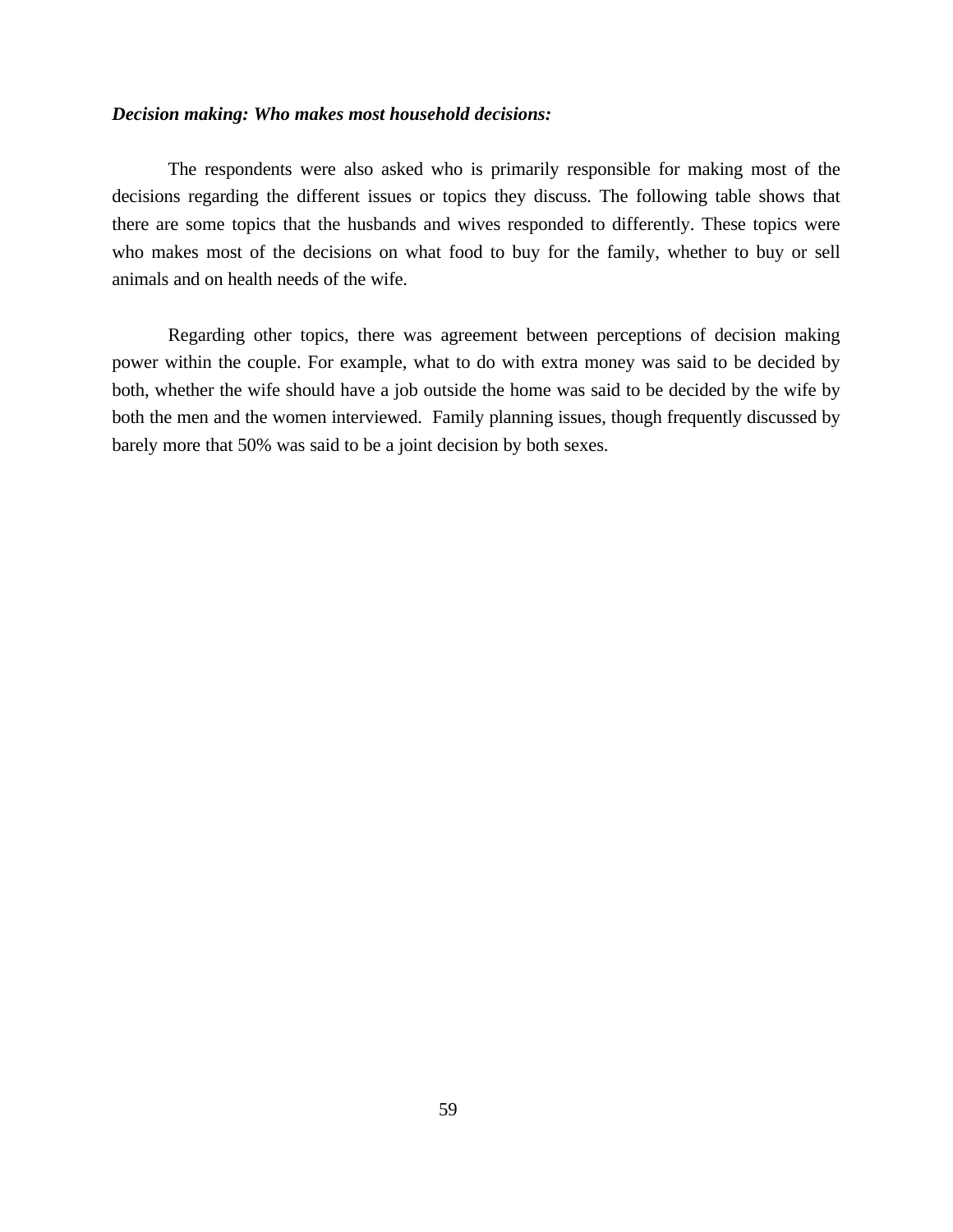| <b>Topics</b>                                              | <b>Who Decides</b>    |                       |  |
|------------------------------------------------------------|-----------------------|-----------------------|--|
|                                                            | Husband               | <b>Wife</b>           |  |
| Number of children                                         | both husband and wife | both husband and wife |  |
| What to do if the child is sick                            | both husband and wife | both husband and wife |  |
| What food to buy for family meals                          | both husband and wife | wife                  |  |
| Whether to buy or sell animals                             | both husband and wife | husband               |  |
| Whether to buy or sell an important item in the household  | both husband and wife | both husband and wife |  |
| Whether or not the wife should have a job outside the home | wife                  | wife                  |  |
| Whether to use or not use FP                               | both husband and wife | both husband and wife |  |
| Which FP method to adopt                                   | both husband and wife | both husband and wife |  |
| What to do with extra money                                | both husband and wife | both husband and wife |  |
| Religion                                                   | both husband and wife | both husband and wife |  |
| Membership in cooperatives and NGOs                        | husband               | husband               |  |
| Education of the children                                  | both husband and wife | both husband and wife |  |
| Future plans for the family                                | both husband and wife | both husband and wife |  |
| Important decisions regarding the farm                     | husband               | husband               |  |
| Recreation & entertainment                                 | both husband and wife | both husband and wife |  |
| Whether to punish children for misbehaving                 | both husband and wife | both husband and wife |  |
| Health needs of the wife                                   | wife                  | both husband and wife |  |
| Health needs of the husband                                | both husband and wife | both husband and wife |  |
| Health needs of the children                               | both husband and wife | both husband and wife |  |

## **Table 24. Distribution of Topics Discussed by Husbands and Wives by Person Responsible for Making Most of the Decisions**

### *Decision making: When there is disagreement, who decides:*

The findings show that when there is disagreement on a topic discussed between spouses, it was reported (by both men and women) that the husband prevails on decisions of economic importance like whether to buy or sell animals, whether to buy or sell an important item in the household and on important decisions regarding the farm. Also, on number of children, on whether to punish children for misbehaving, and on the husband's own health needs.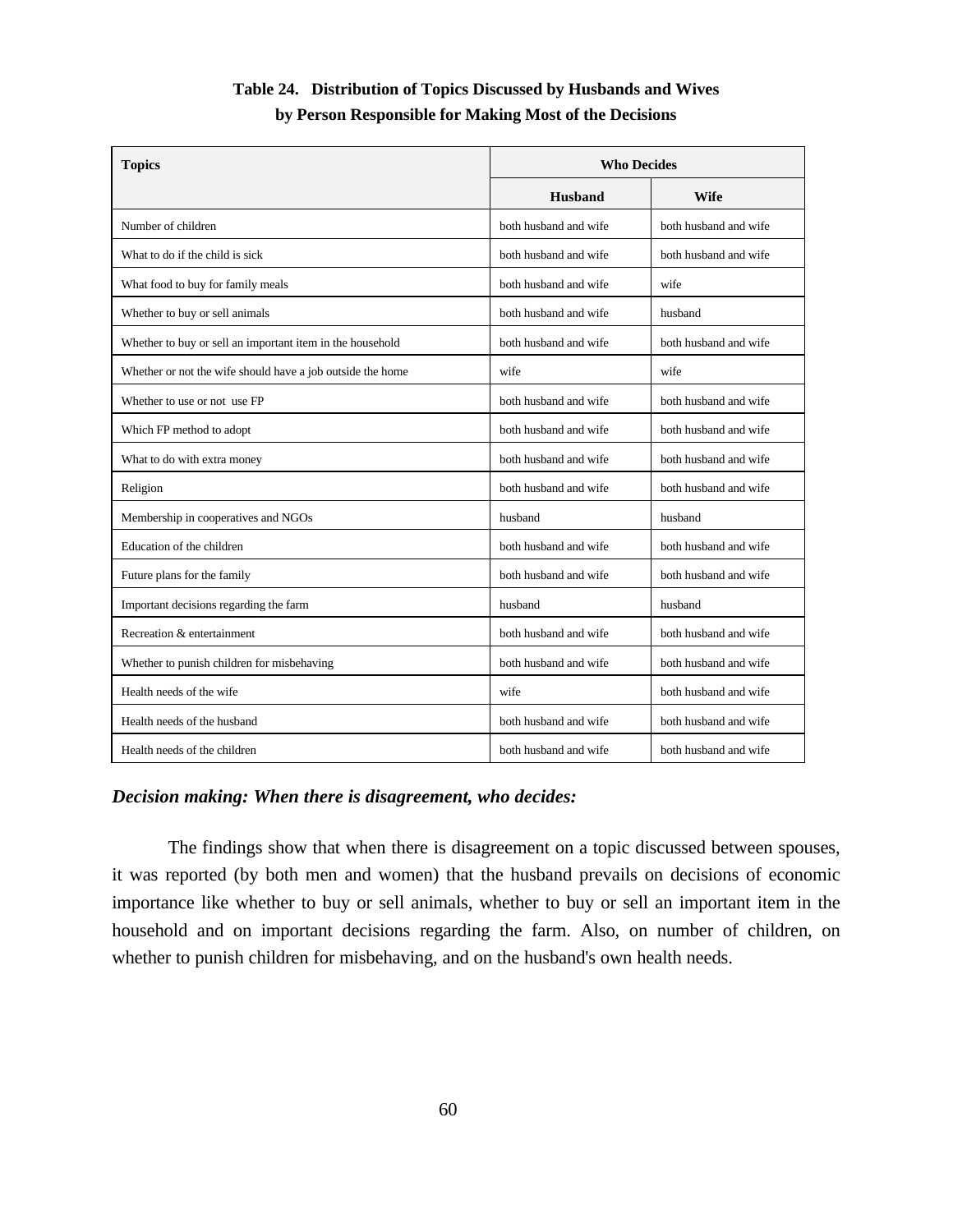#### **Table 25. Distribution of Topics Discussed by Husbands and Wives by Person Whose View Prevails Whenever There is Disagreement**

| <b>Topics</b>                                                 | When there is disagreement whose view prevails? |                       |  |
|---------------------------------------------------------------|-------------------------------------------------|-----------------------|--|
|                                                               | <b>Husband</b>                                  | <b>Wife</b>           |  |
| Number of children                                            | husband                                         | husband               |  |
| What to do if the child is sick                               | husband                                         | wife                  |  |
| What food to buy for family meals                             | wife                                            | wife                  |  |
| Whether to buy or sell animals                                | husband                                         | husband               |  |
| Whether to buy or sell an important item in the<br>household  | husband                                         | husband               |  |
| Whether or not the wife should have a job outside the<br>home | wife                                            | wife                  |  |
| Whether to use or not use FP                                  | both husband and wife                           | both husband and wife |  |
| Which FP method to adopt                                      | wife                                            | wife                  |  |
| What to do with extra money                                   | both husband and wife                           | both husband and wife |  |
| Religion                                                      | both husband and wife                           | both husband and wife |  |
| Membership in cooperatives and NGOs                           | husband                                         | husband               |  |
| Education of the children                                     | both husband and wife                           | both husband and wife |  |
| Future plans for the family                                   | husband                                         | both husband and wife |  |
| Important decisions regarding the farm                        | husband                                         | husband               |  |
| Recreation & entertainment                                    | both husband and wife                           | both husband and wife |  |
| Whether to punish children for misbehaving                    | husband                                         | husband               |  |
| Health needs of the wife                                      | wife                                            | wife                  |  |
| Health needs of the husband                                   | husband                                         | husband               |  |
| Health needs of the children                                  | both husband and wife                           | both husband and wife |  |

On the other hand, both husbands and wives agreed that the wife's decision would prevail on the face of disagreement on matters such as whether to seek a job outside the home, on the food to be bought for family consumption, on which family planning method to be used and on her own health needs. For many of the remaining topics, when the spouses disagree, the decision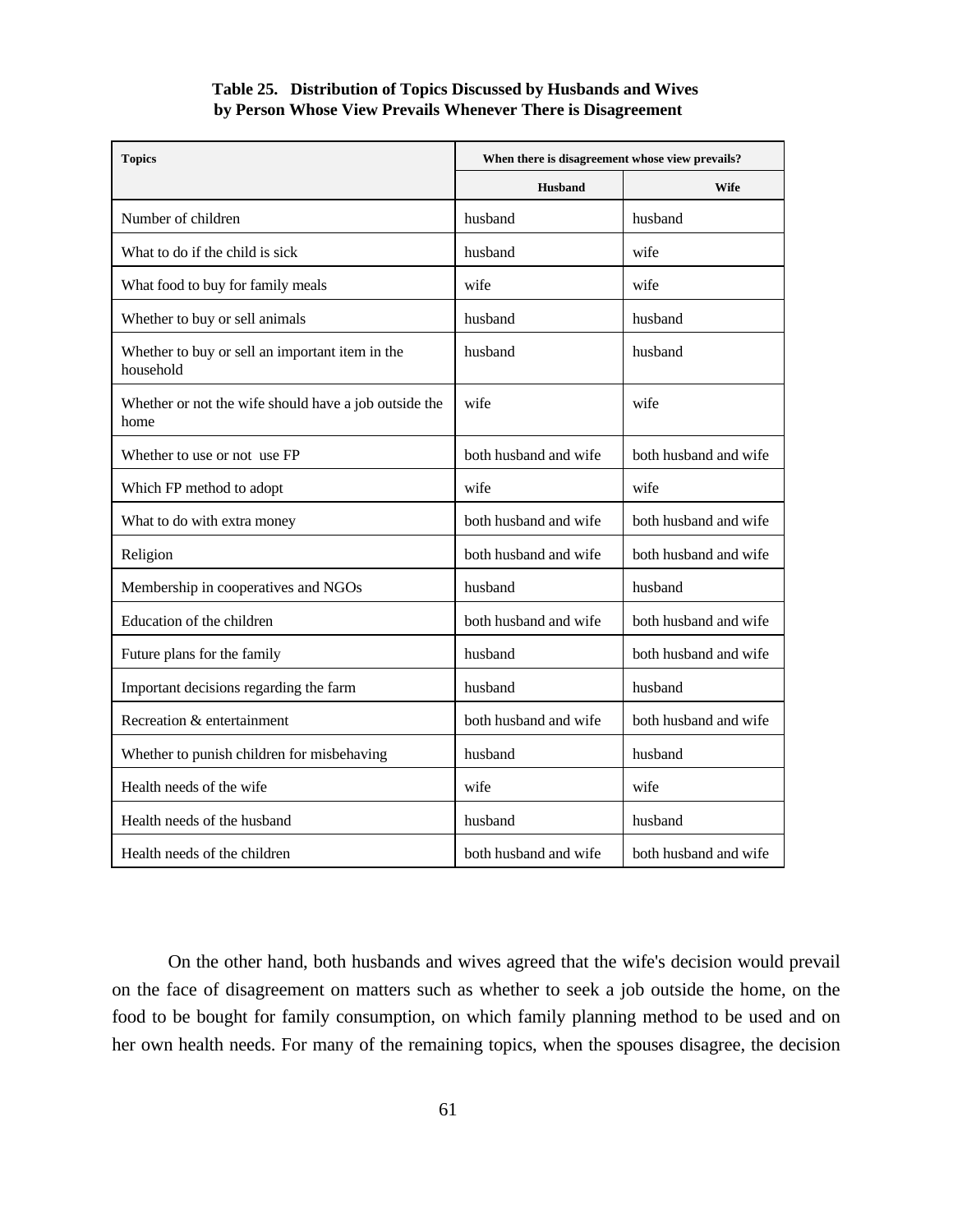appears to be made by consensus as the respondents of both sexes agreed that both spouses would prevail.

It appears that there is significant decision making power vested in the wife in the group of couples interviewed, but certain matters, principally of economic importance, are the husbands' territory. Also, the decisions about the number of children the couple will have appears to be mostly the husbands'. Decisions on which FP method is to be used, appears to be the wives'. The latter fits in with the finding that when the couple uses modern contraceptive methods, these are almost exclusively female methods. This finding also points to the importance of educating couples about taking joint responsibility for family planning and encouraging husbands to participate by using male methods.

#### *F. Gender roles:*

The findings on gender roles are not very different from expected, as roles are highly culture dependent. However, there are some findings that don't conform to preconceived expectations, such as husbands' level of involvement in typically female chores in the home and the wife's ability to refuse sexual intercourse with the husband.

#### *Male involvement in day to day family chores:*

When a list of family responsibilities was read to the respondents there was almost total agreement between wives and husbands as to which spouse had the primary responsibility. As expected, financial responsibility and household repair is vested mainly in the husband and managing the home is the responsibility of the wife.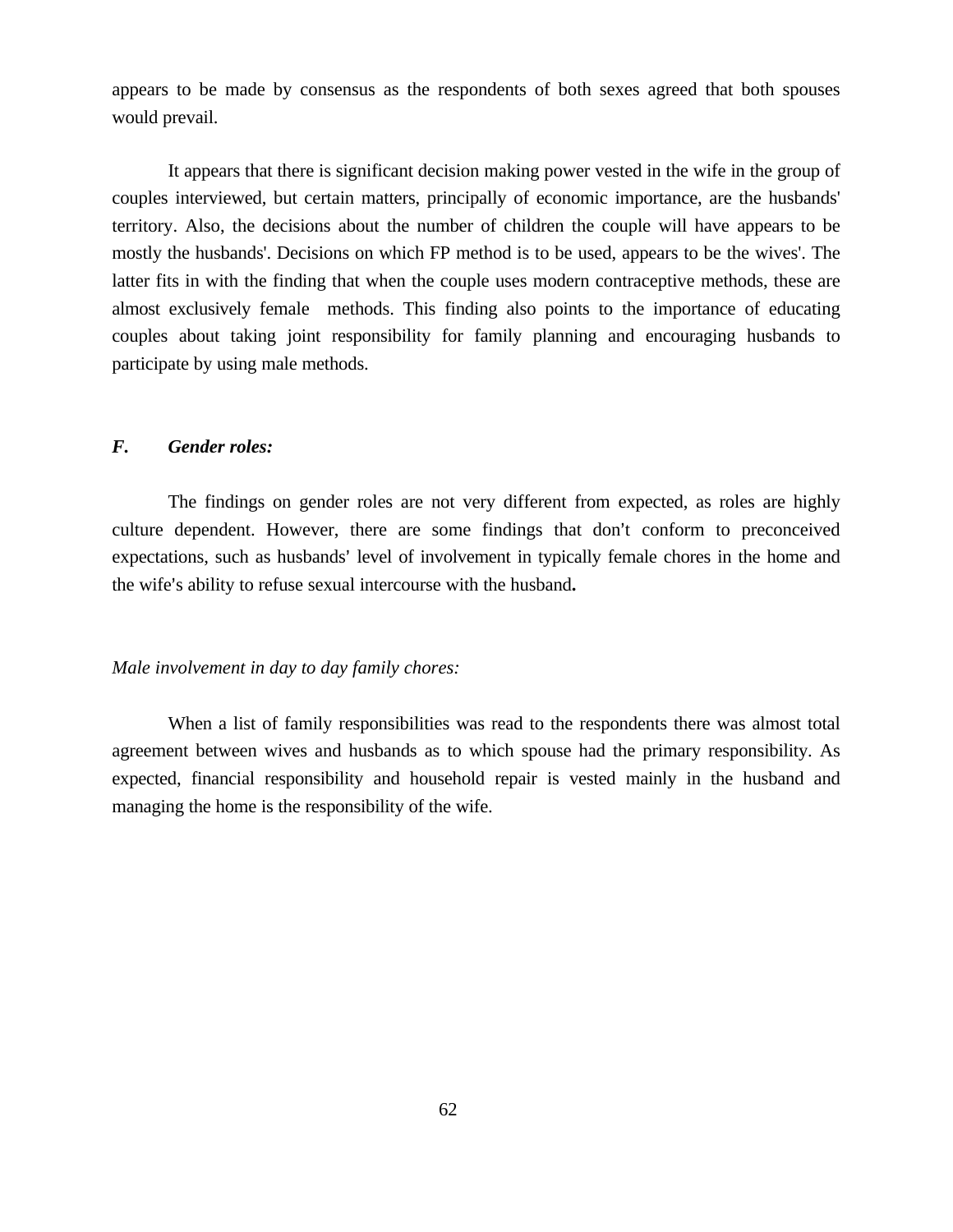| <b>Tasks</b>                                            | Husband               | Wife                  |  |
|---------------------------------------------------------|-----------------------|-----------------------|--|
|                                                         | Person<br>responsible | Person<br>responsible |  |
| Earning income                                          | husband               | husband               |  |
| Managing the daily expenses of the household            | wife                  | wife                  |  |
| Cooking meals                                           | wife                  | wife                  |  |
| Cleaning up after meals                                 | wife                  | wife                  |  |
| Going to market/buying the groceries                    | wife                  | wife                  |  |
| Handling the household budget                           | wife                  | wife                  |  |
| Cleaning the house                                      | wife                  | wife                  |  |
| Washing/ironing the clothes                             | wife                  | wife                  |  |
| Watching the young children                             | wife                  | wife                  |  |
| Taking the children to the doctor when they are<br>sick | both                  | wife                  |  |
| Caring for the children when they are sick              | both                  | both                  |  |
| Bringing the children to school                         | wife                  | wife                  |  |
| Doing house repairs                                     | husband               | husband               |  |
| Gathering cooking fuel                                  | husband               | husband               |  |
| Fetching water                                          | husband               | husband               |  |

## **Table 26. Person Responsible for Certain Tasks in the Household**

However, when asked how often the husband assists in household chores, it appears that the man is quite active in assisting his wife in what is perceived are her tasks. Both spouses agree on this.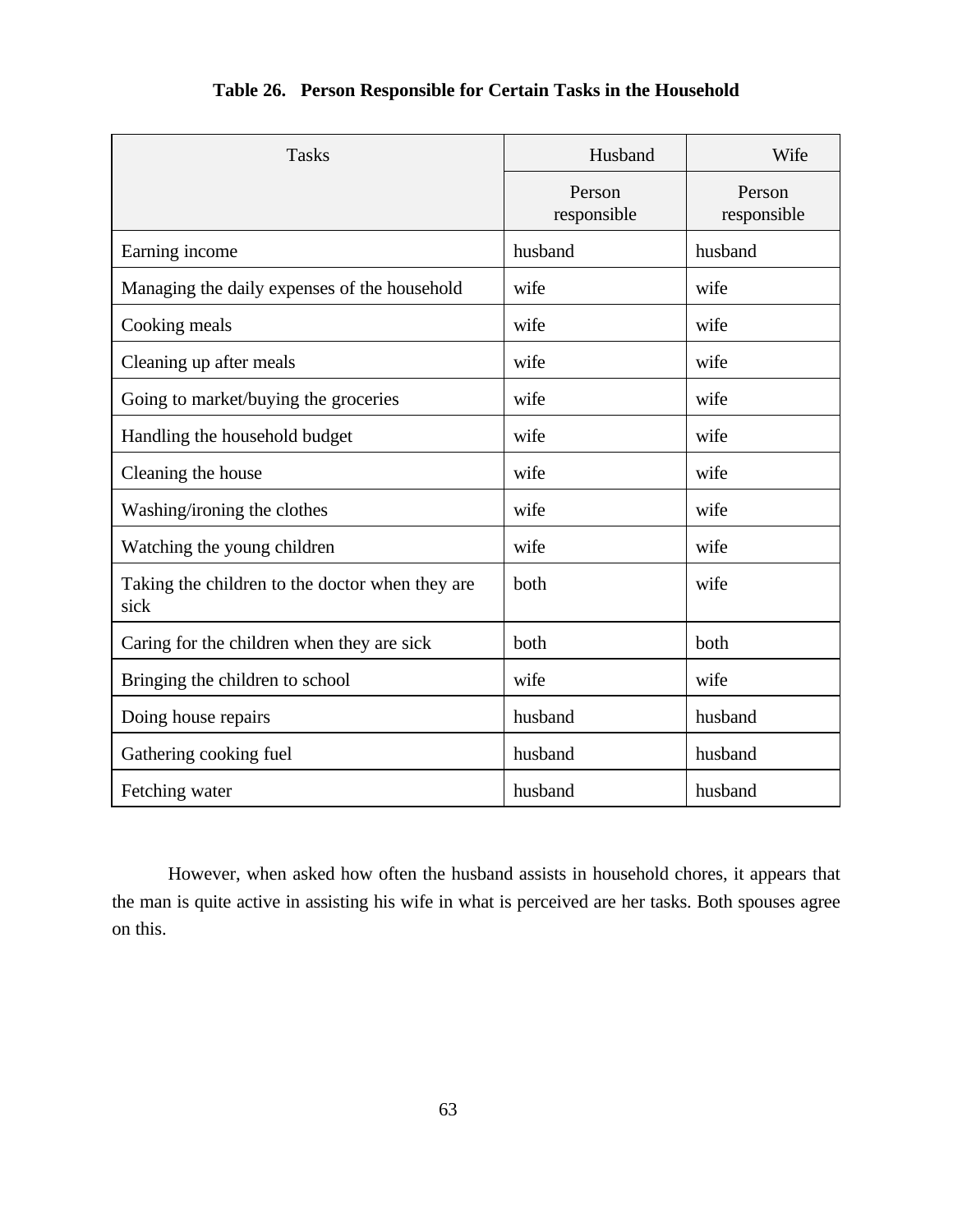#### **Table 27. Involvement of Husband in Housework**

| Involvement of husband                                | Husband | Wife  |
|-------------------------------------------------------|---------|-------|
| Everyday                                              | 73.2    | 61.1  |
| Sometimes                                             | 26.4    | 37.6  |
| On special occasions/on week-<br>ends/whenever vacant | 0.4     | 0.9   |
| Never                                                 |         | 0.4   |
| Total                                                 | 100.0   | 100.0 |

#### *Male involvement when wife is pregnant:*

Over 90% of both husbands and wives stated that the husband helped his wife during pregnancy, taking over some of her regular chores and almost the same proportion said that the husband was with his wife when she gave birth.

On the other hand, less than half the husbands accompanied their wives for prenatal care visits and of those who did, one half joined their wives during the consultation with the doctor or midwife. The latter finding may be more of an indication of providers' attitudes and perceived gender roles; maybe the man is not invited to join in the consultation.

#### *Perceived appropriate gender roles:*

To better understand the perception of appropriate gender roles, husbands and wives were asked if they agreed or disagreed with a series of assertions**.** The responses from the two groups were similar in most cases. The following table confirms some of the previously presented data and includes additional information on sexual matters and gender roles.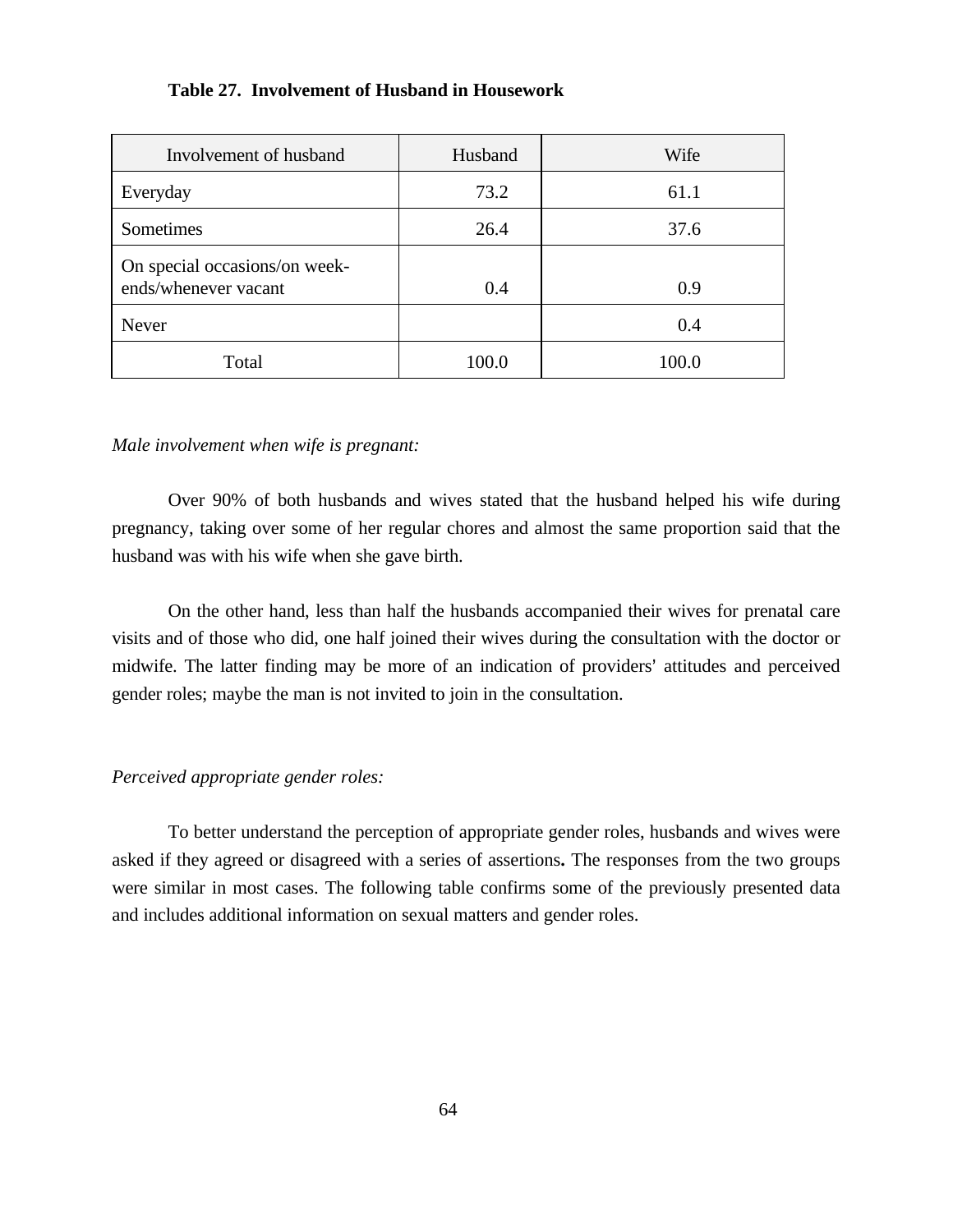# **Table 28. Perceived Appropriate Sex Roles**

| <b>Perceived sex roles</b>                                                                                                                                       | <b>Husband</b>       | <b>Wife</b>          |
|------------------------------------------------------------------------------------------------------------------------------------------------------------------|----------------------|----------------------|
| Men should share the work around the house with women such<br>as cooking, and so forth.                                                                          | agree                | agree                |
| In the case of men who have outside jobs, they should refuse to<br>work under a woman.                                                                           | disagree             | disagree             |
| Sex exists mainly for the man's pleasure.                                                                                                                        | disagree             | disagree             |
| The woman has the sole responsibility for planning the family.                                                                                                   | disagree             | disagree             |
| Men are not good housekeepers.                                                                                                                                   | disagree             | disagree             |
| Men should share in the responsibility of assuring the good<br>health of the family.                                                                             | agree                | agree                |
| Family planning is for women only.                                                                                                                               | disagree             | disagree             |
| It is much better for everyone if the man is the achiever outside<br>the home and the woman takes care of the home and family.                                   | agree                | agree                |
| Most of the important decisions in the family should be made by<br>the man.                                                                                      | agree                | agree                |
| If the husband would like to have sex, the wife should never<br>refuse him.                                                                                      | disagree             | disagree             |
| Outsiders should not get involved in a family quarrel, even if the<br>husband will hit his wife, because that is no concern of theirs.                           | agree                | disagree             |
| Even though a wife holds an outside job, it is still her<br>responsibility to take care of cooking, keeping the house clean,<br>and taking care of the children. | disagree             | agree                |
| A woman who tells her husband that she wants to have sex with<br>him is not acting in a modest way.                                                              | disagree             | disagree             |
| It's alright for a married man to have a querida, as long as he<br>can earn enough money to support both families.                                               | strongly<br>disagree | strongly<br>disagree |
| It's alright for a married man to go to a CSW (boring) as long<br>as he doesn't do this too often.                                                               | strongly<br>disagree | strongly<br>disagree |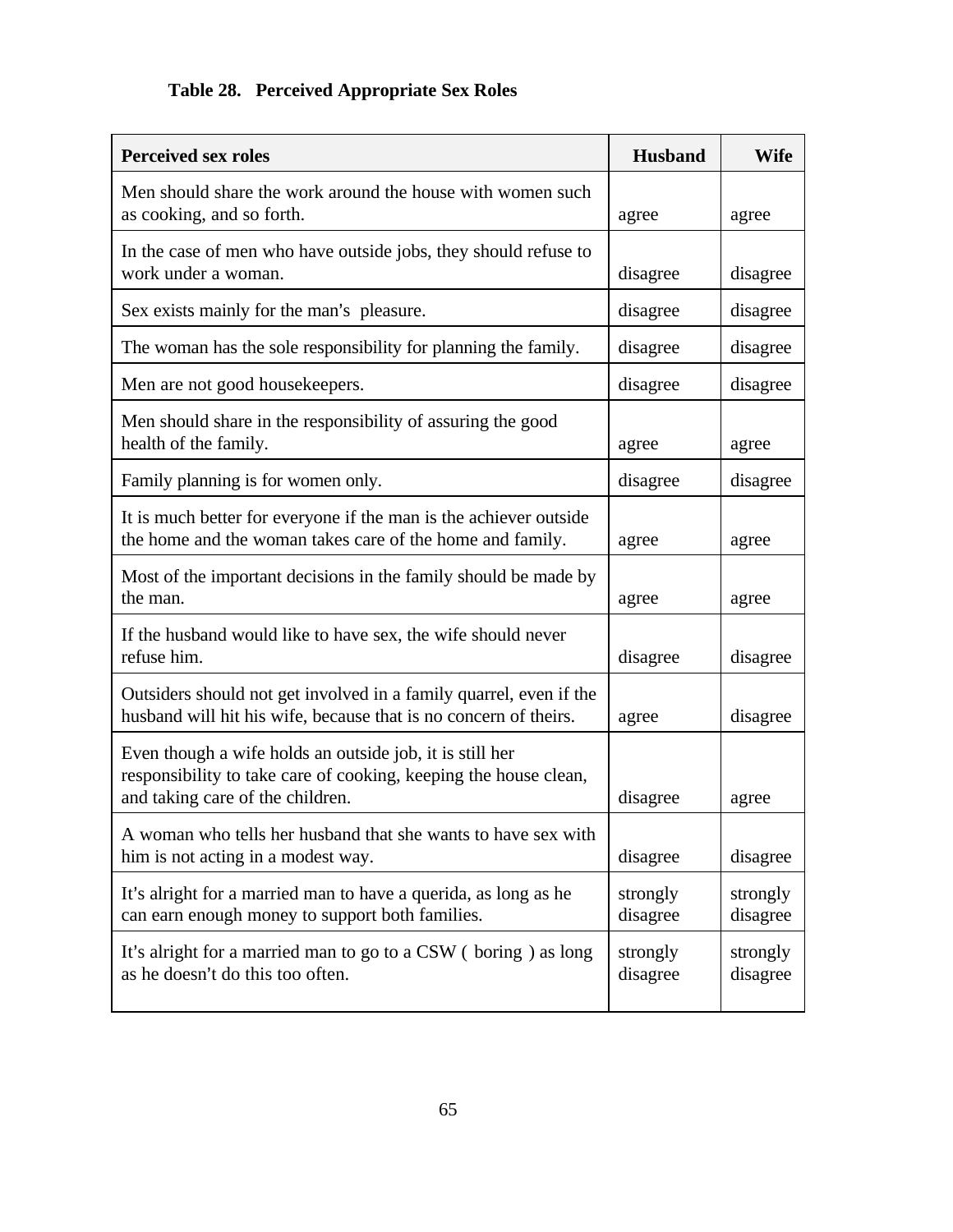#### *Gender roles: can women refuse to have or ask for sex from their husbands?*

When wives were asked if they had ever refused intercourse when their husband wanted it, 92.7% replied in the affirmative. Of the husbands, 85.8% said they had been refused. Conversely, when wives were asked if they ever let their husband know they wished to have sex with them, only 25.1% said they had.

#### *G. Domestic violence*

#### *Husbands who have hit wives and wives who report being hit:*

Domestic violence is considered a reproductive and public health problem. Of the respondents, 50 (22.8%) of the wives stated that they had been hit at least once by their husband and 59 (26.9%) of the husbands said they had hit their wife. When we matched the husband/wife pairs for this response, we noted that of the 59 wives whose husbands said they had hit them, only 34 asserted they had been hit and 24 said they had not. Conversely, of the 50 wives who stated they had been hit, only 35 husbands said they had hit their wives and 15 said they had not. These figures indicate that both some wives and some husbands may be reluctant to report domestic violence and that the percentages obtained with this questioning may in fact be an underreporting of the real figures.

| Reply          | Reported by<br>Husband | % which matched<br>with wife's reply | Reported<br>by Wife | % which matched<br>with husband's<br>reply |
|----------------|------------------------|--------------------------------------|---------------------|--------------------------------------------|
| Yes            | 26.9%                  | 70%                                  | 22.8%               | 59.3%                                      |
| N <sub>o</sub> | 73.1%                  |                                      | 77.2%               |                                            |

**Table 29. Incidence of Domestic Violence**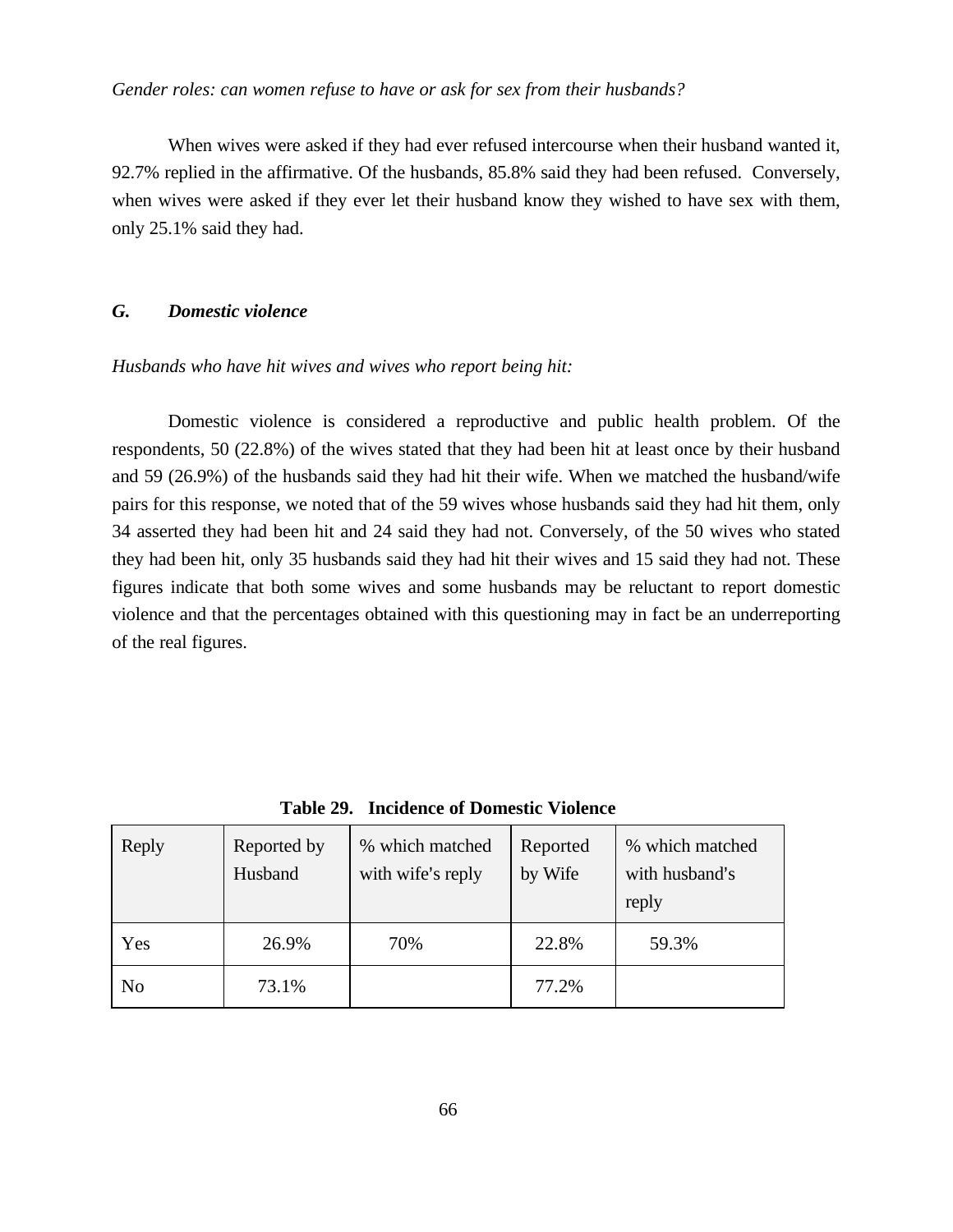#### *Does the community have a role in cases of domestic violence?*

When asked if they agreed that the community had a responsibility in cases of domestic violence, a majority of husbands said yes. Wives had the opposite opinion. These findings, together with the high incidence of violence toward wives, suggest a reluctance of husbands to discuss domestic violence; another interpretation is that husbands (and also some wives) think that violence is a normal occurrence in marriage and that it is only the spouses' business and nobody else's.

#### *Wives who are afraid to disagree with spouse*

When the wives were asked if they were afraid to disagree with their husbands because the husband would be angry, 42% said yes. When the husbands were asked the same question, 32.7% stated they thought that their wives feared disagreeing with them because they might become angry.

#### *Conflict resolution:*

Although most of the respondents (77% of husbands and 69% of wives) said the spouses compromise to resolve disagreements, 14% of husbands and 17% of wives stated it was more likely that the husband would get his way when there was disagreement.

#### *H. Morbidity*

#### *Signs and symptoms of gynecological problems*

When asked about specific signs and symptoms of gynecological problems, a significant percentage of wives stated that they had experienced these at some time. For example, over 30% reported having experienced menstrual problems and excessive vaginal discharge. We did not couple match the information but it appears that husbands, in many cases, appear to be aware of their wives problems. This does not confirm the previously reported data in which both spouses said that wives' health matters are the responsibility of only the wife.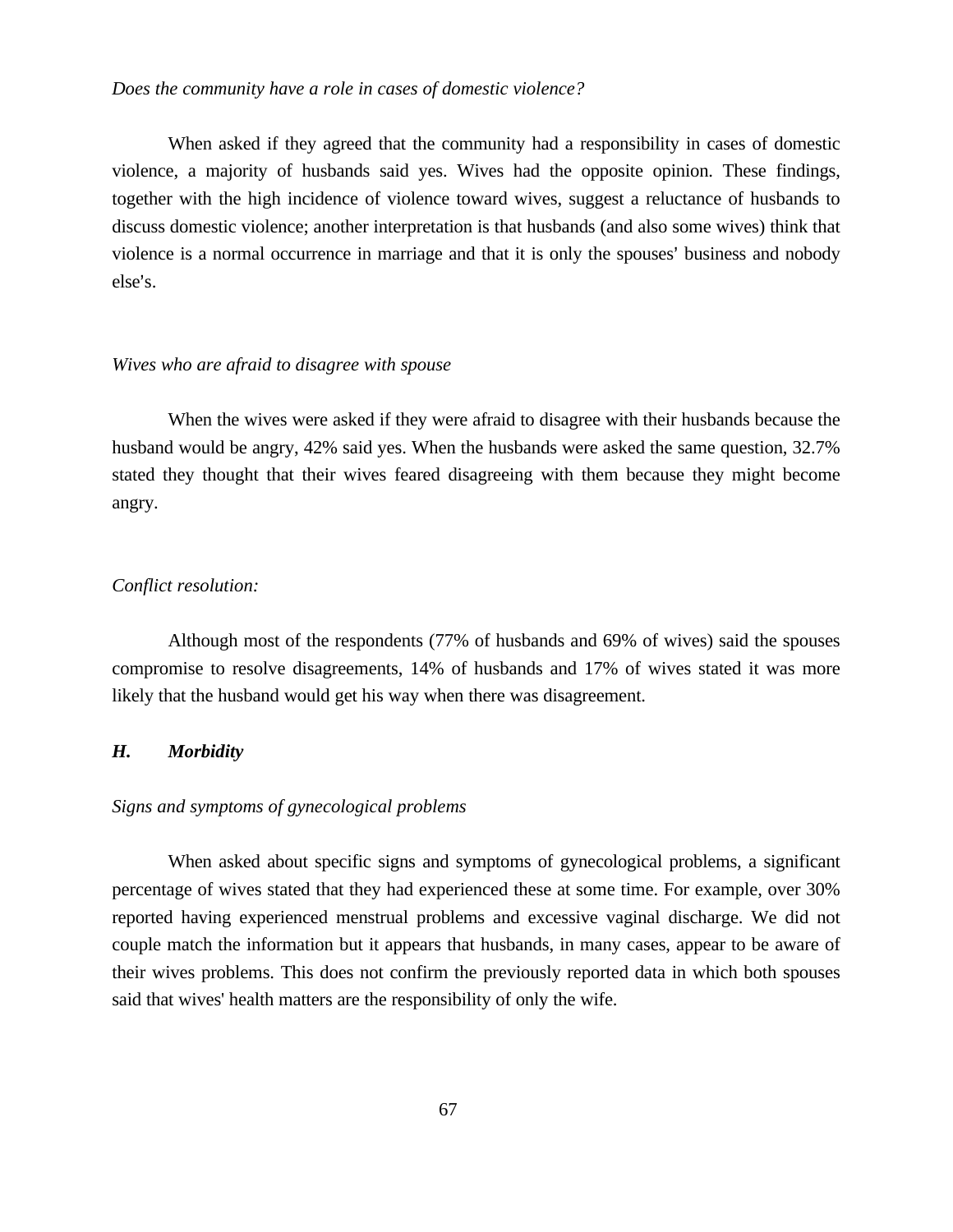| <b>Problems</b>                              |            | Wife           | Husband    |                |               |
|----------------------------------------------|------------|----------------|------------|----------------|---------------|
|                                              | <b>Yes</b> | N <sub>o</sub> | <b>Yes</b> | N <sub>o</sub> | Don't<br>know |
| Problems with menstrual cycle                | 31.0       | 69.0           | 36.4       | 57.3           | 6.4           |
| Excessive vaginal discharge                  | 32.3       | 67.7           | 25.9       | 65.5           | 8.6           |
| Pains in her lower abdomen                   | 69.5       | 30.5           | 67.3       | 30.5           | 2.3           |
| Burning sensations during urination          | 45.1       | 54.8           | 23.6       | 51.4           | 15.0          |
| Itchiness in or around her vaginal area      | 29.2       | 70.8           | 15.5       | 74.1           | 10.5          |
| Pain during intercourse                      | 36.3       | 63.7           | 15.9       | 81.4           | 2.7           |
| Other problem in the vaginal or genital area | 1.3        | 98.2           |            | 92.7           | 7.3           |

## **Table 30. Problems in Connection with the Woman's Reproductive Organs Experienced During the Past Year or Two**

#### *STD signs and symptoms:*

It is not possible from the responses obtained to get a clear history of STD symptoms from either wives or husbands. (See Table 17-Knowledge section on STDs). Since most couples did not know what the STD symptoms were, they could not possibly know if they had experienced them.

#### *Obstetric complications:*

When asked about obstetric complications, 15% of both husbands and wives stated there had been prenatal complications and 29% of husbands and wives stated the woman had experienced birth and/or postpartum complications.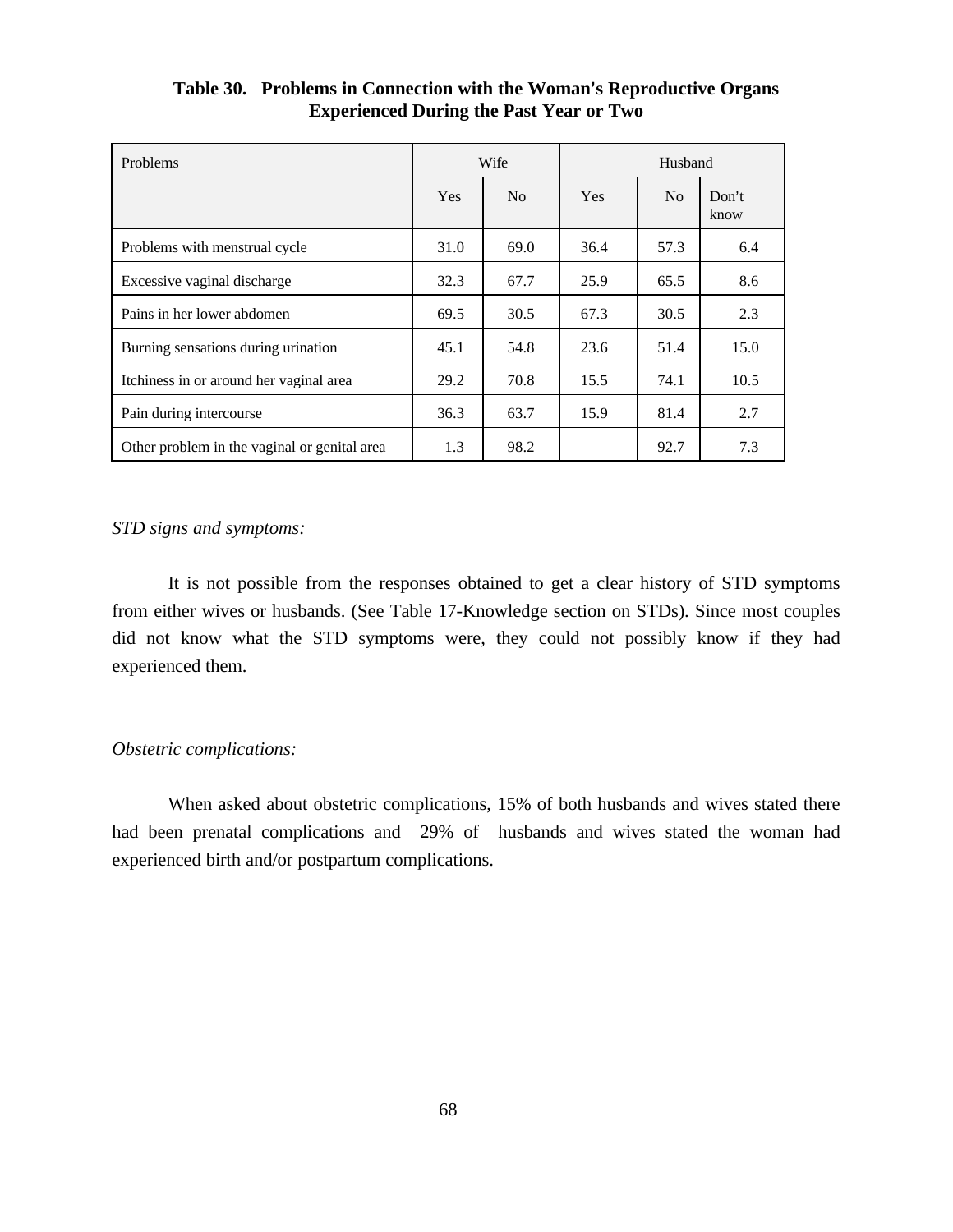#### *I. Knowledge and use of health services*

Only one person, a husband, said he was not aware of the existence of a Barangay Health Center in his community. The following table shows respondents' knowledge of services provided by health centers (when these were named by the interviewer) and of their reported use in the past. Traditional services offered in the centers that are the best known and most often availed of are family planning, immunization, prenatal care, child health monitoring and CDD, nutrition, and dental services. Some services appeared not to be widely known, such as STD and HIV/AIDS counseling, diagnosis and treatment of STDs, infertility services, post abortion services and services directed to domestic violence.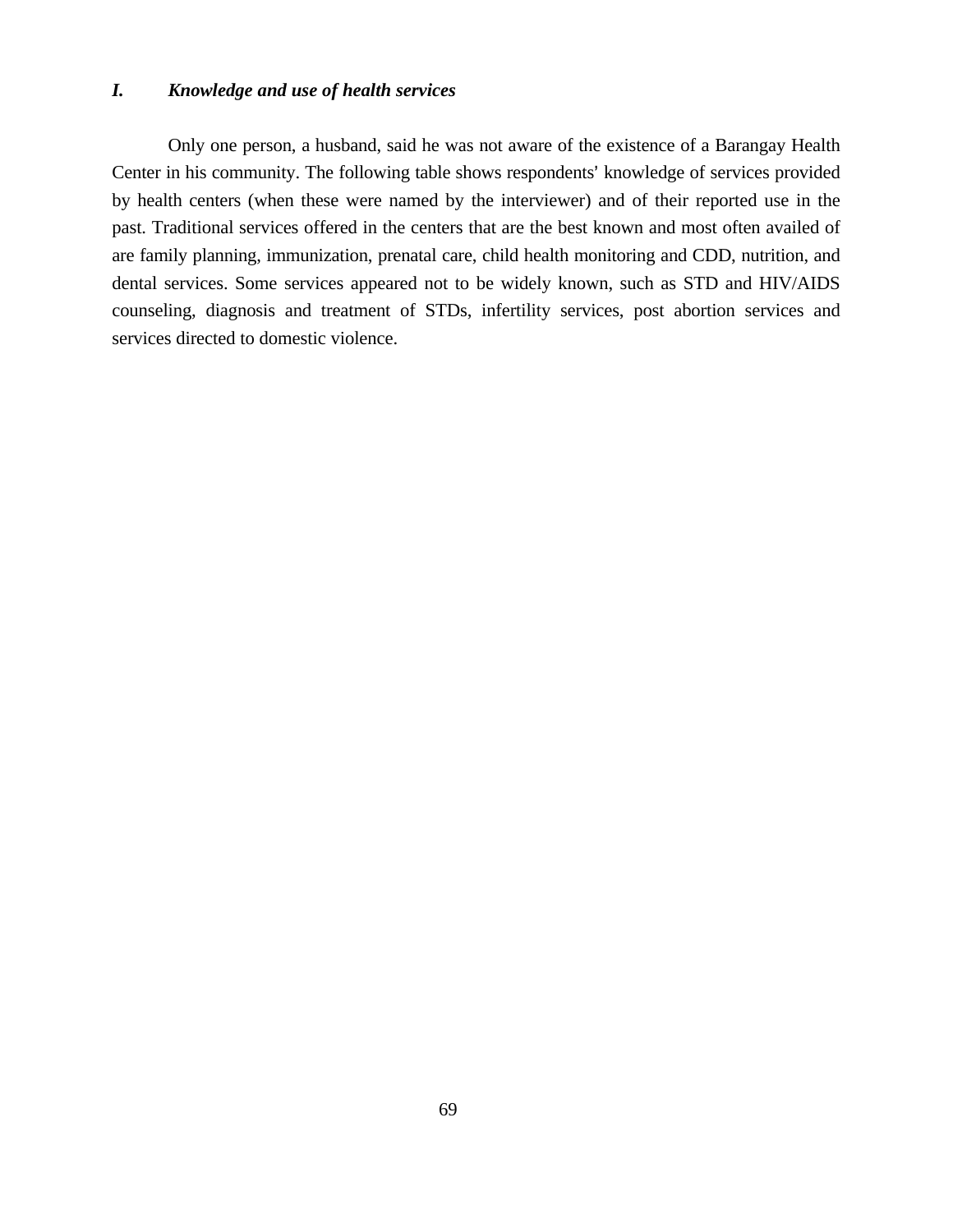| <b>Service</b>                        | Husband |                | <b>Wife</b> |                |  |
|---------------------------------------|---------|----------------|-------------|----------------|--|
|                                       | Aware   | <b>Availed</b> | Aware       | <b>Availed</b> |  |
| <b>Family Planning</b>                | 95.9    | 76.4           | 98.7        | 75.2           |  |
| Prenatal & postnatal care             | 97.3    | 83.2           | 98.7        | 83.6           |  |
| Maternity care                        | 89.6    | 55.9           | 85.1        | 52.2           |  |
| Maternal & child health               | 92.3    | 78.6           | 88.5        | 77.9           |  |
| HIV/AIDS Counseling/IEC               | 27.7    | 17.7           | 25.7        | 16.4           |  |
| HIV/AIDS testing                      | 8.6     | 3.6            | 8.0         | 3.5            |  |
| STD counseling/IEC                    | 23.6    | 16.8           | 16.8        | 9.7            |  |
| STD diagnosis/treatment               | 12.7    | 4.1            | 10.2        | 4.0            |  |
| Children under five                   | 81.8    | 71.8           | 69.9        | 62.0           |  |
| Immunization                          | 97.3    | 89.1           | 99.1        | 90.7           |  |
| Control of diarrheal diseases         | 86.8    | 72.7           | 91.6        | 79.6           |  |
| Consultation regarding infertility    | 27.7    | 9.1            | 31.9        | 10.7           |  |
| Post abortion                         | 34.6    | 10.9           | 34.5        | 8.0            |  |
| Nutrition                             | 92.3    | 82.7           | 85.0        | 72.6           |  |
| National Tuberculosis Program         | 64.1    | 20.5           | 64.6        | 18.6           |  |
| Malaria control                       | 56.8    | 27.3           | 55.8        | 21.2           |  |
| Pre-marriage counseling               | 51.8    | 39.1           | 48.2        | 31.4           |  |
| Managing of cases involving VAW/VAM   | 22.3    | 10.0           | 16.8        | 7.5            |  |
| Cancer                                | 13.6    | 4.1            | 12.4        | 3.5            |  |
| Schistosomiasis control               | 63.2    | 49.6           | 58.8        | 42.5           |  |
| Dental service                        | 61.4    | 41.4           | 55.3        | 43.8           |  |
| Environmental sanitation              | 85.5    | 80.9           | 91.2        | 87.2           |  |
| Leprosy control                       | 25.5    | 6.4            | 22.6        | 5.8            |  |
| Public information & health education | 74.1    | 70.9           | 71.2        | 66.8           |  |
| Food and drugs                        | 76.4    | 70.4           | 71.2        | 63.3           |  |
| Library services                      | 36.4    | 31.4           | 37.2        | 31.4           |  |
| Breastfeeding counseling              | 84.1    | 72.3           | 89.4        | 83.2           |  |

# **Table 31. Health Services Respondents Are Aware Of and Have Availed Of**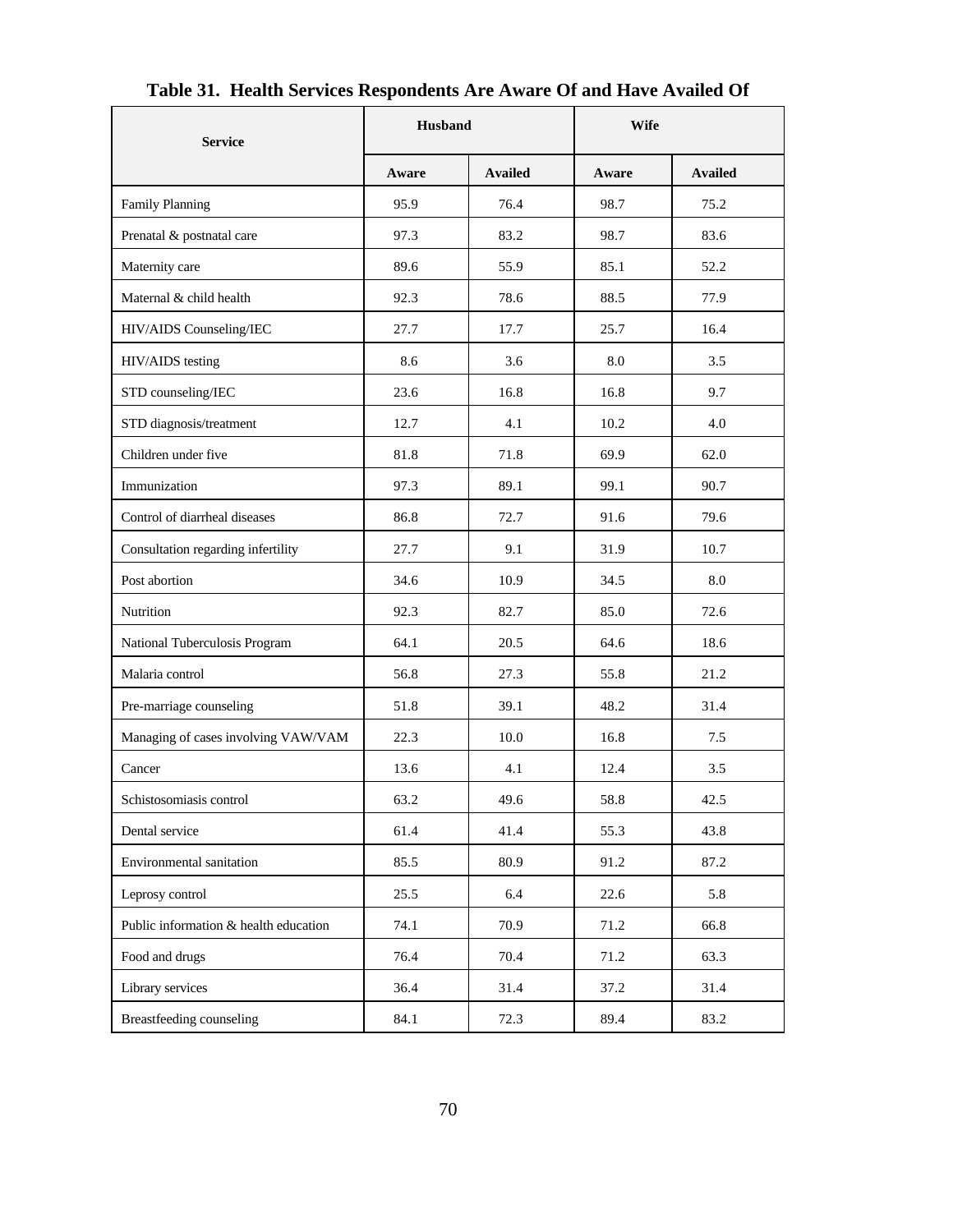Respondents who knew of the existing services but did not use them gave the following service related reasons for this:

- 1. Waiting time was too long (providers did not attend to the clients immediately)
- 2. The midwife is not always available
- 3. The clinic schedule is not known
- 4. Medicines are not always available
- 5. Services are expensive

They also expressed client-related reasons, such as nobody in the household needed services, they were shy in consulting health personnel, and that they preferred to go to a hospital or a hilot (traditional birth attendant).

## **2. Inventory of Facilities Available and Services Provided**

All health services in the intervention area were visited including two Rural Health Units (RHU) in Malaybalay and Valencia and seven Barangay Health Stations (BHS) in Impalutao, Apo Macote, San martin, Simaya, Kahaponan, Tongan-Tongan and Vintar. There are two Barangays in the study area (Kawayan and Sinanglanan) which do not have a health station. People living in these barangays avail themselves of services in adjoining communities which are no further than ten kilometers from their community. In addition, a midwife visits these barangays once or twice a month. The following information was obtained from midwives and/or doctors available during the time of the field interviewers' visit.

#### *Services offered and accessibility:*

All nine clinics offer family planning, prenatal care, immunizations, growth monitoring, oral rehydration therapy, nutrition and breast feeding counseling and curative services for children and adults. Postnatal care services are not available in Impalutao, Simaya and Kahaponan. Other services, as noted in the following table, are variably accessible.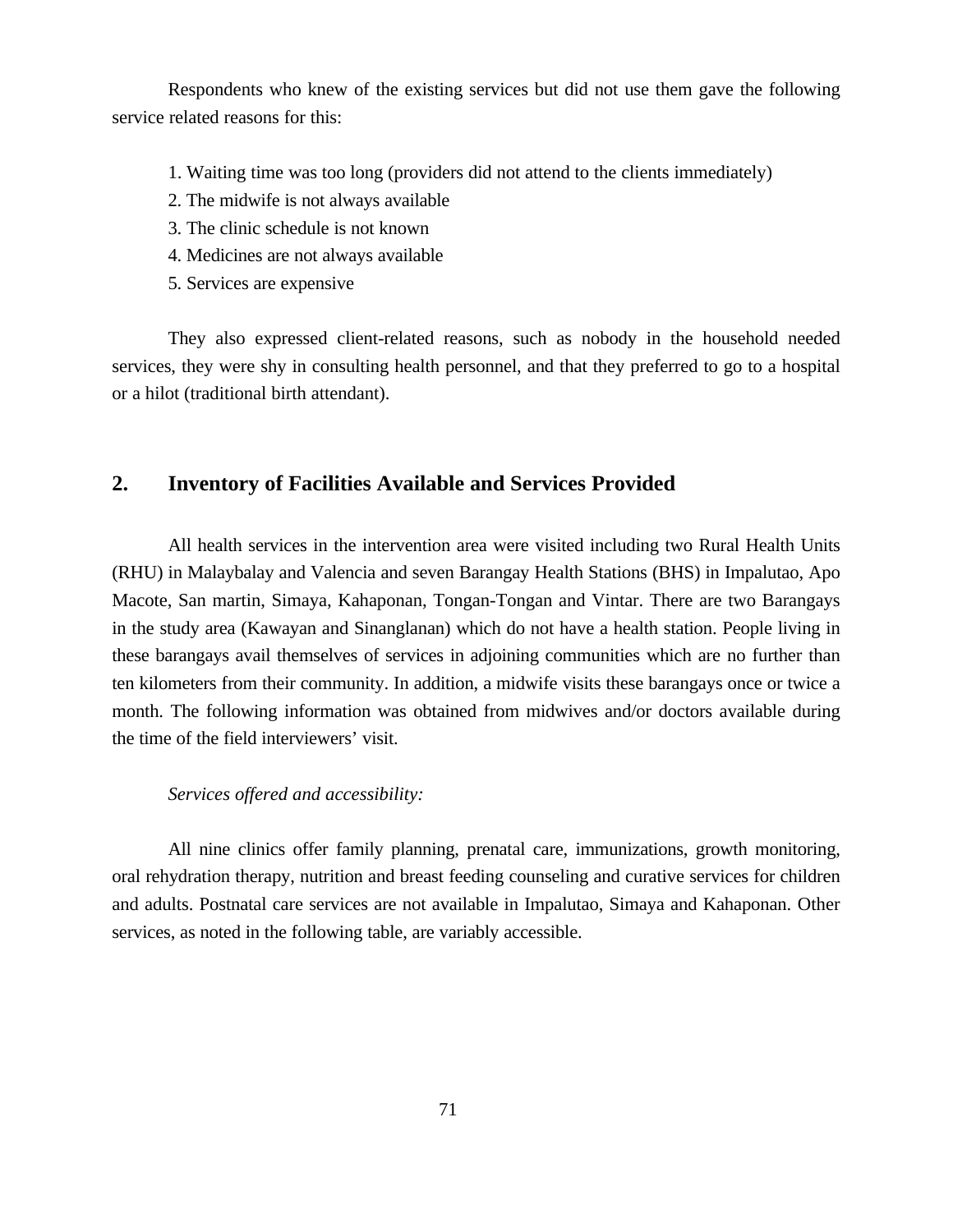|                                               | Impa-<br>lutao | Malay-<br>balay | Apo<br>Macote | San<br>Martin | Simaya      | Valen-<br>cia | Kaha<br>pona<br>$\mathbf n$ | Tongan-<br>tongan | Vintar       |
|-----------------------------------------------|----------------|-----------------|---------------|---------------|-------------|---------------|-----------------------------|-------------------|--------------|
| Family Planning                               | X              | X               | X             | X             | X           | X             | X                           | X                 | X            |
| Prenatal care                                 | X              | X               | X             | X             | X           | X             | X                           | X                 | X            |
| Maternity care/delivery<br>services           |                |                 | $\mathbf X$   | $\mathbf X$   |             | X             |                             |                   |              |
| Postnatal care                                |                |                 | X             | $\mathbf X$   |             | $\mathbf X$   |                             | X                 | $\mathbf X$  |
| HIV/AIDS counseling                           |                |                 | X             | X             |             |               | $\mathbf X$                 | $\mathbf X$       | $\mathbf{X}$ |
| HIV/AIDS testing                              |                |                 |               |               |             |               |                             |                   |              |
| Other STD counsel/IEC                         |                |                 | X             | X             |             | X             | $\mathbf{X}$                | X                 |              |
| Other STD diagnosis                           |                | X               |               |               |             |               |                             |                   |              |
| Other STD treatment                           |                | X               | X             |               |             | X             |                             |                   |              |
| Child immunization                            | X              | X               | X             | X             | X           | X             | X                           | X                 | X            |
| Child growth monitoring                       | X              | X               | X             | X             | X           | X             | X                           | X                 | X            |
| Infertility consultation                      | X              |                 | X             | X             |             | X             |                             |                   |              |
| Oral rehydration therapy                      | X              | X               | X             | X             | X           | X             | X                           | X                 | X            |
| Treatment of complication of<br>post abortion |                |                 |               |               |             |               |                             |                   |              |
| Nutrition counseling                          | X              | X               | X             | X             | X           | X             | X                           | X                 | X            |
| Curative services -client                     | X              | X               | X             | X             | X           | X             | X                           | X                 | X            |
| Curative services -child                      | $\mathbf X$    | $\mathbf X$     | $\mathbf X$   | X             | $\mathbf X$ | $\mathbf{X}$  | X                           | $\mathbf X$       | $\mathbf X$  |
| Pre marriage counseling                       |                | X               | X             |               |             |               |                             |                   | $\mathbf X$  |
| Management of domestic<br>violence            |                |                 | X             |               |             | $\mathbf X$   | $\mathbf X$                 | $\mathbf X$       | $\mathbf X$  |
| Cancer screening                              |                |                 | X             |               |             |               |                             | $\mathbf X$       |              |
| Breastfeeding counseling                      | $\mathbf X$    | $\mathbf X$     | $\mathbf X$   | $\mathbf X$   | $\mathbf X$ | $\mathbf X$   | $\mathbf X$                 | X                 | $\mathbf X$  |

**Table 32. Services Available in Facility**

**r** 

 $\overline{\phantom{a}}$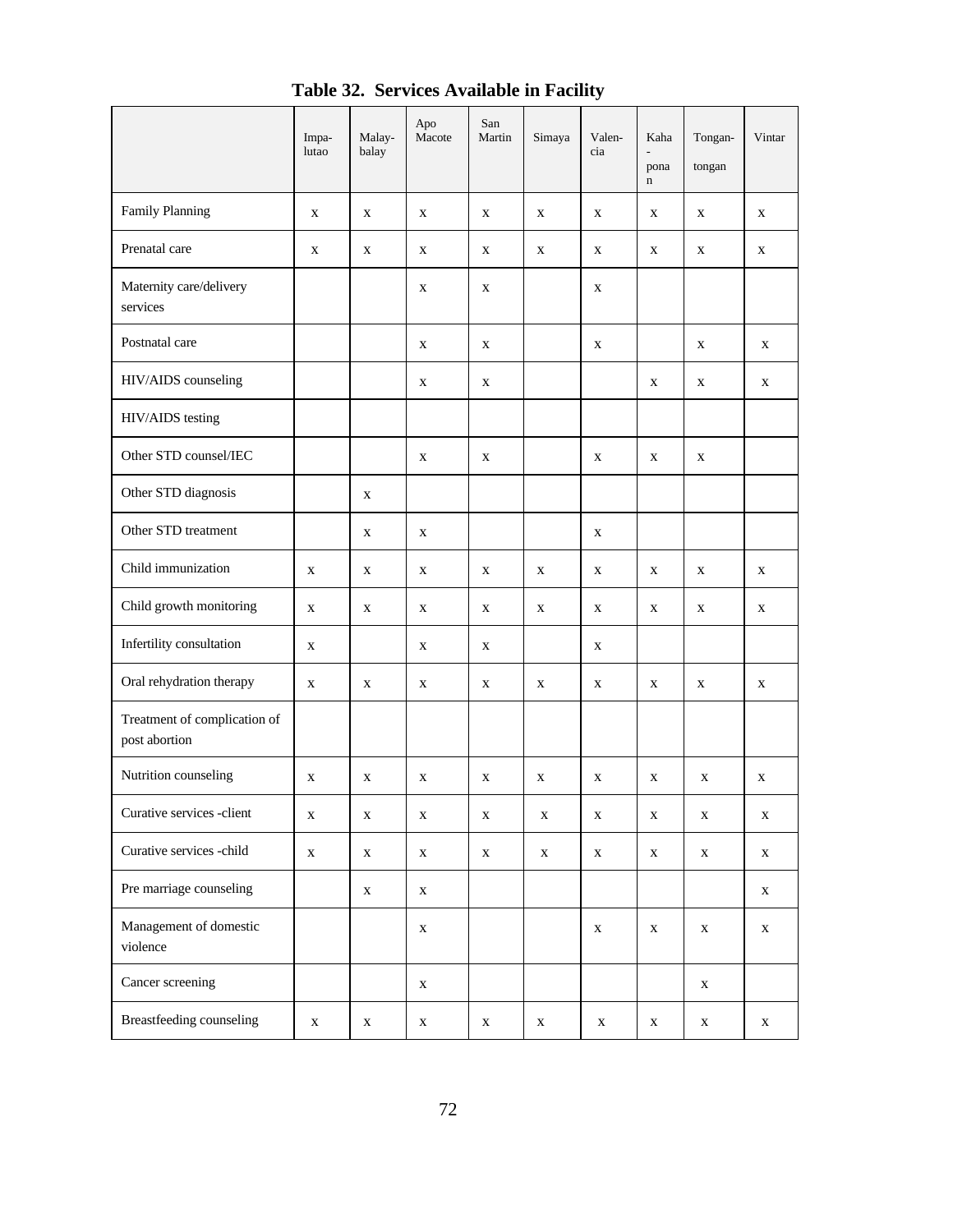Clinics are scheduled to be open from 8:00 a.m. to 5:00 p.m. Except in one case, the providers were on site early or at the official opening time. Seven of the clinics offer family planning services 5 days a week; two clinics offer them 3 days a week. Only 3 clinics had signs outside announcing the availability of services; the remainder only had signs inside. Most family planning clients arrive between eight and ten a.m. Waiting time varied from 10 minutes to 2 and 3/4 hours.

| Accesibility<br>indicators                                               | Impal<br>utao | Malay-<br>balay | Apo<br>Macote | San<br>Martin  | Simaya         | Valencia | Kaha-<br>ponan | Tongan-<br>tongan | Vintar         |
|--------------------------------------------------------------------------|---------------|-----------------|---------------|----------------|----------------|----------|----------------|-------------------|----------------|
| Official opening<br>time                                                 | 8:00          | 8:00            | 8:00          | 8:00           | 8:00           | 8:00     | 8:00           | 8:00              | 8:00           |
| Actual arrival of<br>health worker<br>(time)                             | 8:00          | 7:01            | 6:15          | 6:00           | 99             | 7:30     | 7:45           | 8:30              | 7:30           |
| Time first FP<br>client arrived                                          | 7:00          | 8:00            | 8:15          | 9:00           | 99             | 8:30     | 9:00           | 9:00              | 10:00          |
| Time first FP<br>client was seen                                         | 9:45          | 99              | 99            | 99             | 99             | 10:40    | 99             | 9:10              | 99             |
| Time last FP<br>client was seen                                          | 2:45          | 4:00            | 99            | 99             | 99             | 12:00    | 99             | 11:50             | 99             |
| Official closing<br>time                                                 | 5:00          | 5:00            | 5:00          | 5:00           | 5:00           | 5:00     | 5:00           | 5:00              | 5:00           |
| No. of days per<br>week FP services<br>are offered                       | 3             | 5               | 5             | 5              | 3              | 5        | 5              | 5                 | 5              |
| Sign regarding FP<br>services available<br>(Location of<br>announcement) | $2*$          | $3*$            | 3             | $\overline{2}$ | $\overline{2}$ | 3        | $\overline{2}$ | $\overline{2}$    | $\overline{2}$ |

**Table 33. Accessibility of Health Providers and Services**

2\* Inside building

3\* Both inside and outside building

99 Not observed/not seen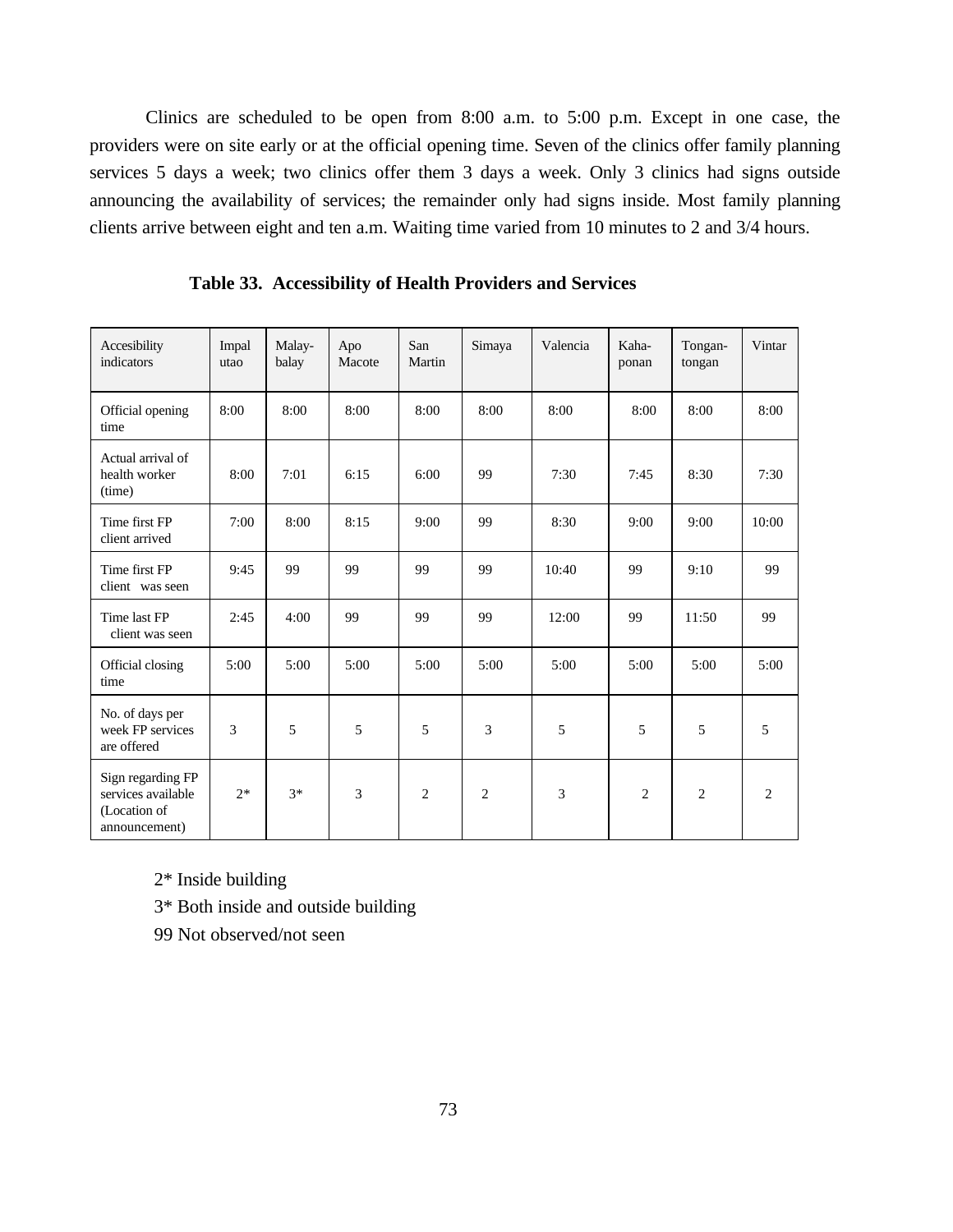# *Infrastructure*

The following table shows the need to improve certain aspects (visual privacy, cleanliness, water supply and working toilets) in a number of clinics. Only one of the facilities, the RHU in Malaybalay fulfilled all preselected infrastructure criteria. Valencia only an lacked adequate water supply at the time of the study.

|                                      | Impa-<br>lutao | Malay-<br>balay | Apo<br>Macote | San<br>Martin | Simaya          | Valencia    | Kahapo-<br>nan | Tongan-<br>tongan | Vintar       |
|--------------------------------------|----------------|-----------------|---------------|---------------|-----------------|-------------|----------------|-------------------|--------------|
| Auditory<br>Privacy                  | $\mathbf X$    | $\mathbf X$     | $\mathbf X$   | $\mathbf X$   | $\mathbf X$     | $\mathbf X$ | $\mathbf X$    | $\mathbf X$       | $\mathbf X$  |
| Visual Privacy                       |                | $\mathbf X$     |               |               |                 | $\mathbf X$ |                |                   |              |
| Cleanliness                          |                | $\mathbf X$     |               | $\mathbf X$   |                 | $\mathbf X$ |                | $\mathbf X$       | $\mathbf X$  |
| Adequate light                       | $\mathbf X$    | $\mathbf X$     | $\mathbf{x}$  | $\mathbf{x}$  | $\mathbf X$     | $\mathbf X$ | $\mathbf X$    | $\mathbf x$       | $\mathbf{X}$ |
| Adequate<br>water                    |                | $\mathbf X$     |               |               | $\mathbf{x}$    |             |                |                   | $\mathbf X$  |
| Adequate<br>space                    | 6 x 5m         | 2.5 x 4m        | $4x$ 4m       | 2 x 2m        | $4 \times 4.5m$ | $4x$ 4m     | $4 \times 5m$  | $4x$ 4m           | 3 x 3.5m     |
| Pipe Water                           | X              | $\mathbf X$     |               | X             | X               | X           |                |                   | X            |
| Electricity                          | X              | $\mathbf X$     | X             | X             | X               | X           | X              | X                 | $\mathbf X$  |
| Sufficient<br>seating for<br>clients | X              | X               | X             | X             | X               | X           | X              | X                 | X            |
| Working<br>toilets                   |                | X               | X             | X             | S               | X           |                |                   | X            |

**Table 34. Description of Medical Examination Facilities**

*Equipment and commodities:*

The two larger Rural Health Units (Malaybalay and Valencia) had all items (21) of equipment and commodities being looked for. The Barangay Health Units need varying degrees of upgrading. Several clinics do not have sterilizing equipment, refrigerators for the EPI, IUD kits and in three cases, microscopes.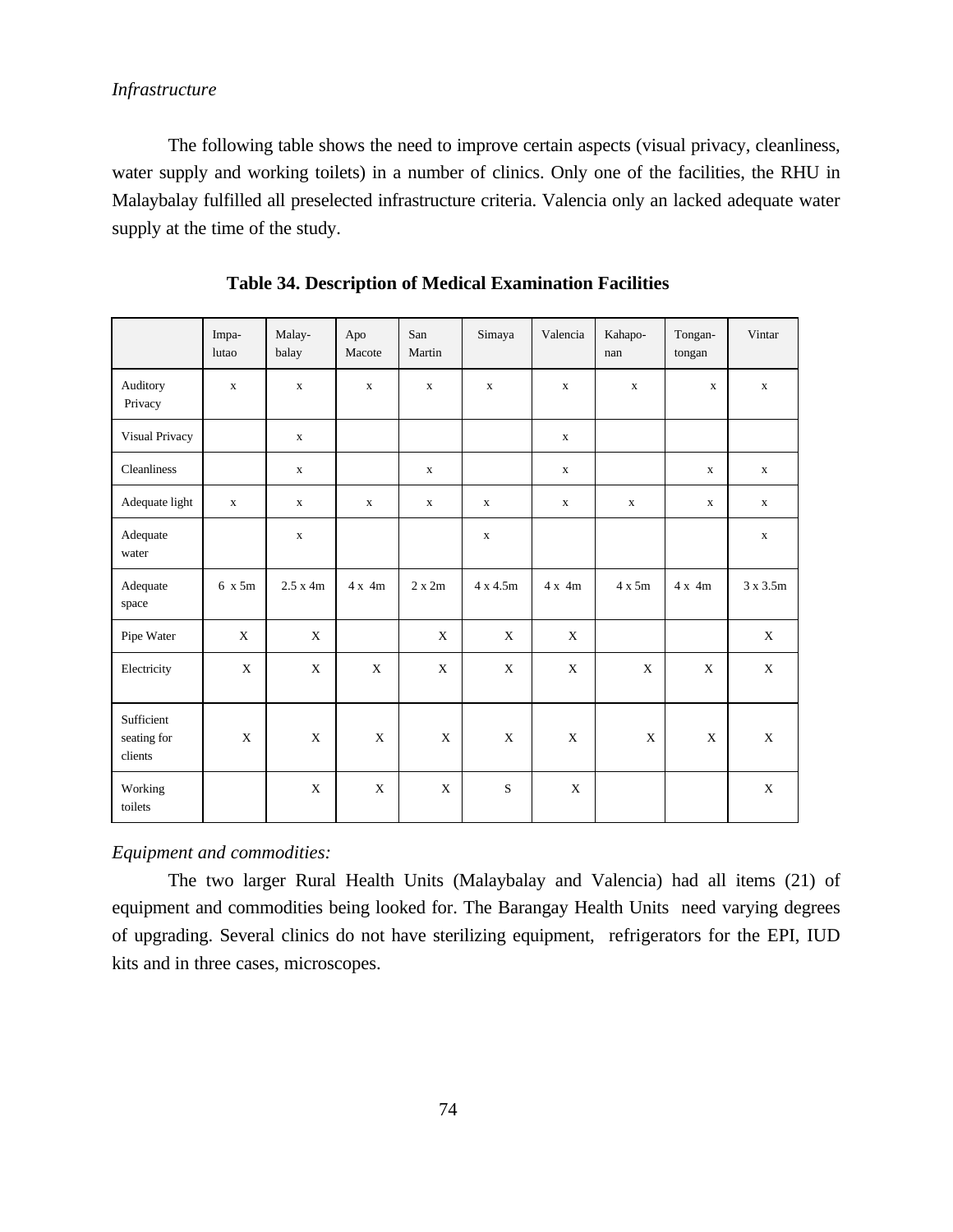| Equipment/com<br>modities                       | Impa-<br>lutao | Malay-<br>balay | Apo<br>Macote | San<br>Martin | Simaya      | Valencia    | Kaha-<br>ponan | Tongan-<br>tongan | Vintar      |
|-------------------------------------------------|----------------|-----------------|---------------|---------------|-------------|-------------|----------------|-------------------|-------------|
| Sterilizing<br>equipment<br>(MCH/FP)            | $\mathbf X$    | $\mathbf X$     | $\mathbf X$   | $\mathbf x$   | $\mathbf X$ | $\mathbf X$ |                | $\mathbf X$       |             |
| Sterilizing<br>equipment<br>(outside<br>MCH/FP) |                | $\mathbf X$     |               |               |             | $\mathbf X$ |                |                   |             |
| Goose neck<br>lamp                              |                | $\mathbf X$     | $\mathbf X$   | $\mathbf X$   | $\mathbf X$ | $\mathbf X$ |                |                   |             |
| <b>Blood</b> pressure<br>apparatus              | $\mathbf X$    | $\mathbf X$     | $\mathbf X$   | $\mathbf X$   | $\mathbf X$ | $\mathbf X$ | $\mathbf X$    | $\mathbf X$       | $\mathbf X$ |
| Regular<br>weighing scale                       | $\mathbf X$    | $\mathbf X$     | $\mathbf X$   | $\mathbf X$   | $\mathbf X$ | $\mathbf X$ | $\mathbf X$    | $\mathbf X$       | $\mathbf X$ |
| Infant weighing<br>scale                        | $\mathbf X$    | $\mathbf X$     | $\mathbf X$   | $\mathbf X$   | $\mathbf X$ | $\mathbf X$ | $\mathbf X$    | $\mathbf X$       |             |
| Scissors                                        | $\mathbf X$    | $\mathbf X$     | $\mathbf X$   | $\mathbf X$   | $\mathbf X$ | $\mathbf X$ | $\mathbf X$    | $\mathbf X$       | $\mathbf X$ |
| Antiseptic<br>solutions                         | $\mathbf X$    | X               | X             | $\mathbf X$   | X           | $\mathbf X$ | $\mathbf X$    | $\mathbf X$       | $\mathbf X$ |
| Stethoscope                                     | $\mathbf X$    | $\mathbf X$     | $\mathbf X$   | $\mathbf X$   | $\mathbf X$ | $\mathbf X$ | $\mathbf X$    | $\mathbf X$       | $\mathbf X$ |
| Refrigerator for<br>EPI                         |                | $\mathbf X$     | $\mathbf X$   |               |             | $\mathbf X$ |                |                   |             |
| Examination<br>table                            | $\mathbf X$    | $\mathbf X$     | $\mathbf X$   | $\mathbf X$   | $\mathbf X$ | $\mathbf X$ | $\mathbf X$    | $\mathbf X$       | $\mathbf X$ |
| Thermometer                                     | $\mathbf X$    | $\mathbf X$     | $\mathbf X$   | $\mathbf X$   | $\mathbf X$ | $\mathbf X$ | $\mathbf X$    | $\mathbf X$       | $\mathbf X$ |
| Needles                                         | $\mathbf X$    | $\mathbf X$     | $\mathbf X$   | $\mathbf X$   | $\mathbf X$ | $\mathbf X$ | $\mathbf X$    | $\mathbf X$       | $\mathbf X$ |
| Syringes                                        | $\mathbf X$    | $\mathbf X$     | X             | $\mathbf X$   | $\mathbf X$ | $\mathbf X$ | $\mathbf X$    | $\mathbf X$       | $\mathbf X$ |
| Microscope                                      |                | X               |               | $\mathbf X$   | $\mathbf X$ | X           |                | $\mathbf X$       | X           |
| Cotton                                          | $\mathbf X$    | $\mathbf X$     | $\mathbf X$   | $\mathbf X$   | $\mathbf X$ | $\mathbf X$ | $\mathbf X$    | $\mathbf X$       | $\mathbf X$ |
| Gauze                                           | $\mathbf X$    | $\mathbf X$     | $\mathbf X$   | $\mathbf X$   | $\mathbf X$ | $\mathbf X$ | $\mathbf X$    | $\mathbf X$       | $\mathbf X$ |
| Alcohol                                         | $\mathbf X$    | $\mathbf X$     | $\mathbf X$   | $\mathbf X$   | $\mathbf X$ | $\mathbf X$ | $\mathbf X$    | $\mathbf X$       | $\mathbf X$ |
| Slides                                          | $\mathbf X$    | $\mathbf X$     | $\mathbf X$   | $\mathbf X$   | $\mathbf X$ | $\mathbf X$ | $\mathbf X$    | $\mathbf X$       | $\mathbf X$ |
| <b>IUD</b> kit                                  |                | $\mathbf X$     |               | $\mathbf X$   | $\mathbf X$ | $\mathbf X$ |                |                   |             |
| Ovum forceps                                    |                | $\mathbf X$     | $\mathbf X$   | $\mathbf X$   | $\mathbf X$ | $\mathbf X$ |                |                   |             |
|                                                 | 15             | 21              | $18\,$        | 19            | 19          | 21          | 14             | 16                | 14          |

**Table 35. Equipment and Commodities Inventory**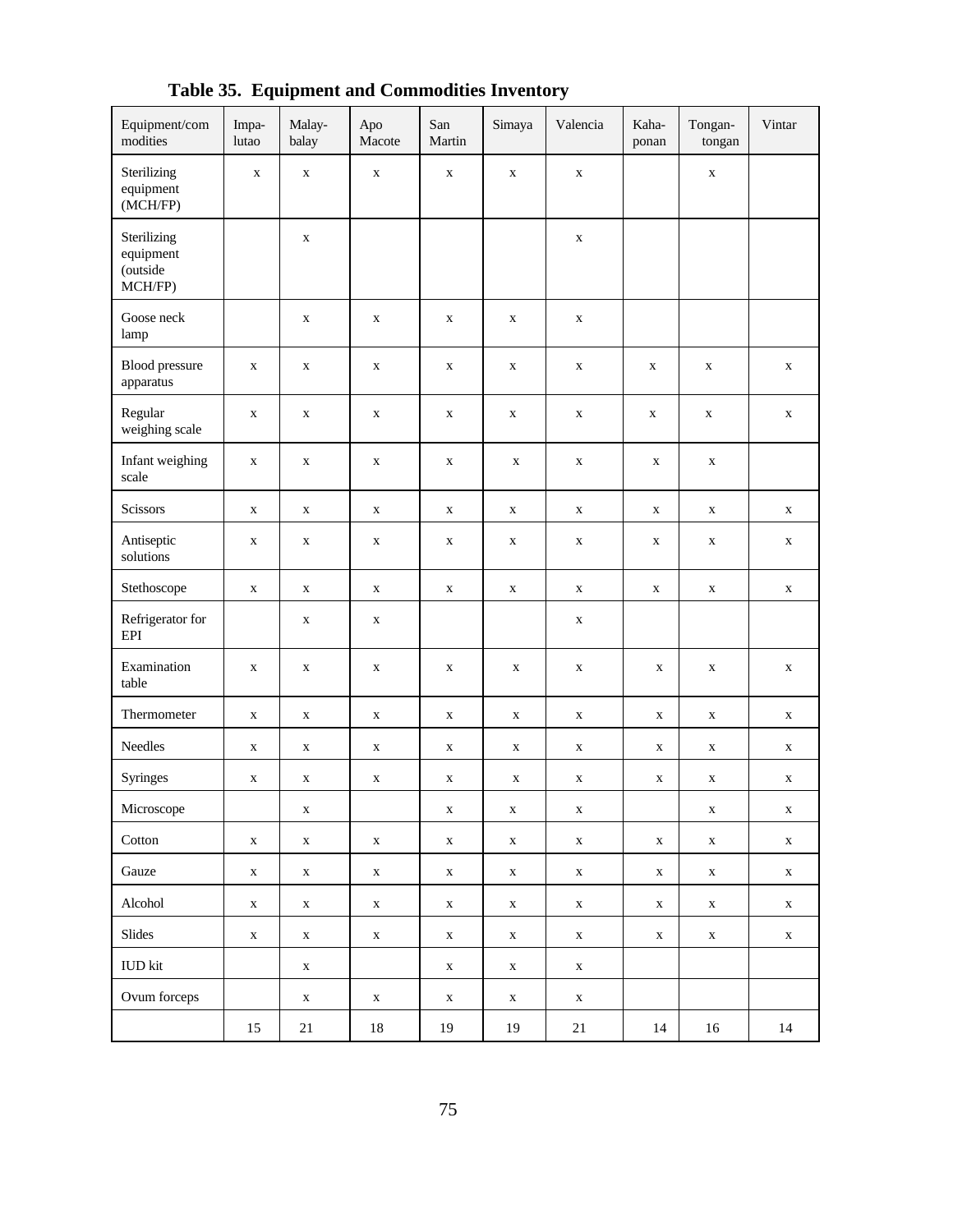The absence of certain equipment and supplies for gynecological exams were noted in the clinics visited. Disposable gloves were lacking in all of the clinics, specula, tenacula and sounds in 5 of the clinics, and forceps in 4 clinics. There were varying numbers of instruments in different clinics; for example there were only 2 and 3 pairs of non-disposable gloves in two clinics and one speculum, one tenaculum and one sound in another clinic. Having so few instruments would make it almost impossible to offer gynecological exams and IUD services without putting infection prevention practices at risk: that is, if the only existing instrument is used or contaminated and there is need for it again in a short time, providers may cut short sterilization or disinfection time.

| equipment                       | Impa-<br>lutao | <b>Malay-</b><br>balay | Apo<br><b>Macote</b> | San<br><b>Martin</b> | <b>Simaya</b>  | Valencia       | Kaha-<br>ponan | Tongan-<br>tongan | <b>Vintar</b> |
|---------------------------------|----------------|------------------------|----------------------|----------------------|----------------|----------------|----------------|-------------------|---------------|
| Forceps                         |                | 12                     | 3                    | $\tau$               | $\mathbf{1}$   | $\tau$         |                |                   |               |
| Uterine sound                   |                | 10                     |                      | 3                    | $\mathbf{1}$   | $\overline{2}$ |                |                   |               |
| Vaginal<br>speculum             |                | 20                     |                      | 7                    | $\overline{2}$ | 15             |                |                   |               |
| Tennaculum                      |                | 5                      |                      | $\mathbf{1}$         | $\mathbf{1}$   | 3              |                |                   |               |
| Nondisposable<br>globes (pairs) | 8              | 251                    | 5                    | 8                    | 50             | 60             | 3              | $\overline{2}$    | 10            |
| Disposable<br>globes (pairs)    |                |                        |                      |                      |                |                |                |                   |               |

**Table 36. Number and Type of Equipment Available and Functional in the Facility**

#### *Contraceptive methods offered:*

Pills and condoms are offered and were available in all 9 service delivery points on the daythey were visited. IUDs were only offered in 4 clinics and DMPA in 8. All informers stated that they had not had stock-outs in the last six months.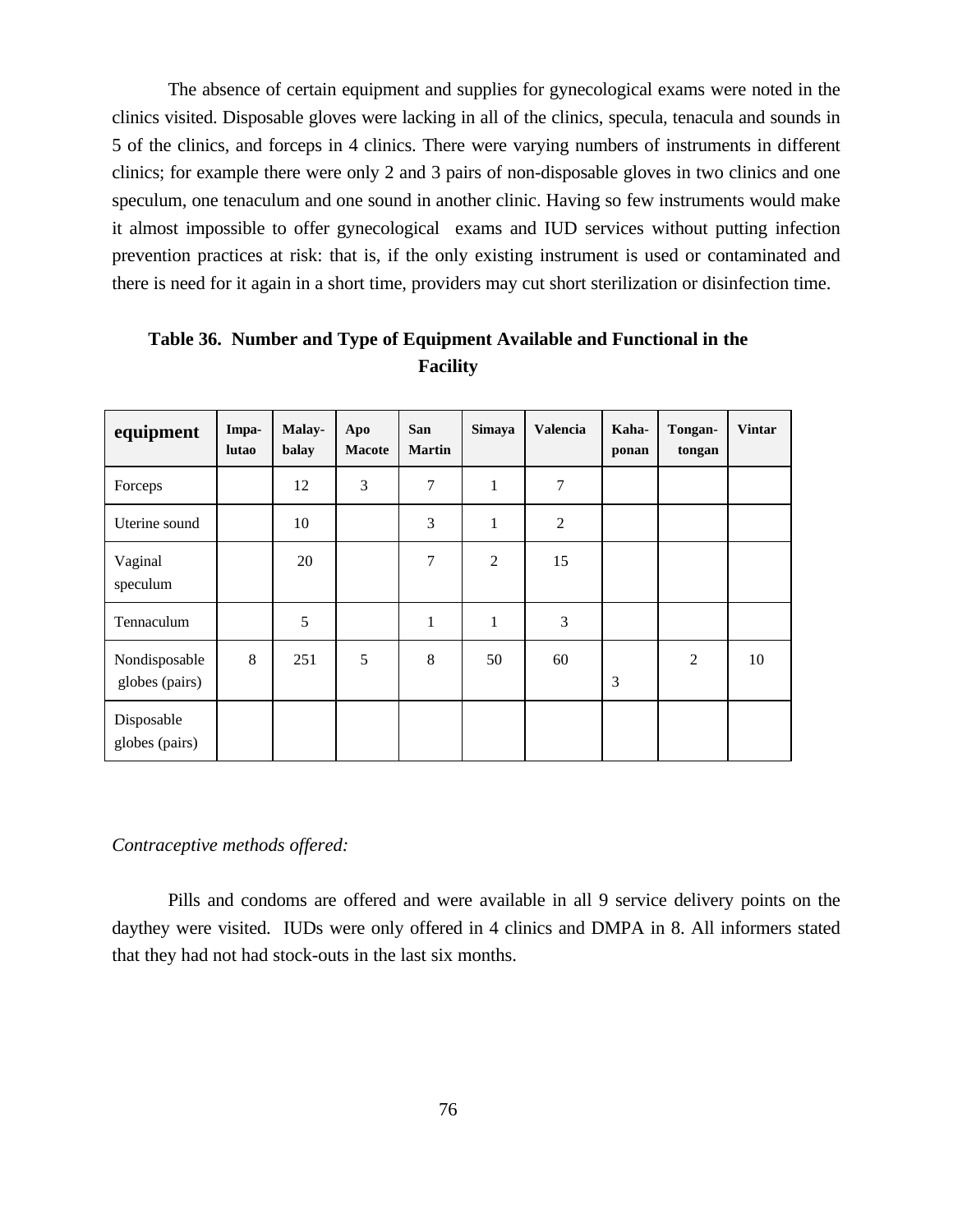| FP method   | Impalu-<br>tao |              | Malay-<br>balay |                | Simaya         |                | Apo<br><b>Macote</b> |                | San<br><b>Martin</b> |                |                | Valencia       | -nan         | Kahapo       | $\overline{\phantom{a}}$ | <b>Tongan</b><br>tongan |              | <b>Vintar</b> |
|-------------|----------------|--------------|-----------------|----------------|----------------|----------------|----------------------|----------------|----------------------|----------------|----------------|----------------|--------------|--------------|--------------------------|-------------------------|--------------|---------------|
|             | $1*$           | $2*$         | $1*$            | $\mathfrak{2}$ | $\mathbf{1}$   | $\mathfrak{2}$ | $\mathbf{1}$         | $\overline{2}$ | $\mathbf{1}$         | $\overline{2}$ | $\mathbf{1}$   | $\overline{2}$ | $\mathbf{1}$ | 2            | $\mathbf{1}$             | $\overline{2}$          | $\mathbf{1}$ | $\mathbf{2}$  |
| Pills       | $\mathbf{X}$   | $\mathbf{x}$ | $\mathbf X$     | $\mathbf X$    | $\mathbf x$    | $\mathbf X$    | $\mathbf X$          | $\mathbf{x}$   | $\mathbf X$          | $\mathbf X$    | $\mathbf x$    | $\mathbf{X}$   | $\mathbf X$  | $\mathbf{x}$ | $\mathbf{X}$             | $\mathbf{X}$            | $\mathbf{X}$ | $\mathbf{x}$  |
| ${\rm IUD}$ |                |              | $\mathbf{X}$    | $\mathbf X$    | $\mathbf{X}$   | $\mathbf X$    |                      |                | $\mathbf X$          | $\mathbf x$    | $\mathbf X$    | $\mathbf x$    |              |              |                          |                         |              |               |
| <b>DMPA</b> |                |              | $\mathbf X$     | $\mathbf X$    | $\mathbf X$    | $\mathbf X$    | $\mathbf X$          | $\mathbf{X}$   | $\mathbf X$          | $\mathbf X$    | $\mathbf x$    | $\mathbf x$    | $\mathbf X$  | $\mathbf{x}$ | $\mathbf X$              | $\mathbf{x}$            | $\mathbf X$  | $\mathbf X$   |
| Condom      | $\mathbf X$    | $\mathbf{X}$ | $\mathbf{X}$    | $\mathbf{X}$   | $\mathbf X$    | $\mathbf X$    | $\mathbf X$          | $\mathbf{x}$   | $\mathbf X$          | $\mathbf X$    | $\mathbf X$    | $\mathbf{X}$   | $\mathbf X$  | $\mathbf{x}$ | $\mathbf X$              | $\mathbf X$             | $\mathbf X$  | $\mathbf{x}$  |
| Diaphragm   |                |              |                 |                |                |                | $\mathbf X$          |                |                      |                |                |                |              |              |                          |                         |              |               |
| Spermicide  |                |              |                 |                |                |                |                      |                |                      |                |                |                |              |              |                          |                         |              |               |
| Others      |                |              |                 |                |                |                |                      |                |                      |                |                |                |              |              |                          |                         |              |               |
|             | $\overline{2}$ | 2            | $\overline{4}$  | $\overline{4}$ | $\overline{4}$ | 4              | $\overline{4}$       | 3              | $\overline{4}$       | $\overline{4}$ | $\overline{4}$ | $\overline{4}$ | 3            | 3            | 3                        | 3                       | 3            | 3             |

## **Table 37. Available Family Planning Methods**

- \* Column 1 Does the facility provide each of the following contraception methods?
- \*\* Column 2 Are commodities available today?

## *Family planning counseling services:*

The two RHUs offered counseling in five areas in addition to counseling on pills, condoms, DMPA and IUDs. These five areas included natural family planning, LAM, dual method use, emergency contraception, and referrals for further evaluation in reproductive health. None of the clinics offered counseling on surgical sterilization methods. All of the clinics claimed they counsel on reversible methods including exclusive breast-feeding and all but one on natural methods.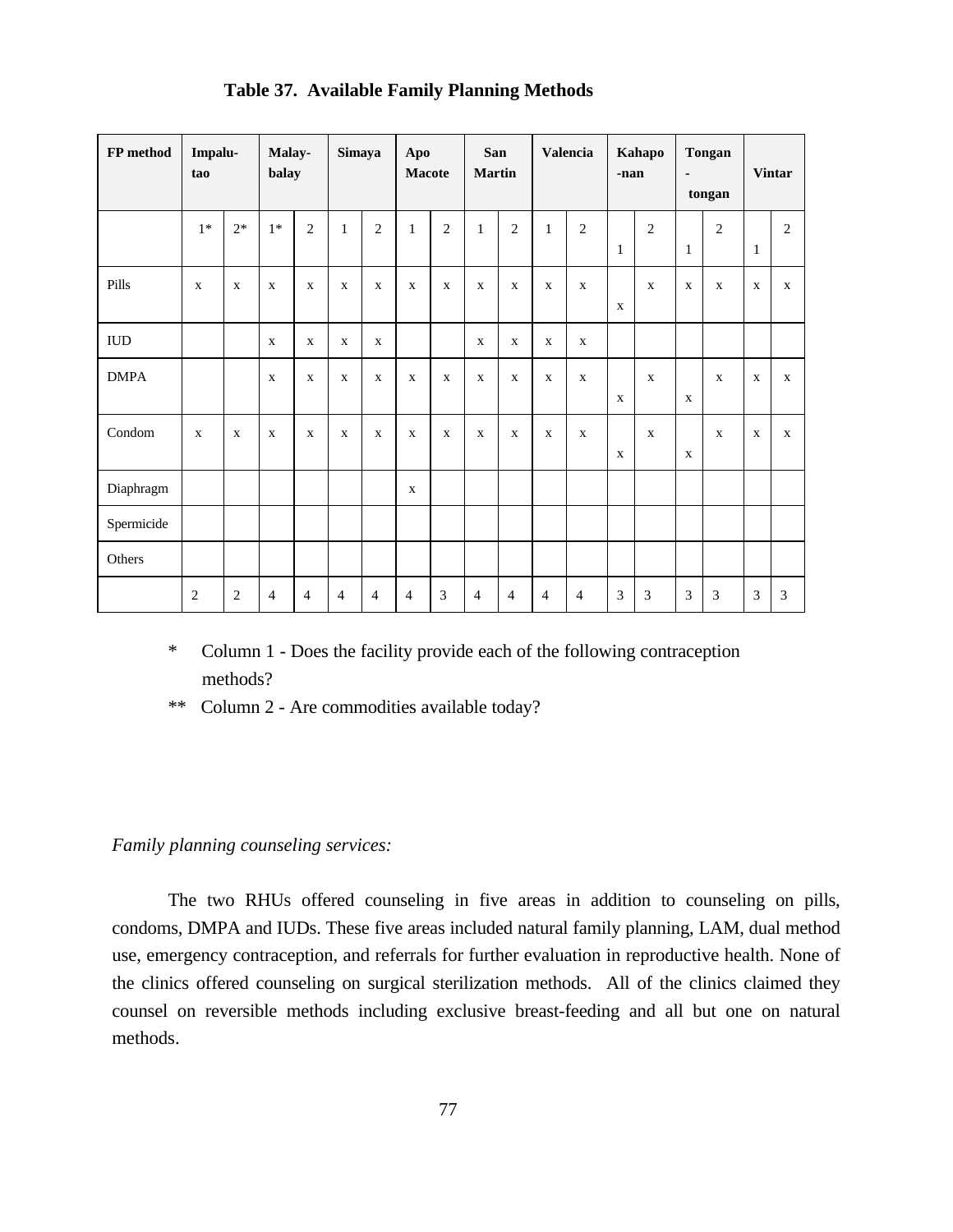|  | <b>Table 38. Services for Counseling</b> |  |
|--|------------------------------------------|--|
|--|------------------------------------------|--|

| Services                                                                                  | Impa-<br>lutao | Malay-<br>balay | Apo<br>Macote | San<br>Martin  | Simaya      | Valencia    | Kahapon<br>an  | Tongan-<br>tongan | Vintar         |
|-------------------------------------------------------------------------------------------|----------------|-----------------|---------------|----------------|-------------|-------------|----------------|-------------------|----------------|
| Female<br>sterilization                                                                   |                |                 |               |                |             |             |                |                   |                |
| Vasectomy                                                                                 |                |                 |               |                |             |             |                |                   |                |
| Natural FP<br>counseling                                                                  | X              | X               | $\mathbf X$   | $\mathbf X$    | $\mathbf X$ | $\mathbf X$ | X              | $\mathbf X$       |                |
| Exclusive<br>breastfeeding<br>counseling                                                  | X              | X               | X             | $\mathbf X$    | $\mathbf X$ | $\mathbf X$ | $\mathbf X$    | $\mathbf X$       | $\mathbf X$    |
| Dual Method<br>counseling                                                                 | X              | X               |               | $\mathbf X$    |             | $\mathbf X$ | $\mathbf X$    |                   |                |
| Referrals for<br>further<br>evaluation &<br>management of<br>reproductive<br>health cases | X              | $\mathbf X$     | $\mathbf X$   | $\mathbf X$    | $\mathbf X$ | X           | $\mathbf X$    | X                 | $\mathbf X$    |
|                                                                                           | $\overline{4}$ | 5               | 3             | $\overline{4}$ | 3           | 5           | $\overline{4}$ | $\overline{3}$    | $\overline{2}$ |

## *Immunization services*

The following table presents immunizations which are offered in each of the clinics, and whether there were any stock-outs during the last six months. It will be noted that 3 clinics do not offer TT for non-pregnant women, and that 4 out of the 7 clinics that offer Hep B vaccine, and one of the nine clinics offering BCG have had stock-outs.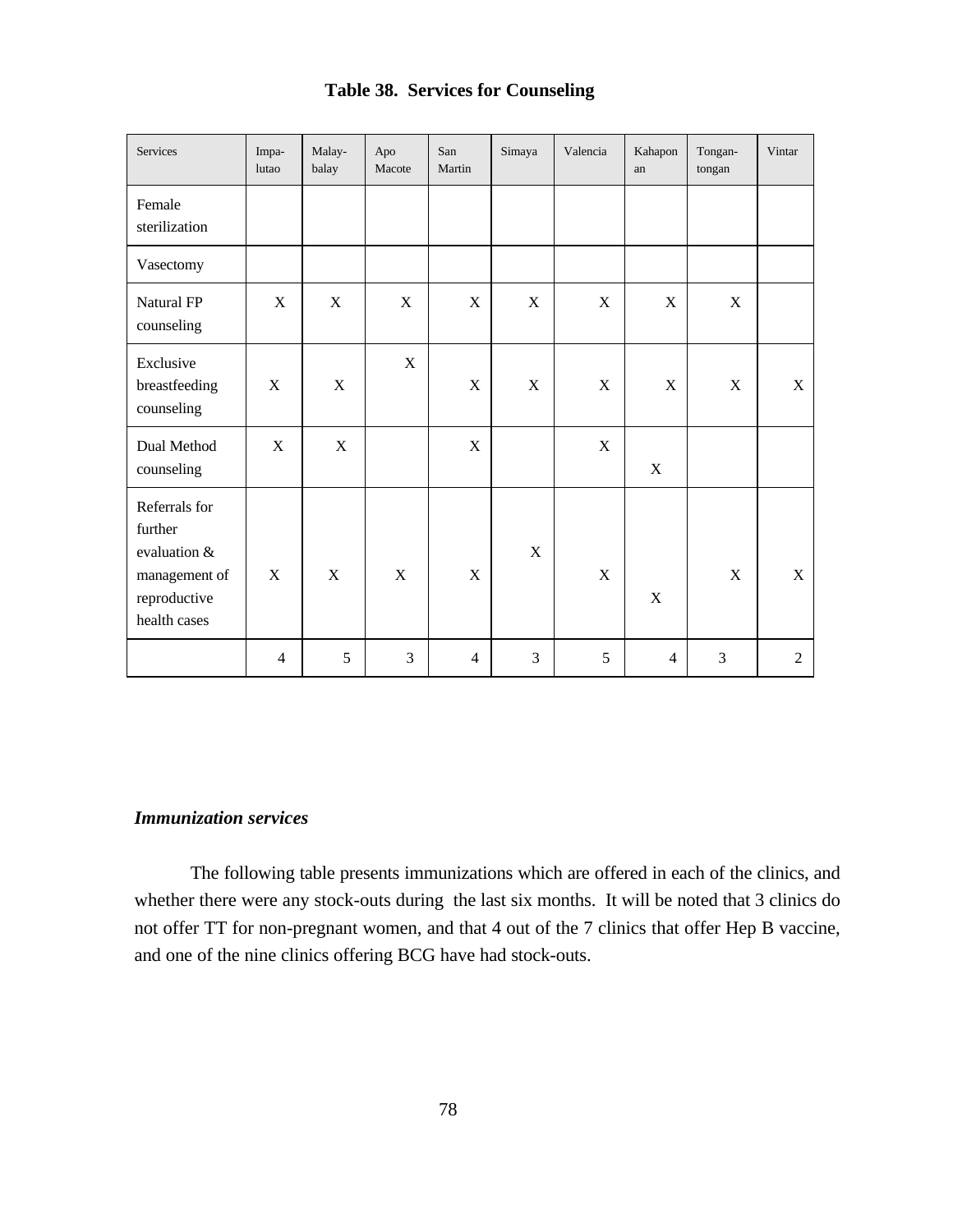| Immunization<br><b>Services</b> | Impalutao       |                                   | <b>Malaybalay</b> |                           | <b>Apo Macote</b> |                           | <b>San Martin</b> |                           | Simaya      |                           | Valencia       |                           | Kahaponan      |                           | Tongan-<br>tongan |                           | <b>Vintar</b> |              |
|---------------------------------|-----------------|-----------------------------------|-------------------|---------------------------|-------------------|---------------------------|-------------------|---------------------------|-------------|---------------------------|----------------|---------------------------|----------------|---------------------------|-------------------|---------------------------|---------------|--------------|
|                                 | Provide<br>$1*$ | Out<br>of<br><b>Stock</b><br>$2*$ | Provide           | Out<br>of<br><b>Stock</b> | Provide           | Out<br>of<br><b>Stock</b> | Provide           | Out<br>of<br><b>Stock</b> | Provide     | Out<br>of<br><b>Stock</b> | Provide        | Out<br>of<br><b>Stock</b> | Provide        | Out<br>of<br><b>Stock</b> | Provide           | Out<br>of<br><b>Stock</b> | Provide       | Out of Stock |
| <b>BCG</b>                      | $\mathbf{x}$    | $\mathbf x$                       | $\mathbf{x}$      |                           | $\mathbf{X}$      |                           | $\mathbf{x}$      |                           | $\mathbf x$ |                           | $\mathbf{x}$   |                           | $\mathbf{X}$   |                           | $\mathbf{X}$      |                           | X             |              |
| Polio                           | $\mathbf{X}$    |                                   | $\mathbf X$       |                           | $\mathbf{X}$      |                           | $\mathbf X$       |                           | $\mathbf X$ |                           | $\mathbf{x}$   |                           | $\mathbf{x}$   |                           | $\mathbf{x}$      |                           | $\mathbf x$   |              |
| <b>DPT</b>                      | $\mathbf{X}$    |                                   | $\mathbf{x}$      |                           | $\mathbf{X}$      |                           | $\mathbf X$       |                           | $\mathbf x$ |                           | $\mathbf{x}$   |                           | $\mathbf x$    |                           | $\mathbf{x}$      |                           | $\mathbf x$   |              |
| Measles                         | $\mathbf{X}$    |                                   | $\mathbf X$       |                           | $\mathbf{X}$      |                           | $\mathbf x$       |                           | $\mathbf x$ |                           | $\mathbf{x}$   |                           | $\mathbf x$    |                           | $\mathbf{x}$      |                           | $\mathbf{X}$  |              |
| Hepatitis B                     | $\mathbf{X}$    | $\mathbf x$                       | $\mathbf{x}$      |                           | $\mathbf{X}$      |                           |                   |                           | X           |                           | $\mathbf{X}$   | $\mathbf X$               | X              | $\mathbf{x}$              | $\mathbf{x}$      | $\mathbf{x}$              |               |              |
| Tetanus for other women         |                 |                                   | $\mathbf{x}$      |                           | $\mathbf{x}$      |                           | $\mathbf{x}$      |                           |             |                           | $\mathbf{X}$   |                           | X              |                           |                   |                           | $\mathbf x$   |              |
| Tetanus for pregnant<br>women   | $\mathbf X$     |                                   | $\mathbf{x}$      |                           | $\mathbf{x}$      |                           | $\mathbf X$       |                           | $\mathbf x$ |                           | $\mathbf{X}$   |                           | $\mathbf{x}$   |                           | $\mathbf{x}$      | $\mathbf X$               | $\mathbf x$   |              |
|                                 | 6               | 2                                 | $\tau$            |                           | $\overline{7}$    |                           | 6                 |                           | 6           |                           | $\overline{7}$ |                           | $\overline{7}$ |                           | 6                 | 2                         | 6             |              |

**Table 39. Immunization Services Provided by Type of Antigens by Clinic.**

1\* - Does this health facility usually provide the following immunization services?

2\* - Has the drug for the immunization been out of stock in the last 6 months?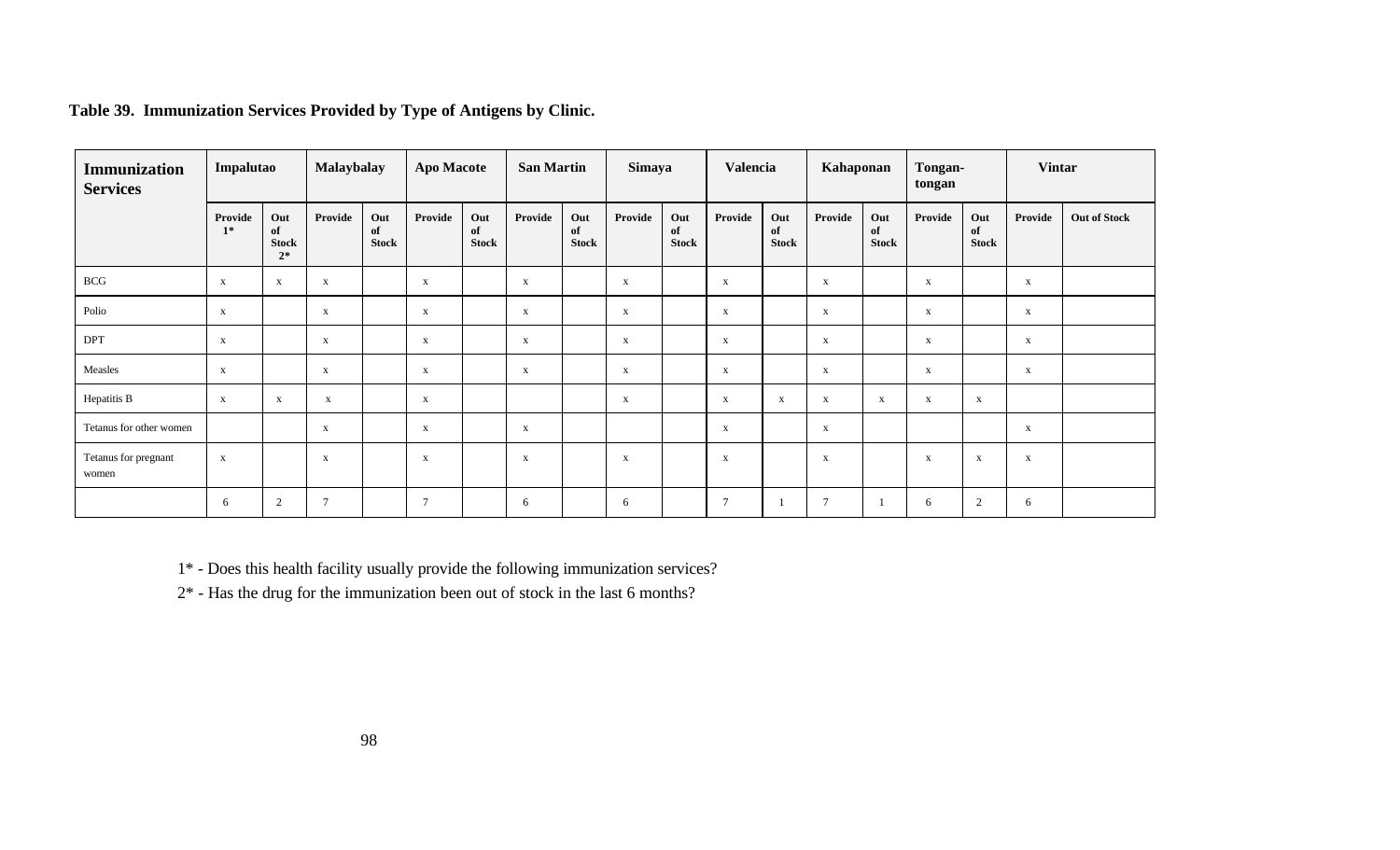#### *Laboratory facilities for STD, HIV and pregnancy testing*

The only clinic with any laboratory testing (Gonorrhea, gram stain and pregnancy tests) is Malaybalay. All other tests are only available in the four existing hospitals in Bukidnon Province.

#### *Commodity management and client records:*

All clinics were found to have acceptable contraceptive commodity record keeping and storage. Malaybalay is the only one of the nine which has any STD drugs available and they are appropriately stored.

All the clinics were found to keep orderly client records and updated lists of clients.

#### *Clinic staffing*

One of the problems noted, especially in Barangay Health Units, is the availability of personnel. Two RHUs have doctors, nurses, midwives and sanitary inspectors on their staff. Seven barangay clinics are each staffed by one midwife and may have a part-time volunteer Barangay Health Workers (BHW). Some, but not all, barangays have allocated minimal monetary allowances for the BHWs.

#### *Health talks:*

Providers were asked if they conduct health talks to groups . All nine clinics claim they do. Topics for such talks include family planning, prenatal, maternity and postnatal care, child immunizations, CDD, nutrition, breast feeding, etc. Pre-marriage counseling and talks on STDs and HIV/AIDs are apparently seldomly discussed. During the interviewers' visits, talks were being given on family planning in two clinics and prenatal and postpartum care, immunization and breastfeeding in another clinic.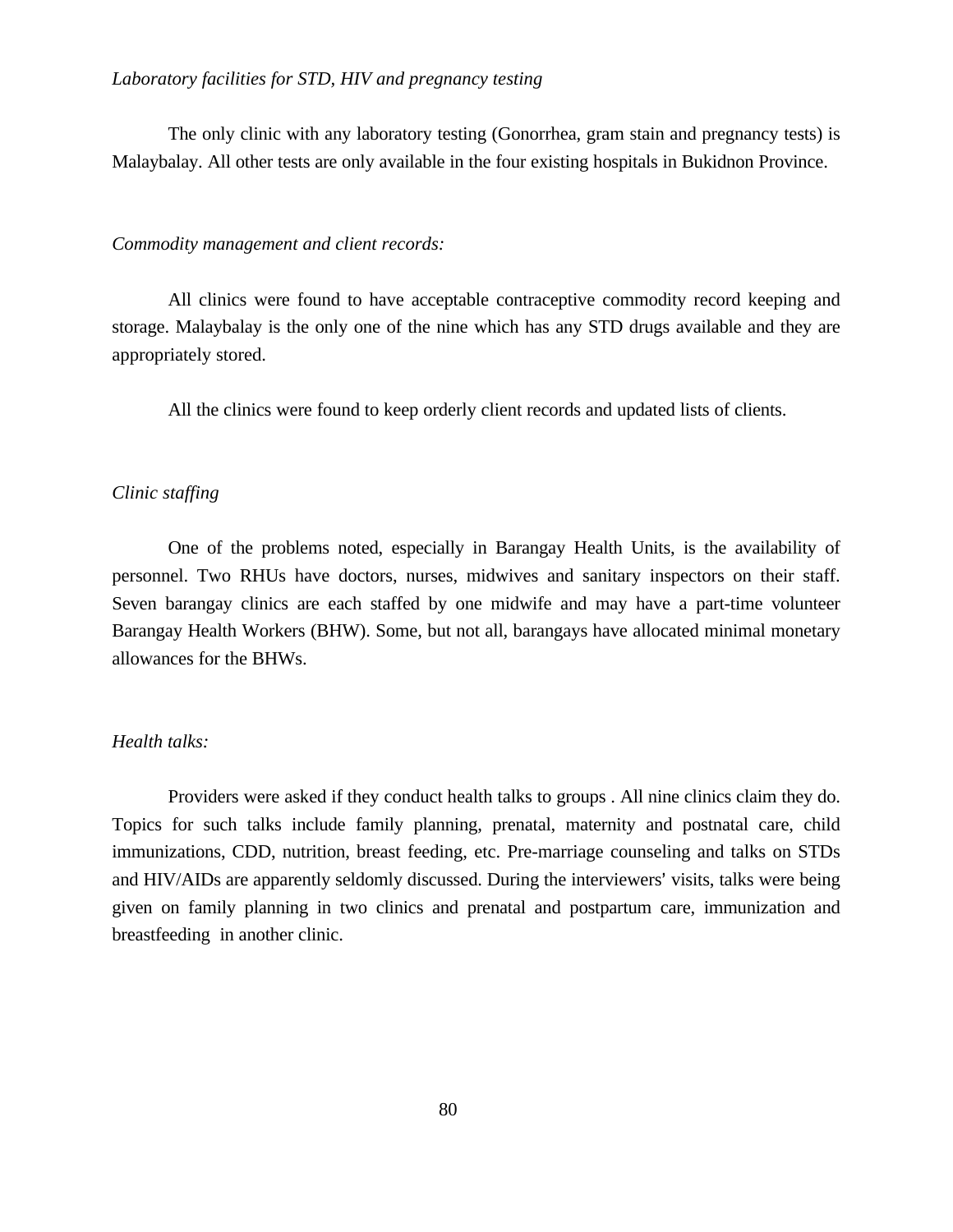## **3. Interviews with KAANIB staff**

KFI has 28 staff members, most of them outreach workers with backgrounds in agriculture, business, economics or engineering. The following findings are derived from interviews with 16 staff members. Most of the informants are young and married. The youngest member (a field technician) is 22 years old. All staff have completed college while two are pursuing post graduate studies and one has a Masters degree in psychology. About half of the staff joined KFI in the 90's.

#### *Staff roles:*

Ten staff members work directly with member-beneficiaries. One informant stated he gets in contact with farmer-beneficiaries every other day and two of them stated they meet beneficiaries twice a month; two others said they interact whenever necessary. Some stated they have occasion to meet with non-members in the families.

 Staff work includes giving orientations, conducting meetings and training, teaching individuals and/or groups, organizing, validating reports, monitoring and facilitating program implementation, attending beneficiary meetings, assisting with financial record keeping and problem solving, presenting updated information, etc.

#### *How new technologies are introduced and strategies for involving members*

All ten respondents who have direct contact with members state that there is great receptivity for new ideas. New ideas are usually introduced by individual consultations, trainings seminars and workshops, group meetings, meeting with leaders and Boards of Directors, modeling, demonstrations of new practices, etc.

Not all members are immediately cooperative, however. In order to encourage them, KFI staff uses varying strategies. These include SWOT (Strengths/ Weaknesses/ Opportunities/ Threats) analysis, one-on-one consultations, re-orientations, group processing, problem solving, providing examples, issue clarification, etc.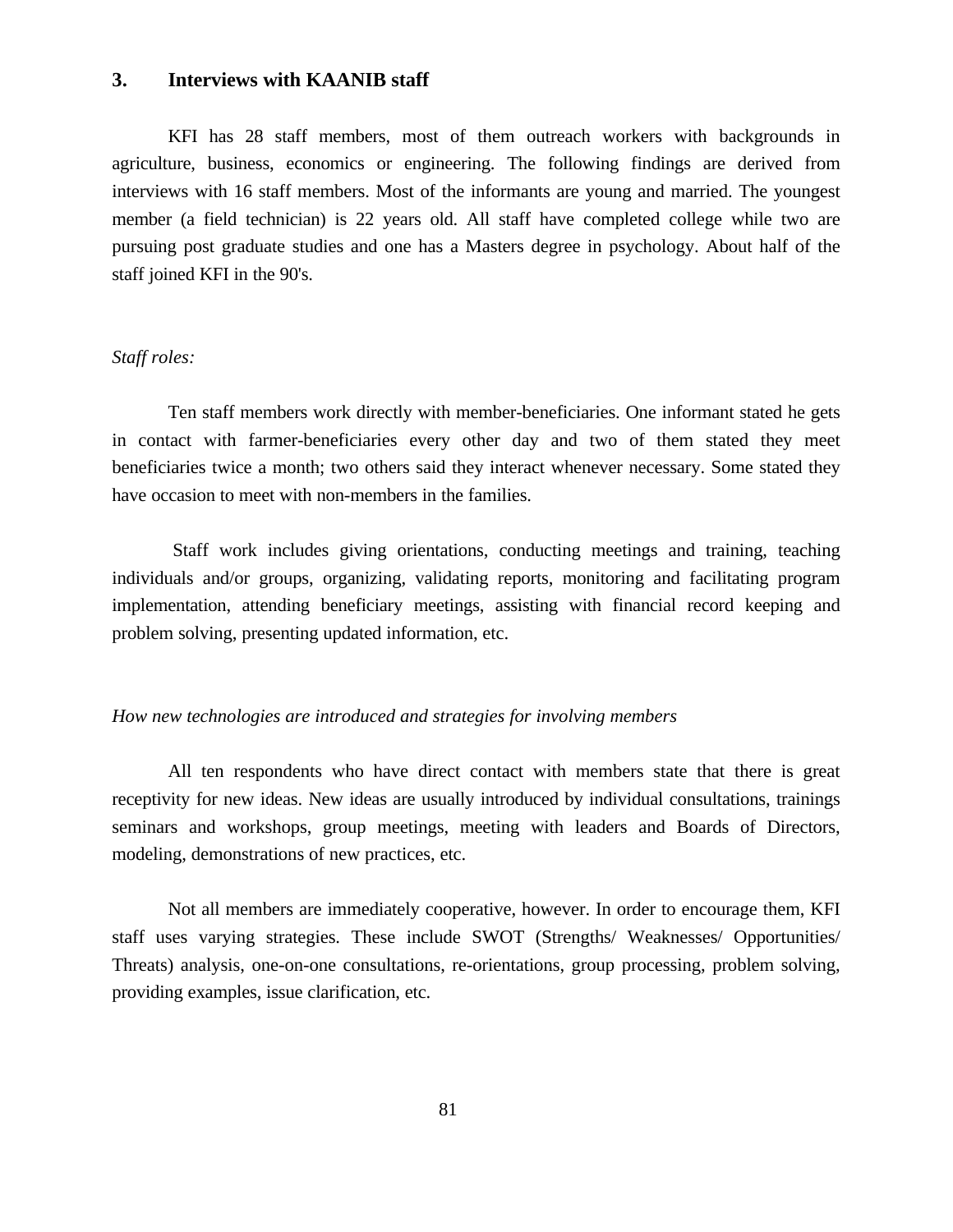## *Sustaining enthusiasm of farmer beneficiaries:*

Informants were asked how they maintained members' interest and enthusiasm. They said that most beneficiaries are naturally enthusiastic and cooperative. The following strategies assist staff members in this: building and maintaining good working and personal relationships, constant contact through fora, meetings, conducting regular activities, giving incentives, making members feel they are important, publicly recognizing achievements and good work, being always available for individual consultations.

## *KFI staff objectives*

Informants were asked what their objectives were. Among these, they mentioned:

- a. To be able to emphasize people empowerment to their members
- b. To be able to help their members to develop their potential
- c. To be able to develop responsible members
- d. To train members in varied marketing skills for future independence
- e. To help People's Organizations (POs)
- f. To develop sustainable communities with economic growth and social equity

g. To help members improve their life conditions and allow them to have better access to basic social services

h. To see holistic human development taking place among members, including political, socio-cultural, economic, environmental.

I. To see a strong PO federation and a coalition of POs and NGOs and that may be strong advocates of democracy and social justice

J. To help people develop and maintain productive community enterprises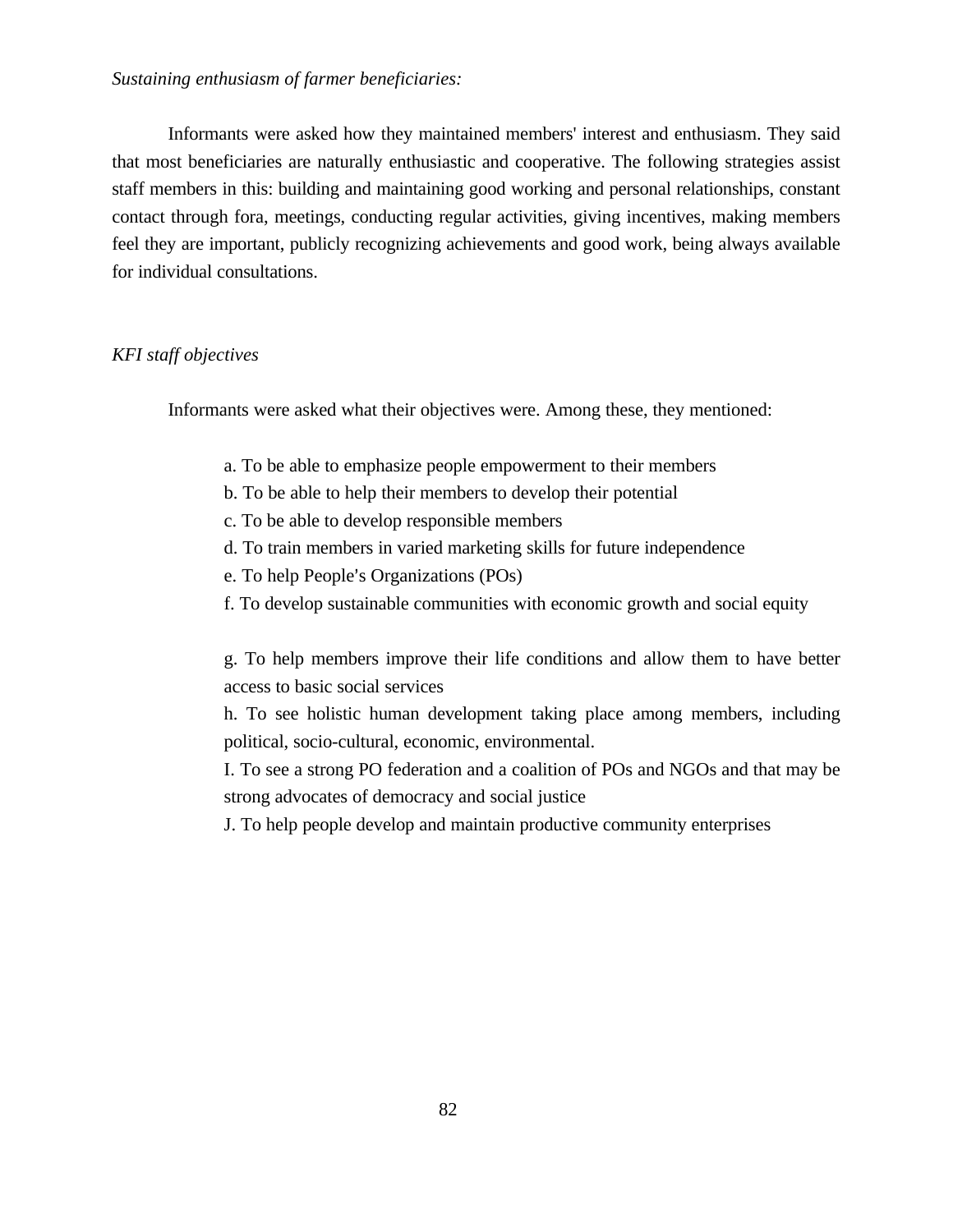#### *KFI staff opinion about implementing a male involvement project*

Informants were asked if it is possible for the present KFI staff to add a completely new activity into their program. All, but one who said he did not know, had affirmative responses. However, six respondents stated that manpower shortage would be a problem. They felt that more people might be needed to work on the new program. Two mentioned the need for additional financial resources for transportation, training, and honoraria for staff. Four mentioned concerns about the capability of present staff to undertake such a different type of program and felt the need for training. One expressed concern about the difficulty in integrating program components so different from their established ones. Two persons did not see any manpower problem: they thought the existing staff could implement the new program. Apart from manpower, all the staff foresees some problems in terms of knowhow since none of them is knowledgeable about reproductive health.

#### *KAANIB strengths for implementing a reproductive health intervention:*

The informants stated that KAANIB has advantages over other organizations when considering a new reproductive health activity:

- a. KFI has an established base network of POs
- b. KFI is used to handling new projects and knows how to work with members
- c. KFI has linkages with other NGOs, the church, media
- d. KFI has a dynamic staff, facilities, communication system, etc.
- e. KFI's operation is area based; it is very familiar to POs and their members

f. KFI has a Gender and Development program and has conducted training among its members, including women, on this topic

- g. KFI has assisted many people and will not have difficulty in getting cooperation
- h. KFI has a skilled and capable staff
- I. KFI has a good 15 year track record
- j. KFI's partners are stable organizations

All those interviewed expressed interest in learning about reproductive health and family planning. A woman stated she does not wish to be involved in the implementation but can help with office work. Some of the roles that KFI staff said they would like to have include: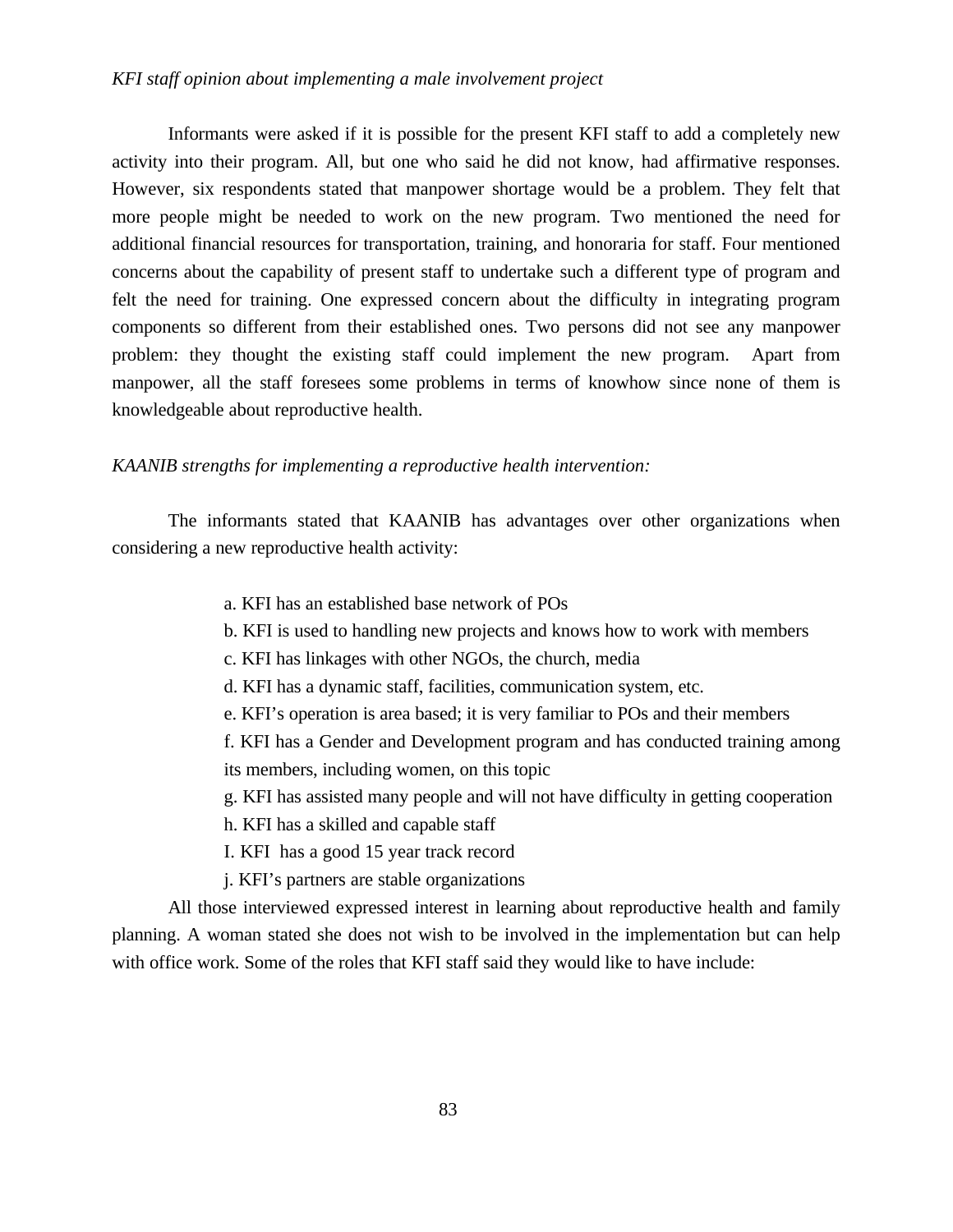- a. Training Officer/Lecturer
- b. Researcher/gather data from the field
- c. Manager
- d. Facilitator
- e. Organizer
- f. Implementor

Most of the informants thought that their new roles would not affect the performance of their present duties. The seven informants who thought it would are concerned about the time investment but are optimistic that this can be addressed satisfactorily.

# **4. Focus group discussions with KAANIB beneficiaries**

The purpose for having focus group discussions was to obtain information on the operation of KFI and the members' experience working with the Federation. Three focus group discussions (FGDs) were conducted in each of the 3 municipalities in the study, Impansung-ong, Malaybalay and Valencia. The FGDs were all held in November 1997. Standard discussion guides were used. The participants were members of cooperatives assisted by KAANIB. Participants (mostly men between the ages of 24 and 75, all married) were selected from KFI member lists. Twenty seven percent of participants have been members for six or more years**.** FGDs were conducted in the local language and transcripts were subsequently translated into English.

## *Purposes of KAANIB according to its member beneficiaries:*

KAANIB members identify KAANIB as an NGO which provides technical assistance regarding diversified farming, training and loan assistance. They also see KAANIB as an organization to train and help farmers organize themselves and form cooperatives.

*AKAANIB provides assistance to cooperatives and gives technical assistance regarding diversified farming through the training that they conduct. They also grant loans to cooperatives.@ (60-year-old farmer from Valencia)* 

*AKAANIB initiated the formation and helped strengthen our organization. They introduced the TRIPARD (Tripartite Partnership on Agrarian Reform for Government*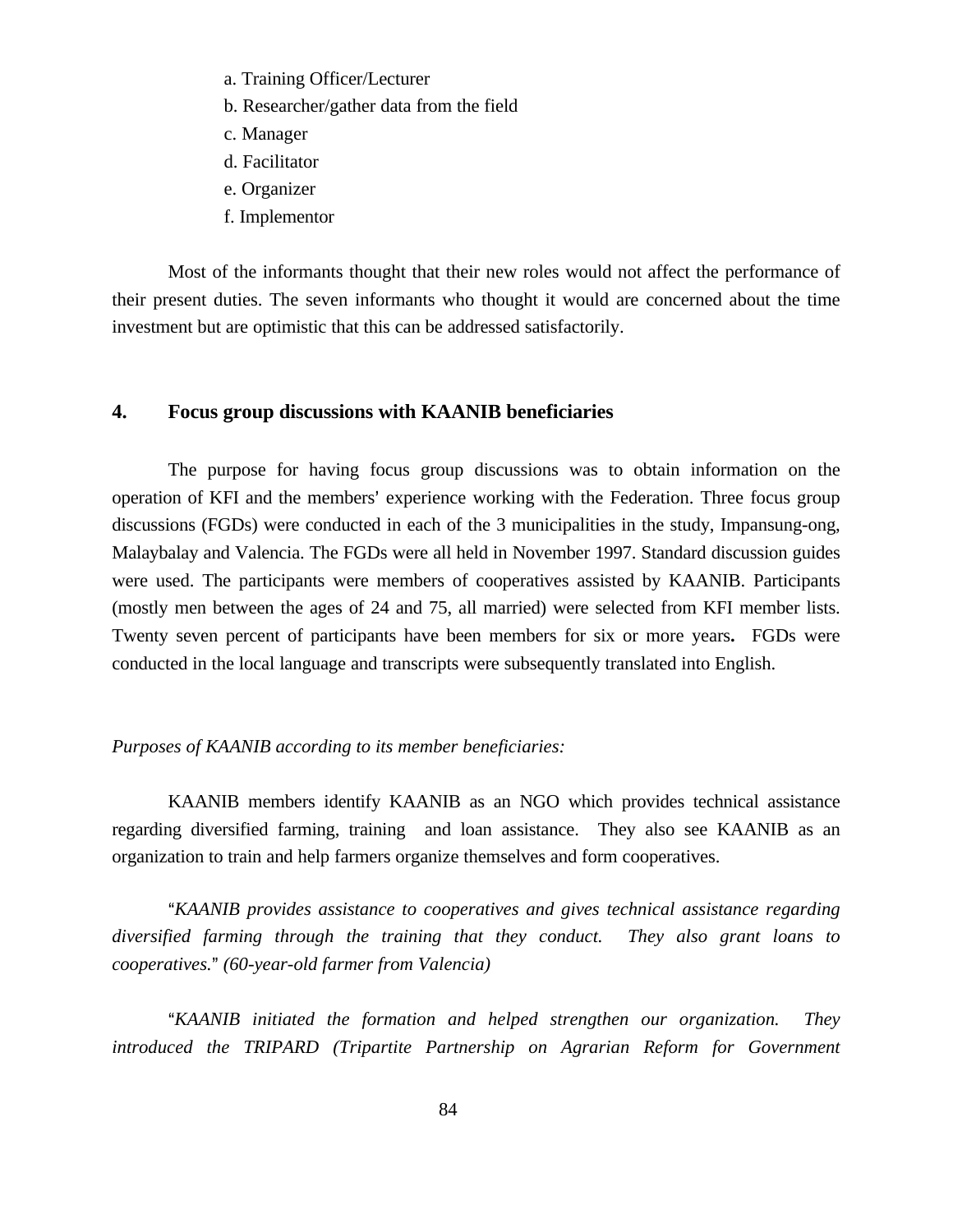*Development) program to us. This program includes three components: the Land Time Improvement, Seeds Social Infrastructure in Strengthening Building, and the Productivity System Sustaining Development.@ (40-year-old farmer and member of KAANIB for six years)*

*AI see KAANIB as the instrument that will help change the outlook of farmers. They do not only aspire to improve their production but also take care of preserving nature and the environment. This is what we call "total human development." (40-year-old member-beneficiary of KAANIB)*

We also asked the farmers their opinion about the extent of KAANIB's attainment of its objectives. With eptions, most of the participants believe that KAANIB was able to implement its programs successfully.

<sup>a</sup>The farmers have changed their outlook and methods of farming. They are more careful *now especially in the use of pesticides and other chemicals which they regard as harmful to their health and the environment. So, I can say that KAANIB is beginning to see the fruits of their labor.@ (30-year-old female member-beneficiary from Malaybalay)*

*AI think they have not fully achieved their goals yet. I think that they are still beginning. Their target is community building and not all in the community is a member. They also have three important things to do in our community: to improve production, to conduct training, and to teach us new farming technologies.@ (49-year-old farmer from Valencia)*

*A*<sup>*In my assessment and observation, not one of the cooperatives organized by KAANIB*</sup> *ever collapsed. Even we can say that we have not really improved our conditions in life considerably, still I can say that we have improved in some sense through the assistance of KAANIB. I can say KAANIB is about 75% successful.@ (6-year member-beneficiary from Impasug-ong)*

FGD participants were also asked to describe why KAANIB is successful. Most of the respondents think that ning conducted by KAANIB has been very helpful to them. One respondent stated that KAANIB has provided the miss between the farmers and the government.

*A*<sup>*The new technology that they shared with us, the marketing assistance that they extend*</sup> *to farmers. Those are some of the aspects that helped the farmers who are members of the cooperative. And these are also the things that we expect KAANIB to provide for us.@ (1-year member of KAANIB from Valencia)*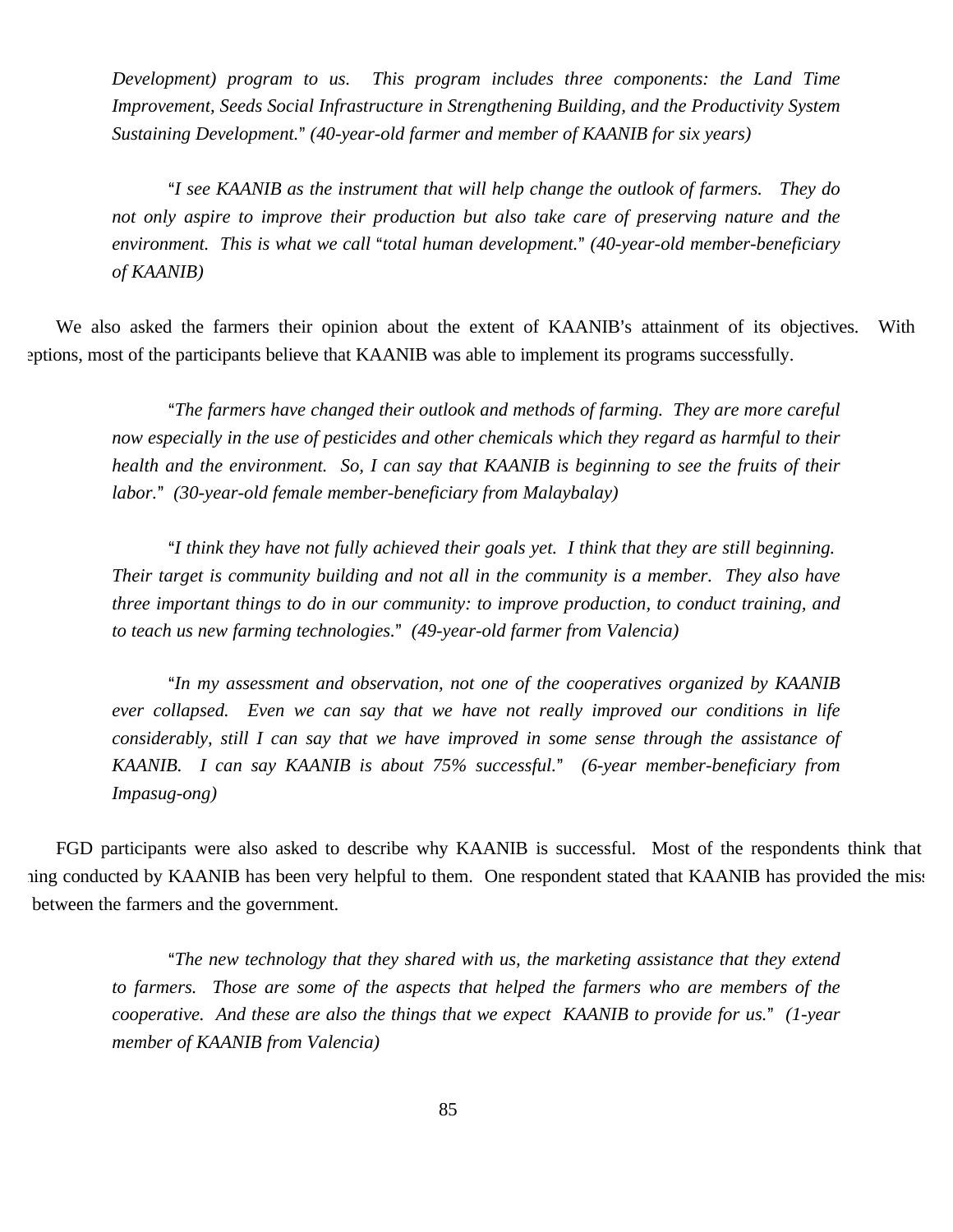"The MASIPAG program that KAANIB initiated is very good. It advocates for the non*use of chemicals that can be harmful to one*'s *health.*<sup>*n*</sup> (29-year-old female member from *Valencia)*

*AThey provide us with our needs like seeds. They also extend small loans to us.@ (4-year and 6-year member-beneficiaries from Impasug-ong)*

*AAside from the technical trainings, they also help train us to be leaders.@ (40-year-old member from Impasug-ong)*

*AKAANIB has just introduced loan and marketing assistance. These were not available before. I like this marketing assistance because now we have a product that we can be proud of and that is chemical-free.@ (40-year-old farmer from Malaybalay)*

The farmers were asked what are other ways in which they think KAANIB can help members/community residents. The respondents enumerated several more functions or services that KAANIB can perform. They want KAANIB to conduct more training, to see to it that the farmers are followed-up regularly, to provide linkage to other agencies of the government which have expertise on cooperatives, and to assign a technician (preferably a college graduate) who will assist them regularly.

> *A*<sup>*They should follow-up the farmers to make sure they are*</sup> *doing it correctly. Somebody should remind them of what they learned during the training.@ (40-year-old farmer from Malaybalay)*

> *AMaybe they can help if they can link us to other agencies who can provide assistance to improve our cooperative.@ (43 year-old farmer from Valencia)*

> *AMore training and lectures.@ (29-year-old female member from Valencia)*

> > *AIf they can hire a technician, who is a graduate in*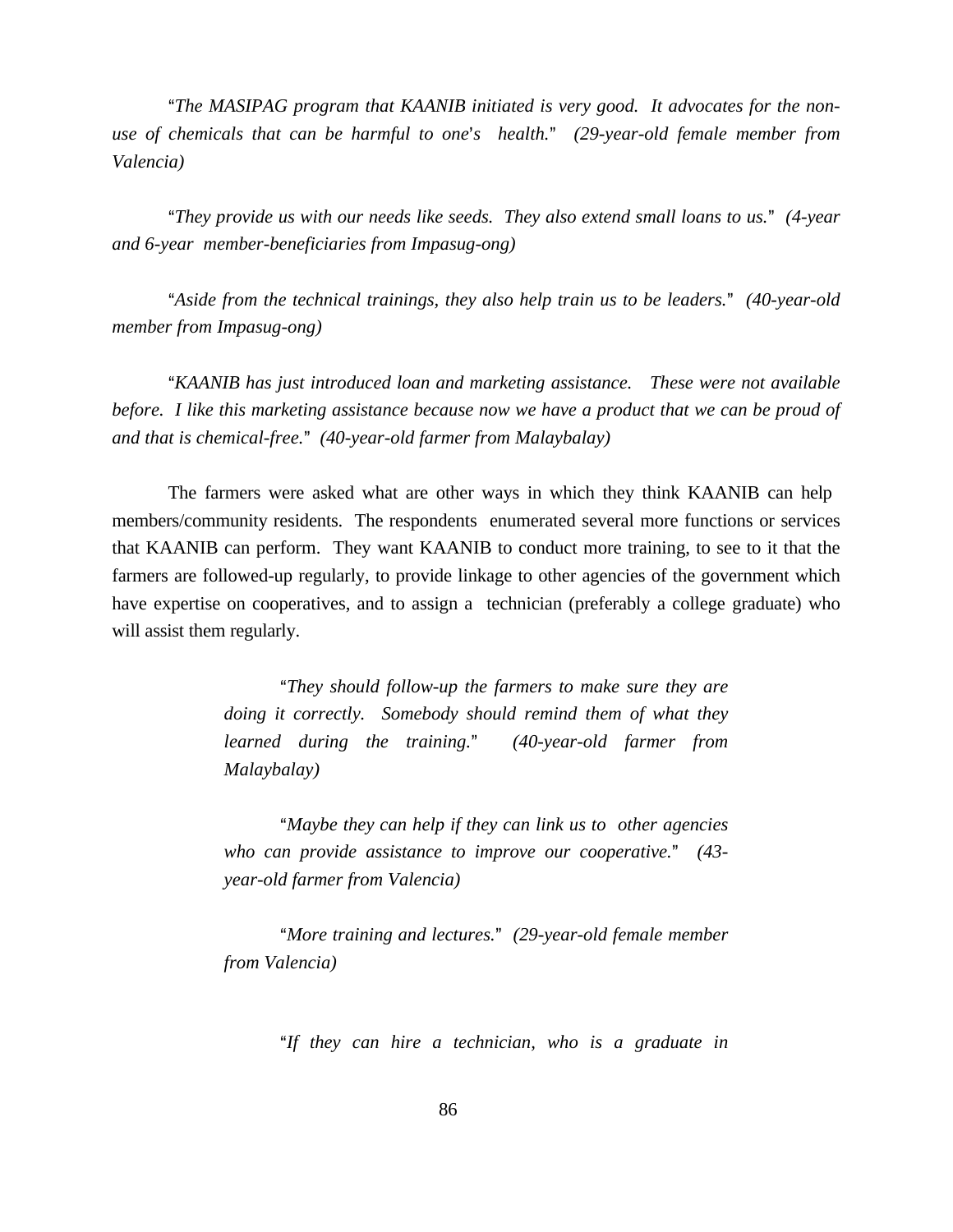*agriculture and who can teach us.@ (58-year-old farmer from Impasug-ong)*

The RHA intervention study was introduced to the FGD participants. We informed them that RIMCU of Xavier University is working with KAANIB to try to look for ways to increase men's awareness and responsibility in taking care of their family's health. We asked them if they think this is an issue that should be pursued. We asked them whether involving men is a valid and relevant concern. The respondents think that it is about time that the men should be involved in health matters. They also commented that if women are involved in farm activities it is also important that men be concerned with the health of the family.

> *AI think we should start now. I like that idea of involving our men because they are the head of the family.@ (30-year-old member farmer from Impasug-ong)*

> *A*<sup>*It is very important for men to be involved in health issues*</sup> *for the family because they are the head of the family. I am happy that KAANIB is now pursuing this.@ (49-year-old farmer from Valencia)*

> *A***Because** we, the women, are involved in farming, so it is *but important that the men be involved in the health concerns of the family too.@ (44-year-old female member from Valencia)*

The respondents think there will be a positive reaction to this initiative. They think that they will be happy to be as involved as the women in matters concerning the health of the family.

> *A***Because** we are for it, it is possible that they will also *support it. If ever there will be some who will oppose it, I think they will be very few. Only those who will refuse to understand.*<sup>*n*</sup> *(40-year-old farmer from Malaybalay)*

> *AThose who will disagree do not appreciate good health. Those are men who have relegated all the responsibilities to their wives.@ (6-year member from Impasug-ong)*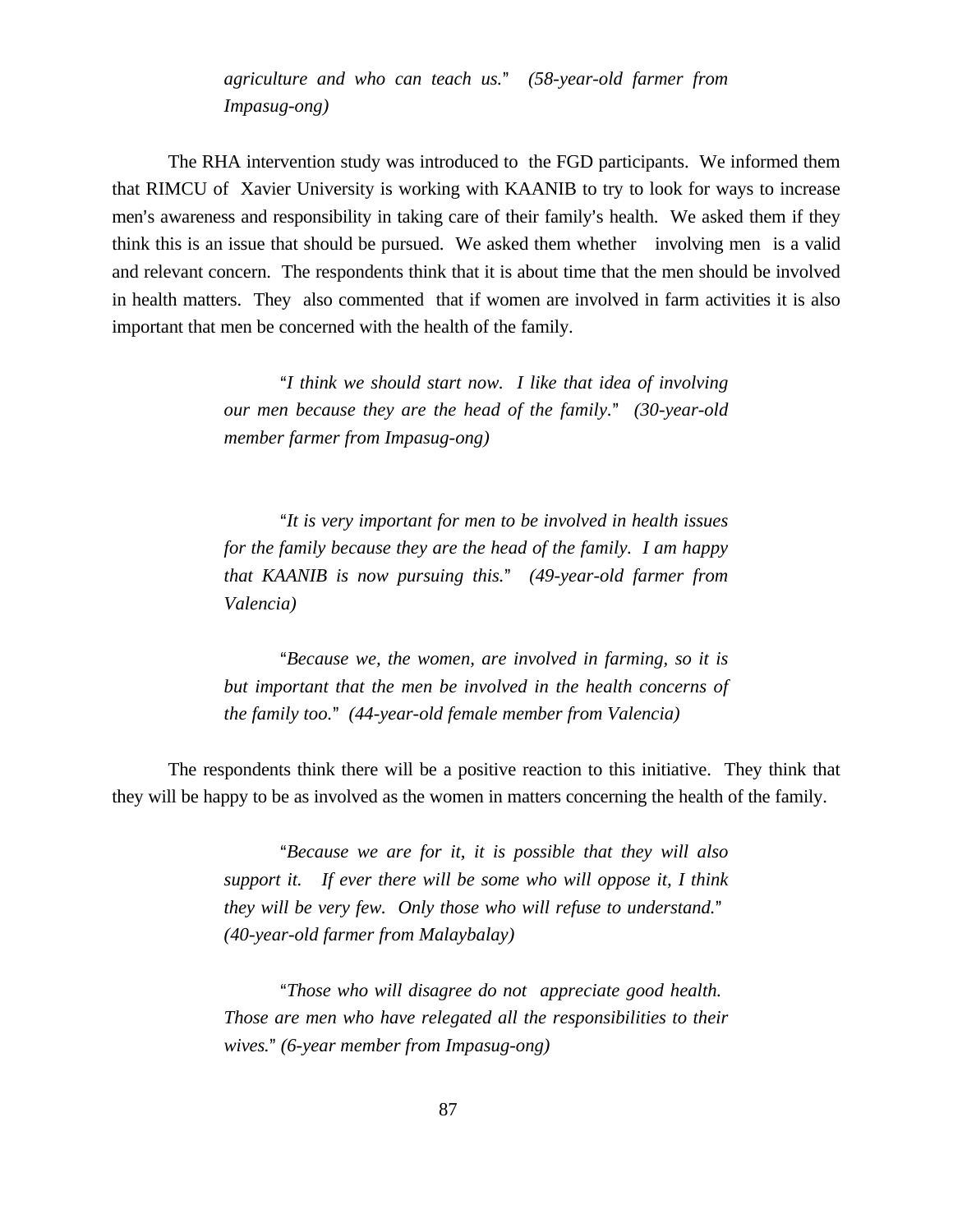When asked if they thought that the men would come if KAANIB invites them to a meeting or training session, the participants were sure that the men would participate, except for one respondent who said that those who are busy may not come.

> *AI think they will attend because this is for the good of the family.@*

> "*I think they will attend. It was very easy to assemble them for training that were initiated by KAANIB. In other words, if we do the same to the members, they will possibly attend.@ (48-yearold member from Malaybalay)*

> *A*<sup>*It depends if they have time. There are others who cannot*</sup> *attend because they are busy.@ (43-year-old farmer from Valencia) A*<sup>*I*</sup> know them already. I can say that they will be active in *this endeavor. I think even the non-KAANIB members will like this if we also invite them.@ (49-year-old farmer from Valencia)*

The issue of whether KAANIB is in a position to do such tasks now was raised with the FGD participants. Most participants are positive that this is possible for KAANIB. They thought that in most programs introduced by KAANIB, a health component has always been included. They foresee, however, that KAANIB may have some problems with regard to funding. One participant also voiced that KAANIB may need the assistance of resource persons.

> "*I think they can do it. In their training for MASIPAG, they always emphasize the importance of good health. Thus, if there is this special project specific on health, I think they can do it. Their only problem maybe is funding.@ (48-year-old farmer from Malaybalay)*

> "*I think KAANIB has the capability. What is important is that the purpose of the program be made clear and who in the barangay will provide the information.@ (40-year-old farmer from Malaybalay)*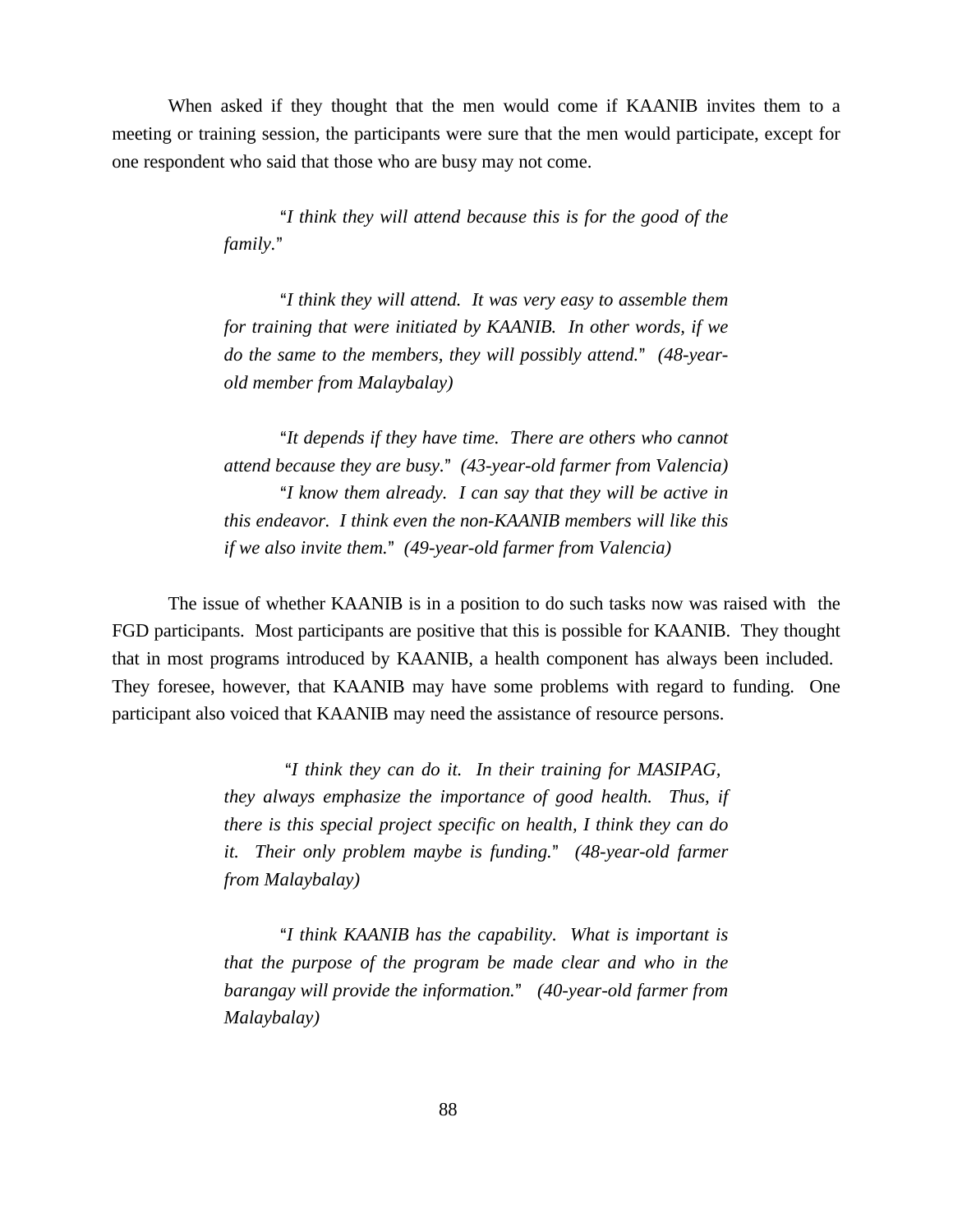*A*<sup>*The KAANIB can do it. All the training they have*</sup> *conducted had a health component. They have even conducted a survey on health. I can tell because of my experience with them.@ (49-year-old farmer from Valencia)*

*AIt depends because this is something new. If they had been trained in this regard and will be assisted by the proper agency, then they can do it. They can always ask for resource speakers.*<sup>*n*</sup> *(40-year-old farmer from Impasug-ong)* 

The respondents think that the best opportunity to discuss this issue with the members is now. It can be built into the existing training that is conducted by KAANIB or they can schedule separate training for this. To them, what is important is that such programs be implemented in their community.

The FGD participants expressed concern that KAANIB should be assisted by other agencies. All the respondents believe that the Department of Health (DOH) should have an important role. Others mentioned that the Department of Agriculture should also provide assistance. Some also suggested that PHILDRRA and other NGOs will be of great help to KAANIB in this endeavor; others brought up the idea that the Church can also be involved.

The results of the interviews with the KAANIB staff, and the FGDs with the KAANIB member-beneficiaries, revealed that while this new endeavor is something new and different from the usual work programs that KAANIB has implemented, a new program on reproductive health is a welcome activity and one that KAANIB is capable of doing. Their long experience in working with organizations composed predominantly of male members is an important factor.

The farmers feel that it is about time that KAANIB also includes health in their programs. With the eagerness and enthusiasm that the KAANIB staff has articulated regarding this and the positive feedback from member-beneficiaries, there is optimism that the objectives of this health activity can be accomplished to benefit the community.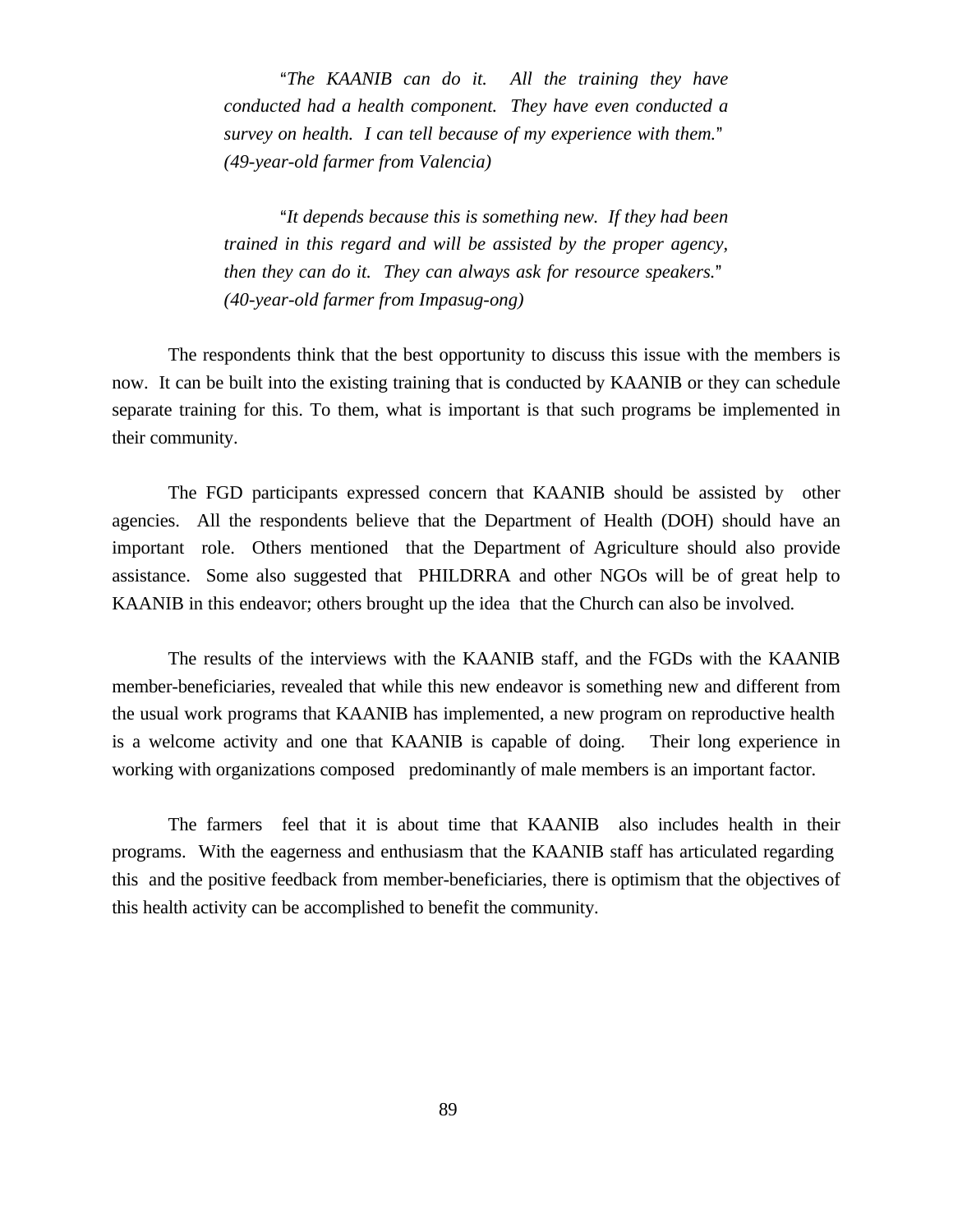# **5. Key informant interviews: Profile of KAANIB communities**

The following information was obtained by interviewing several key informants: barangay officials and older and knowledgeable residents in the community.

## *Languages:*

Most residents speak and understand two local languages: Binisaya and Ilongo. The distribution of all languages spoken in the area is found in the next table.

**Table 40.--Language Spoken by Residents of the Study Communities**

| Language   | Impa-<br>lutao | Kawa-<br>yan | Malay-<br>balay | Apo<br><b>Macote</b> | San<br><b>Martin</b> | <b>Sima</b><br>ya | <b>Sinang</b><br>-lanan | <b>Valencia</b> | Kaha-<br>ponan | Tongan-<br>tongan | <b>Vintar</b> |
|------------|----------------|--------------|-----------------|----------------------|----------------------|-------------------|-------------------------|-----------------|----------------|-------------------|---------------|
| Binisaya   | X              | X            | X               | X                    | X                    | X                 | X                       | X               | X              | X                 | X             |
| Ilongo     | X              | X            | X               | X                    | X                    | X                 | X                       | X               | X              | X                 | X             |
| Ilocano    |                |              |                 | X                    | X                    | X                 | X                       | X               | X              |                   | X             |
| Binukid    | X              | X            | X               | X                    | X                    |                   |                         | X               | X              |                   |               |
| Tala-andig | X              |              |                 |                      | X                    |                   |                         |                 |                |                   |               |
| Higa-onon  | X              |              |                 |                      |                      |                   |                         |                 |                |                   |               |
| Tagalog    |                |              |                 |                      | X                    |                   |                         | X               |                |                   |               |

## *Population:*

Populations vary between the largest community, Malaybalay with 112,000 inhabitants and the smallest, Kawayan with 750 residents.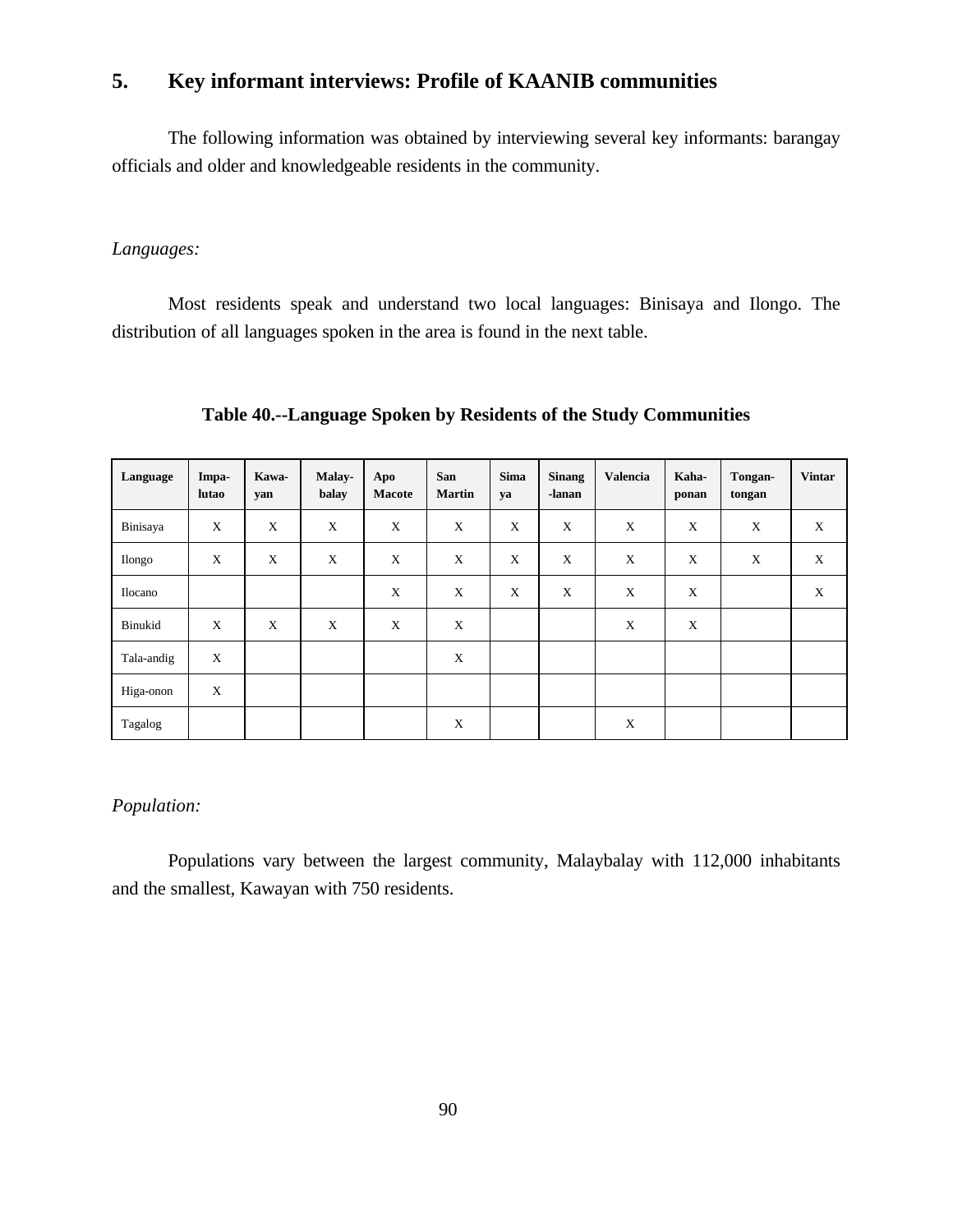| <b>Municipalities</b> | <b>Total Population*</b> | <b>Total No. of</b><br>Households* | <b>Average HH</b><br><b>Size</b> |
|-----------------------|--------------------------|------------------------------------|----------------------------------|
| Impalutao             | 2,545                    | 444                                | 5.7                              |
| Kawayan               | 750                      | 148                                | 5.1                              |
| Malaybalay            | 112,277                  | 20,529                             | 5.5                              |
| Apo Macote            | 7,266                    | 1,297                              | 5.6                              |
| San Martin            | 2,232                    | 393                                | 5.7                              |
| Simaya                | 2,927                    | 565                                | 5.2                              |
| Sinanglanan           | 2,861                    | 54                                 | 5.3                              |
| Valencia              | 128,623                  | 24,359                             | 5.3                              |
| Kahaponan             | 4,463                    | 901                                | 5.0                              |
| Tongan-tongan         | 6,249                    | 1,186                              | 5.3                              |
| Vintar                | 1,825                    | 401                                | 4.6                              |

# **Table 41. Population and household size of the study areas**

# *Occupations:*

With one exception, farming is the main occupation in all the communities studied. In Valencia, commerce and trade are the most important occupations.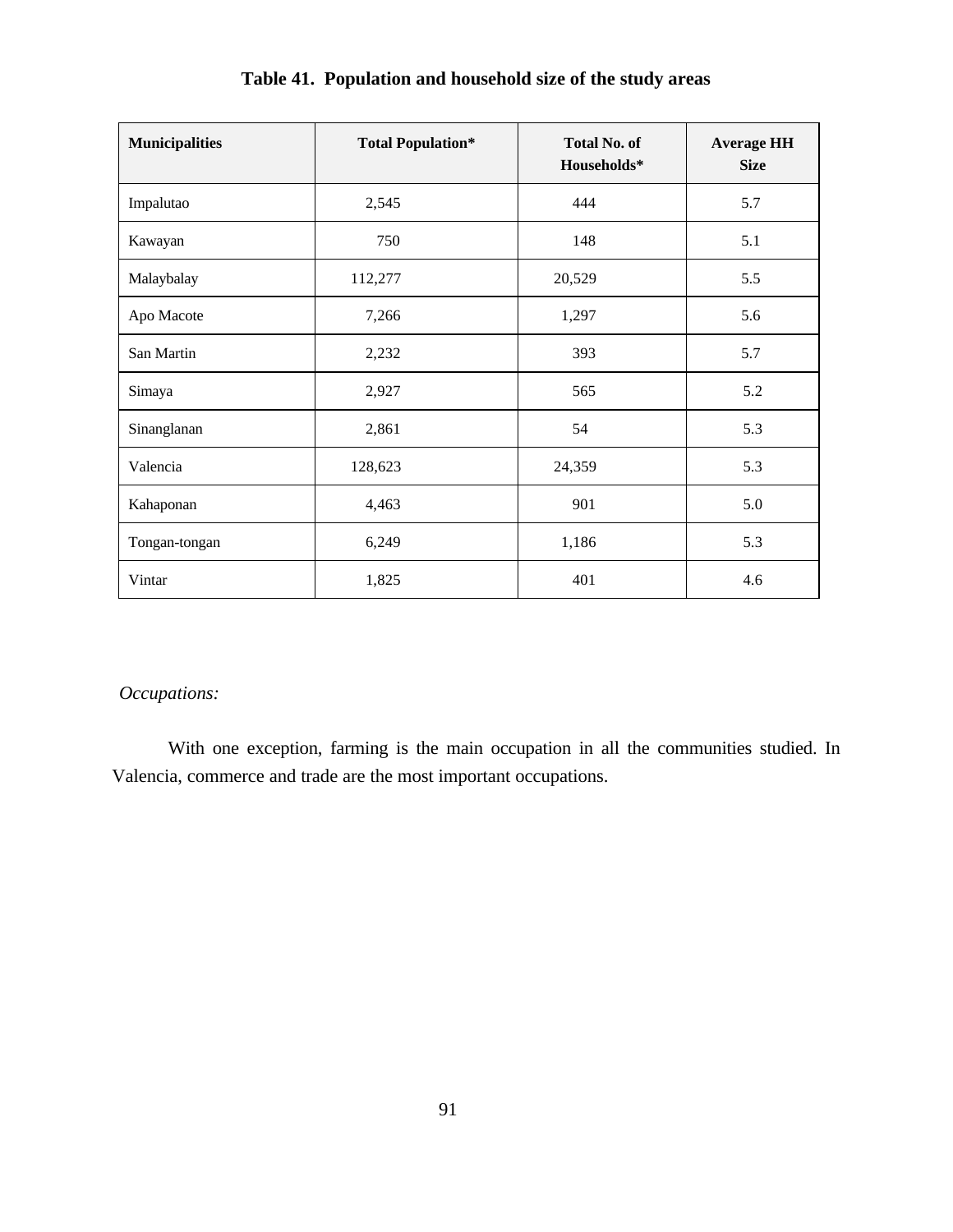| <b>Occupations</b>           | Impa-<br>lutao | Kawa-<br>yan   | Malay-<br>balay | Apo<br>Macote  | San<br><b>Martin</b> | <b>Sima</b><br>ya | <b>Sinang</b><br>-lanan | <b>Valencia</b> | Kaha-<br>ponan | Tongan-<br>tongan | <b>Vintar</b>  |
|------------------------------|----------------|----------------|-----------------|----------------|----------------------|-------------------|-------------------------|-----------------|----------------|-------------------|----------------|
| Farming                      | $\mathbf{1}$   | $\mathbf{1}$   | $\mathbf{1}$    | $\mathbf{1}$   | $\mathbf{1}$         | $\mathbf{1}$      | $\mathbf{1}$            | $\overline{2}$  | $\mathbf{1}$   | $\mathbf{1}$      | $\mathbf{1}$   |
| Fishing                      |                |                |                 |                |                      | $\tau$            |                         | 11              | $\overline{7}$ |                   | 9              |
| Mining &<br>quarrying        |                |                |                 |                |                      |                   |                         | 10              |                | 11                |                |
| Manufacturing                |                |                | 6               |                |                      |                   |                         |                 |                |                   |                |
| Government<br>service        | $\overline{4}$ |                |                 | 3              |                      | $8\,$             | 5                       | 5               | $\overline{3}$ | $\mathfrak{Z}$    | 5              |
| Construction                 | 8              |                | 8               | $\tau$         |                      | $\overline{2}$    |                         |                 | $\overline{7}$ | 5                 | $\overline{4}$ |
| Commerce                     | $\overline{2}$ | 3              | $\overline{2}$  | 2              | 2                    | $\mathfrak{Z}$    | $\overline{2}$          | $\mathbf{1}$    | 2              | 2                 | 6              |
| Transportation               | 6              | 5              | $\overline{4}$  |                |                      | 5                 | 3                       | 3               |                | 6                 | $\mathfrak{Z}$ |
| Services                     | $\tau$         | $\overline{7}$ | $\overline{7}$  |                |                      | 6                 | 8                       | 8               | 6              | 10                |                |
| Recreation                   |                |                | 10              |                |                      |                   |                         | 6               |                |                   |                |
| Housekeeping                 | 3              | $\overline{2}$ | 5               | 5              |                      | $\overline{4}$    | $\overline{4}$          | 11              | 5              | $\overline{4}$    | $\overline{2}$ |
| Sewing                       |                | 6              |                 | 6              |                      |                   |                         | $\tau$          |                | 8                 |                |
| Handicraft                   |                |                |                 |                |                      |                   | $\overline{7}$          | 9               | $\overline{7}$ | 9                 | $\tau$         |
| Professional &<br>Executives | 5              | $\overline{4}$ | 3               | $\overline{4}$ |                      |                   | 6                       | $\overline{4}$  | $\overline{4}$ | $\tau$            | 8              |

# **Table 42. Occupations engaged in by residents (Ranked According to Number of Persons Engaged)**

# *Activities after working hours:*

There are few recreational facilities, especially in the barangays. For men, the preferred recreation is sports; other activities include billiards, cockfights, drinking, dancing and playing cards. In the larger towns of Valencia and Malaybalay, men can watch television and movies.

For the women, their time after work is spent getting together with neighbors. In Valencia women like to shop because there is a large department store in this community.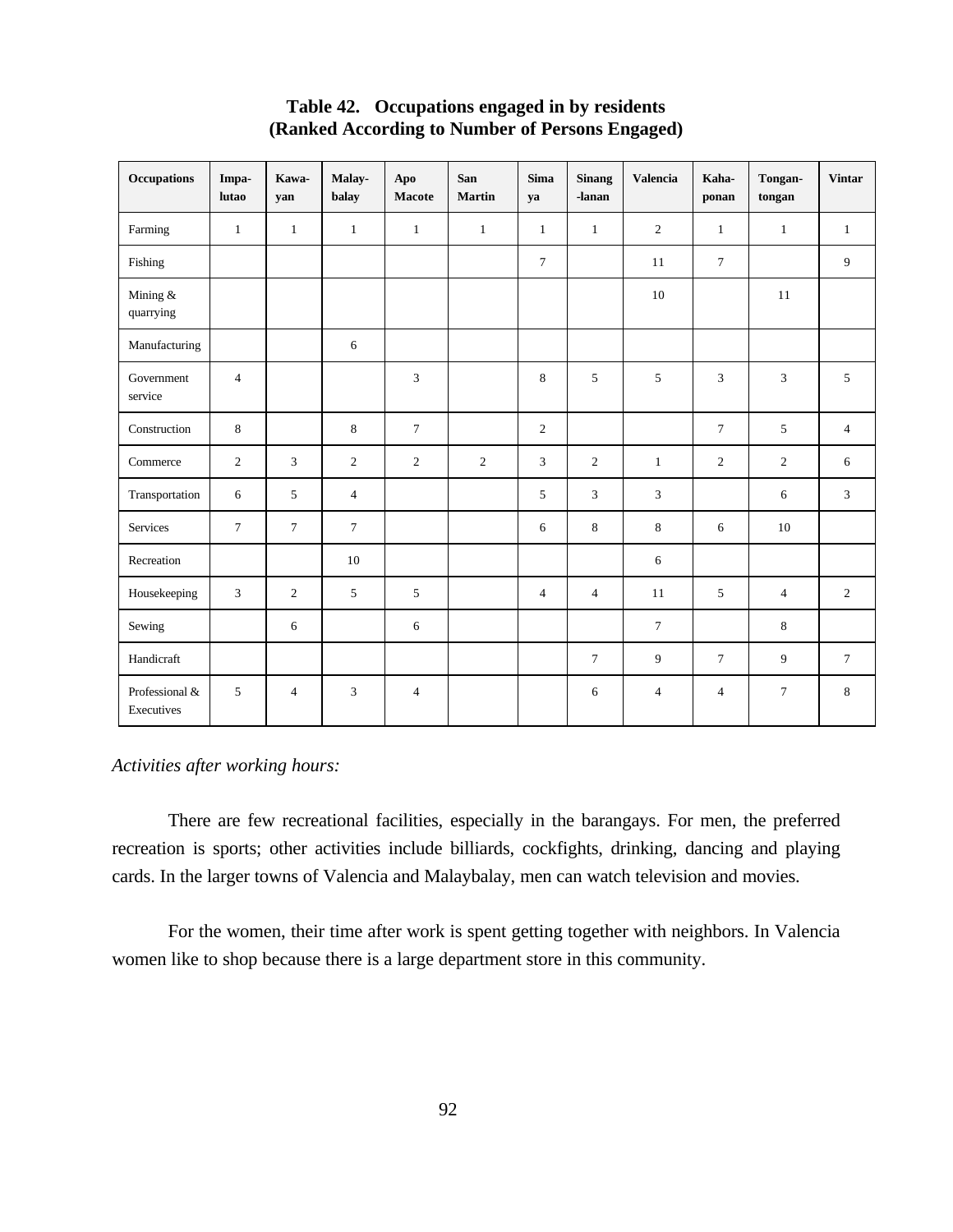# *Religion:*

Most residents are Catholic; others belong to various Protestant denominations. Muslims are found, in smaller numbers, in Malaybalay and Valencia.

## *Health services:*

Not all barangays have regular health services. In some, a rural midwife visits once a month. Otherwise, residents can obtain services from Barangay Health Stations in adjoining communities or they may go to Rural health Units in municipal populations. In the latter there also are private doctors. Midwives and hilots are found in most barangays except in Kawayan where there is no midwife.

| <b>Municipalities</b> | Government<br>Hospital | Private<br>Hospital/Clinic | <b>RHU</b>   | <b>FP Clinic/BHS</b> |
|-----------------------|------------------------|----------------------------|--------------|----------------------|
| Impasug-ong           |                        |                            | $\mathbf{1}$ |                      |
| Impalutao             |                        |                            |              | 1                    |
| Kawayan               |                        |                            |              | None                 |
| Malaybalay            | $\mathbf{1}$           | 7                          | $\mathbf{1}$ |                      |
| Apo Macote            |                        |                            |              |                      |
| San Martin            |                        |                            |              | 1                    |
| Simaya                |                        |                            |              | 1                    |
| Sinanglanan           |                        |                            |              | None                 |
| Valencia              | $\overline{2}$         | 19                         | $\mathbf{1}$ |                      |
| Kahaponan             |                        |                            |              | 1                    |
| Tongan-tongan         |                        |                            |              | 1                    |
| Vintar                |                        |                            |              | 1                    |

|  |  |  |  |  |  |  | Table 43. Type and Number of Health Facilities Present in the Community |
|--|--|--|--|--|--|--|-------------------------------------------------------------------------|
|--|--|--|--|--|--|--|-------------------------------------------------------------------------|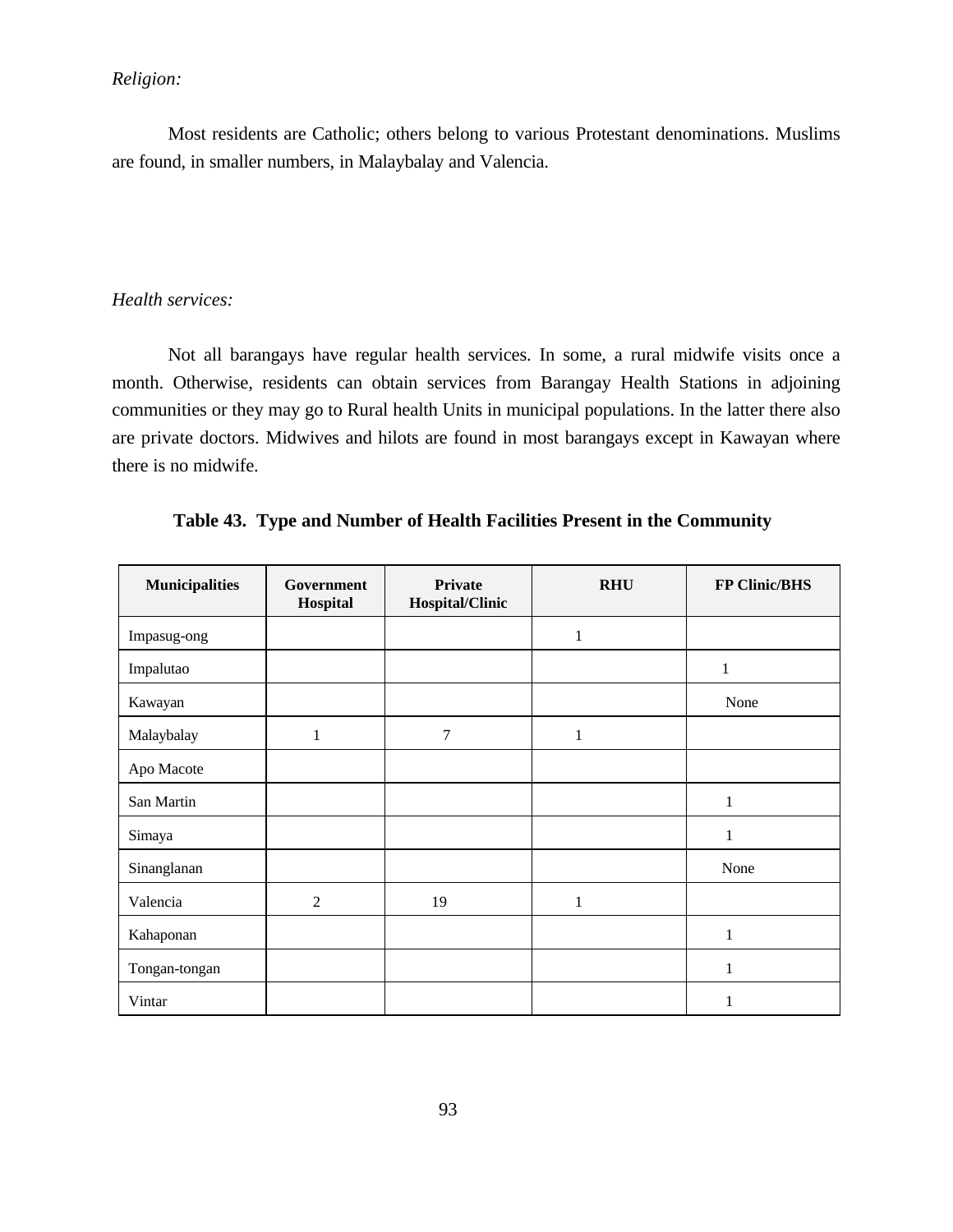| Municipalitiy     | <b>Doctor</b> | <b>Nurse</b>     | <b>Midwife</b> | <b>Dentist</b> | Pharma-<br>cist | <b>Hilot</b>     | Optometrist | Optician     | Med<br>Tech. | <b>Sanitary</b><br>Inspector |
|-------------------|---------------|------------------|----------------|----------------|-----------------|------------------|-------------|--------------|--------------|------------------------------|
| Impalutao         |               |                  | $\mathbf 1$    |                |                 | 10               |             |              |              |                              |
| Kawayan           |               |                  |                |                |                 | $6\,$            |             |              |              |                              |
| Malaybalay        | 176           | $\boldsymbol{7}$ | 560            | $10\,$         | 10              | 1312             | 5           | 5            |              |                              |
| Apo Macote        |               | $\mathbf{1}$     | $\mathbf{1}$   |                | $\,1\,$         | 10               |             |              |              |                              |
| San Martin        |               |                  | $\mathbf 1$    |                |                 | $\boldsymbol{7}$ |             |              |              |                              |
| Simaya            |               |                  | $\overline{2}$ | $\mathbf{1}$   |                 | 10               |             |              |              |                              |
| Sinang-lanan      |               | $\mathbf{1}$     | $\mathbf{1}$   |                |                 | $\sqrt{5}$       |             |              |              |                              |
| Valencia          | 42            | 111              | 85             | 5              | 13              | 14               | 5           | $\mathbf{1}$ | 18           | $\overline{4}$               |
| Kahaponan         |               |                  | $\mathbf{1}$   |                |                 | $\overline{4}$   |             |              |              |                              |
| Tongan-<br>tongan |               |                  | 5              |                |                 | 14               |             |              |              |                              |
| Vintar            |               | $\mathbf{1}$     | $\,1$          |                |                 | $\mathfrak{2}$   |             |              |              |                              |

# **Table 44. Number of Practitioners Residing in the Community**

# *Public utilities and facilities:*

Only Malaybalay and Valencia have a full range of utilities; other barangays have electricity but lack other utilities.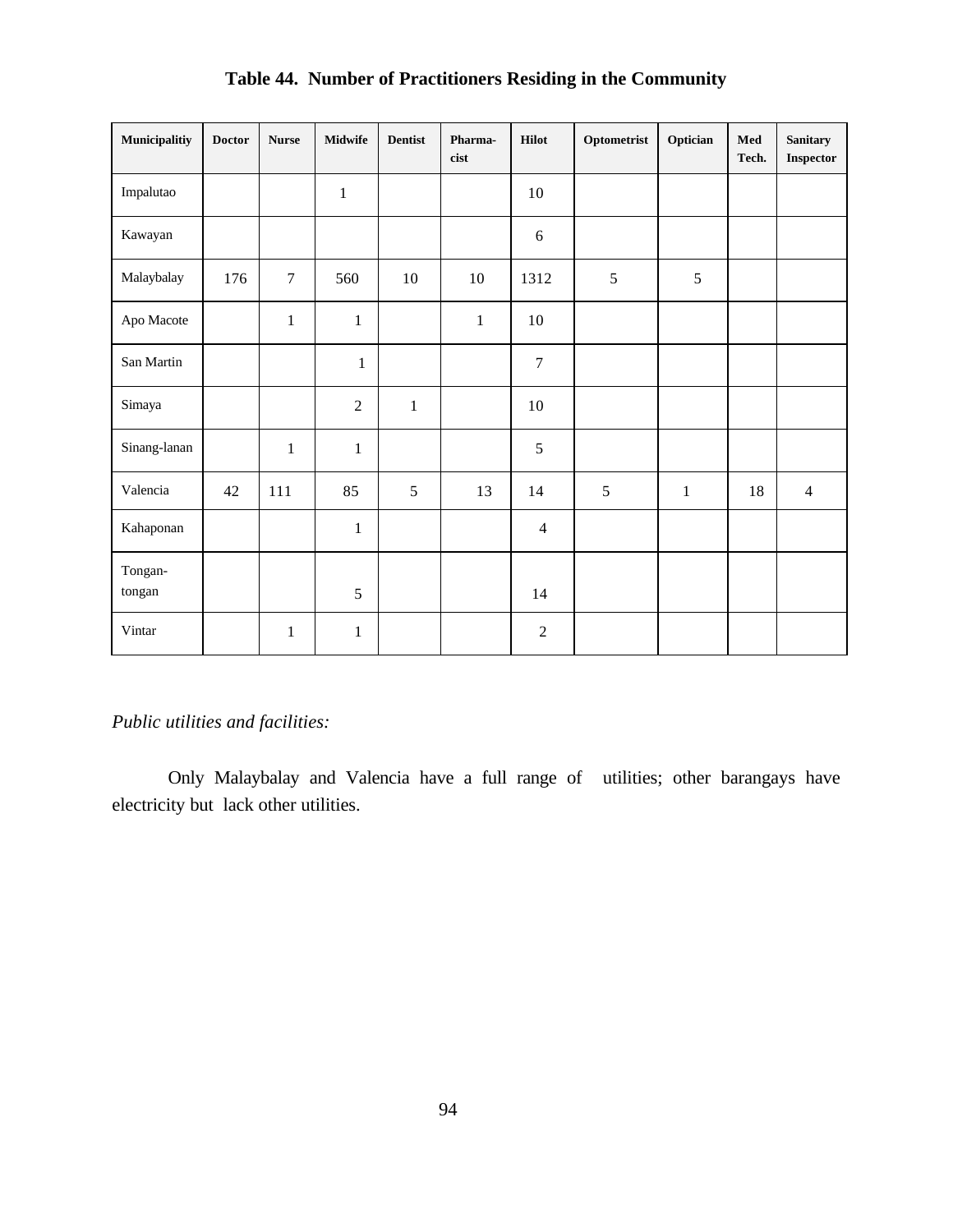| <b>Facilities</b>               | Malaybalay     | Apo<br>Macote | San<br><b>Martin</b> | Simaya       | Sinanglanan  | <b>Valencia</b> | Kahaponan      | Tongan-<br>tongan | <b>Vintar</b> |
|---------------------------------|----------------|---------------|----------------------|--------------|--------------|-----------------|----------------|-------------------|---------------|
| Telephone:<br>Public<br>Private |                |               |                      |              |              |                 |                |                   |               |
|                                 | $\mathbf{2}$   |               |                      |              |              | $\overline{2}$  |                |                   |               |
| Telegraph:<br>Public            | $\mathbf{1}$   |               |                      |              |              | $\mathbf{1}$    |                |                   |               |
| Private                         |                |               |                      |              |              |                 |                |                   |               |
|                                 | $\overline{2}$ |               |                      |              |              | $\overline{2}$  |                |                   |               |
| Post Office                     | $\mathbf{1}$   |               |                      |              |              | $\mathbf{1}$    |                |                   |               |
| Messengerial<br>Services        | $\overline{2}$ |               |                      |              |              | 5               |                |                   |               |
| Radio Station                   | $\overline{4}$ |               |                      |              |              | $\overline{2}$  |                |                   |               |
| <b>TV Station</b>               |                |               |                      |              |              |                 |                |                   |               |
| <b>Printing Press</b>           | 3              |               |                      |              |              |                 |                |                   |               |
| Newspaper<br>Publisher          | $\overline{2}$ |               |                      |              |              | 3               |                |                   |               |
| Police Force                    | $\mathbf{1}$   |               |                      |              |              | $\mathbf{1}$    |                |                   |               |
| Fire Dept.                      | $\mathbf{1}$   |               |                      |              |              | $\mathbf{1}$    |                |                   |               |
| Electricity:<br>Public          | $\mathbf{1}$   | $\mathbf{1}$  | $\mathbf{1}$         | $\mathbf{1}$ | $\mathbf{1}$ | $\overline{2}$  | $\mathbf{1}$   | $\mathbf{1}$      | $\mathbf{1}$  |
| Private                         |                |               |                      |              |              |                 |                |                   |               |
| Streetlights                    | 100            |               |                      | 28           | 10           | 100             | $\overline{4}$ |                   | $\mathbf{1}$  |

# **Table 45. Number of public utilities and facilities found in the community**

*Organizations found in the communities:*

It is very common for residents to join one or more community organizations. The existing organizations are listed in the following table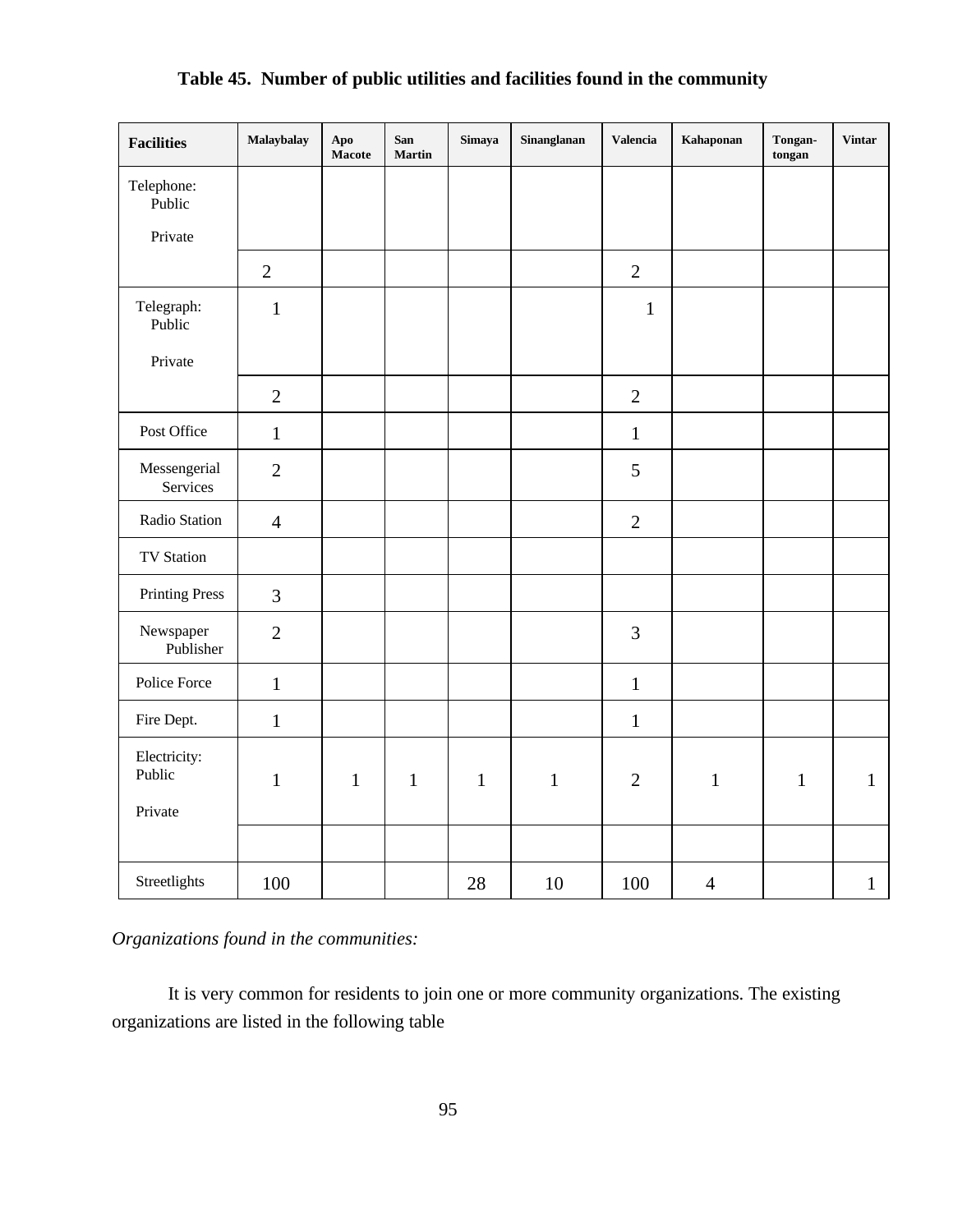| Type of<br>organizations   | Impalu-<br>tao | Kawa-<br>yan | Malay-<br>balay | Apo<br>Macote  | San<br><b>Martin</b> | Simaya         | Sinang-<br>lanan | Valencia       | Kaha-<br>ponan | Tongan-<br>tongan |
|----------------------------|----------------|--------------|-----------------|----------------|----------------------|----------------|------------------|----------------|----------------|-------------------|
| School-oriented            | $\overline{c}$ | $\mathbf{1}$ | $\overline{2}$  | $\mathbf{1}$   |                      | $\mathbf{1}$   | $\mathbf{1}$     | $\mathbf{1}$   | $\mathbf{1}$   | $\mathbf{1}$      |
| Church-related             | $\overline{2}$ | $\mathbf{1}$ | 21              | $\overline{2}$ | $\overline{2}$       | 3              | $\mathbf{1}$     | 5              | $\mathbf{1}$   | $\overline{2}$    |
| Civics                     | $\mathbf{1}$   | $\mathbf{1}$ | $\overline{2}$  | $\overline{2}$ | $\mathbf{1}$         | $\mathbf{1}$   | $\mathbf{1}$     | 5              |                |                   |
| Sports                     | $\mathbf{1}$   |              | $\overline{2}$  |                |                      |                |                  | $\overline{2}$ |                |                   |
| Professionals              |                |              | $\mathbf{1}$    |                |                      |                |                  | $\overline{3}$ |                |                   |
| Marketing                  |                |              | $\mathbf{1}$    |                |                      |                |                  | $\mathbf{1}$   | $\mathbf{1}$   |                   |
| Cooperatives               |                |              |                 |                |                      |                |                  |                |                |                   |
| Consumers<br>Cooperatives  | $\mathbf{1}$   | $\mathbf{1}$ | $\mathbf{1}$    | $\mathbf{1}$   |                      | $\mathbf{1}$   | $\mathbf{1}$     | 3              | $\mathbf{1}$   |                   |
| Irrigation<br>Cooperatives | $\mathbf{1}$   |              | $\mathbf{1}$    | $\overline{2}$ | $\mathbf{1}$         | $\mathbf{1}$   | $\overline{2}$   | $\overline{2}$ | $\mathbf{1}$   | $\overline{2}$    |
| Compact Farm               | $\mathbf{1}$   |              |                 |                |                      |                |                  |                |                |                   |
| Samahang<br>Nayon          | 1              |              |                 |                |                      |                |                  |                |                |                   |
| Credit Union               |                |              |                 |                |                      |                |                  | $\mathfrak{2}$ |                |                   |
| Women's Club               | $\mathbf{1}$   | $\mathbf{1}$ | $\overline{2}$  | $\mathbf{1}$   |                      |                | $\overline{2}$   | 5              | $\mathbf{1}$   | $\overline{2}$    |
| Youth Club                 |                | 1            | $\overline{2}$  | $\mathbf{1}$   |                      | $\overline{2}$ | $\overline{2}$   | $\overline{4}$ | $\mathbf{1}$   | $\mathbf{1}$      |

# **Table 46. Number of distinct organizations found in the community**

# *Transportation:*

Transportation is available in all communities studied, although it varies in mode, frequency, etc, depending on the size of the community.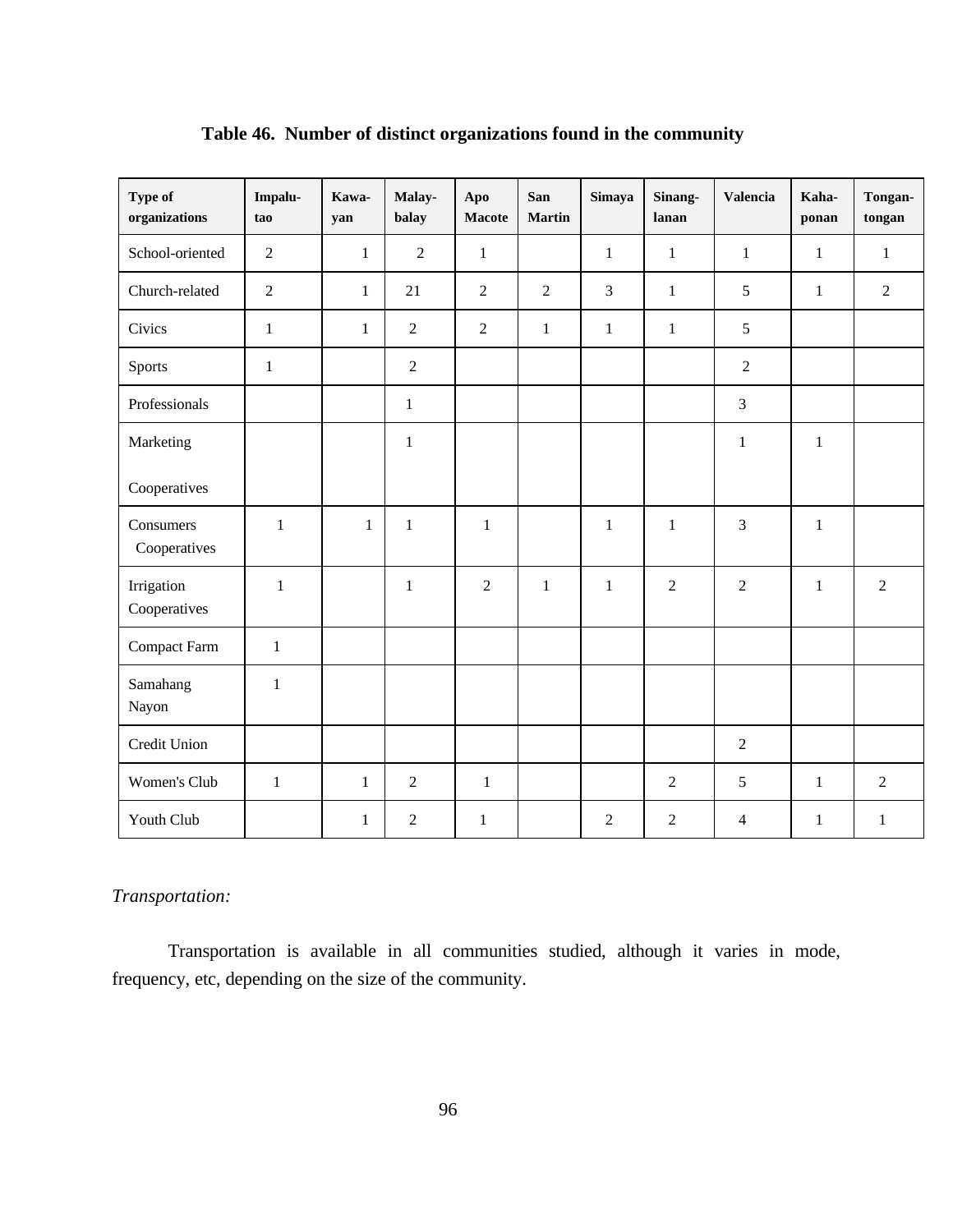| <b>Transport</b>        | Impalutao    | Kawayan     | Malaybalay   | Apo<br><b>Macote</b> | San<br><b>Martin</b> | Simaya       | Sinanglanan  | Valencia     | Kahaponan   | Tongan-<br>tongan | <b>Vintar</b> |
|-------------------------|--------------|-------------|--------------|----------------------|----------------------|--------------|--------------|--------------|-------------|-------------------|---------------|
| Trisikad*1              |              |             |              | $\mathbf X$          | $\mathbf X$          |              | $\mathbf{X}$ |              |             |                   |               |
| Tricycle/<br>Motorela*2 | $\mathbf X$  |             | $\mathbf X$  | $\mathbf X$          |                      | $\mathbf X$  | $\mathbf X$  | $\mathbf{X}$ | $\mathbf X$ | $\mathbf{X}$      | $\mathbf X$   |
| Bus                     |              |             | $\mathbf X$  |                      |                      |              |              | $\mathbf X$  |             |                   |               |
| Jeepney                 | $\mathbf{X}$ | $\mathbf X$ | $\mathbf{X}$ | $\mathbf{X}$         | $\mathbf{X}$         | $\mathbf{X}$ | $\mathbf X$  | $\mathbf X$  | $\mathbf X$ |                   | $\mathbf X$   |
| Taxi cab/van            |              |             | $\mathbf X$  |                      |                      |              |              | $\mathbf X$  |             |                   |               |
| Multicab                |              | $\mathbf X$ | $\mathbf X$  |                      |                      |              |              | X            |             |                   |               |
| Habal-habal*3           | $\mathbf X$  |             |              | $\mathbf X$          | $\mathbf X$          | $\mathbf X$  |              |              |             |                   |               |
| Bus/jeep<br>terminal    |              |             | $\mathbf X$  | $\mathbf X$          |                      |              |              | X            |             |                   |               |

# **Table 47. Transportation Facilities Available for Community Use**

\*1 bicycle-driven cab

\*2 motor-driven cab

\*3 single motor bike which load cargoes and passengers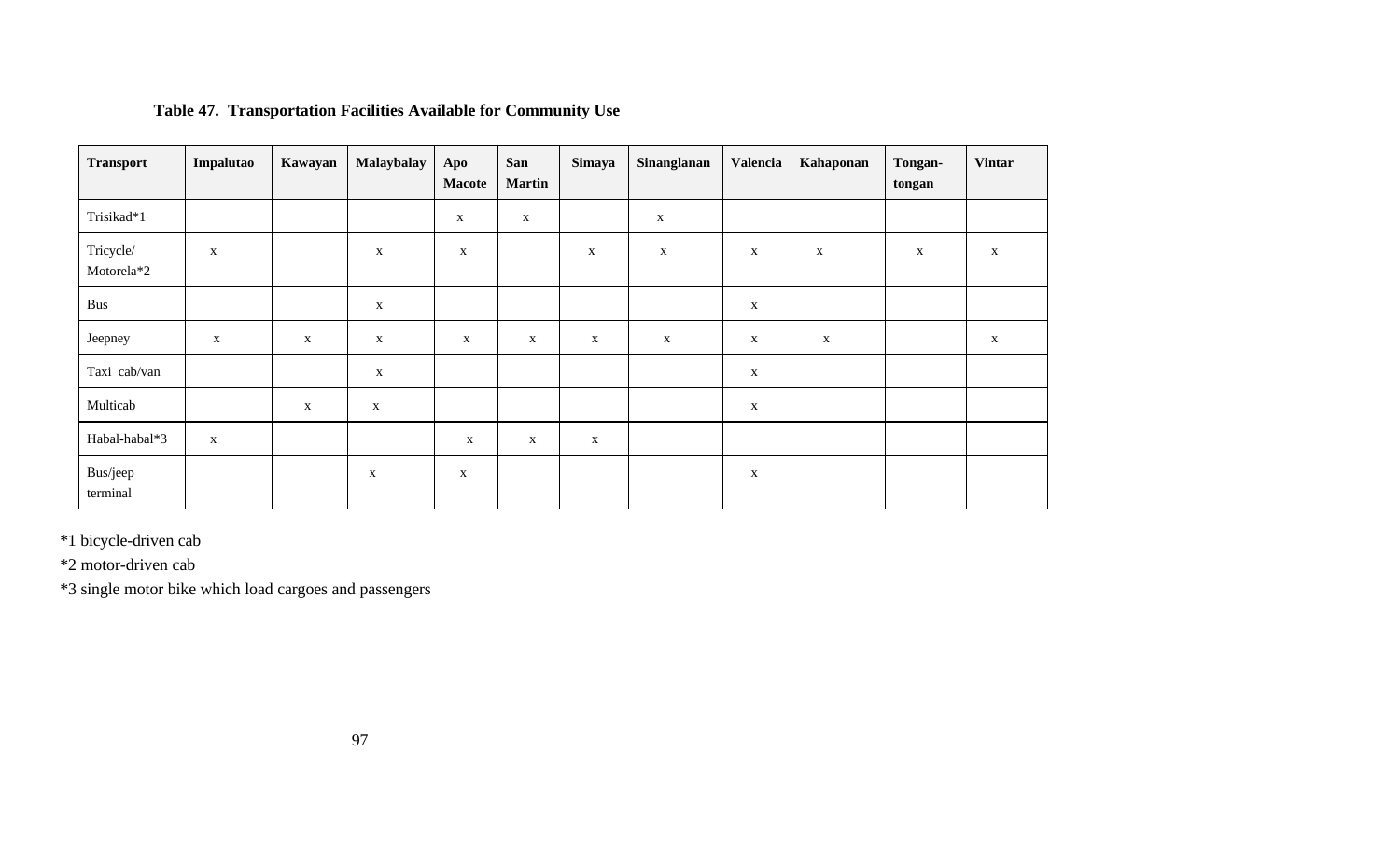# **6. Issues and program implications: Summary of findings**

| <b>ISSUES</b>                                    | A. Availability of<br><b>Resources</b>                                                                                                                                                 | and Weaknesses (Culture)<br><b>B.</b> Strengths<br>Weaknesses<br><b>Strengths</b>                                                                   |                                                                                        | C. Strengths and Weaknesses (KAANIB<br>Weaknesses<br><b>Strengths</b>                            |                                        | <b>D. Program Implications</b>                                                                                     |
|--------------------------------------------------|----------------------------------------------------------------------------------------------------------------------------------------------------------------------------------------|-----------------------------------------------------------------------------------------------------------------------------------------------------|----------------------------------------------------------------------------------------|--------------------------------------------------------------------------------------------------|----------------------------------------|--------------------------------------------------------------------------------------------------------------------|
| 1. Gender<br>Inequality                          | - Lack male services<br>- TOUCH, GROUP,<br>PHILDHRRA<br>-PAKISAM PALAMBU,<br><b>BWOI</b><br>- Gender modules<br>- Development capability<br>training can be accessed<br>by NGOs        | - Income inequality<br>between husband<br>and wife<br>- Low priority given to<br>women's health<br>needs<br>- Power inequality<br>within the family | - Conventional<br>tribal structure<br>of male $&$<br>female<br>relationships/<br>roles | - KAANIB has a<br>GAD program:<br>staff is<br>trained on<br>gender issues<br>- Core group (male) | - Continuing<br>education on<br>gender | - Income generation of<br>women [be sure this will<br>not reinforce double<br>burden of women<br>(multiple roles)] |
| 2. Lack of<br>knowledge<br>on Family<br>Planning | - Available literature<br>(appropriate)<br>- Curriculum available<br>for FP/NFP<br>- Bukidnon Family<br>Development<br>- Development capability<br>training can be<br>accessed by NGOs | - It is a felt need                                                                                                                                 | - People are not<br>open to discuss<br>the topic<br>- Considerable<br>misinformation   | - KAANIB has a<br>GAD program:<br>staff is trained<br>on gender<br>issues<br>- Core group (male) | - Inexperienced<br>in health and<br>RH | ■ Training of KAANIB staff<br>on RH                                                                                |
| 3. Poor<br>communica-                            | - Interpersonal commun-<br>ications skills                                                                                                                                             |                                                                                                                                                     | - Poor<br>communication                                                                | - KAANIB has a<br>GAD program:                                                                   |                                        | - Couple-focused and youth<br>programs                                                                             |

# **Table 48. Summary of issues and program implications gleaned from the findings**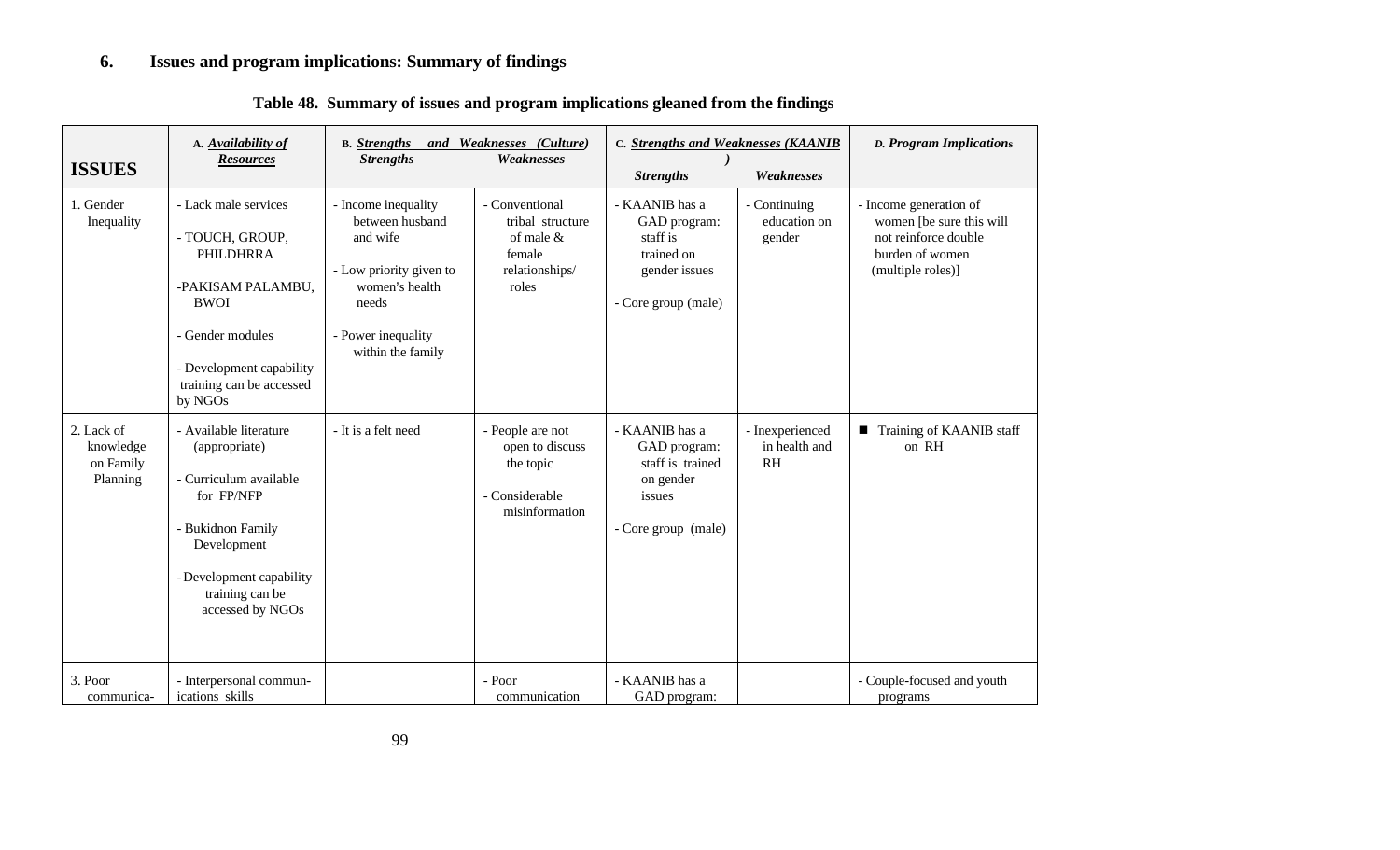| tion                                   | - ICS module<br>- Conflict-resolution<br>management modules<br>- Development capability<br>training can be accessed<br>by NGOs                                                                   |                                    | skills                                                                                  | staff is trained<br>on gender<br>issues<br>- Core group (male)                                   | - Couple awareness campaign<br>- Role playing: skills and<br>training processes<br>(Communication & power<br>sharing, listening, empathy<br>between husband $&$ wife)<br>- Possible networking |
|----------------------------------------|--------------------------------------------------------------------------------------------------------------------------------------------------------------------------------------------------|------------------------------------|-----------------------------------------------------------------------------------------|--------------------------------------------------------------------------------------------------|------------------------------------------------------------------------------------------------------------------------------------------------------------------------------------------------|
| 4. Lack of RH<br>use                   | - For males: infertility<br>services, etc. not<br>available<br>-COBRA community-<br>based radio group<br>- Development capability<br>training can be accessed<br>by NGOs                         | - Church support for<br><b>NFP</b> | - Church resistance<br>on the issue of<br>FP<br>- Low use                               | - KAANIB has a<br>GAD program:<br>staff is trained<br>on gender<br>issues<br>- Core group (male) |                                                                                                                                                                                                |
| 5. Low male FP<br>use                  | - LGU health clinics<br>are not male friendly<br>for FP<br>- AVSC program<br>training already<br>provided -<br>hospital based<br>- Development capability<br>training can be accessed<br>by NGOs |                                    | - FP is thought to be<br>a woman's<br>responsibility<br>- Low use<br>- Lack of manpower | - KAANIB has a<br>GAD program:<br>staff is trained<br>on gender<br>issues<br>- Core group (male) |                                                                                                                                                                                                |
| 6. Unintended/<br>unmet<br>pregnancies |                                                                                                                                                                                                  |                                    | - High levels                                                                           | KAANIB has a<br>GAD program: staff<br>is trained on gender<br>issues<br>- Core group (male)      | - Education awareness<br>facilities for men (FP)                                                                                                                                               |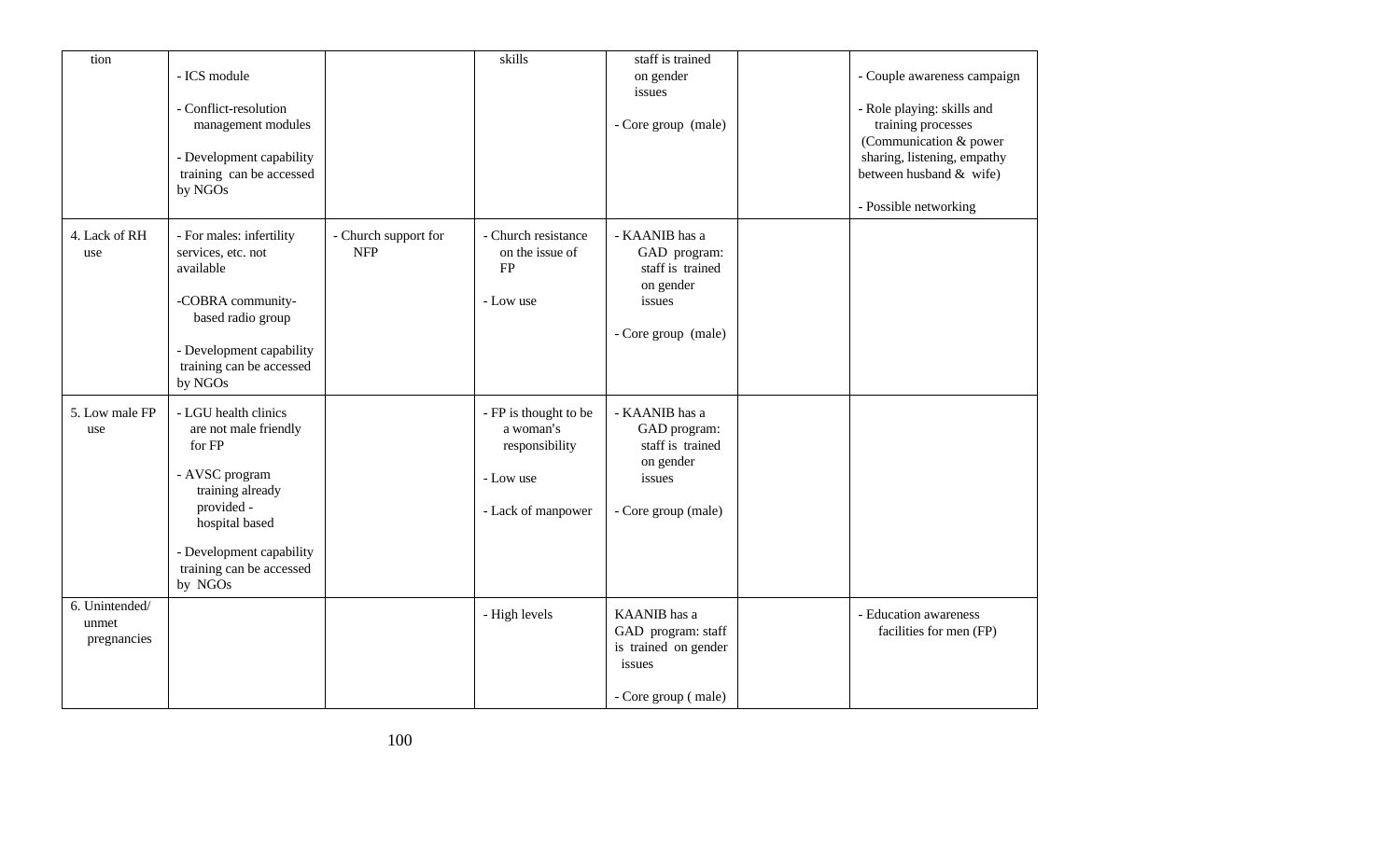| 7. High<br>prevalence<br>of RTI's        |                                                                                                                                                                                                                                                                             |                                                                    | - High prevalence                                                                                                                                                                                                            | - KAANIB has a<br>GAD program:<br>staff is trained<br>on gender<br>issues<br>- Core group (male) |                                                                                                                                                                                              |
|------------------------------------------|-----------------------------------------------------------------------------------------------------------------------------------------------------------------------------------------------------------------------------------------------------------------------------|--------------------------------------------------------------------|------------------------------------------------------------------------------------------------------------------------------------------------------------------------------------------------------------------------------|--------------------------------------------------------------------------------------------------|----------------------------------------------------------------------------------------------------------------------------------------------------------------------------------------------|
| 8. Prenatal and<br>postpartum<br>problem | - Males an "untapped<br>source" for safe<br>motherhood<br><b>UNICEF</b> safe<br>motherhood program                                                                                                                                                                          |                                                                    | - Many such<br>problems                                                                                                                                                                                                      | - KAANIB has a<br>GAD program:<br>staff is trained<br>on gender<br>issues<br>- Core group (male) | - Involving males in<br>parenting/health related<br>tasks<br>- Community involvement                                                                                                         |
| 9. Domestic<br>violence                  | - Bukidnon Women's<br>Org. (BWOI)<br>- Cagayan de Oro<br>Bantay Banay/<br>DSWD program<br>against domestic<br>violence<br>- No crises center<br>- Conflict resolution<br>management<br>modules<br>- PHC module on<br>counteracting<br>domestic violence<br>- DRA foundation | - Recent laws passed<br>prohibiting domestic<br>violence R.A. 7192 | - Much domestic<br>violence<br>- A private family<br>affair as<br>perceived by the<br>community<br>- Substance abuse<br>as a contributing<br>factor<br>(e.g., alcohol)<br>- Housing structure<br>is a contributing<br>factor | - KAANIB has a<br>GAD program:<br>staff is trained<br>on gender<br>issues<br>- Core group (male) | - Bantay Banay: Monitor<br><b>Domestic Violence</b><br>- Educational program should<br>take alcohol-related<br>problems into account<br>- Conflict resolution: focus on<br>domestic violence |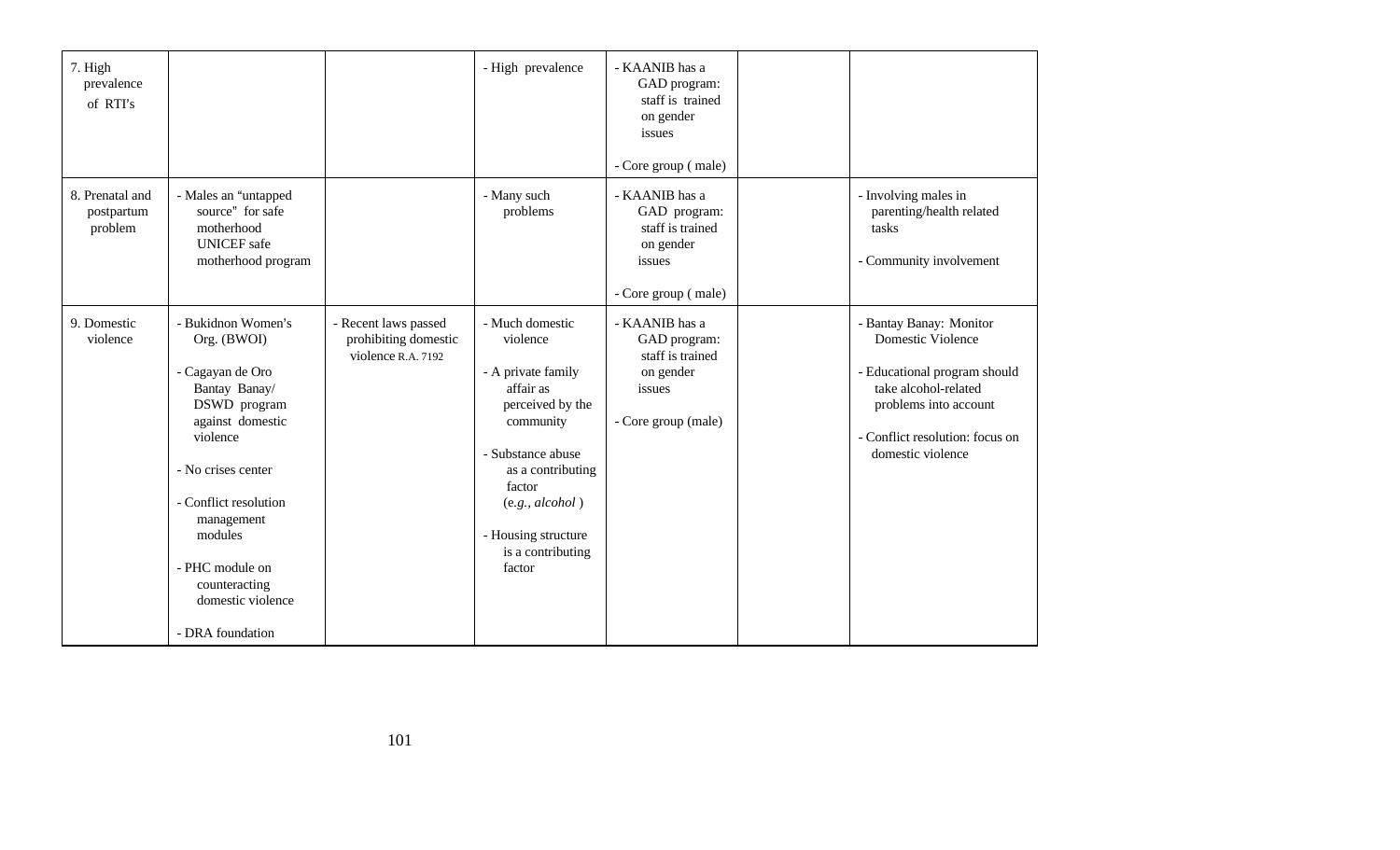# **DATA UTILIZATION AND DISSEMINATION ACTIVITIES**

The Reproductive Health Awareness intervention in Phase II of this Operations Research Project will be based on the findings of the Phase I diagnostic study. To develop the project proposal and initiate preparatory work on the intervention, a workshop was held from December 8 to 11, 1997. Participants included representatives from the Institute of Reproductive Health of Georgetown University (IRH), the Population Council, the KAANIB Foundation, the Department of Health (national and regional), the LGU health units, the Research Institute of Mindanao culture (RIMCU) and other NGOs such as PHILDRRA and the Women's Forum X.

The overall workshop objectives were to:

- Present and analyze data from the community survey, facility inventory and structure of the communities studied: and,
- Develop a plan for the KAANIB Reproductive Health Awareness Program.

The first three days of the workshop were devoted to the presentation of preliminary data including the methodology for data collection and analysis. Results were amply discussed by the participants and issues and concerns to be included in the intervention were identified. The following were the priority issues identified:

- a. Gender inequality
- b. Lack of reproductive health and family planning knowledge
- c. Poor communication between spouses
- d. Low use of existing reproductive health services
- e. Low use of male family planning methods
- f. Unintended pregnancies
- g. Possible high prevalence of reproductive health infections
- h. Prenatal and postpartum complications
- I. Domestic violence

On the fourth day, findings from the study and the proposed project and intervention plan were presented to the KAANIB Board of Directors. A work plan was developed with the KFI staff and board members.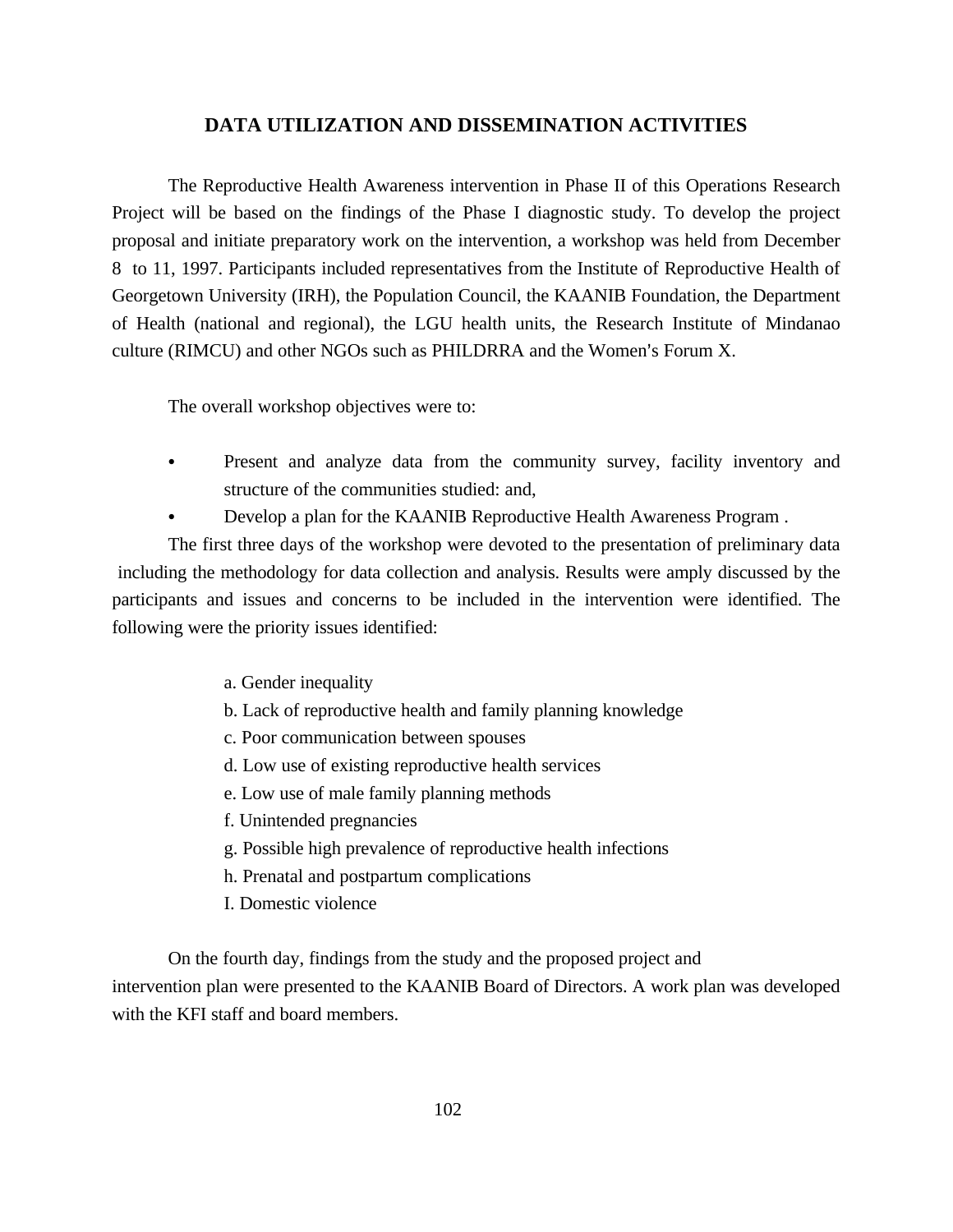During the workshop, KFI concerns for implementing the project were identified. These included:

> a. KFI needs one additional person on the staff because of the present staff's workload and other program priorities

b. KFI's need for reference and IEC materials dealing with reproductive health

c. Additional funds needed for transportation of staff and couple-leaders

d. Adequate time needs to be assigned for the new resource person for KFI

e. Establishment of clear linkages with LGUs; there is a need for partners to legitimize and discuss political and ideological conflicts existing between KAANIB and the LGUs

f. Appropriate timing of training to suit farmers' schedule based on their farming activities

Finally, on the fourth day of the workshop the following list of proposed activities for the RHA project was developed and presented to the KFI Board of Directors: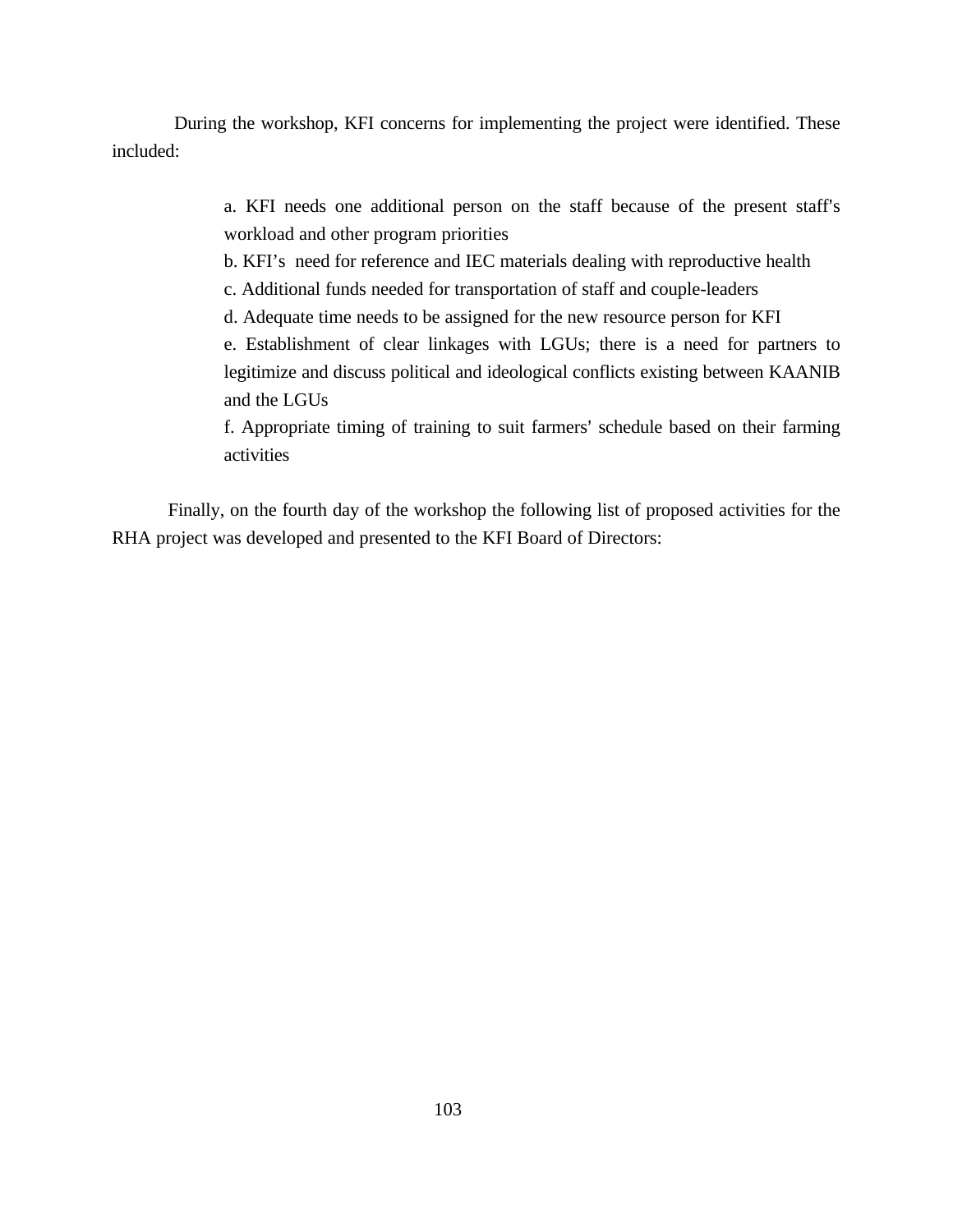| <b>ACTIVITIES</b>                                             | TIME FRAME <sup>1</sup> |
|---------------------------------------------------------------|-------------------------|
| I. Training for Trainers (TOT)                                |                         |
| A. TOT 1 - Basic RHA Training of KAANIB Staff                 |                         |
| 1. Participants:                                              |                         |
| All KFI Staff and some PO couples who are literate in English |                         |
| 2. TOT 1 Preparation                                          |                         |
| a. Communicate/inform participants                            |                         |
| b. Prepare modules, invite participants                       |                         |
| c. Book the venue                                             |                         |
| 3. TOT 1 Actual Content                                       |                         |
| a. Basic RHA/M & E System and Procedure                       |                         |
| b. Preparation for echo to 30 PO members                      |                         |
| c. Practicum on handling echo training                        |                         |
| <b>B.</b> TOT 2 - PO Couples                                  |                         |
| 1. Participants:                                              |                         |
| 2 Couples per PO (12 POs)                                     |                         |
| Total of 48 couples                                           |                         |
| 2. Training Schedules                                         |                         |
| a. 1st batch - PO 1-6/24 participants                         |                         |
| 1) Lecture - Monday and Tuesday                               |                         |
| 2) Echo - Wednesday                                           |                         |

# **Table 49. RHA Program Proposed Activities and Time Frame**

<sup>1</sup> The timeframe for the activities will be determined pending consultation with RIMCU, IRH, KAANIB and Population Council in late July or August, 1997. The original timeframe set for these activities is no longer applicable.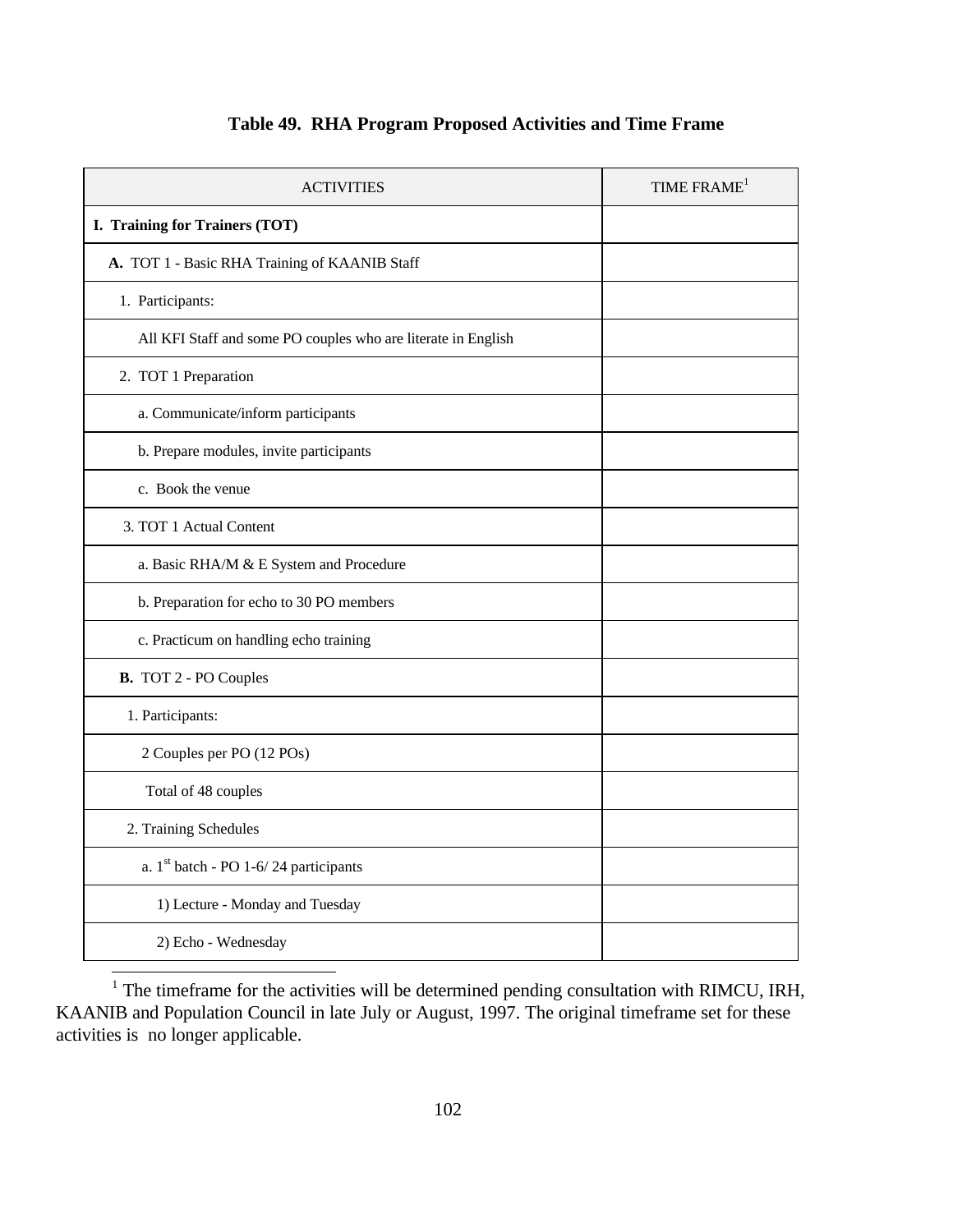| b. $2nd$ batch - PO 7-12/24 participants                |  |
|---------------------------------------------------------|--|
| 1) Lecture - Monday and Tuesday                         |  |
| 2) Echo - Wednesday                                     |  |
| II. PO Basic Reproductive Health Awareness Echo Seminar |  |
| 1. Participants-12 POs with 60 members per PO           |  |
| 2. Training Schedules                                   |  |
| <b>First Batch</b>                                      |  |
| Second Batch                                            |  |
| III. KFI Reproductive Health Awareness Mainstreaming    |  |
| A. Foundation Re-engineering                            |  |
| 1. Review of 1998 Plan-RHA                              |  |
| a. Board level                                          |  |
| b. Staff level                                          |  |
| 2. Review of Staff Job Description and Targets          |  |
| 3. KFI Linkaging                                        |  |
| 4. Establishment of Technical Committee                 |  |
| 5. Hiring of Health Specialist                          |  |
| <b>IV. RIMCU Study Dissemination</b>                    |  |
| V. Symposia                                             |  |
| 1. Content for four months                              |  |
| * STD                                                   |  |
| * Safe motherhood                                       |  |
| $\,^*$ RTI                                              |  |
| * etc.                                                  |  |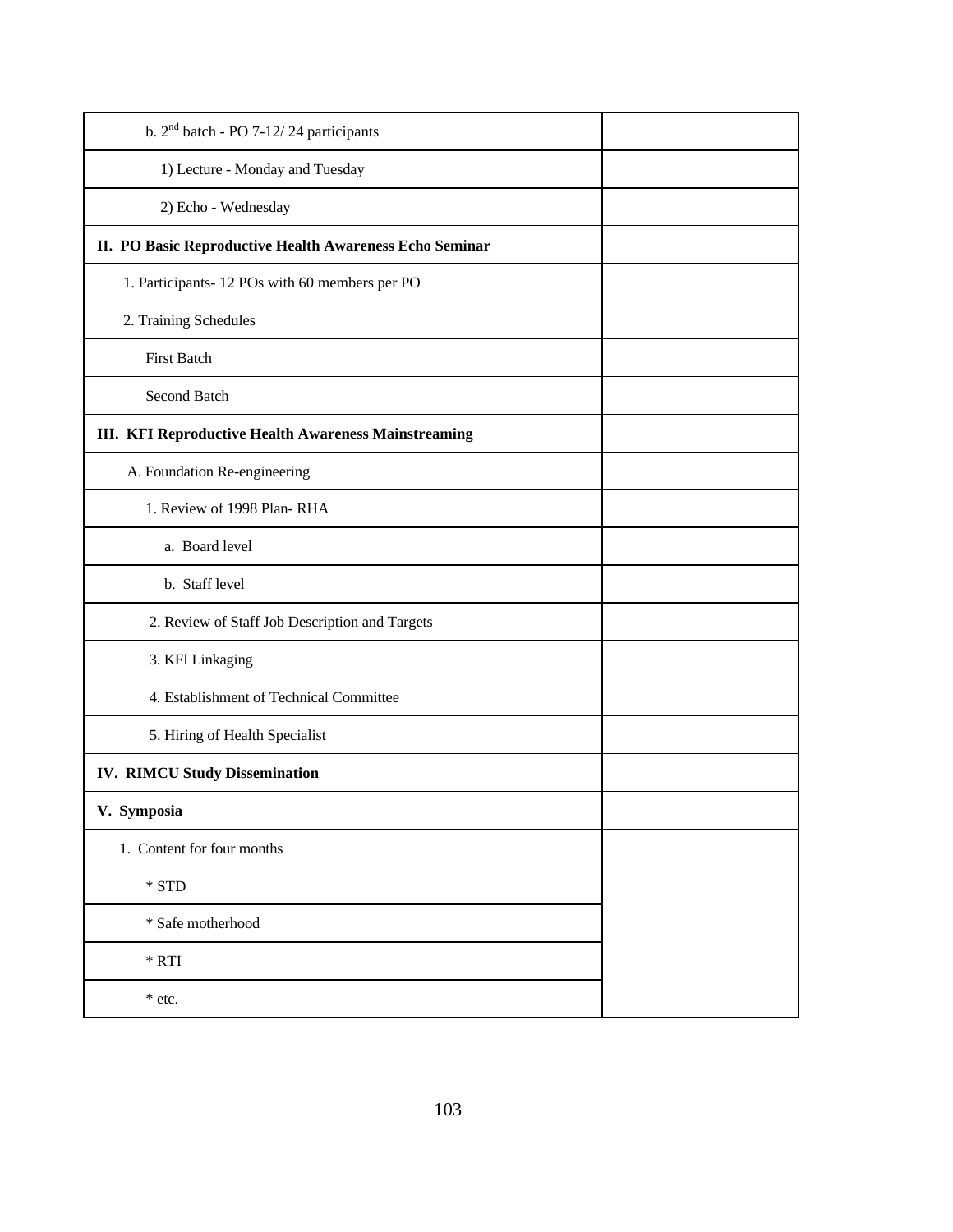In addition to the workshop, dissemination seminars were held with KFI member organizations on March 30 and 31 in the following three communities: Kawayan, Impasung-ong with QUARBA and Farmers' Associations (CARABAO), in Kahaponang with Kapahonang Multipurpose Cooperative and in Sinanglanan with SMPC farmers. A fourth seminar, in Kapitan Bayong, was postponed indefinitely due to previous commitments on the part of member organization leaders. Two of the above barangays, Kawayan and Sinanglanan do not have established health services but a provider visits there once a month.

During the seminars (attended mostly by men of the member organizations and a few other residents and barangay officials) study findings and the proposed intervention were presented.

Participants expressed interest in being part of the study but also articulated grave concerns about the lack of health services and medicines in their communities. Women participants felt it was important for their husbands to learn about male methods; men, too, were interested in this topic.

Finally, the Population Council sponsored a National Research Dissemination Conference in Manila on May 28. Four projects were presented and discussed, among them were results of Phase I of the Male Involvement Study. The conference was attended by policymakers, program managers, donors and academe. Participants included representatives of the national and regional Department of Health, devolved Local Government Units (LGUs), provincial Health and Population Officers, municipal Health Officers, women's health advocates, USAID, UNFPA, representatives of university based researchers, and other CAs working in the Philippines. The Conference fulfilled the objectives of sharing results of the Phase I study, and stimulating links and networking with other initiatives on male involvement in the country.

The estimated initiation of Phase II is August 1998. The proposal for the intervention plan developed by IRH is submitted as Annex III of this report.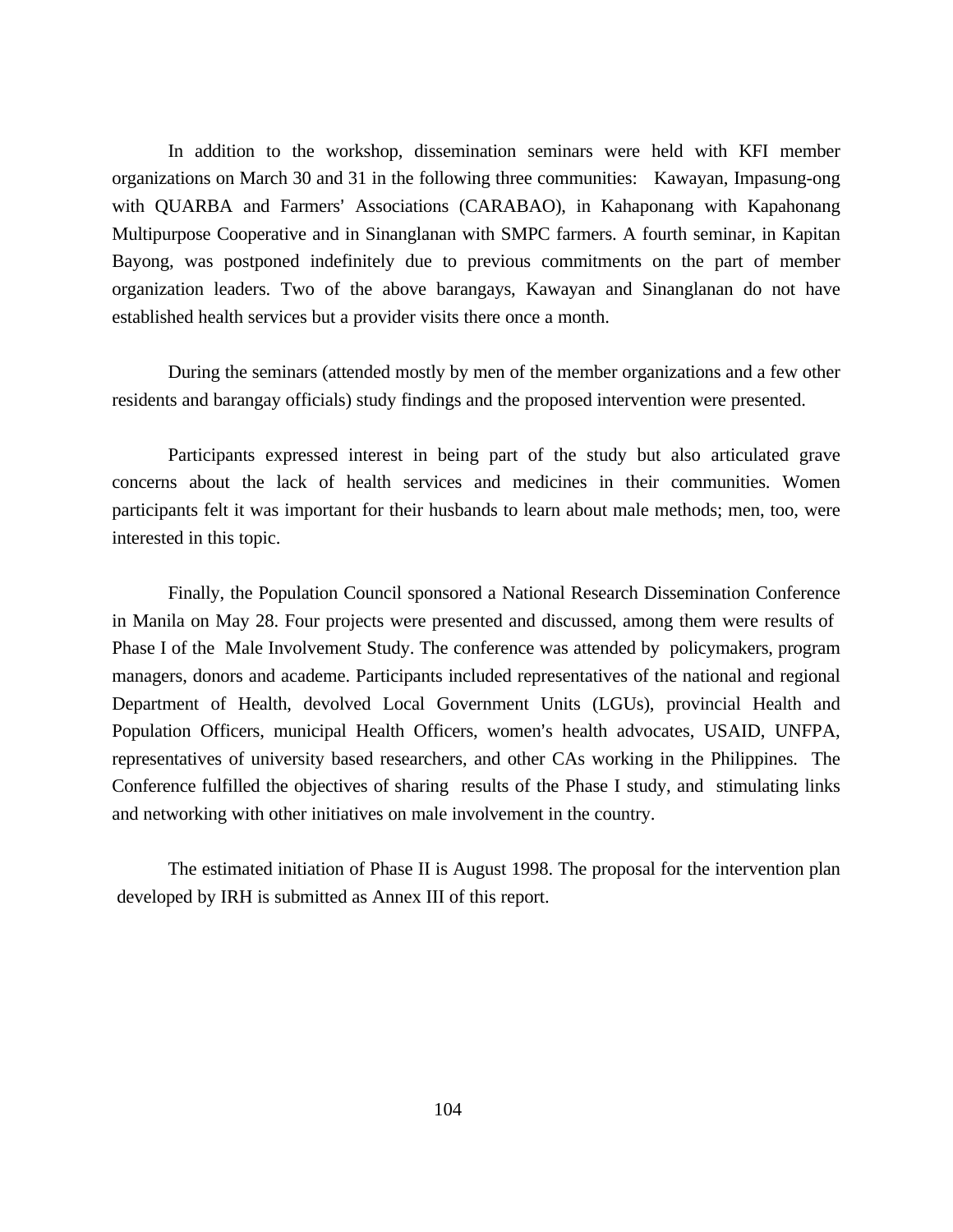## **RECOMMENDATIONS FOR THE IMPLEMENTATION OF PHASE II**

The following recommendations for the implementation of Phase II are the result of discussions held between the Population Council and RIMCU and are based on past experiences and lessons learned by the two agencies. We consider that the suggested considerations should be discussed with KAANIB and IRH before the intervention is implemented:

\* The selection of couple-educators should be primarily the member agency's responsibility, with input and clearly spelled out selection criteria provided by KAANIB. This will contribute to the member organizations' sense of ownership of the intervention and will allow them to monitor couple educators' contributions and insist on the fulfilment of their commitments.

\* KAANIB should carefully consider what incentives it can offer couple educators in return for the considerable time investment which is being asked of them. No direct financial incentives need to be considered as this would jeopardize the institutionalization of the intervention if it is evaluated as successful, useful and cost-effective. KAANIB has had experience with providing rewards for outstanding work, including indirect financial incentives such as a small reduction in loan interest rates, acquisition of produce at a better price, etc.

\* KAANIB, the project's health technician and the member organization directors need to consider what strategies they will use to obtain 100% participation from their member couples, and how to sustain this participation through time. These strategies may include the incorporation of the RHA activities into existing agricultural and organizational ones. Consideration can also be given to incorporate some small sport or other entertainment activity in every couple meeting to increase the enjoyment of the meeting participants. However, they one must be watchful to avoid that these extras do not become the principal activities.

- Another concern is that as time goes by, men, due to agricultural demands, may attend meetings less frequently, delegating their wives as their representatives. As this is a couple involvement intervention, project managers should foresee this possibility and forestall its occurrence, giving men, as well as their wives', choices of times for their meetings and then encouraging them both to attend.
- KAANIB should consider what it will do to replace possible drop-out couple educators.

•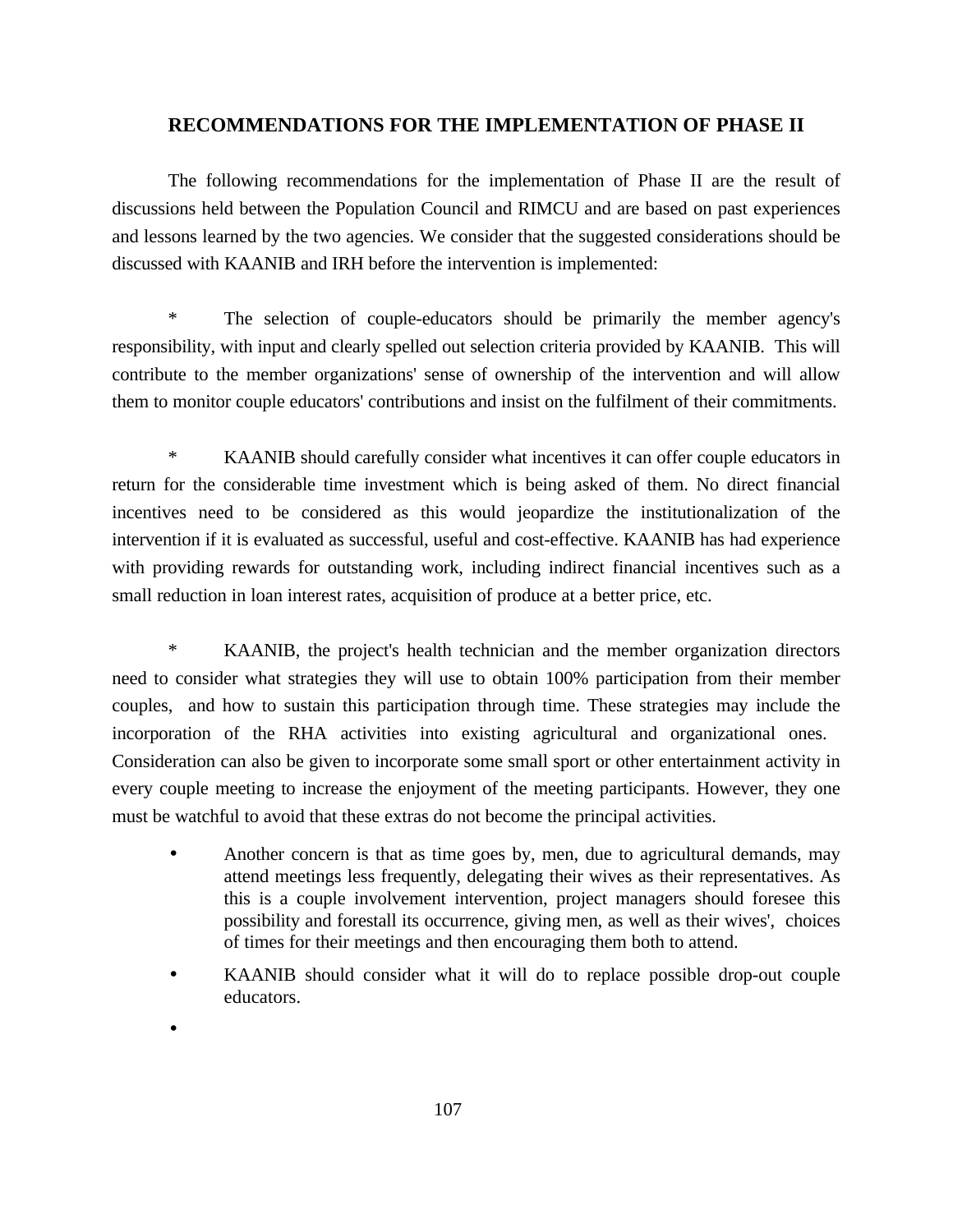\* During the meetings, consideration should be given to assist couple participants to develop communication skills on sexuality, not just between spouses, but also with their adolescent sons and daughters.

\* It is strongly recommended that health service providers from the member organization's barangay be encouraged to attend the couple meetings as well as the couple educator training. This will insure that health messages will not differ depending on the messenger and that the same non-technical language will be used by the providers when they are with clients. Also, this may help sensitize providers about men's particular needs and to make services more male friendly.

\* The referral system for accessing health services and other resources should be studied and pre-established. Referrals, though primarily to LGU services, should also include all existing services in the area, including the church for couple education in NFP, NGO health services, etc. Couple educators need to be provided this information and they also can complement it with their knowledge of available services.

\* In order to offer vasectomy services which are now non existent in the province, providers in strategic SDPs need to be trained. The LGU may be interested in requesting training and equipment assistance from AVSC.

\* The health technician's job description should include responsibility for assuring the cultural appropriateness of all intervention contents, activities, methodology and language used.

\* A detailed cost analysis of the intervention should be performed so its costeffectiveness can be determined; this may be a principal factor for decisions on institutionalization and replication.

\* Careful process monitoring and lessons learned documentation is important for project replication.